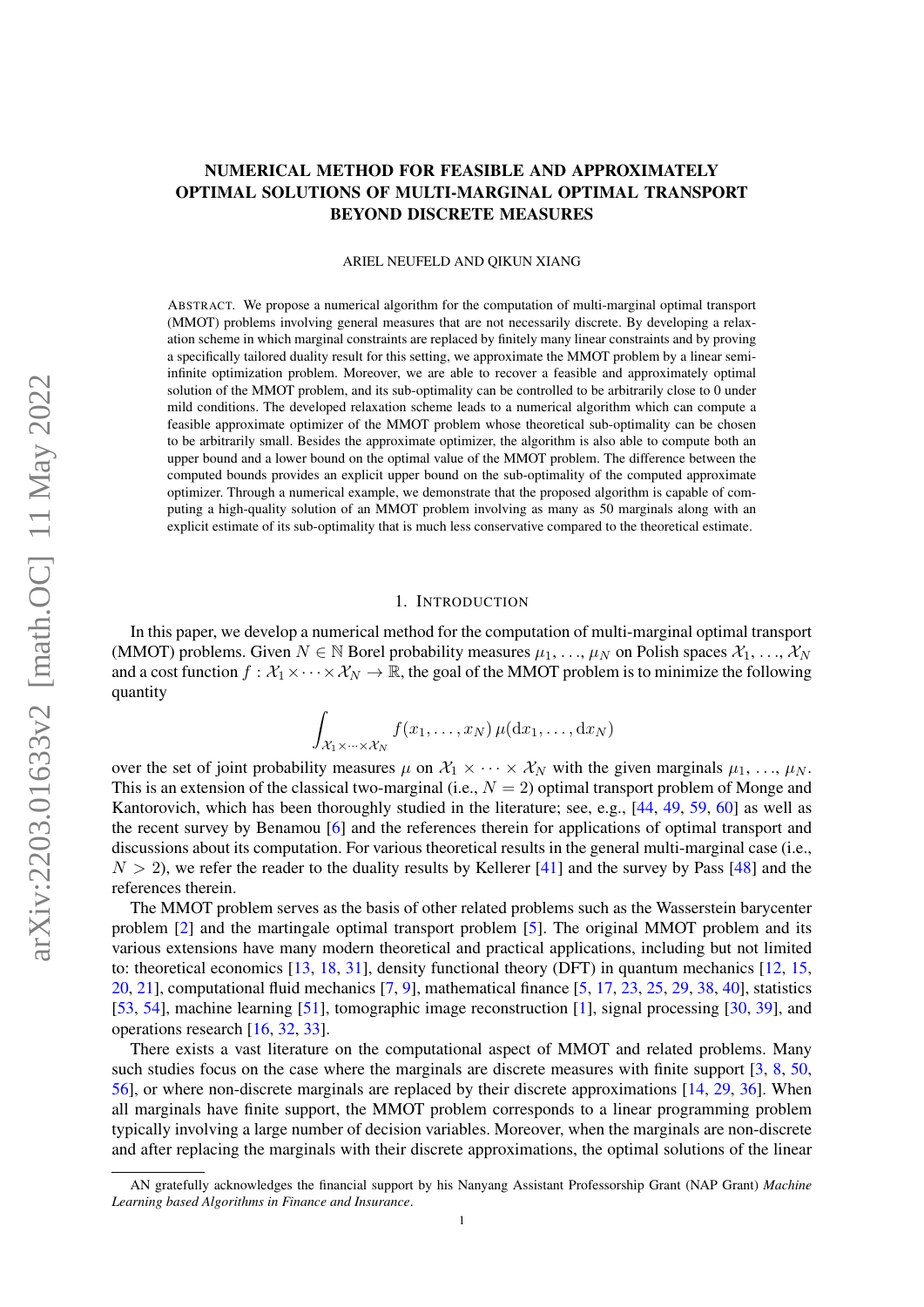<span id="page-1-0"></span>programming problem and its dual are not feasible solutions of the original MMOT problem and its dual without discretization. This is a crucial shortcoming of discretization-based approaches since one is only able to obtain an infeasible solution of the MMOT problem that approximates the actual optimal solution, and the approximation error can only be controlled using theoretical estimates that can be over-conservative in practice.

There are approaches to solving MMOT and related problems which use regularization to speed up the computation. Most notably, Cuturi [\[22\]](#page-46-13) proposed to use entropic regularization and the Sinkhorn algorithm for solving the optimal transport problem (i.e., when  $N = 2$ ). See also [\[27,](#page-46-14) [47\]](#page-47-9) for the theoretical properties of entropic regularization and the Sinkhorn algorithm. While most regularizationbased approaches deal with discrete marginals, see, e.g., [\[9,](#page-45-10) [49,](#page-47-0) [56\]](#page-47-8), there are also regularization-based approaches for solving MMOT problems with non-discrete marginals. These approaches involve solving an infinite-dimensional optimization problem by finite-dimensional parametrization such as deep neural network, see, e.g., [\[19,](#page-45-17) [23,](#page-46-3) [24,](#page-46-15) [26,](#page-46-16) [28,](#page-46-17) [29,](#page-46-5) [40\]](#page-46-7). A limitation of regularization-based approaches is that the regularization term introduces a bias (see, e.g.,  $[6, Section 3.3]$  $[6, Section 3.3]$ ) which only goes to 0 asymptotically when the regularization term goes to 0. When the regularization term is close to 0, numerical instability may arise and complicate the computational procedure. See [\[49,](#page-47-0) Section 4.4] for a detailed discussion of this issue in the Sinkhorn algorithm and some of the remedies. Moreover, using deep neural networks to parametrize infinite-dimensional decision variables incurs various practical challenges when training the neural networks due to the non-convexity of the objective function, and thus the trained neural networks may represent optimal solutions of the MMOT problem poorly.

In this paper, we tackle the MMOT problem in its original form without any discretization or regularization. Our goal is to obtain feasible solutions of the MMOT problem and its dual as well as to control the difference between their corresponding objective values. This difference provides an upper bound on the sub-optimality of the pair of feasible solutions for the primal and the dual of the MMOT problem. Through this approach, we are able to take full advantage of the duality.

Our approach was inspired by the result of Breeden and Litzenberger [\[11\]](#page-45-18) and its multi-dimensional extension by Talponen and Viitasaari [\[55\]](#page-47-10), which can be roughly summarized as: under certain conditions, a probability measure  $\mu$  on a measurable space  $(\Omega, \mathcal{F})$  can be completely characterized by the linear mapping  $\mathcal{G} \ni g \mapsto \int_{\Omega} g d\mu \in \mathbb{R}$ , where  $\mathcal{G}$  is an infinite class of real functions on  $\Omega$ . This result inspired us to consider a relaxed-version of the [MMOT](#page-5-0) problem shown in  $(MMOT_{relax})$ , in which the marginal constraints are replaced by a *finite* collection of properly chosen linear constraints. Therefore, instead of considering fixed marginals, we allow each marginal to be any probability measure satisfying the finitely many given linear constraints. This is related to the moment problem (see, e.g., [\[61\]](#page-47-11)), and hence we refer to a set of probability measures satisfying a given collection of linear constraints as a *moment set*. The rigorous definition of *moment set* is presented in Definition [2.2.5.](#page-5-1) Subsequently, for any  $\epsilon > 0$ , an  $\epsilon$ -optimal solution of ([MMOT](#page-5-0)<sub>relax</sub>) provides a lower bound on the optimal value of the MMOT problem.

Next, in order to recover a feasible solution of the MMOT problem from an approximately optimal solution of ([MMOT](#page-5-0)<sub>relax</sub>), we adopt an idea from the copula theory (see, e.g., [\[45,](#page-46-18) Chapter 5]). The idea is analogous to Sklar's theorem (see, e.g.,  $[45, Equation (5.3) &$  $[45, Equation (5.3) &$  Theorem 5.3]), which roughly states that: a multivariate distribution can be decomposed into its one-dimensional marginals and a copula which encodes all the dependence information; conversely, one can assemble a multivariate distribution from any given collection of one-dimensional marginals and a given copula. We extend this idea to probability measures on the product of general Polish spaces, and introduce a notion that we call *reassembly*. Intuitively, given a probability measure  $\hat{\mu}$  on  $\mathcal{X}_1 \times \cdots \times \mathcal{X}_N$  whose marginals are not necessarily equal to  $\mu_1, \ldots, \mu_N$ , a *reassembly* of  $\hat{\mu}$  with the marginals  $\mu_1, \ldots, \mu_N$  is a probability measure on  $\mathcal{X}_1 \times \cdots \times \mathcal{X}_N$ formed by *reassembling* the dependence structure of  $\hat{\mu}$  and the marginals  $\mu_1, \dots, \mu_N$ . The mathematical details of *reassembly* and its existence are presented in Definition [2.2.2](#page-4-0) and Lemma [2.2.3.](#page-4-1) Through the use of *reassembly*, we not only obtain a *feasible* solution of the MMOT problem, but also derive an upper bound on the sub-optimality of this feasible solution as shown in Theorem [2.2.8.](#page-6-0) Note that this approach produces a feasible solution of the MMOT problem even in the case where the given marginals are non-discrete. Moreover, through Lemma [3.1.1](#page-10-0) and Proposition [3.1.2,](#page-11-0) we provide an explicit method to construct a *reassembly* under practically relevant conditions when the underlying spaces are Euclidean.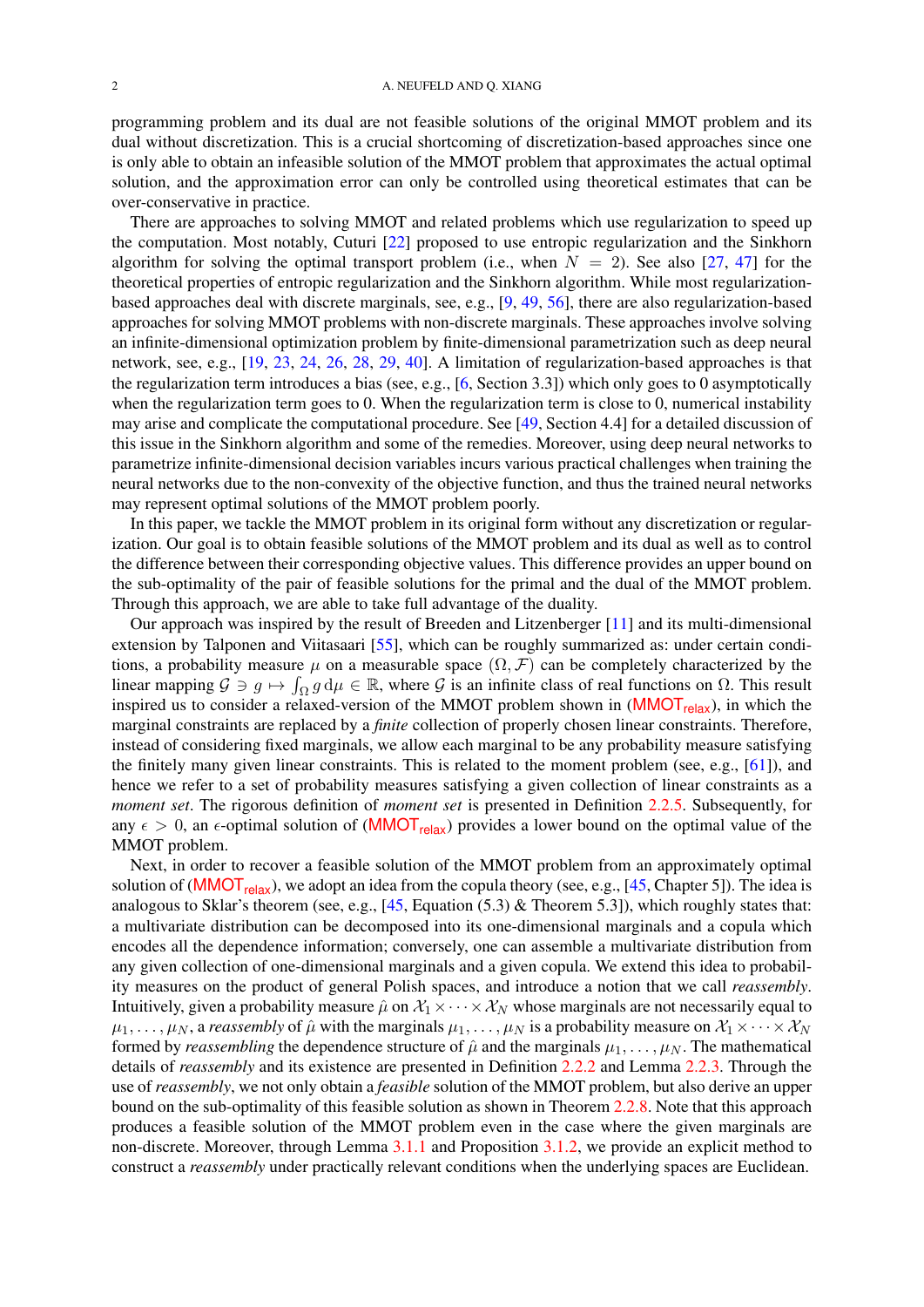<span id="page-2-0"></span>Now that we have obtained a lower bound on the optimal value of the MMOT problem through ([MMOT](#page-5-0)relax) and also an upper bound which is equal to the objective value of a *reassembly* measure, it remains to control the difference between these bounds. Following the results in Theorem [2.2.8,](#page-6-0) we aim to control the supremum Wasserstein distance between a marginal  $\mu_i$  and any probability measure contained in a *moment set* around  $\mu_i$ . In the case where  $\mathcal{X}_1, \ldots, \mathcal{X}_N$  are subsets of Euclidean spaces, we provide explicit methods to construct *moment sets* whose "sizes" in terms of the Wasserstein distance can be controlled to be arbitrarily close to 0. The details about these methods can be found in Definitions [3.2.2](#page-11-1)[–3.2.4,](#page-12-0) Propositions [3.2.5–](#page-12-1)[3.2.6,](#page-13-0) and Theorem [3.2.7.](#page-13-1) Combined with Theorem [2.2.8,](#page-6-0) this allows us to control the difference between the upper and lower bounds on the optimal value of the MMOT problem to be arbitrarily close to 0. Moreover, since this difference is also an upper bound on the sub-optimality of the feasible solution of the MMOT problem obtained via *reassembly*, we are able to control the sub-optimality of this feasible solution to be arbitrarily close to 0.

As a direct consequence of our results on controlling the Wasserstein "sizes" of *moment sets* in Theorem [3.2.7,](#page-13-1) we also obtain a non-asymptotic version of the results of Breeden and Litzenberger [\[11\]](#page-45-18) and Talponen and Viitasaari [\[55\]](#page-47-10). This result is presented in Corollary [3.2.8](#page-13-2) and its interpretation in the context of financial mathematics is discussed in Remark [3.2.9.](#page-14-0) In summary, Corollary [3.2.8](#page-13-2) states that, given any  $\epsilon > 0$ , one can explicitly construct a finite collection of multi-asset financial derivatives such that the knowledge of their prices controls the model risk surrounding the risk-neutral pricing measure in terms of the Wasserstein distance to be at most  $\epsilon$ .

Finally, the theoretical results in this paper enable us to develop a numerical algorithm for solving MMOT problems. We first show that the relaxed MMOT problem admits a dual which is a linear semiinfinite optimization problem given by  $(MMOT_{relax}^*)$  $(MMOT_{relax}^*)$  $(MMOT_{relax}^*)$ . This allows us to adopt well-established numerical methods for solving this type of problems. We provide sufficient conditions for the strong duality between the relaxed MMOT problem and its dual in Theorem [2.3.1](#page-9-0) and Proposition [2.3.3.](#page-9-1) Then, we develop a cutting-plane algorithm for computing an approximately optimal solution of the linear semiinfinite optimization problem. Similar algorithms have been developed by Neufeld, Papapantoleon, and Xiang [\[46\]](#page-46-19) for computing model-free upper and lower price bounds of multi-asset financial derivatives. The details and the theoretical properties of the proposed algorithm are presented and discussed in Al-gorithm [1,](#page-15-0) Remark [4.1.2,](#page-15-1) and Theorem [4.1.3.](#page-16-0) In summary, for any given  $\epsilon > 0$ , Algorithm [1](#page-15-0) computes feasible solutions of ([MMOT](#page-8-0)<sub>relax</sub>) and its dual (MMOT<sub>relax</sub>) that are both  $\epsilon$ -optimal. The feasible solu-tion of ([MMOT](#page-5-0)<sub>relax</sub>) is also a feasible solution of the dual of the MMOT problem since (MMOT<sub>relax</sub>) is a relaxation of the MMOT problem. Subsequently, we combine Algorithm [1](#page-15-0) and our theoretical results about *reassembly* and *moment sets* to develop Algorithm [2,](#page-17-0) which, for any given  $\tilde{\epsilon} > 0$ , can compute an  $\tilde{\epsilon}$ -optimizer of a given MMOT problem. Moreover, it computes an upper and a lower bound on the optimal value of the MMOT problem. The details and the theoretical properties of Algorithm [2](#page-17-0) are discussed in Remark [4.2.2](#page-17-1) and Theorem [4.2.3.](#page-18-0) We showcase the performance of Algorithm [2](#page-17-0) in a high-dimensional MMOT problem involving  $N = 50$  marginals and discuss its practical advantages in Section [4.3.](#page-18-1)

Our main contributions are summarized as follows.

- (1) We develop a relaxation scheme for MMOT problems and provide sufficient conditions for the strong duality between a relaxed MMOT problem and its dual. The dual problem can be formulated as a linear semi-infinite optimization problem and numerically solved using an algorithm that we develop (i.e., Algorithm [1\)](#page-15-0).
- (2) We introduce the notion of *reassembly*, which allows us to construct a feasible solution of the MMOT problem from an infeasible one, even when the given marginals are non-discrete. Combined with the proposed relaxation scheme, we are able to control the sub-optimality of the constructed feasible solution to be arbitrarily close to 0 under mild conditions.
- (3) We develop a numerical algorithm (i.e., Algorithm [2\)](#page-17-0) which, for any given  $\tilde{\epsilon} > 0$ , is not only capable of computing an  $\tilde{\epsilon}$ -optimizer of the MMOT problem but also capable of computing upper and lower bounds on its optimal value such that the difference between the bounds is at most  $\tilde{\epsilon}$ .
- (4) We perform a numerical experiment to demonstrate that the proposed algorithm can produce a high-quality solution in a large MMOT problem instance involving  $N = 50$  marginals. Moreover, we showcase that the computed approximation errors are much less conservative compared to the theoretical estimates, which highlights a practical advantage of the proposed algorithm compared to existing methods.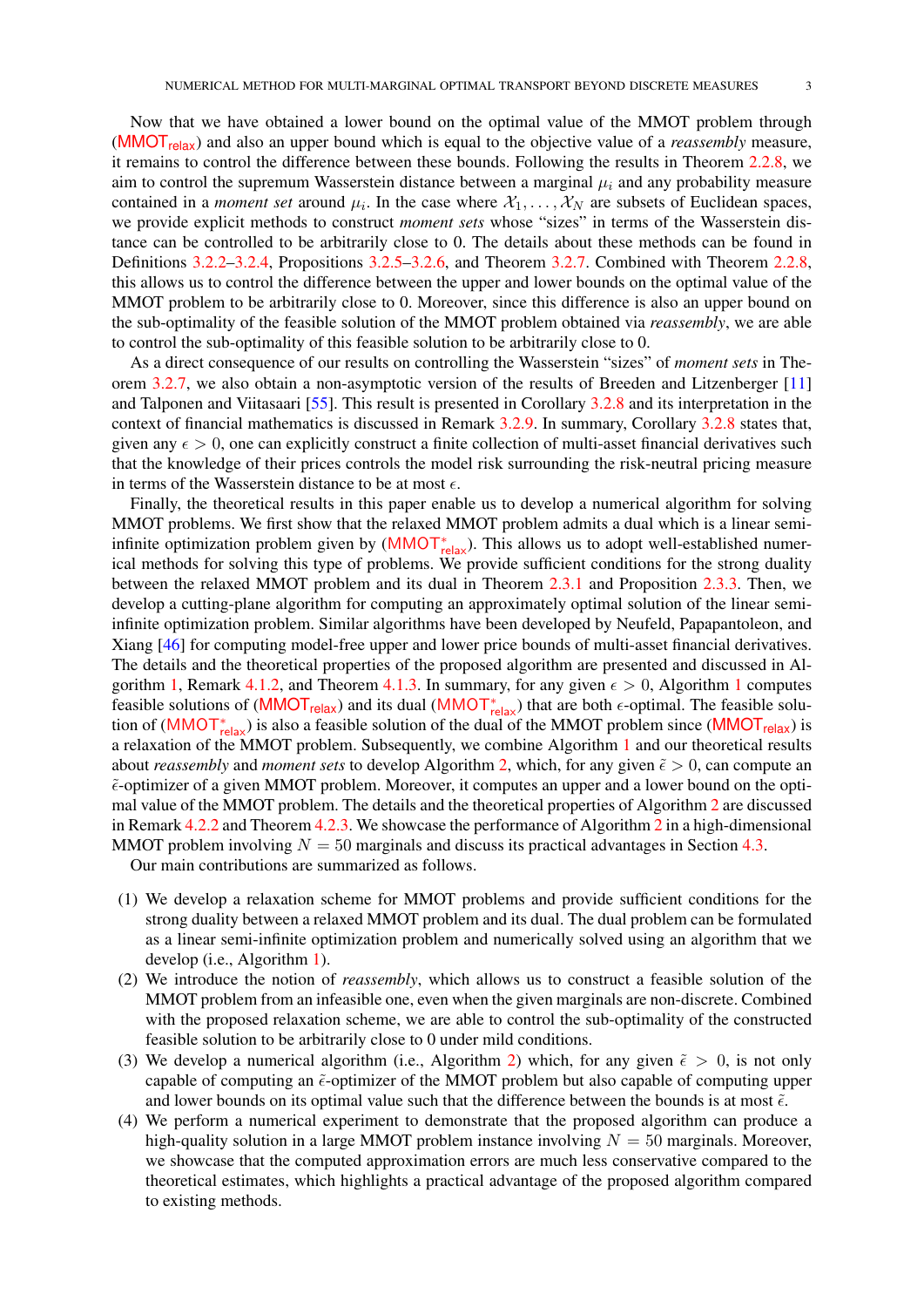The rest of this paper is organized as follows. Section [2.1](#page-3-0) introduces the notations in the paper and the settings of the MMOT problem. In Section [2.2,](#page-4-2) we develop the notions of *reassembly* and *moment set*, and introduce the relaxation scheme to approximate the MMOT problem. Section [2.3](#page-8-1) presents the duality results specifically tailored to the relaxed MMOT problem, which transforms it into a linear semiinfinite optimization problem. In Section [3.1,](#page-10-1) we demonstrate an explicit construction of a *reassembly* under some fairly general and practically relevant assumptions. In Section [3.2,](#page-11-2) we provide explicit constructions of *moment sets* on a Euclidean space and establish control on the "size" of the resulting *moment sets* in terms of the Wasserstein distance. Section [4.1](#page-15-2) and Section [4.2](#page-16-1) present numerical algorithms for approximately solving MMOT problems and their theoretical properties. Finally, Section [4.3](#page-18-1) showcases the performance of the proposed numerical method in an example with  $N = 50$  marginals and discusses some of its practical aspects. Section [5](#page-20-0) contains the proofs of the theoretical results in this paper.

#### 2. APPROXIMATION OF MULTI-MARGINAL OPTIMAL TRANSPORT

<span id="page-3-2"></span><span id="page-3-0"></span>2.1. Settings. Throughout this paper, all vectors are assumed to be column vectors. We denote vectors and vector-valued functions by boldface symbols. In particular, for  $n \in \mathbb{N}$ , we denote by  $\mathbf{0}_n$  the vector in  $\mathbb{R}^n$  with all entries equal to zero, i.e.,  $\mathbf{0}_n := (0, \ldots, 0)^\top$ . We also use 0 when the dimension is  $\overline{n}$  times

unambiguous. We denote by  $\langle\cdot,\cdot\rangle$  the Euclidean dot product, i.e.,  $\langle x,y\rangle:=x^\top y.$  A subset of a Euclidean space is called a polyhedron or a polyhedral convex set if it is the intersection of finitely many closed half-spaces. In particular, a subset of a Euclidean space is called a polytope if it is a bounded polyhedron. For a subset A of a Euclidean space, let  $aff(A)$ ,  $conv(A)$ ,  $cone(A)$  denote the affine hull, convex hull, and conic hull of A, respectively. Moreover, let  $\text{cl}(A)$ ,  $\text{int}(A)$ ,  $\text{relint}(A)$ ,  $\text{relodd}(A)$  denote the closure, interior, relative interior, and relative boundary of A, respectively.

For a Polish space  $(\mathcal{Y}, d_{\mathcal{Y}})$  with its corresponding metric  $d_{\mathcal{Y}}(\cdot, \cdot)$ , let  $\mathcal{B}(\mathcal{Y})$  denote the Borel subsets of Y, let  $P(Y)$  denote the set of Borel probability measures on Y, and let  $P_1(Y)$  denote the Wasserstein space of order 1 on  $\mathcal{Y}$ , which is given by

$$
\mathcal{P}_1(\mathcal{Y}) := \left\{ \mu \in \mathcal{P}(\mathcal{Y}) : \exists \hat{y} \in \mathcal{Y} \text{ such that } \int_{\mathcal{Y}} d_{\mathcal{Y}}(\hat{y}, y) \,\mu(\mathrm{d}y) < \infty \right\}. \tag{2.1}
$$

We use  $\Gamma(\cdot, \ldots, \cdot)$  to denote the set of couplings of measures, i.e., the set of measures with fixed marginals, as detailed in the following definition.

**Definition 2.1.1** (Coupling). For  $m \in \mathbb{N}$  Polish spaces  $(\mathcal{Y}_1, d_{\mathcal{Y}_1}), \ldots, (\mathcal{Y}_m, d_{\mathcal{Y}_m})$  and probability mea*sures*  $\nu_1 \in \mathcal{P}(\mathcal{Y}_1), \ldots, \nu_m \in \mathcal{P}(\mathcal{Y}_m)$ , let  $\Gamma(\nu_1, \ldots, \nu_m)$  denote the set of couplings of  $\nu_1, \ldots, \nu_m$ , *defined as*

$$
\Gamma(\nu_1,\ldots,\nu_m):=\Big\{\gamma\in\mathcal{P}(\mathcal{Y}_1\times\cdots\times\mathcal{Y}_m): \text{the marginal of } \gamma \text{ on } \mathcal{Y}_j \text{ is } \nu_j \text{ for } j=1,\ldots,m\Big\}.
$$

For any  $\mu, \nu \in \mathcal{P}(\mathcal{Y})$ , let  $W_1(\mu, \nu)$  denote the Wasserstein metric of order 1 between  $\mu$  and  $\nu$ , which is given by

$$
W_1(\mu, \nu) := \inf_{\gamma \in \Gamma(\mu, \nu)} \left\{ \int_{\mathcal{Y} \times \mathcal{Y}} d\mathcal{Y}(x, y) \, \gamma(\mathrm{d}x, \mathrm{d}y) \right\}.
$$
 (2.2)

In particular,  $W_1(\mu, \nu) < \infty$  if  $\mu, \nu \in \mathcal{P}_1(\mathcal{X})$ .

In the following, we consider  $N \in \mathbb{N}$  Polish spaces  $(\mathcal{X}_1, d_{\mathcal{X}_1}), \ldots, (\mathcal{X}_N, d_{\mathcal{X}_N})$  with N associated probability measures  $\mu_1, \ldots, \mu_N$ . This is detailed in the following assumption.

**Assumption 2.1.2.**  $(\mathcal{X}_1, d_{\mathcal{X}_1})$ , ...,  $(\mathcal{X}_N, d_{\mathcal{X}_N})$  are  $N \in \mathbb{N}$  Polish spaces and  $\mathcal{X} := \mathcal{X}_1 \times \cdots \times \mathcal{X}_N$  is a *Polish space equipped with the 1-product metric*

<span id="page-3-1"></span>
$$
d_{\mathcal{X}}((x_1,\ldots,x_N),(y_1,\ldots,y_N)) := \sum_{i=1}^N d_{\mathcal{X}_i}(x_i,y_i).
$$
 (2.3)

*Moreover, we assume that*  $\mu_1 \in \mathcal{P}_1(\mathcal{X}_1), \ldots, \mu_N \in \mathcal{P}_1(\mathcal{X}_N)$ *.*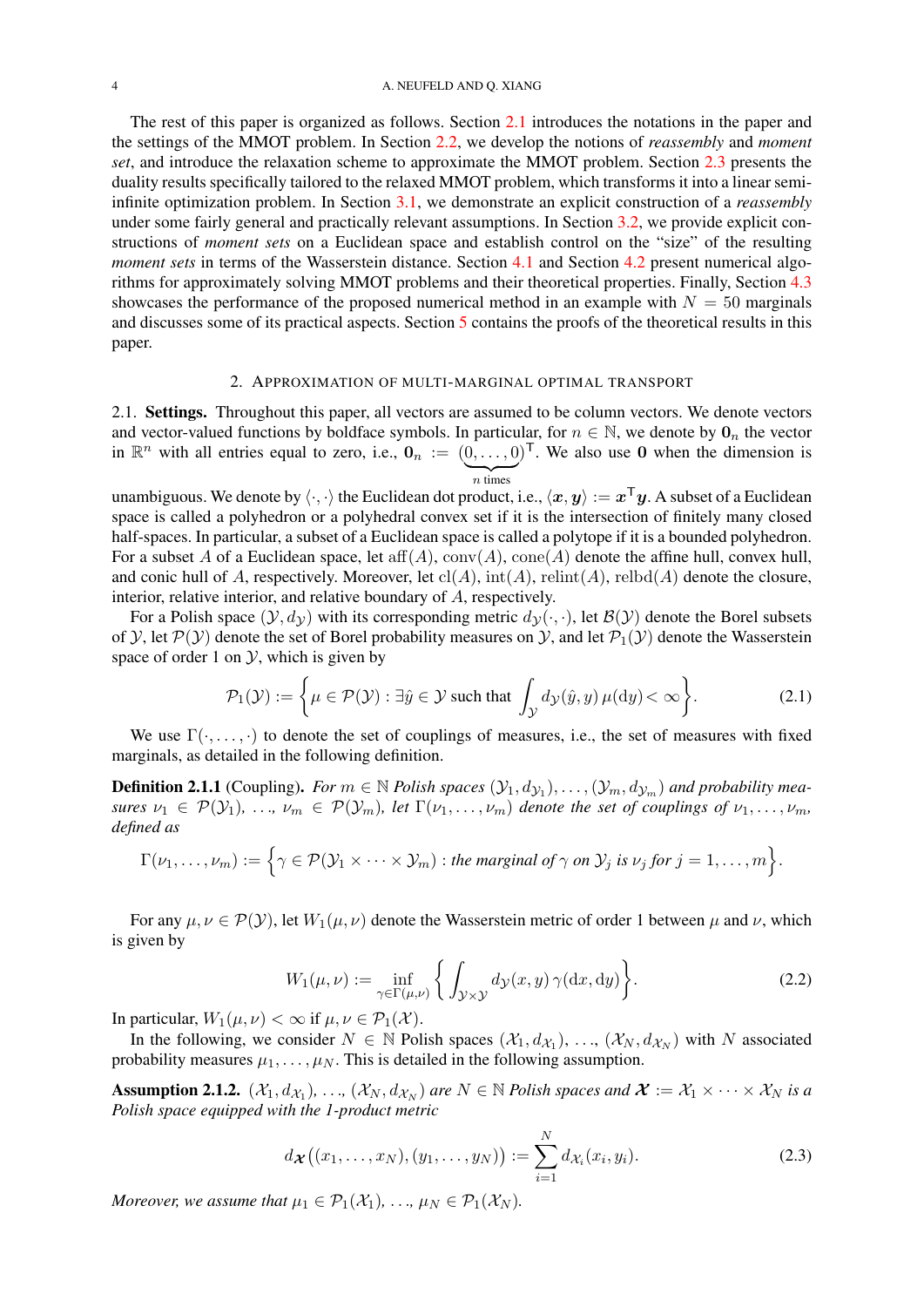<span id="page-4-6"></span>For  $i = 1, \ldots, N$ , let  $\pi_i : \mathcal{X} \to \mathcal{X}_i$  denote the projection function onto the *i*-th component. For  $\mu \in \mathcal{P}(\mathcal{X})$  and  $i = 1, \ldots, N$ , let  $\mu \circ \pi_i^{-1}$  denote the push-forward of  $\mu$  under  $\pi_i$ , which will also be referred to as the *i*-th marginal of  $\mu$ .

Subsequently, let us first introduce the following technical assumptions about a cost function  $f$ :  $\mathcal{X} \to \mathbb{R}$  in an MMOT problem.

Assumption 2.1.3. In addition to Assumption [2.1.2,](#page-3-1)  $f : \mathcal{X} \to \mathbb{R}$  is a cost function satisfying the *following conditions.*

- *(i)*  $f: \mathcal{X} \to \mathbb{R}$  *is lower semi-continuous.*
- <span id="page-4-3"></span>*(ii)* There exist upper semi-continuous functions  $h_i \in \mathcal{L}^1(\mathcal{X}_i, \mu_i)$  for  $i = 1, \ldots, N$  such that  $\sum_{i=1}^N h_i \circ \pi_i(\boldsymbol{x}) \leq f(\boldsymbol{x})$  for all  $\boldsymbol{x} \in \mathcal{X}$ *.*

Under Assumption [2.1.3,](#page-4-3) we study the following multi-marginal optimal transport problem:

<span id="page-4-4"></span>
$$
\inf_{\mu \in \Gamma(\mu_1, \dots, \mu_N)} \left\{ \int_{\mathcal{X}} f d\mu \right\}.
$$
 (MMOT)

By a multi-marginal extension of [\[60,](#page-47-2) Theorem 4.1], an optimal coupling exists for ([MMOT](#page-4-4)).

<span id="page-4-2"></span>2.2. The approximation scheme. In this subsection, we develop a relaxation scheme to approximate ([MMOT](#page-4-4)) such that the approximation error can be controlled. The relaxation scheme depends crucially on two notions: (i) the *reassembly* of a measure and (ii) *moment sets*. Before we define the notion of *reassembly*, let us first recall the following gluing lemma from [\[59\]](#page-47-1).

<span id="page-4-5"></span>**Lemma 2.2.1** (Gluing lemma [\[59,](#page-47-1) Lemma 7.6]). *Suppose that*  $\nu_1, \nu_2, \nu_3$  *are three probability measures on three Polish spaces*  $(y_1, d_{y_1})$ ,  $(y_2, d_{y_2})$ ,  $(y_3, d_{y_3})$ , respectively, and suppose that  $\gamma_{12} \in \Gamma(\nu_1, \nu_2)$ ,  $\gamma_{23} \in \Gamma(\nu_2, \nu_3)$ *. Then there exists a probability measure*  $\gamma \in \mathcal{P}(\mathcal{Y}_1 \times \mathcal{Y}_2 \times \mathcal{Y}_3)$  *with marginals*  $\gamma_{12}$  *on*  $\mathcal{Y}_1 \times \mathcal{Y}_2$  *and*  $\gamma_{23}$  *on*  $\mathcal{Y}_2 \times \mathcal{Y}_3$ *.* 

Now, let us consider  $\mu_1 \in \mathcal{P}_1(\mathcal{X}_1), \ldots, \mu_N \in \mathcal{P}_1(\mathcal{X}_N)$  as in Assumption [2.1.2.](#page-3-1) Using the gluing lemma, from any coupling of  $\hat{\mu}_1 \in \mathcal{P}_1(\mathcal{X}_1), \ldots, \hat{\mu}_N \in \mathcal{P}_1(\mathcal{X}_N)$  one can *reassemble* a coupling of  $\mu_1,\ldots,\mu_N$ . This is detailed in Definition [2.2.2](#page-4-0) and Lemma [2.2.3](#page-4-1) below. In the following, let  $\bar{\mathcal{X}}_i := \mathcal{X}_i$ denote a copy of  $\mathcal{X}_i$  in order to differentiate  $\mathcal{X}_i$  and its copy.

**Definition 2.2.2** (Reassembly). Let Assumption [2.1.2](#page-3-1) hold and let  $\mu_1, \ldots, \mu_N$  be defined as in Assump*tion* [2.1.2.](#page-3-1) For  $\hat{\mu} \in \mathcal{P}_1(\mathcal{X})$ , let its marginals on  $\mathcal{X}_1, \ldots, \mathcal{X}_N$  be denoted by  $\hat{\mu}_1, \ldots, \hat{\mu}_N$ , respectively.  $\tilde{\mu} \in \Gamma(\mu_1, \ldots, \mu_N) \subset \mathcal{P}_1(\mathcal{X})$  *is called a reassembly of*  $\hat{\mu}$  *with marginals*  $\mu_1, \ldots, \mu_N$  *if there exists*  $\tilde{\gamma} \in \mathcal{P}(\mathcal{X}_1 \times \cdots \times \mathcal{X}_N \times \overline{\mathcal{X}}_1 \times \cdots \times \overline{\mathcal{X}}_N)$  which satisfies the following conditions.

- *(i) The marginal of*  $\gamma$  *on*  $\mathcal{X}_1 \times \cdots \times \mathcal{X}_N$  *is*  $\hat{\mu}$ *.*
- *(ii)* For  $i = 1, \ldots, N$ , the marginal  $\gamma$  on  $\mathcal{X}_i \times \bar{\mathcal{X}}_i$ , denoted by  $\gamma_i$ , is an optimal coupling of  $\hat{\mu}_i$  and  $\mu_i$  *under the cost function*  $d_{\mathcal{X}_i}$ *, i.e.,*  $\gamma_i \in \Gamma(\hat{\mu}_i, \mu_i)$  *satisfies*

$$
\int_{\mathcal{X}_i \times \bar{\mathcal{X}}_i} d\chi_i(x, y) \, \gamma_i(\mathrm{d}x, \mathrm{d}y) = W_1(\hat{\mu}_i, \mu_i).
$$

<span id="page-4-0"></span>*(iii) The marginal of*  $\gamma$  *on*  $\bar{\mathcal{X}}_1 \times \cdots \times \bar{\mathcal{X}}_N$  *is*  $\tilde{\mu}$ *. Let*  $R(\hat{\mu}; \mu_1, \ldots, \mu_N) \subset \Gamma(\mu_1, \ldots, \mu_N)$  *denote the set of reassemblies of*  $\hat{\mu}$  *with marginals*  $\mu_1, \ldots, \mu_N$ .

Lemma [2.2.3](#page-4-1) shows that  $R(\hat{\mu}; \mu_1, \ldots, \mu_N) \subset \Gamma(\mu_1, \ldots, \mu_N) \subset \mathcal{P}_1(\mathcal{X})$  is non-empty.

<span id="page-4-1"></span>**Lemma 2.2.3** (Existence of reassembly). Let Assumption [2.1.2](#page-3-1) hold. Let  $\mu_1, \ldots, \mu_N$  be defined as in *Assumption* [2.1.2](#page-3-1) *and let*  $\hat{\mu} \in \mathcal{P}_1(\mathcal{X})$ *. Then, there exists a reassembly*  $\tilde{\mu} \in R(\hat{\mu}; \mu_1, \dots, \mu_N)$  *with marginals*  $\mu_1, \ldots, \mu_N$ .

*Proof of Lemma* [2.2.3.](#page-4-1) See Section [5.1.](#page-20-1) □

**Remark 2.2.4.** *In general, explicit construction of a reassembly*  $\tilde{\mu} \in R(\hat{\mu}; \mu_1, \dots, \mu_N)$  *is highly nontrivial due to the difficulty in explicitly constructing an optimal coupling between two arbitrarily probability measures. Nonetheless, such construction is possible under specific assumptions, as we will show in Section [3.1.](#page-10-1)*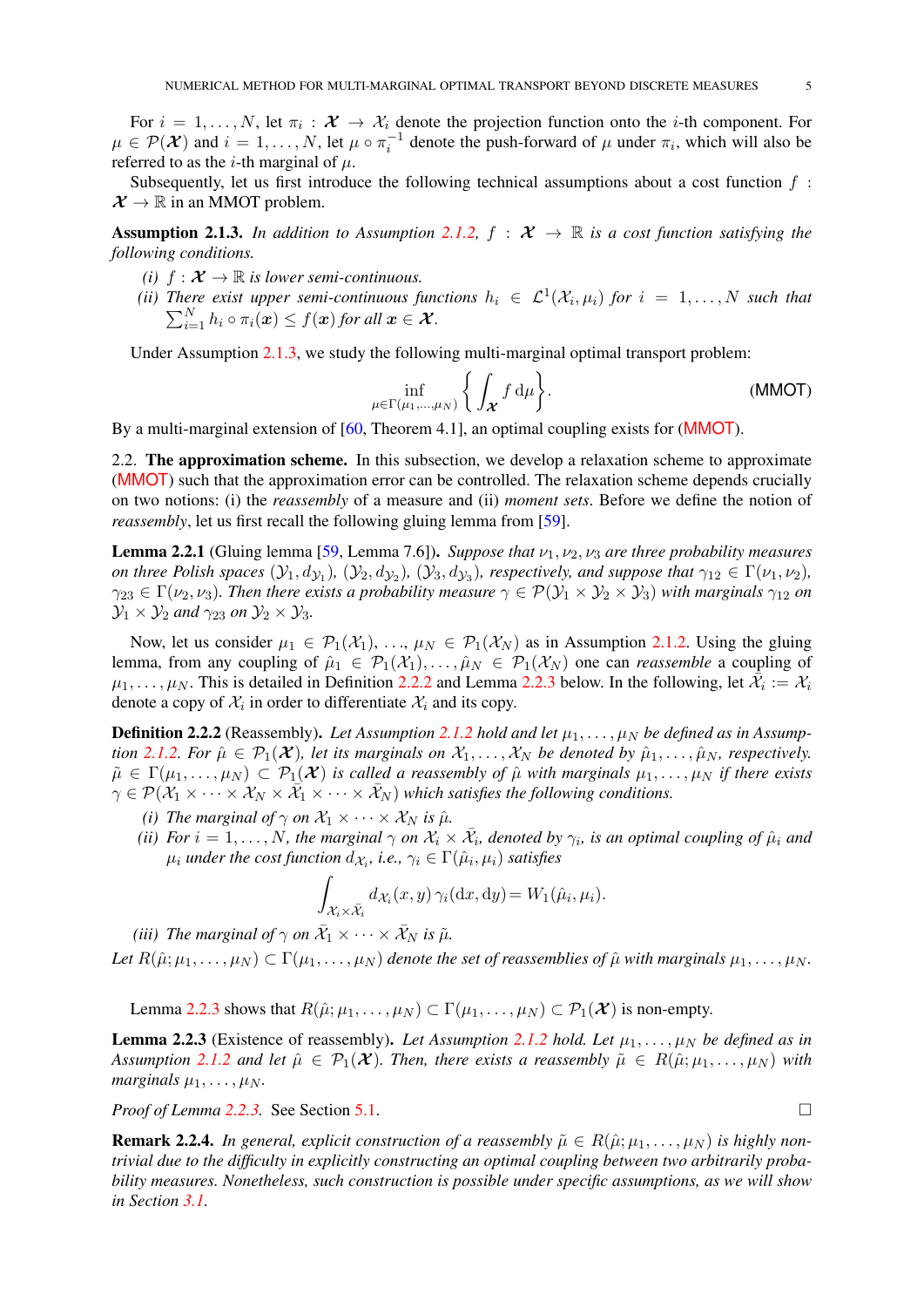<span id="page-5-3"></span>Next, for a Polish space  $(\mathcal{Y}, d_{\mathcal{Y}})$ , let us consider convex subsets of  $\mathcal{P}_1(\mathcal{Y})$  that are known as *moment sets*, see, e.g., [\[61\]](#page-47-11). They are formally defined as follows.

**Definition 2.2.5** (Moment set). Let  $(\mathcal{Y}, d_{\mathcal{Y}})$  be a Polish space. For a collection  $\mathcal{G}$  of real-valued Borel *measurable functions on*  $\mathcal Y$ *, let*  $\mathcal P_1(\mathcal Y;\mathcal G):=\big\{\mu\in\mathcal P_1(\mathcal Y):\mathcal G\subseteq\mathcal L^1(\mathcal Y,\mu)\big\}.$  Let  $\stackrel{\mathcal G}{\sim}$  be defined as the *following equivalence relation on*  $\mathcal{P}_1(\mathcal{Y}; \mathcal{G})$ *: for all*  $\mu, \nu \in \mathcal{P}_1(\mathcal{Y}; \mathcal{G})$ *,* 

$$
\mu \stackrel{\mathcal{G}}{\sim} \nu \quad \Leftrightarrow \quad \forall g \in \mathcal{G}, \ \int_{\mathcal{Y}} g \, \mathrm{d}\mu = \int_{\mathcal{Y}} g \, \mathrm{d}\nu. \tag{2.4}
$$

*For every*  $\mu \in \mathcal{P}_1(\mathcal{Y}; \mathcal{G})$ , let  $[\mu]_{\mathcal{G}} := \left\{ \nu \in \mathcal{P}_1(\mathcal{Y}; \mathcal{G}) : \nu \stackrel{\mathcal{G}}{\sim} \mu \right\}$  be the equivalence class of  $\mu$  under  $\stackrel{\mathcal{G}}{\sim}$ . *We call*  $[\mu]_G$  *the moment set centered at*  $\mu$  *characterized by G. In addition, let*  $\overline{W}_{1,\mu}([\mu]_G)$  *denote the supremum*  $W_1$ *-metric between*  $\mu$  *and members of*  $[\mu]_G$ *, i.e.,* 

<span id="page-5-2"></span>
$$
\overline{W}_{1,\mu}([\mu]_{\mathcal{G}}) := \sup_{\nu \in [\mu]_{\mathcal{G}}} \{ W_1(\mu,\nu) \}.
$$
\n(2.5)

 $Furthermore, for m \in \mathbb{N}$  Polish spaces  $(\mathcal{Y}_1, d_{\mathcal{Y}_1}), \ldots, (\mathcal{Y}_m, d_{\mathcal{Y}_m})$ , collections  $\mathcal{G}_1, \ldots, \mathcal{G}_m$  of real-valued *Borel measurable functions on*  $\mathcal{Y}_1, \ldots, \mathcal{Y}_m$ *, and*  $\nu_1 \in \mathcal{P}_1(\mathcal{Y}_1; \mathcal{G}_1), \ldots, \nu_m \in \mathcal{P}_1(\mathcal{Y}_m; \mathcal{G}_m)$ *, we slightly* abuse the notation and define  $\Gamma\big([\nu_1]_{\mathcal{G}_1},\ldots,[\nu_m]_{\mathcal{G}_m}\big)$  as follows:

$$
\Gamma\big([\nu_1]_{\mathcal{G}_1},\ldots,[\nu_m]_{\mathcal{G}_m}\big) := \left\{\gamma \in \Gamma(\eta_1,\ldots,\eta_m) : \eta_j \in [\nu_j]_{\mathcal{G}_j} \,\forall 1 \leq j \leq m\right\}.
$$
 (2.6)

Let for a set of functions G, let  $\text{span}_1(\mathcal{G})$  denote the set of finite linear combinations of functions in  $\mathcal G$ plus a constant intercept, i.e.,  $\text{span}_1(\mathcal{G}) := \left\{ y_0 + \sum_{j=1}^k y_jg_j : k \in \mathbb{N}_0, y_0, y_1, \dots, y_k \in \mathbb{R}, (g_j)_{j=1:k} \subseteq \mathbb{N}_0 \right\}$  $\{\mathcal{G}\}\right\}$ . By the definition of  $\stackrel{\mathcal{G}}{\sim}$  in [\(2.4\)](#page-5-2), it holds that if  $\nu \in [\mu]_{\mathcal{G}}$ , then  $\int_{\mathcal{Y}} g d\mu = \int_{\mathcal{Y}} g d\nu$  for all  $g \in$  $\mathcal{G}$ . By the definition of  $\stackrel{\sim}{\sim}$  in (2.4), it holds that if  $\nu \in [\mu]$ <br>span<sub>1</sub>( $\mathcal{G}$ ). In particular, we have  $\mu \stackrel{\mathcal{G}}{\sim} \nu$  if and only if  $\mu \stackrel{\text{span}_1(\mathcal{G})}{\sim}$  $\overset{(\mathcal{G})}{\smile}$   $\nu$ , and

<span id="page-5-1"></span><span id="page-5-0"></span>
$$
[\mu]_{\mathcal{G}} = [\mu]_{\text{span}_1(\mathcal{G})}. \tag{2.7}
$$

Now, for given marginals  $\mu_1 \in \mathcal{P}_1(\mathcal{X}_1), \ldots, \mu_N \in \mathcal{P}_1(\mathcal{X}_N)$  and cost function  $f : \mathcal{X} \to \mathbb{R}$  satisfying Assumption [2.1.3,](#page-4-3) as well as N collections of functions  $G_1 \subseteq L^1(\mathcal{X}_1, \mu_1), \ldots, G_N \subseteq L^1(\mathcal{X}_N, \mu_N)$ , we aim to solve the following relaxation of ([MMOT](#page-4-4)):

$$
\inf_{\mu \in \Gamma([\mu_1]_{\mathcal{G}_1}, \dots, [\mu_N]_{\mathcal{G}_N})} \left\{ \int_{\mathcal{X}} f d\mu \right\}.
$$
 (MMOT<sub>relax</sub>)

Remark 2.2.6. *In general, the infimum in* ([MMOT](#page-5-0)<sub>relax</sub>) *is not necessarily attained. This is demonstrated by the following examples, where we let*  $N = 1$ ,  $\mathcal{X} = \mathcal{X}_1 = \mathbb{R}_+$ , and thus  $\Gamma([\mu_1]_{\mathcal{G}_1}) = [\mu_1]_{\mathcal{G}_1}$ . In the first example the set  $[\mu_1]_{\mathcal{G}_1}$  lacks tightness, and in the second example the set  $[\mu_1]_{\mathcal{G}_1}$  is tight but lacks *weak closedness.*

- *Example 1: let*  $f(x) = \frac{2}{x+2}$ , let  $\mathcal{G}_1 = \{g\}$  where  $g(x) = \frac{1}{x+1}$ , and let  $\mu_1 \in \mathcal{P}_1(\mathbb{R}_+)$  be any probability measure such that  $\int_{\mathbb{R}_+} g \, \mathrm{d}\mu_1 = \frac{1}{2}$  $\frac{1}{2}$ *. In this case,*  $\int_{\mathbb{R}_+} f \, \mathrm{d} \nu > \frac{1}{2}$  for any  $\nu \in [\mu_1]_{\mathcal{G}_1}$ *. However, if we let*  $\nu_n = \frac{n-1}{2n}$  $\frac{n-1}{2n}\delta_0 + \frac{n+1}{2n}$  $\frac{2n+1}{2n} \delta_n$  for all  $n \in \mathbb{N}$  ( $\delta_n$  denotes the Dirac measure at  $n$ ), then  $\nu_n \in [\mu_1]_{\mathcal{G}_1}$  for all  $n \in \mathbb{N}$ , but  $\lim_{n \to \infty} \int_{\mathbb{R}_+} f d\nu_n = \frac{1}{2}$  $\frac{1}{2}$ *. Hence, the infimum in* (**[MMOT](#page-5-0)**<sub>relax</sub>) *is not attained. We remark that the sequence*  $(\nu_n)_{n\in\mathbb{N}}$  *does not converge weakly to any probability measure.*
- *Example 2: let*  $f(x) = \min\{x, 1\}$ *, let*  $\mathcal{G}_1 = \{g\}$  *where*  $g(x) = x$ *, and let*  $\mu_1 \in \mathcal{P}_1(\mathbb{R}_+)$  *be any probability measure such that*  $\int_{\mathbb{R}_+} g d\mu_1 = 1$ . In this case, the only  $\nu \in \mathcal{P}_1(\mathbb{R}_+)$  that satisfies  $\int_{\mathbb{R}_+} f d\nu = 0$  is  $\delta_0 \notin [\mu_1]_{\mathcal{G}_1}$ . Hence,  $\int_{\mathbb{R}_+} f d\nu > 0$  for any  $\nu \in [\mu_1]_{\mathcal{G}_1}$ . However, if we let  $\nu_n = \frac{n-1}{n}$  $\frac{-1}{n}\delta_0 + \frac{1}{n}$  $\frac{1}{n}\delta_n$  *for all*  $n \in \mathbb{N}$ *, then*  $\nu_n \in [\mu_1]_{\mathcal{G}_1}$  *for all*  $n \in \mathbb{N}$ *, but*  $\lim_{n\to\infty} \int_{\mathbb{R}_+} f d\nu_n = 0$ *. Hence, the infimum in* ([MMOT](#page-5-0)<sub>relax</sub>) *is not attained. Observe that here the sequence*  $(\nu_n)_{n\in\mathbb{N}}$  $converges$  weakly to  $\delta_0$ , which is not in  $[\mu_1]_{\mathcal{G}_1}$ .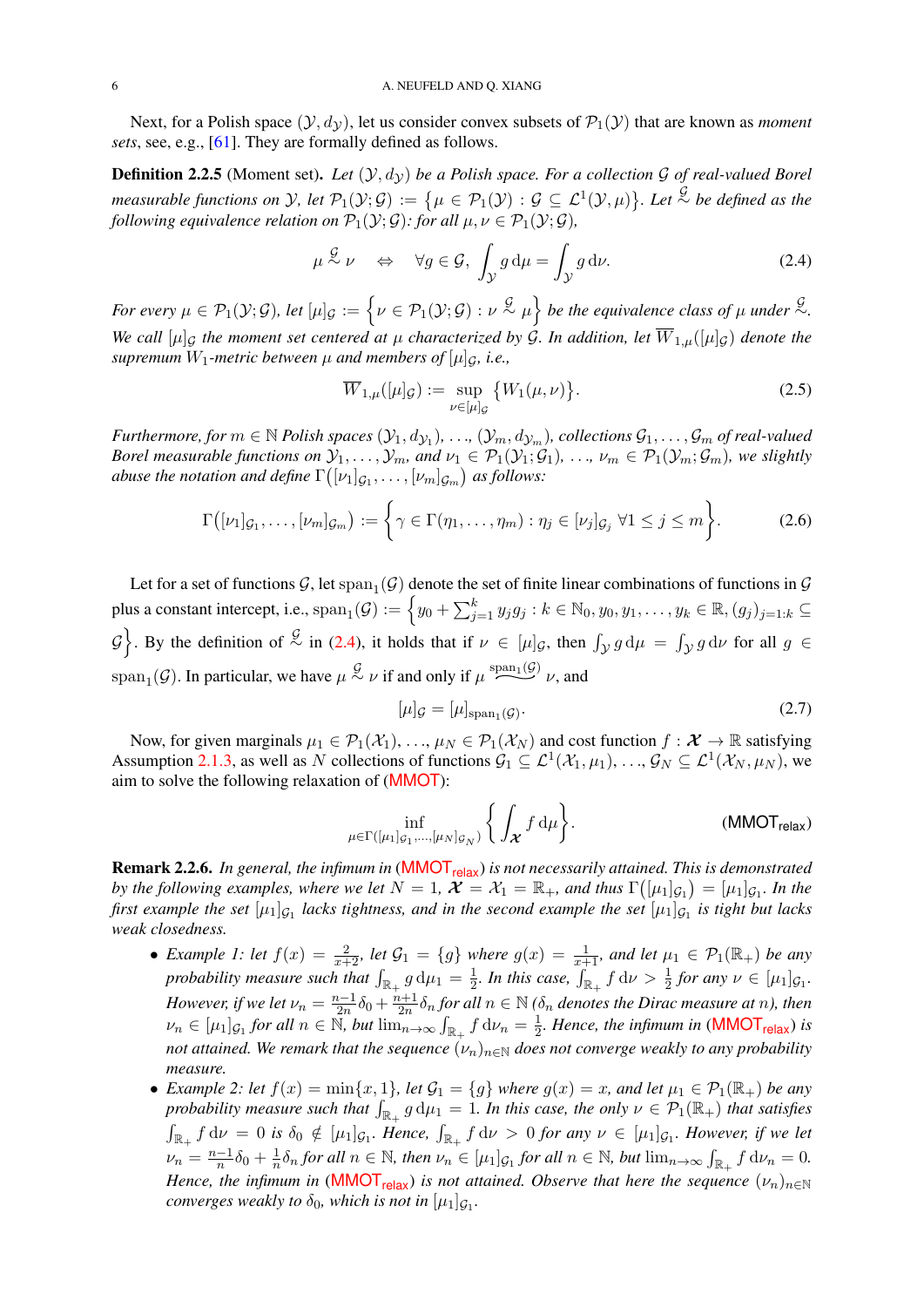To control the relaxation error of  $(MMOT_{relax})$  $(MMOT_{relax})$  $(MMOT_{relax})$ , we need to introduce additional assumptions on the cost function f and the marginals  $\mu_1, \ldots, \mu_N$  besides Assumption [2.1.3.](#page-4-3) Since these assumptions depend on additional terms that affect the relaxation error, let us define the set  $\mathcal{A}(L_f, D, \underline{f}_1, \overline{f}_1, \dots, \underline{f}_N, \overline{f}_N)$ as follows.

**Definition 2.2.7.** Let Assumption [2.1.3](#page-4-3) hold. For  $L_f > 0$ ,  $D \in \mathcal{B}(\mathcal{X})$ , and Borel measurable func $tions \underline{f}_i : \mathcal{X}_i \to \mathbb{R}, \overline{f}_i : \mathcal{X}_i \to \mathbb{R}$  with  $\underline{f}_i \leq \overline{f}_i$  for  $i = 1, \ldots, N$ , we say that  $(\mu_1, \ldots, \mu_N, f) \in$  $\mathcal{A}(L_f, D, \underline{f}_1, \overline{f}_1, \dots, \underline{f}_N, \overline{f}_N)$  if the following conditions hold.

- *(i)*  $f: \mathcal{X} \to \mathbb{R}$  *restricted to D is*  $L_f$ -*Lipschitz continuous.*
- *(ii) For*  $i = 1, \ldots, N$ ,  $\underline{f}_i$  *and*  $f_i$  *are*  $\mu_i$ *-integrable, and for all*  $\boldsymbol{x} \in \boldsymbol{\mathcal{X}}$ *,*

$$
\sum_{i=1}^{N} \underline{f}_i \circ \pi_i(\boldsymbol{x}) \leq f(\boldsymbol{x}) \mathbb{1}_{\boldsymbol{\mathcal{X}} \setminus D}(\boldsymbol{x}) \leq \sum_{i=1}^{N} \overline{f}_i \circ \pi_i(\boldsymbol{x}). \tag{2.8}
$$

Theorem [2.2.8](#page-6-0) below is the main result of this subsection. It states that an approximate optimizer of ([MMOT](#page-5-0)<sub>relax</sub>) can be *reassembled* into an approximate optimizer of (MMOT), and that (MMOT<sub>relax</sub>) gives a lower bound on ([MMOT](#page-4-4)) where the quality of the bound depends on  $L_f$ ,  $D$ ,  $\underline{f}_1$ ,  $f_1$ , ...,  $\underline{f}_N$ ,  $f_N$ and  $\mathcal{G}_1, \ldots, \mathcal{G}_N$ .

Theorem 2.2.8 (Approximation of multi-marginal optimal transport). *Let Assumption [2.1.3](#page-4-3) hold and let*  $\mathcal{G}_i \subseteq \mathcal{L}^1(\mathcal{X}_i, \mu_i)$  for  $i = 1, \ldots, N$ . Moreover, let  $L_f > 0$ ,  $D \in \mathcal{B}(\mathcal{X})$ , let  $(\underline{f}_i : \mathcal{X}_i \to \mathbb{R})_{i=1:N}$ ,  $(\overline{f}_i : \mathcal{X}_i \to \mathbb{R})_{i=1:N}$  $\mathcal{X}_i \to \mathbb{R}$ <sub>i=1:N</sub> be Borel measurable functions such that  $\underline{f}_i \in \text{span}_1(\mathcal{G}_i)$  and  $\underline{f}_i \leq \overline{f}_i$  for  $i = 1, \ldots, N$ , *and*

$$
(\mu_1,\ldots,\mu_N,f)\in \mathcal{A}(L_f,D,\underline{f}_1,\overline{f}_1,\ldots,\underline{f}_N,\overline{f}_N).
$$

*Furthermore, suppose that there exist*  $(\hat{x}_1, \ldots, \hat{x}_N) \in D$ ,  $h_1 \in \text{span}_1(\mathcal{G}_1), \ldots, h_N \in \text{span}_1(\mathcal{G}_N)$  such that  $d_{\mathcal{X}_i}(\hat{x}_i, \cdot) \leq h_i(\cdot)$  for  $i = 1, \ldots, N$ . Then, the following statements hold.

<span id="page-6-4"></span>*(i)* Let  $\hat{\mu}_i \in [\mu_i]_{\mathcal{G}_i}$  for  $i = 1, ..., N$ . Then, for every  $\hat{\mu} \in \Gamma(\hat{\mu}_1, ..., \hat{\mu}_N)$  and every  $\tilde{\mu} \in R(\hat{\mu}; \mu_1, \ldots, \mu_N)$ , the following inequality holds:

$$
\int_{\boldsymbol{\mathcal{X}}} f \, d\tilde{\mu} - \int_{\boldsymbol{\mathcal{X}}} f \, d\hat{\mu} \leq \sum_{i=1}^N \left( L_f W_1(\mu_i, \hat{\mu}_i) + \int_{\mathcal{X}_i} \overline{f}_i - \underline{f}_i \, d\hat{\mu}_i \right).
$$

- <span id="page-6-3"></span>*(ii) The infimum in* ([MMOT](#page-5-0)<sub>relax</sub>) *is not equal to*  $-\infty$ *.*
- <span id="page-6-5"></span>*(iii) For*  $i = 1, ..., N$ ,  $W_{1,\mu_i}([\mu_i]_{\mathcal{G}_i}) < \infty$ .
- <span id="page-6-1"></span>*(iv)* Let  $\epsilon > 0$  and let  $\tilde{\epsilon} := \epsilon + \sum_{i=1}^{N} \left( L_f \overline{W}_{1,\mu_i}([\mu_i]_{\mathcal{G}_i}) + \int_{\mathcal{X}_i} \overline{f}_i - \underline{f}_i d\mu_i \right)$ . Suppose that  $\hat{\mu}$  is an *-optimal solution of* ([MMOT](#page-5-0)relax)*, i.e.,*

$$
\int_{\mathcal{X}} f d\hat{\mu} \le \inf_{\mu \in \Gamma([{\mu_1}]g_1,\ldots,[{\mu_N}]g_N)} \left\{ \int_{\mathcal{X}} f d\mu \right\} + \epsilon.
$$
\n(2.9)

*Then, every*  $\tilde{\mu} \in R(\hat{\mu}; \mu_1, \dots, \mu_N)$  *is an*  $\tilde{\epsilon}$ -*optimal solution of* (**[MMOT](#page-4-4)**)*, i.e.*,

<span id="page-6-6"></span><span id="page-6-0"></span>
$$
\int_{\boldsymbol{\mathcal{X}}} f \, d\tilde{\mu} \le \inf_{\mu \in \Gamma(\mu_1, \dots, \mu_N)} \left\{ \int_{\boldsymbol{\mathcal{X}}} f \, d\mu \right\} + \tilde{\epsilon}.
$$

<span id="page-6-2"></span>*(v) The following inequalities hold:*

$$
0 \leq \inf_{\mu \in \Gamma(\mu_1, \dots, \mu_N)} \left\{ \int_{\mathcal{X}} f d\mu \right\} - \inf_{\mu \in \Gamma([\mu_1]_{\mathcal{G}_1}, \dots, [\mu_N]_{\mathcal{G}_N})} \left\{ \int_{\mathcal{X}} f d\mu \right\}
$$
  

$$
\leq \sum_{i=1}^N \left( L_f \overline{W}_{1, \mu_i}([\mu_i]_{\mathcal{G}_i}) + \int_{\mathcal{X}_i} \overline{f}_i - \underline{f}_i d\mu_i \right) < \infty.
$$
 (2.10)

*Proof of Theorem [2.2.8.](#page-6-0)* See Section [5.1.](#page-20-1)

A special case of Theorem [2.2.8](#page-6-0) is when f is  $L_f$ -Lipschitz continuous on X for some  $L_f > 0$ . In this case,  $(\mu_1, \ldots, \mu_N, f) \in \mathcal{A}(L_f, \mathcal{X}, 0, 0, \ldots, 0, 0)$  and the error terms in Theorem [2.2.8](#page-6-0) can be simplified. The corresponding results for this case are shown in the following corollary.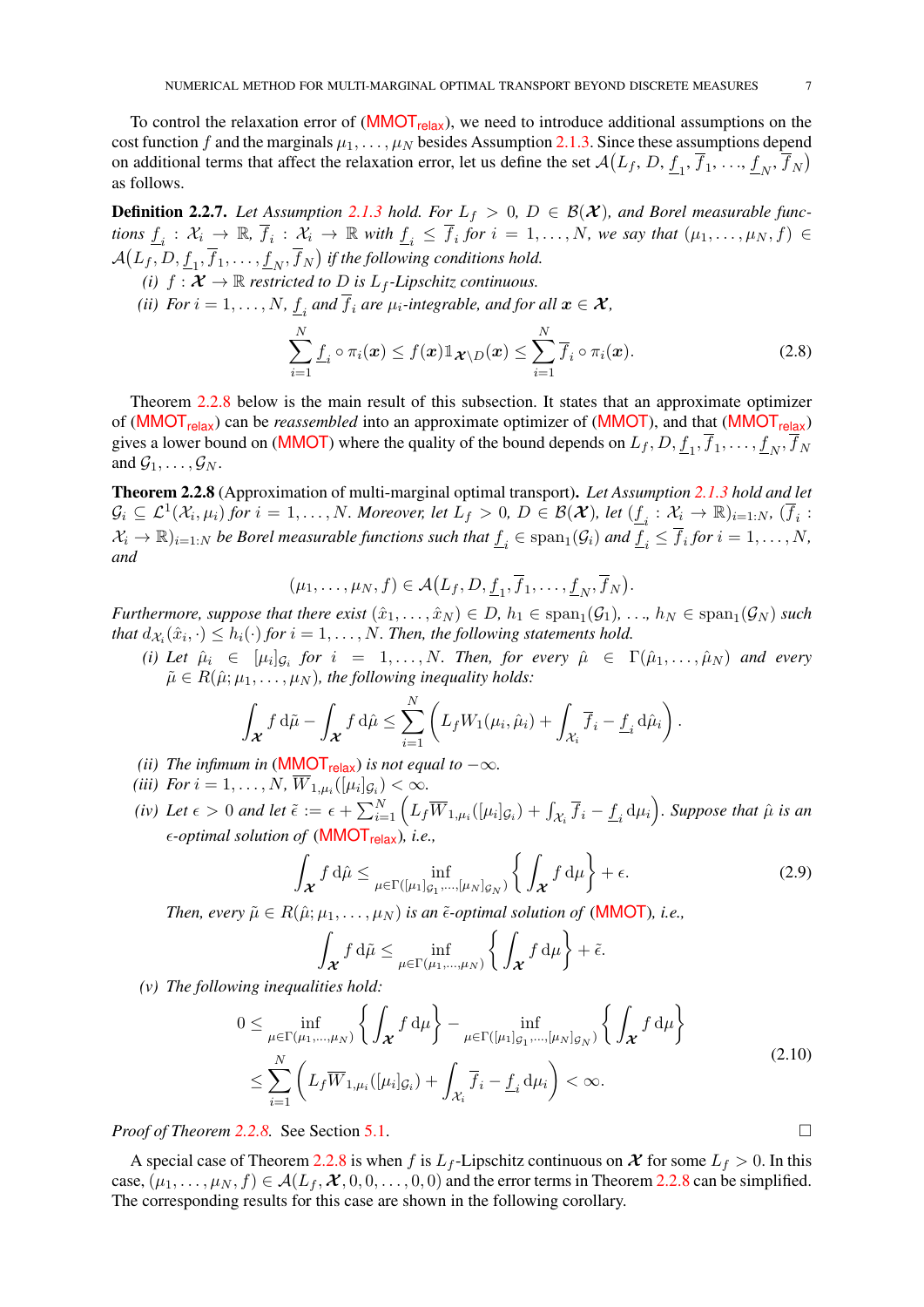**Corollary 2.2.9.** Let Assumption [2.1.3](#page-4-3) hold and let  $\mathcal{G}_i \subseteq \mathcal{L}^1(\mathcal{X}_i, \mu_i)$  for  $i = 1, ..., N$ . Moreover, *suppose that there exist*  $L_f > 0$  *such that* f *is*  $L_f$ -*Lipschitz continuous on*  $\mathcal{X}$ *. Furthermore, suppose*  $\mathit{that~there~ exist~}(\hat{x}_1,\ldots,\hat{x}_N) \in \mathcal{X},\,h_1\in \mathrm{span}_1(\mathcal{G}_1),\,\ldots,\,h_N\in \mathrm{span}_1(\mathcal{G}_N) \text{ such that } d_{\mathcal{X}_i}(\hat{x}_i,\cdot)\leq h_i(\cdot)$ *for*  $i = 1, \ldots, N$ . *Then, the following statements hold.* 

<span id="page-7-1"></span>*(i)* Let  $\hat{\mu}_i \in [\mu_i]_{\mathcal{G}_i}$  for  $i = 1, ..., N$ . Then, for every  $\hat{\mu} \in \Gamma(\hat{\mu}_1, ..., \hat{\mu}_N)$  and every  $\tilde{\mu} \in R(\hat{\mu}; \mu_1, \ldots, \mu_N)$ , the following inequality holds:

$$
\int_{\boldsymbol{\mathcal{X}}} f \, \mathrm{d}\tilde{\mu} - \int_{\boldsymbol{\mathcal{X}}} f \, \mathrm{d}\hat{\mu} \leq \sum_{i=1}^N L_f W_1(\mu_i, \hat{\mu}_i).
$$

- *(ii) The infimum in* (**[MMOT](#page-5-0)**<sub>relax</sub>) *is not equal to*  $-\infty$ *.*
- *(iii) For*  $i = 1, ..., N$ ,  $\overline{W}_{1,\mu_i}([\mu_i]_{\mathcal{G}_i}) < \infty$ .
- *(iv)* Let  $\epsilon > 0$  and let  $\tilde{\epsilon} := \epsilon + \sum_{i=1}^{N} L_f \overline{W}_{1,\mu_i}([\mu_i]_{\mathcal{G}_i})$ . Suppose that  $\hat{\mu}$  is an  $\epsilon$ -optimal solution of ([MMOT](#page-5-0)relax)*, i.e.,*

$$
\int_{\boldsymbol{\mathcal{X}}} f \, d\hat{\mu} \leq \inf_{\mu \in \Gamma([\mu_1]_{\mathcal{G}_1}, \dots, [\mu_N]_{\mathcal{G}_N})} \left\{ \int_{\boldsymbol{\mathcal{X}}} f \, d\mu \right\} + \epsilon.
$$

*Then, every*  $\tilde{\mu} \in R(\hat{\mu}; \mu_1, \ldots, \mu_N)$  *is an*  $\tilde{\epsilon}$ -*optimal solution of* (**[MMOT](#page-4-4)**)*, i.e.*,

$$
\int_{\boldsymbol{\mathcal{X}}} f \, \mathrm{d}\tilde{\mu} \leq \inf_{\mu \in \Gamma(\mu_1, \ldots, \mu_N)} \left\{ \int_{\boldsymbol{\mathcal{X}}} f \, \mathrm{d}\mu \right\} + \tilde{\epsilon}.
$$

<span id="page-7-0"></span>*(v) The following inequalities hold:*

$$
0 \leq \inf_{\mu \in \Gamma(\mu_1, \dots, \mu_N)} \left\{ \int_{\mathcal{X}} f d\mu \right\} - \inf_{\mu \in \Gamma([\mu_1]_{\mathcal{G}_1}, \dots, [\mu_N]_{\mathcal{G}_N})} \left\{ \int_{\mathcal{X}} f d\mu \right\} \leq \sum_{i=1}^N L_f \overline{W}_{1, \mu_i}([\mu_i]_{\mathcal{G}_i}) < \infty.
$$

Theorem [2.2.8](#page-6-0)[\(iv\)](#page-6-1) and Theorem 2.2.8[\(v\)](#page-6-2) show that if one can find an  $\epsilon$ -optimal solution  $\hat{\mu}$  of ([MMOT](#page-5-0)<sub>relax</sub>) and construct a reassembly  $\tilde{\mu} \in R(\hat{\mu}; \mu_1, \dots, \mu_N)$ , one will then obtain

$$
\int_{\boldsymbol{\mathcal{X}}} f \, \mathrm{d}\hat{\mu} - \epsilon \leq \inf_{\mu \in \Gamma(\mu_1, \dots, \mu_N)} \left\{ \int_{\boldsymbol{\mathcal{X}}} f \, \mathrm{d}\mu \right\} \leq \int_{\boldsymbol{\mathcal{X}}} f \, \mathrm{d}\tilde{\mu}
$$

with  $\int_{\boldsymbol{\mathcal{X}}} f \, \mathrm{d}\tilde{\mu} - \left( \int_{\boldsymbol{\mathcal{X}}} f \, \mathrm{d}\hat{\mu} - \epsilon \right) \leq \epsilon + \sum_{i=1}^N \left( L_f \overline{W}_{1,\mu_i}([\mu_i]_{\mathcal{G}_i}) + \int_{\mathcal{X}_i} \overline{f}_i - \underline{f}_i \, \mathrm{d}\mu_i \right),$  i.e., lower and upper bounds on ([MMOT](#page-4-4)) such that the difference between the lower and upper bounds is controlled.

An observation from Theorem [2.2.8](#page-6-0) is that if one can find increasingly better choices of  $L_f$ ,  $D$ ,  $\underline{f}_1$ ,  $\overline{f}_1, \ldots, \underline{f}_N, \overline{f}_N$ , and  $\mathcal{G}_1, \ldots, \mathcal{G}_N$  such that  $\sum_{i=1}^N \left( L_f \overline{W}_{1,\mu_i}([\mu_i] \mathcal{G}_i) + \int_{\mathcal{X}_i} \overline{f}_i - \underline{f}_i d\mu_i \right)$  shrinks to 0, then one can obtain an optimizer of ([MMOT](#page-4-4)) in the limit. This is detailed in the next theorem. We will discuss how one can control  $\sum_{i=1}^{N} \left( L_f \overline{W}_{1,\mu_i}([\mu_i]_{\mathcal{G}_i}) + \int_{\mathcal{X}_i} \overline{f}_i - \underline{f}_i \, d\mu_i \right)$  to be arbitrarily close to 0 in Section [3.2.](#page-11-2)

Theorem 2.2.10 (Optimizers of multi-marginal optimal transport). *Let Assumption [2.1.3](#page-4-3) hold and let*  $\left( L_{\ell}^{(l)}\right)$  $f^{(l)}, D^{(l)}, \underline{f_1^{(l)}}$  $\bar{f}_1^{(l)}$ ,  $\bar{f}_1^{(l)}$  $\frac{f^{(l)}}{1}, \ldots, \frac{f^{(l)}}{N}$  $\overline{f}_N^{(l)}, \overline{f}_N^{(l)}, \mathcal{G}_1^{(l)}$  $\mathcal{G}_1^{(l)},\, \ldots,\, \mathcal{G}_N^{(l)}$  $\binom{l}{N}$ l∈N *be such that:*

- (i) for each  $l \in \mathbb{N}$ ,  $(\mu_1, \ldots, \mu_N, f) \in \mathcal{A}(L_f^{(l)})$  $f^{(l)}, D^{(l)}, \underline{f_1^{(l)}}, \overline{f_1^{(l)}}$  $f_1^{(l)},\ldots,f_N^{(l)},\overline{f}_N^{(l)}$  $\binom{l}{N};$ *(ii) for each*  $l \in \mathbb{N}$  *and for*  $i = 1, \ldots, N$ ,  $f_i^{(l)}$  $\mathcal{G}_i^{(l)} \in \text{span}_1(\mathcal{G}_i^{(l)})$  $\mathcal{L}^{(l)}_i$ )  $\subseteq$   $\mathcal{L}^1(\mathcal{X}_i, \mu_i)$ ;
- *(iii) for each*  $l \in \mathbb{N}$ *, there exist*  $(\hat{x}_1, \ldots, \hat{x}_N) \in D^{(l)}$ *,*  $h_1 \in \text{span}_1(\mathcal{G}_1^{(l)}$  $h_1^{(l)}), \ldots, h_N \in \text{span}_1(\mathcal{G}_N^{(l)})$

 $S_N^{(l)}$  such

that  $d_{\mathcal{X}_i}(\hat{x}_i, \cdot) \leq h_i(\cdot)$  for  $i = 1, \ldots, N$ ;  $(iv)$   $\lim_{l\to\infty}\sum_{i=1}^N \left(L_f^{(l)} \overline{W}_{1,\mu_i}\left(\left[\mu_i\right]_{\mathcal{G}_i^{(l)}}\right)\right)$  $\Big) + \int_{\mathcal{X}_i} \overline{f}_i^{(l)} - \underline{f}_i^{(l)}$  $\left(\begin{matrix} l \end{matrix}\right) d\mu_i$  = 0.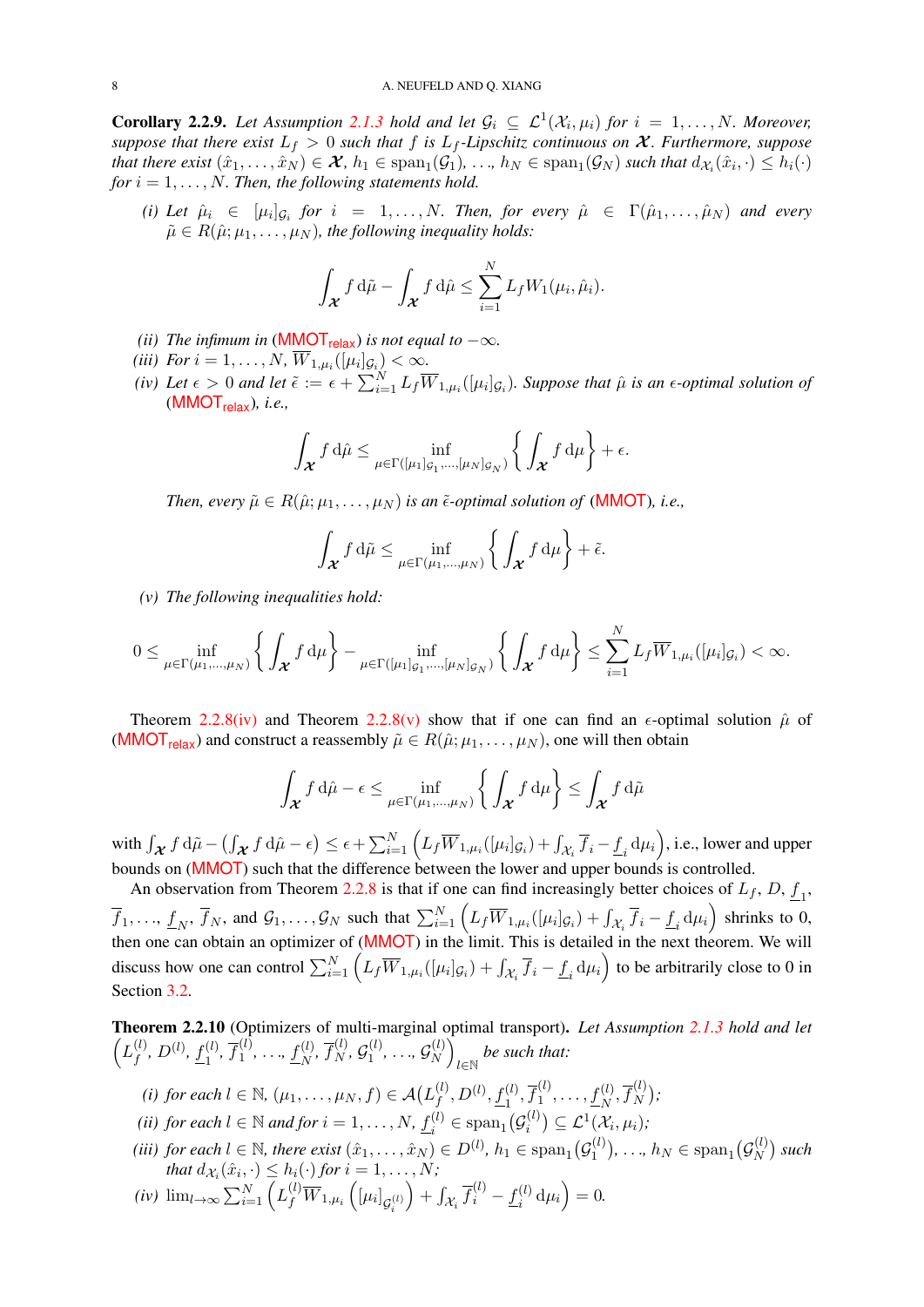<span id="page-8-9"></span>Let  $(\epsilon^{(l)})_{l\in\mathbb{N}}$  be a sequence of positive real numbers such that  $\lim_{l\to\infty}\epsilon^{(l)}=0$ . For each  $l\in\mathbb{N}$ , let  $\hat{\mu}^{(l)}$ *be an*  $\epsilon^{(l)}$ -optimal solution of  $\inf_{\mu \in \Gamma \left( [\mu_1]_{\mathcal{G}_1^{(l)}},...,[\mu_N]_{\mathcal{G}_N^{(l)}} \right)} \left\{ \int_{\mathcal{X}} f d\mu \right\}$ , i.e.,

$$
\int_{\mathcal{X}} f d\hat{\mu}^{(l)} \le \inf_{\mu \in \Gamma\left([\mu_1]_{\mathcal{G}_1^{(l)}}, \dots, [\mu_N]_{\mathcal{G}_N^{(l)}}\right)} \left\{ \int_{\mathcal{X}} f d\mu \right\} + \epsilon^{(l)},\tag{2.11}
$$

and let  $\tilde{\mu}^{(l)} \in R(\hat{\mu}^{(l)};\mu_1,\ldots,\mu_N)$  be a reassembly of  $\hat{\mu}^{(l)}$  with marginals  $\mu_1,\ldots,\mu_N$ . Then,  $(\tilde{\mu}^{(l)})_{l\in\mathbb{N}}$ has at least one accumulation point in  $(\mathcal{P}_1(\mathcal{X}), W_1)$  and every accumulation point is an optimizer of ([MMOT](#page-4-4))*.*

*Proof of Theorem [2.2.10.](#page-8-2)* See Section [5.1.](#page-20-1)

<span id="page-8-4"></span><span id="page-8-3"></span><span id="page-8-2"></span>

<span id="page-8-1"></span>2.3. Duality results. In Section [2.2,](#page-4-2) we derived a relaxation of ([MMOT](#page-5-0)) given by (MMOT<sub>relax</sub>). This subsection is dedicated to the analysis of the dual optimization problem of  $(MMOT<sub>relax</sub>)$  $(MMOT<sub>relax</sub>)$  $(MMOT<sub>relax</sub>)$ , which is a linear semi-infinite programming (LSIP) problem. This LSIP formulation allows the use of state-of-theart numerical algorithms to efficiently solve some instances of the MMOT problem.

Let Assumption [2.1.3](#page-4-3) hold, let the moment set  $[\mu_i]_{\mathcal{G}_i}$  be characterized by finitely many functions  $\mathcal{G}_i := \{g_{i,1}, \ldots, g_{i,m_i}\} \subset \mathcal{L}^1(\mathcal{X}_i, \mu_i)$  with  $m_i \in \mathbb{N}$ , for  $i = 1, \ldots, N$ , and let  $m := \sum_{i=1}^N m_i$ . For notational simplicity, let  $g : \mathcal{X} \to \mathbb{R}^m$  be the vector-valued function given by

$$
(x_1, \ldots, x_N) \mapsto \boldsymbol{g}(x_1, \ldots, x_N) = \left( g_{1,1}(x_1), \ldots, g_{1,m_1}(x_1), \ldots, g_{N,1}(x_N), \ldots, g_{N,m_N}(x_N) \right)^{\mathsf{T}}.\tag{2.12}
$$

For every  $\bm{y}=\left(y_{1,1},\ldots,y_{1,m_1},\ldots,y_{N,1},\ldots,y_{N,m_N}\right)^{\mathsf{T}}\in\mathbb{R}^m,$  let  $\langle\bm{y},\bm{g}\rangle:\mathcal{X}\to\mathbb{R}$  denote the function given by

$$
(x_1,\ldots,x_N)\mapsto \langle \boldsymbol{y},\boldsymbol{g}(x_1,\ldots,x_N)\rangle:=\sum_{i=1}^N\sum_{j=1}^{m_i}y_{i,j}g_{i,j}(x_i).
$$

Moreover, let

$$
\boldsymbol{v} := \left( \int_{\mathcal{X}_1} g_{1,1} \, \mathrm{d}\mu_1, \dots, \int_{\mathcal{X}_1} g_{1,m_1} \, \mathrm{d}\mu_1, \dots, \int_{\mathcal{X}_N} g_{N,1} \, \mathrm{d}\mu_N, \dots, \int_{\mathcal{X}_N} g_{N,m_N} \, \mathrm{d}\mu_N \right)^{\mathrm{T}} \in \mathbb{R}^m. \tag{2.13}
$$

Then, the dual optimization problem of  $(MMOT_{relax})$  $(MMOT_{relax})$  $(MMOT_{relax})$  is an LSIP problem given by

<span id="page-8-0"></span>maximize 
$$
y_0 + \langle y, v \rangle
$$
  
\nsubject to  $y_0 + \langle y, g(x) \rangle \le f(x) \quad \forall x \in \mathcal{X}$ ,  
\n $y_0 \in \mathbb{R}, y \in \mathbb{R}^m$ .  
\n(MMOT<sup>\*</sup><sub>relax</sub>)

Following the strong duality results in the theory of linear semi-infinite optimization (see, e.g., [\[35\]](#page-46-20)), we can derive the following strong duality tailored to  $(MMOT<sub>relax</sub>)$  $(MMOT<sub>relax</sub>)$  $(MMOT<sub>relax</sub>)$  and  $(MMOT<sub>relax</sub>)$ .

**Theorem 2.3.1** (Strong duality). Let Assumption [2.1.3](#page-4-3) hold. Let  $\mathcal{G}_i = \{g_{i,1}, \ldots, g_{i,m_i}\} \subset \mathcal{L}^1(\mathcal{X}_i, \mu_i)$ where  $m_i \in \mathbb{N}$ , for  $i = 1, \ldots, N$ , let  $m := \sum_{i=1}^N m_i$ , and let  $\bm{g}(\cdot)$  and  $\bm{v}$  be given as in [\(2.12\)](#page-8-3) and [\(2.13\)](#page-8-4). *Then,*

<span id="page-8-7"></span>*(i) the following weak duality between* ([MMOT](#page-8-0)<sup>∗</sup> relax) *and* ([MMOT](#page-5-0)relax) *holds:*

$$
\sup_{y_0 \in \mathbb{R}, \mathbf{y} \in \mathbb{R}^m} \Big\{ y_0 + \langle \mathbf{y}, \mathbf{v} \rangle : y_0 + \langle \mathbf{y}, \mathbf{g}(\mathbf{x}) \rangle \leq f(\mathbf{x}) \; \forall \mathbf{x} \in \mathcal{X} \Big\} \leq \inf_{\mu \in \Gamma([\mu_1]_{\mathcal{G}_1}, \ldots, [\mu_N]_{\mathcal{G}_N})} \Big\{ \int_{\mathcal{X}} f \, \mathrm{d}\mu \Big\}. \tag{2.14}
$$

*Moreover, suppose that the left-hand side of [\(2.14\)](#page-8-5) is not*<sup>[1](#page-8-6)</sup>  $-\infty$ *. Let the sets*  $K \subseteq \mathbb{R}^m$  and  $C \subset \mathbb{R}^{m+2}$ *be defined as follows:*

<span id="page-8-8"></span><span id="page-8-5"></span>
$$
K := \text{conv}\Big(\{g(x) : x \in \mathcal{X}\}\Big),\tag{2.15}
$$

$$
C := \text{cone}\Big(\big\{\big(1, \boldsymbol{g}(\boldsymbol{x})^{\mathsf{T}}, f(\boldsymbol{x})\big)^{\mathsf{T}} : \boldsymbol{x} \in \boldsymbol{\mathcal{X}}\big\}\Big),\tag{2.16}
$$

<span id="page-8-6"></span><sup>&</sup>lt;sup>1</sup> that is, the corresponding maximization problem is feasible.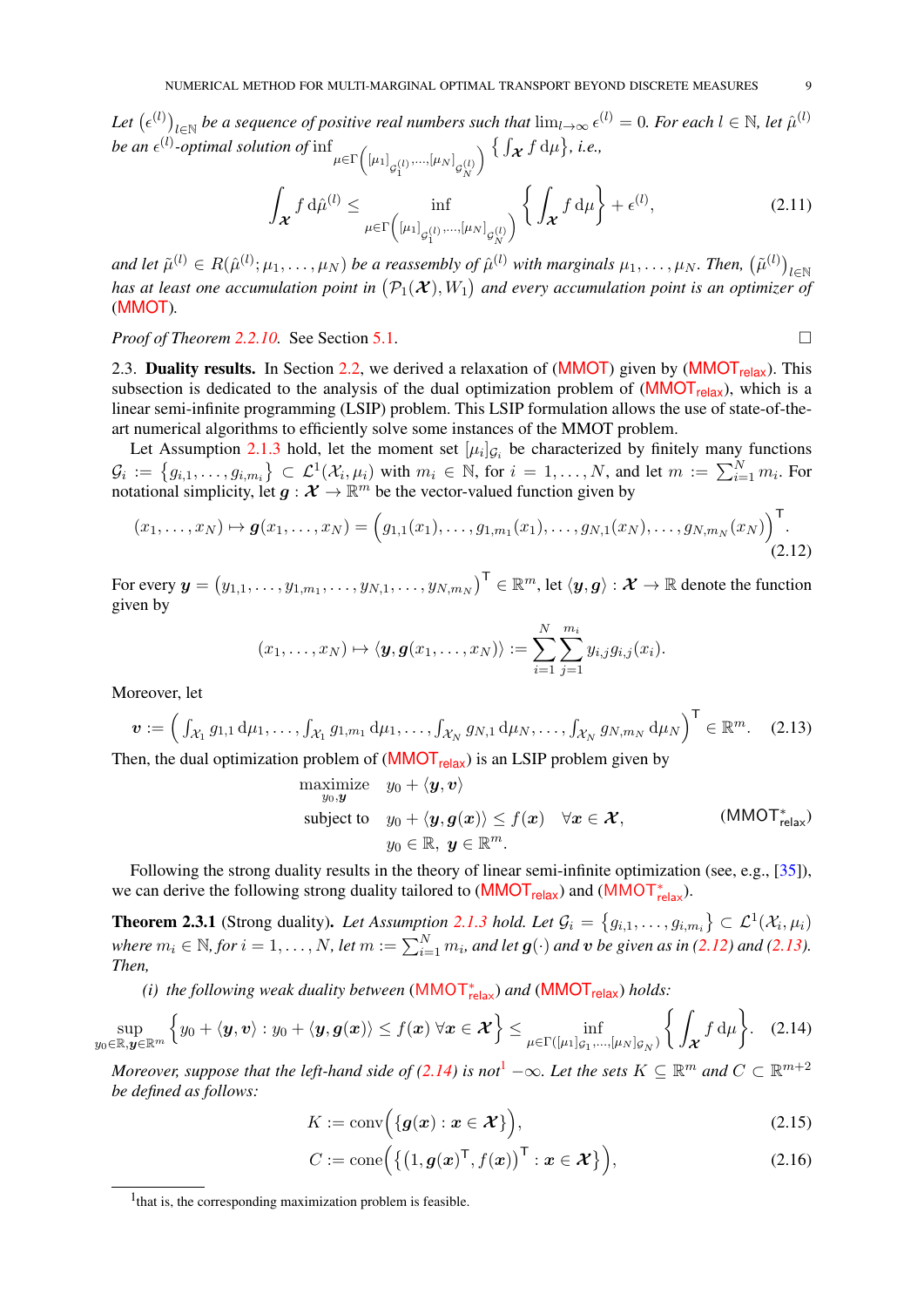*and let the conditions [\(SD1\),](#page-9-2) [\(SD2\),](#page-9-3) and [\(SD3\)](#page-9-4) be defined as follows:*

<span id="page-9-3"></span><span id="page-9-2"></span>*(SD1)*  $v \in$  relint $(K)$ ;  $(SD2)$   $v \in \text{int}(K)$ ; *(SD3)* C *is closed.*

<span id="page-9-7"></span><span id="page-9-4"></span>*Then, the following statements hold.*

*(ii) If either [\(SD1\)](#page-9-2) or [\(SD3\)](#page-9-4) holds, then the following strong duality between* ([MMOT](#page-8-0)<sup>∗</sup> relax) *and* ([MMOT](#page-5-0)relax) *holds:*

$$
\sup_{y_0 \in \mathbb{R}, y \in \mathbb{R}^m} \left\{ y_0 + \langle y, v \rangle : y_0 + \langle y, g(x) \rangle \le f(x) \; \forall x \in \mathcal{X} \right\} = \inf_{\mu \in \Gamma([\mu_1]_{\mathcal{G}_1}, \ldots, [\mu_N]_{\mathcal{G}_N})} \left\{ \int_{\mathcal{X}} f \, d\mu \right\}.
$$
 (2.17)

- <span id="page-9-9"></span>*(iii) If [\(SD1\)](#page-9-2) holds, then the set of optimizers of*  $(MMOT<sup>*</sup><sub>relax</sub>)$  $(MMOT<sup>*</sup><sub>relax</sub>)$  $(MMOT<sup>*</sup><sub>relax</sub>)$  *is non-empty.*
- <span id="page-9-0"></span>*(iv) If [\(SD2\)](#page-9-3) holds, then the set of optimizers of*  $(MMOT<sup>*</sup><sub>relax</sub>)$  $(MMOT<sup>*</sup><sub>relax</sub>)$  $(MMOT<sup>*</sup><sub>relax</sub>)$  *is bounded.*

*Proof of Theorem* [2.3.1.](#page-9-0) See Section [5.2.](#page-22-0) □

**Remark 2.3.2.** One can guarantee that the LSIP problem ([MMOT](#page-8-0)<sub>relax</sub>) has a non-empty feasible set *(and thus the left-hand side of [\(2.14\)](#page-8-5) is not* −∞*) under fairly general assumptions. For example, under the assumptions of Theorem [2.2.8,](#page-6-0) the LSIP problem* ([MMOT](#page-8-0)<sup>∗</sup> relax) *has a feasible solution by [\(5.4\)](#page-21-0) in the proof of Theorem [2.2.8](#page-6-0)[\(ii\)](#page-6-3) (see Section [5.1\)](#page-20-1).*

The next proposition presents sufficient conditions under which the conditions [\(SD1\),](#page-9-2) [\(SD2\),](#page-9-3) and [\(SD3\)](#page-9-4) in Theorem [2.3.1](#page-9-0) hold.

**Proposition 2.3.3.** Let Assumption [2.1.3](#page-4-3) hold. For  $i=1,\ldots,N$  , let  $\mathcal{G}_i=\big\{g_{i,1},\ldots,g_{i,m_i}\big\}\subset\mathcal{L}^1(\mathcal{X}_i,\mu_i)$ where  $m_i \in \mathbb{N}$ . Let  $m := \sum_{i=1}^{N} m_i$ . Then, the following statements hold.

- <span id="page-9-6"></span>(*i*) For  $i = 1, ..., N$ , suppose that<sup>[2](#page-9-5)</sup> supp $(\mu_i) = X_i$  and  $\mathcal{G}_i$  contains only continuous functions. *Then, the condition [\(SD1\)](#page-9-2) in Theorem [2.3.1](#page-9-0) holds.*
- <span id="page-9-10"></span>*(ii)* For  $i = 1, \ldots, N$ , let  $\mathcal{X}_i \ni x \mapsto g_i(x) := (g_{i,1}(x), \ldots, g_{i,m_i}(x))^{\sf T} \in \mathbb{R}^{m_i}$ . Suppose that *in addition to the assumptions in statement [\(i\),](#page-9-6) for*  $i = 1, ..., N$ *, there exist*  $m_i + 1$  *points*  $x_{i,1},\ldots,x_{i,m_i+1}\in\mathcal{X}_i$  such that the points  $\boldsymbol{g}_i(x_{i,1}),\ldots,\boldsymbol{g}_i(x_{i,m_i+1})\in\mathbb{R}^{m_i}$  are affinely inde*pendent. Then, the condition [\(SD2\)](#page-9-3) in Theorem [2.3.1](#page-9-0) holds.*
- <span id="page-9-1"></span>(*iii*) For  $i = 1, \ldots, N$ , suppose that  $\mathcal{X}_i$  is compact,  $\mathcal{G}_i$  contains only continuous functions, and f is *continuous. Then, the condition [\(SD3\)](#page-9-4) in Theorem [2.3.1](#page-9-0) holds.*

*Proof of Proposition [2.3.3.](#page-9-1)* See Section [5.2.](#page-22-0)

<span id="page-9-8"></span>
$$
\qquad \qquad \Box
$$

# 3. EXPLICIT CONSTRUCTION OF REASSEMBLIES AND MOMENT SETS

In Section [2,](#page-3-2) we have developed the theoretical machinery to approximate a multi-marginal optimal transport problems ([MMOT](#page-5-0)) by a relaxed problem (MMOT<sub>relax</sub>) via *reassembly* and *moment sets*, as well as the dual formulation of the resulting problem into an LSIP problem ([MMOT](#page-8-0)<sub><sup>\*elax</sub>). In this section, we</sub></sup> address the following practical questions from Section [2.](#page-3-2)

- For given  $\hat{\mu} \in \mathcal{P}_1(\mathcal{X}), \mu_1 \in \mathcal{P}_1(\mathcal{X}_1), \ldots, \mu_N \in \mathcal{P}_1(\mathcal{X}_N)$ , how can one construct a reassembly of  $\hat{\mu}$  with the marginals  $\mu_1, \ldots, \mu_N$ , i.e.,  $\tilde{\mu} \in R(\hat{\mu}; \mu_1, \ldots, \mu_N)$ ? This is discussed in Section [3.1.](#page-10-1)
- For a Polish space  $(\mathcal{Y}, d_{\mathcal{Y}})$  and a given  $\mu \in \mathcal{P}_1(\mathcal{Y})$ , how can one construct a finite set  $\mathcal{G} \subset$  $\mathcal{L}^1(\mathcal{Y},\mu)$  containing only continuous functions (see Proposition [2.3.3\)](#page-9-1) to control  $\overline{W}_{1,\mu}([\mu]_{\mathcal{G}})$ ? This is discussed in Section [3.2.](#page-11-2)

Specifically, in Section [3.1,](#page-10-1) we construct a reassembly in the *semi-discrete* case, i.e., when  $\hat{\mu}$  is a finitely supported discrete measure and  $\mu_1, \ldots, \mu_N$  are absolutely continuous with respect to the Lebesgue measure on a Euclidean space, by adapting existing results from the field of computational geometry. In Section [3.2,](#page-11-2) we show that when  $\mathcal Y$  is a closed subset of a Euclidean space, one can explicitly construct finitely many continuous functions  $\mathcal{G} \subset \mathcal{L}^1(\mathcal{Y}, \mu)$  for a given  $\mu \in \mathcal{P}_1(\mathcal{Y})$  such that  $\overline{W}_{1,u}([\mu]_G)$  can be controlled to be arbitrarily close to 0. Moreover, when Y is a compact subset of a Euclidean space, we prove a stronger result, which states that one can explicitly construct finitely many continuous functions  $G$  on  $Y$  such that the supremum  $W_1$  "diameter" among all moment sets

<span id="page-9-5"></span> $^{2}$ supp $(\mu_{i})$  denotes the support of  $\mu_{i}$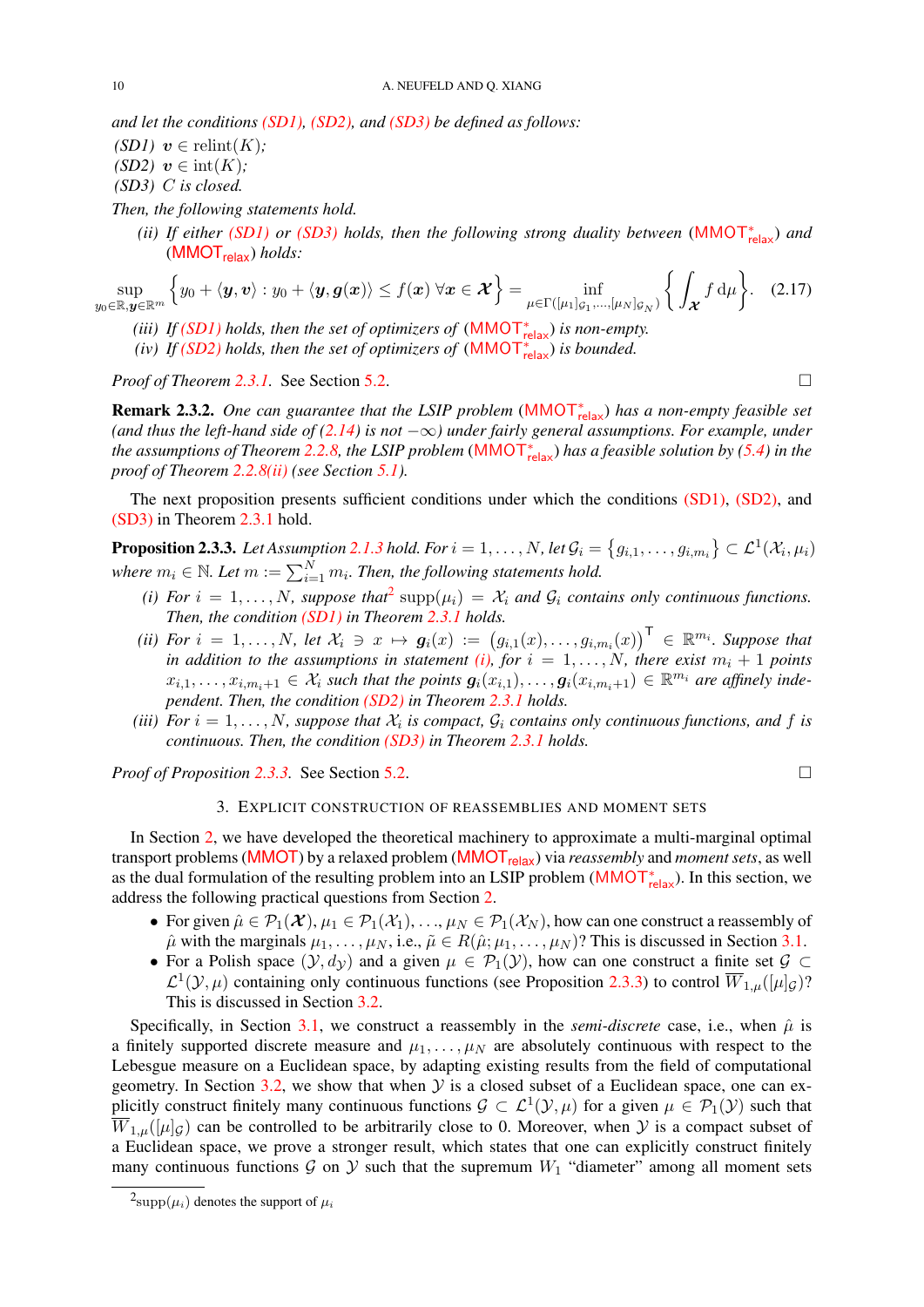<span id="page-10-7"></span> $\{[\mu]_G : \mu \in \mathcal{P}_1(\mathcal{X})\},\$ i.e., sup  $\{W_1(\mu,\nu): \mu \stackrel{\mathcal{G}}{\sim} \nu\}$ , can be uniformly controlled to be arbitrarily close to 0.

<span id="page-10-1"></span>3.1. Reassembly in the semi-discrete case via Laguerre diagrams. In this subsection, let us consider the case where for  $i = 1, ..., N$ ,  $\mathcal{X}_i$  is a closed subset of a Euclidean space  $\mathbb{R}^{m_i}$  for some  $m_i \in \mathbb{N}$ . We characterize reassembly in the *semi-discrete* setting, that is, when  $\hat{\mu} \in \mathcal{P}_1(\mathcal{X})$  is a finitely supported measure and for  $i = 1, \ldots, N$ ,  $\mu_i \in \mathcal{P}_1(\mathcal{X}_i)$  is absolutely continuous with respect to the Lebesgue measure on  $\mathbb{R}^{m_i}$ . Optimal couplings in the *semi-discrete* setting have been previously studied in the field of computational geometry; see, e.g., [\[4,](#page-45-19) [34,](#page-46-21) [42,](#page-46-22) [43\]](#page-46-23) and [\[49,](#page-47-0) Chapter 5] for related discussions. However, these studies only focus on optimal couplings under the *squared* Euclidean distance, which is not directly applicable to our setting since we are interested in finding an optimal coupling where the cost function is a general norm on the underlying space. Therefore, in Proposition [3.1.2,](#page-11-0) we provide results about optimal couplings and reassembly under the assumption that the cost function is induced by a norm under which the closed unit ball is strictly convex.

Before presenting the construction, let us first introduce the following lemma which states that we only need to consider the special case where  $\mathcal{X}_i = \mathbb{R}^{m_i}$  for  $i = 1, ..., N$  without loss of generality.

<span id="page-10-0"></span>**Lemma 3.1.1.** Let Assumption [2.1.2](#page-3-1) hold. Suppose that for  $i = 1, ..., N$ ,  $m_i \in \mathbb{N}$ ,  $\mathcal{X}_i \subseteq \mathbb{R}^{m_i}$  is closed, and  $d_{X_i}$  is induced by a norm  $\|\cdot\|$  on  $\mathbb{R}^{m_i}$ . Let  $m:=\sum_{i=1}^Nm_i$ . For  $i=1,\ldots,N$ , let  $\mathbb{R}^{m_i}$  be equipped with the metric induced by the norm  $\|\cdot\|$  and let  $\mu_i^\dagger\in\mathcal{P}_1(\R^{m_i})$  be defined by  $\mu_i^\dagger$  $\mathcal{J}_i^{\intercal}(E) := \mu_i(E \cap \mathcal{X}_i)$  for all  $E\in\mathcal{B}(\mathbb{R}^{m_i})$ . Similarly, for any  $\mu\in\mathcal{P}_1(\mathcal{X})$ , let  $\mu^\dagger\in\mathcal{P}_1(\mathbb{R}^m)$  be defined by  $\mu^\dagger(E):=\mu(E\cap\mathcal{X})$  for all  $E\in\mathcal{B}(\mathbb{R}^m)$ . Then, for any  $\hat{\mu},\tilde{\mu}\in\mathcal{P}_1(\mathcal{X}),\,\tilde{\mu}\in R(\hat{\mu};\mu_1,\ldots,\mu_N)$  if and only if  $\tilde{\mu}^\dagger\in R(\hat{\mu}^\dagger;\mu_1^\dagger)$  $\mu_1^\dagger,\ldots,\mu_I^\dagger$  $\frac{1}{N}$ ).

*Proof of Lemma [3.1.1.](#page-10-0)* See Section [5.3.](#page-24-0)

<span id="page-10-4"></span><span id="page-10-3"></span>

By Lemma [3.1.1,](#page-10-0) to construct a reassembly when  $\mathcal{X}_i$  is a closed subset of  $\mathbb{R}^{m_i}$  for  $i = 1, \ldots, N$ , one can first extend  $\hat{\mu}\in \mathcal{P}_1(\boldsymbol{\mathcal{X}}),\mu_1\in \mathcal{P}_1(\mathcal{X}_1),\ldots,\mu_N\in \mathcal{P}_1(\mathcal{X}_N)$  to  $\hat{\mu}^\dagger\in \mathcal{P}_1(\mathbb{R}^m)$  (where  $m:=\sum_{i=1}^Nm_i)$ ,  $\mu_1^\dagger\in\mathcal{P}_1(\mathbb{R}^{m_1}),$   $\dots,$   $\mu_N^\dagger\in\mathcal{P}_1(\mathbb{R}^{m_N})$  and construct a reassembly  $\tilde{\mu}^\dagger\in R(\hat{\mu}^\dagger;\mu_1^\dagger)$  $\mu_1^\dagger,\ldots,\mu_I^\dagger$  $\binom{1}{N}$ . This can be done via the construction in Proposition [3.1.2](#page-11-0) below under some additional assumptions. Subsequently, one can define  $\tilde{\mu} \in \mathcal{P}_1(\mathcal{X})$  by  $\tilde{\mu}(E) := \tilde{\mu}^{\dagger}(E)$  for all  $E \in \mathcal{B}(\mathcal{X})$  and get  $\tilde{\mu} \in R(\hat{\mu}; \mu_1, \dots, \mu_N)$ .

Proposition 3.1.2 (Reassembly in the semi-discrete case). *Let Assumption [2.1.2](#page-3-1) hold. Suppose that for*  $i = 1, \ldots, N$ ,  $\mathcal{X}_i = \mathbb{R}^{m_i}$  for  $m_i \in \mathbb{N}$  and that  $d_{\mathcal{X}_i}$  is induced by a norm  $\|\cdot\|$  on  $\mathbb{R}^{m_i}$  under which the  $closed$  unit ball  $\left\{\bm{x} \in \mathbb{R}^{m_i}: \|\bm{x}\| \leq 1\right\}$  is a strictly convex set<sup>[3](#page-10-2)</sup>. Moreover, suppose that for  $i=1,\ldots,N,$  $\mu_i \in \mathcal{P}_1(\mathcal{X}_i)$  is absolutely continuous with respect to the Lebesgue measure on  $\mathbb{R}^{m_i}$ . Let  $\hat{\mu} \in \mathcal{P}_1(\mathcal{X})$ *be a finitely supported measure with marginals*  $\hat{\mu}_1, \ldots, \hat{\mu}_N$ *. For*  $i = 1, \ldots, N$ *, let*  $\hat{\mu}_i$  *be represented as*  $\hat{\mu}_i=\sum_{j=1}^{J_i}\alpha_{i,j}\delta_{\bm{x}_{i,j}}$  for  $J_i\in\mathbb{N}$  distinct points  $(\bm{x}_{i,j})_{j=1:J_i}\subset\mathcal{X}_i$ , and positive real numbers  $(\alpha_{i,j})_{j=1:J_i}$ such that  $\sum_{j=1}^{J_i} \alpha_{i,j} = 1$ . Then, the following statements hold.

<span id="page-10-5"></span>(*i*) For  $i = 1, ..., N$ , there exist  $(\phi_{i,j}^{\star})_{j=1:J_i} \subset \mathbb{R}$  that solve the following concave maximization *problem:*

$$
\sup_{\phi_{i,1},\ldots,\phi_{i,J_i}\in\mathbb{R}}\left\{\sum_{j=1}^{J_i}\phi_{i,j}\alpha_{i,j}-\int_{\mathbb{R}^{m_i}}\max_{1\leq j\leq J_i}\left\{\phi_{i,j}-d_{\mathcal{X}_i}(\boldsymbol{x}_{i,j},\boldsymbol{z})\right\}\mu_i(\mathrm{d}\boldsymbol{z})\right\}.
$$
 (3.1)

<span id="page-10-6"></span>(*ii*) For  $i = 1, \ldots, N$ , let  $(\phi_{i,j}^{\star})_{j=1:J_i} \subset \mathbb{R}$  solve the problem [\(3.1\)](#page-10-3). For  $i = 1, \ldots, N$ ,  $j = 1, \ldots, J_i$ , *let*

$$
V_{i,j} := \left\{ \boldsymbol{z} \in \mathbb{R}^{m_i} : \phi_{i,j}^{\star} - d_{\mathcal{X}_i}(\boldsymbol{x}_{i,j}, \boldsymbol{z}) = \max_{1 \leq k \leq J_i} \left\{ \phi_{i,k}^{\star} - d_{\mathcal{X}_i}(\boldsymbol{x}_{i,k}, \boldsymbol{z}) \right\} \right\}.
$$
 (3.2)

*Then,*  $\mu_i(V_{i,j}) = \alpha_{i,j}$ *.* 

<span id="page-10-2"></span><sup>&</sup>lt;sup>3</sup> for example, under the p-norm, this condition is satisfied for all  $1 < p < \infty$  (by the Minkowski inequality), but fails when  $p = 1$  or  $p = \infty$ .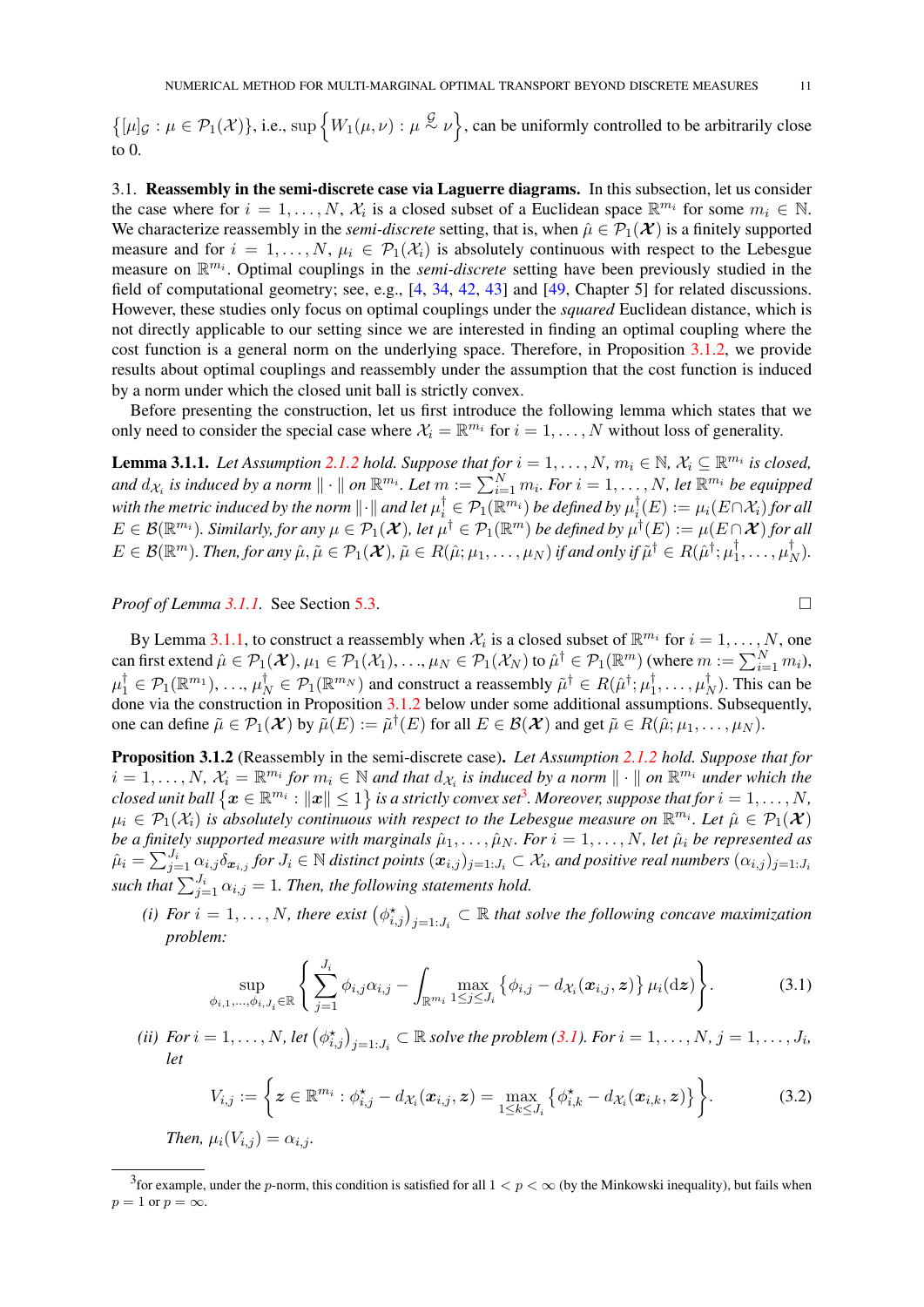<span id="page-11-5"></span><span id="page-11-4"></span>*(iii) Let*  $(\Omega, \mathcal{F}, \mathbb{P})$  *be a probability space and let*  $(X_1, \ldots, X_N) : \Omega \to \mathcal{X}$  *be a random vector with law*  $\hat{\mu}$ *. Let the sets*  $(V_{i,j})_{j=1:J_i, i=1:N}$  *be given by* [\(3.2\)](#page-10-4)*. For*  $i=1,\ldots,N$ *, let*  $Y_i:\Omega\to\mathcal{X}_i$  *be a* random vector such that the distribution of  $Y_i$  conditional on  $X_i$  is specified as follows:

$$
\mathbb{P}[Y_i \in E | X_i = \boldsymbol{x}_{i,j}] = \frac{\mu_i(E \cap V_{i,j})}{\mu_i(V_{i,j})} \qquad \forall E \in \mathcal{B}(\mathcal{X}_i) \ \forall 1 \leq j \leq J_i. \tag{3.3}
$$

*Let*  $\tilde{\mu}$  *be the law of*  $(Y_1, \ldots, Y_N)$ *. Then,*  $\tilde{\mu} \in R(\hat{\mu}; \mu_1, \ldots, \mu_N)$ *.* 

*Proof of Proposition [3.1.2.](#page-11-0)* See Section [5.3.](#page-24-0)

**Remark 3.1.3.** We would like to remark that the assumption that  $\hat{\mu}$  has finite support in the statement of *Proposition* [3.1.2](#page-11-0) *is relevant in practice, since the numerical method that we use to solve* (**[MMOT](#page-5-0)**<sub>relax</sub>) *in Section* [4.1](#page-15-2) *returns an approximate optimizer of* ([MMOT](#page-5-0)<sub>relax</sub>) *that has a finite support* (see Algorithm [1](#page-15-0) *and Theorem [4.1.3\)](#page-16-0).*

<span id="page-11-2"></span>3.2. Construction of moment sets on a Euclidean space. In this subsection, we consider the case where Y is a closed subset of a Euclidean space and  $\mu \in \mathcal{P}_1(\mathcal{Y})$ . We discuss the problem of constructing a finite collection of continuous functions  $\mathcal{G} \subset \mathcal{L}^1(\mathcal{Y}, \mu)$  that characterizes a moment set  $[\mu]_{\mathcal{H}}$  such that  $\overline{W}_{1,\mu}([\mu]_G)$  can be controlled. Let us first recall the notions of faces, extreme points, and extreme directions of convex sets from [\[52,](#page-47-12) Section 18].

Definition 3.2.1 (Faces, extreme points, and extreme directions of convex sets, see [\[52,](#page-47-12) Section 18]). Let  $m \in \mathbb{N}$ . A convex subset  $C'$  of a convex set  $C \subseteq \mathbb{R}^m$  is called a face of C if for all  $0 < \lambda < 1$  and *all*  $x_1, x_2 \in C$ *,* 

$$
\lambda x_1 + (1 - \lambda)x_2 \in C' \implies x_1 \in C', x_2 \in C'.
$$

*In particular, every face of a polyhedron is also a polyhedron by [\[52,](#page-47-12) Theorem 19.1]. A point* x *in a convex set*  $C \subseteq \mathbb{R}^m$  *is called an extreme point of*  $C$  *if it is a face of*  $C$ *. A vector*  $\boldsymbol{z} \in \mathbb{R}^m$  *is called an extreme direction of a convex set*  $C \subseteq \mathbb{R}^m$  *if there exists*  $x \in C$  *such that*  $\{x + \lambda z : \lambda \ge 0\}$  *is a face of* C*.*

Let us now introduce the following notions of polyhedral cover and interpolation function basis.

**Definition 3.2.2** (Polyhedral cover). Let  $m \in \mathbb{N}$ , let  $\mathbb{R}^m$  be equipped with a norm  $\|\cdot\|$ , and let  $\mathcal{Y} \subseteq \mathbb{R}^m$ . A collection  $\mathfrak C$  of subsets of  $\mathbb R^m$  is called a polyhedral cover of  $\mathcal Y$  if:

- *(i)*  $|C| < \infty$  *and every*  $C \in \mathfrak{C}$  *is a polyhedron which has at least one extreme point;*
- *(ii)*  $\bigcup_{C \in \mathfrak{C}} C \supseteq \mathcal{Y}$ *;*

*(iii) if*  $C_1$ ,  $C_2 \in \mathfrak{C}$  *and*  $C_1 \cap C_2 \neq \emptyset$ *, then*  $C_1 \cap C_2$  *is a face of both*  $C_1$  *and*  $C_2$ *.* 

*For a polyhedron*  $C \subset \mathbb{R}^m$  *that has at least one extreme point, let*  $V(C) \subset \mathbb{R}^m$  *denote the finite set of*  $e$ xtreme points of  $C$  and let  $D(C) \subset \mathbb{R}^m$  denote the finite (possibly empty) set of extreme directions of  $C$ . Let  $\mathfrak{F}(\mathfrak{C}):=\{F\subset \mathbb{R}^m : F \text{ is a non-empty face of } C, C\in \mathfrak{C}\}\$  denote the collection of non-empty faces *in the polyhedral cover*  $\mathfrak C$  *(note that every*  $F \in \mathfrak{F}(\mathfrak C)$  *is also a polyhedron), let*  $V(\mathfrak C) := \bigcup_{C \in \mathfrak C} V(C)$ *denote the set of extreme points in the polyhedral cover, and let*  $D(\mathfrak{C}) := \bigcup_{C \in \mathfrak{C}} D(C)$  *denote the (possibly empty) set of extreme directions in the polyhedral cover. Note that if*  $F \subseteq C$  *is a face of some*  $C \in \mathfrak{C}$ , then  $V(F) \subset V(C)$  and  $D(F) \subset D(C)$ *. Let*  $\eta(\mathfrak{C})$  denote the mesh size of a polyhedral cover  $\mathfrak{C}$ *given by*

<span id="page-11-1"></span>
$$
\eta(\mathfrak{C}) := \max_{C \in \mathfrak{C}} \max_{\mathbf{v}, \mathbf{v}' \in V(C)} \{ ||\mathbf{v} - \mathbf{v}'|| \}.
$$
\n(3.4)

**Definition 3.2.3** (Simplicial cover). Let  $m \in \mathbb{N}$ , let  $\mathbb{R}^m$  be equipped with a norm  $\|\cdot\|$ , and let  $\mathcal{Y} \subseteq \mathbb{R}^m$ *be bounded. A collection* C *of subsets of* R <sup>m</sup> *is called a simplicial cover of* Y *if* C *is a polyhedral cover of*  $Y$  *and every*  $C \in \mathfrak{C}$  *is an* m-simplex (*i.e., the convex hull of*  $m + 1$  *affinely independent points).* 

**Definition 3.2.4** (Interpolation function basis). Let  $m \in \mathbb{N}$ , let  $\mathbb{R}^m$  be equipped with a norm  $\|\cdot\|$ , and  $let \, \mathcal{Y} \subseteq \mathbb{R}^m$ . Let  $\mathfrak C$  *be a polyhedral cover of*  $\mathcal{Y}$ . A set of real-valued functions  $\mathcal G$  on  $\bigcup_{C\in\mathfrak C} C$  is called *an interpolation function basis associated with*  $\mathfrak C$  *if there exist continuous functions*  $\{g_v : v \in V(\mathfrak C)\}$  $\text{span}_{1}(\mathcal{G})$  and  $\{\overline{g}_{\bm{u}}: \bm{u} \in D(\mathfrak{C})\} \subset \text{span}_{1}(\mathcal{G})$  with the properties [\(IFB1\)–](#page-11-3)[\(IFB6\)](#page-12-0) below.

<span id="page-11-3"></span>(*IFB1*) *For every*  $v \in V(\mathfrak{C})$  *and every*  $x \in \bigcup_{C \in \mathfrak{C}} C$ ,  $g_v(x) \geq 0$ .

<span id="page-11-0"></span>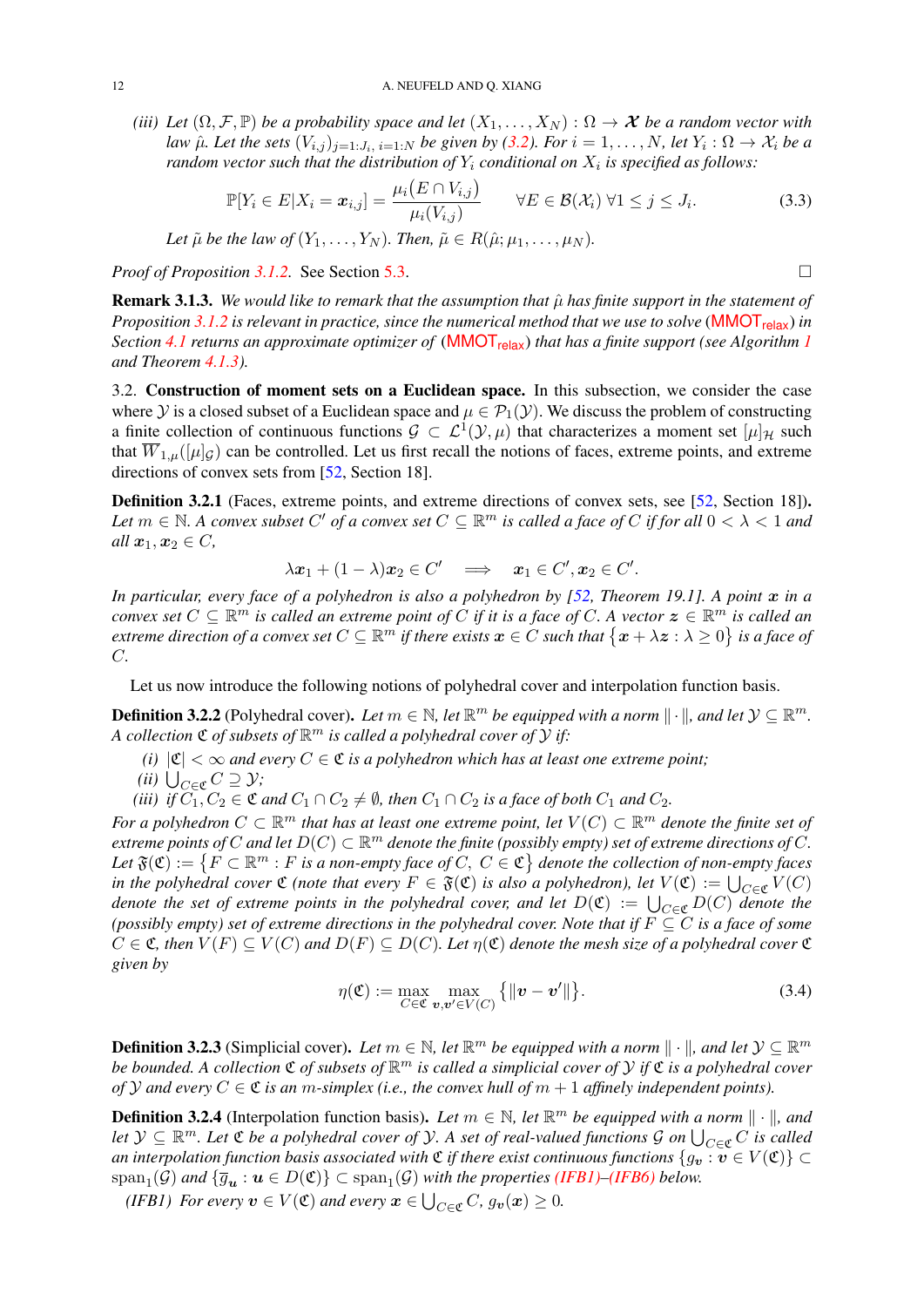$u \in D(F)$ 

<span id="page-12-5"></span><span id="page-12-4"></span><span id="page-12-3"></span><span id="page-12-2"></span><span id="page-12-0"></span>(*IFB2*) For every pair of  $v, v' \in V(\mathfrak{C}), g_v(v') = \mathbb{1}_{\{v = v'\}}.$ *(IFB3)* For every  $F \in \mathfrak{F}(\mathfrak{C})$  and every  $\boldsymbol{x} \in F$ ,  $\sum_{\boldsymbol{v} \in V(F)} g_{\boldsymbol{v}}(\boldsymbol{x}) = 1$ . *(IFB4) For every*  $F \in \mathfrak{F}(\mathfrak{C})$ *, every*  $x \in F$ *, and every*  $v \in V(\mathfrak{C}) \setminus V(F)$ *,*  $g_v(x) = 0$ *.* (*IFB5*) *For every*  $u \in D(\mathfrak{C})$  *and every*  $x \in \bigcup_{C \in \mathfrak{C}} C$ ,  $\overline{g}_u(x) \geq 0$ . *(IFB6) For every*  $F \in \mathfrak{F}(\mathfrak{C})$  *such that*  $D(F) \neq \emptyset$  *and every*  $\mathbf{x} \in F$ *,*  $\min_{\bm{y} \in \text{conv}(V(F))}$  $\{\|x-y\|\}\leq \sum$  $\overline{g}_{\bm{u}}(\bm{x}).$ 

The definition of interpolation function basis can be interpreted as follows. Let us consider a polyhedral cover  $\mathfrak C$  of  $\mathfrak Y$  and its associated interpolation function basis  $\mathcal G$ . By the property [\(IFB1\),](#page-11-3) each member of  $\{g_v : v \in V(\mathfrak{C})\} \subset \text{span}_{1}(\mathcal{G})$  is a non-negative basis function associated with an extreme point  $v \in V(\mathfrak{C})$ . By the property [\(IFB2\),](#page-12-2) the functions  $\{g_v : v \in V(\mathfrak{C})\}$  are "orthogonal" in the sense that the function  $g_v(\cdot)$  is only "in charge of" a single extreme point v, and  $g_v(v') = 0$  for all  $v' \in V(\mathfrak{C}) \setminus \{v\}$ . The property [\(IFB3\)](#page-12-3) requires that the functions  $\{g_v : v \in V(\mathfrak{C})\}$  interpolate "nicely" on each face  $F \in \mathfrak{F}(\mathfrak{C})$ , in the sense that for each face  $F \in \mathfrak{F}(\mathfrak{C})$ , the function  $x \mapsto \sum_{v \in V(F)} g_v(x)$ is constant on F. The property [\(IFB4\)](#page-12-4) requires  $g_v(\cdot)$  to be "local" to v, in the sense that it can only be non-zero in the faces "adjacent to" the extreme point v, i.e.,  $\{F \in \mathfrak{F}(\mathfrak{C}) : v \in V(F)\}\)$ . Similar to  $\{g_{\bm{v}} : \bm{v} \in V(\mathfrak{C})\}$ , by the property [\(IFB5\),](#page-12-5) each member of  $\{\overline{g}_{\bm{u}} : \bm{u} \in D(\mathfrak{C})\} \subset \text{span}_{1}(\mathcal{G})$  is a nonnegative basis function associated with an extreme direction  $u \in D(\mathfrak{C})$ . As required by the property [\(IFB6\),](#page-12-0) for an unbounded face  $F \in \mathfrak{F}(\mathfrak{C})$  with  $D(F) \neq \emptyset$ , the functions  $\{\overline{g}_{u} : u \in D(F)\}$  control the distance traveled when transporting a point  $x \in F$  to the bounded set conv $(V(F))$ . Informally speaking, the functions  $\{\overline{g}_{u} : u \in D(\mathfrak{C})\}$  are used to control the rate at which probability mass can "escape to infinity" in each possible direction  $u \in D(\mathfrak{C})$ .

Now, let us demonstrate an explicit construction of a simplicial cover. Let  $m \in \mathbb{N}$  and let  $\mathbb{R}^m$  be equipped with a norm  $\|\cdot\|$ . For a bounded set  $\mathcal{Y} \subseteq \mathbb{R}^m$  and for any  $\epsilon > 0$ , a simplicial cover  $\mathfrak C$  of  $\mathcal Y$ with mesh size  $\eta(\mathfrak{C}) < \epsilon$  can be constructed via the following process.

- Step 1: let  $C_0$  be an m-simplex such that  $C_0 \supseteq \mathcal{Y}$ , and let  $\mathfrak{C} \leftarrow \{C_0\}$ .
- Step 2: repeat the following steps until  $\eta(\mathfrak{C}) < \epsilon$ .
	- Step 2a: Find a longest edge  $E_{v,w}$  in  $\mathfrak{F}(\mathfrak{C})$ , where an edge  $E_{v,w} := \big\{\lambda v + (1-\lambda)w : 0 \leq v\big\}$  $\lambda \leq 1$  is a line segment between two extreme points  $v, w \in V(C)$  for some  $C \in \mathfrak{C}$ .
	- Step 2b: For every  $C \in \mathfrak{C}$  which has  $E_{v,w}$  as a face, bisect the simplex C at the midpoint of the edge  $E_{v,w}$ , i.e.,

$$
\mathfrak{C} \leftarrow (\mathfrak{C} \setminus C) \cup \left\{ \mathrm{conv}\Big( [V(C) \setminus \{v\}] \cup \left\{ \tfrac{\boldsymbol{v}+\boldsymbol{w}}{2} \right\} \Big), \ \mathrm{conv}\Big( [V(C) \setminus \{\boldsymbol{w}\}] \cup \left\{ \tfrac{\boldsymbol{v}+\boldsymbol{w}}{2} \right\} \Big) \right\}.
$$

Indeed, since there are always only finitely many edges in a simplicial cover, this construction process will terminate and the resulting  $\mathfrak C$  is a simplicial cover of  $\mathcal Y$  with mesh size  $\eta(\mathfrak C) < \epsilon$ . Proposition [3.2.5](#page-12-1) shows how one can construct an interpolation function basis associated with a given simplicial cover.

**Proposition 3.2.5** (Interpolation function basis associated with a simplicial cover). Let  $m \in \mathbb{N}$ , let  $\mathbb{R}^m$ *be equipped with a norm*  $\|\cdot\|$ , and let  $\mathcal{Y} \subseteq \mathbb{R}^m$  *be bounded. Let*  $\mathfrak C$  *be a simplicial cover of*  $\mathcal Y$ *. Then, the following statements hold.*

- <span id="page-12-8"></span>*(i)* The sets in  $\{\text{relint}(F) : F \in \mathfrak{F}(\mathfrak{C})\}$  are pairwise disjoint and  $\bigcup_{F \in \mathfrak{F}(\mathfrak{C})} \text{relint}(F) = \bigcup_{C \in \mathfrak{C}} C$ .
- <span id="page-12-7"></span>*(ii)* For every fixed face  $F \in \mathfrak{F}(\mathfrak{C})$ , every  $x \in \text{relint}(F)$  *can be uniquely represented as*  $\bm{x} = \sum_{\bm{w} \in V(F)} \lambda_{F, \bm{w}}(\bm{x}) \bm{w}$  where  $\sum_{\bm{w} \in V(F)} \lambda_{F, \bm{w}}(\bm{x}) = 1$  and  $\lambda_{F, \bm{w}}(\bm{x}) > 0$  for all  $\bm{w} \in V(F)$ .
- <span id="page-12-9"></span>(*iii*) For every  $v \in V(\mathfrak{C})$ , let  $g_v : \bigcup_{C \in \mathfrak{C}} C \to \mathbb{R}$  be defined as follows<sup>[4](#page-12-6)</sup>:

$$
g_{\boldsymbol{v}}(\boldsymbol{x}) := \sum_{\boldsymbol{w} \in V(F)} \lambda_{F,\boldsymbol{w}}(\boldsymbol{x}) \mathbb{1}_{\{\boldsymbol{w} = \boldsymbol{v}\}} \qquad \forall \boldsymbol{x} \in \text{relint}(F), \tag{3.5}
$$

where  $x=\sum_{\bm{w}\in V(F)}\lambda_{F,\bm{w}}(\bm{x})\bm{w}$  as in statement [\(ii\)](#page-12-7) and  $F\in \mathfrak{F}(\mathfrak{C}).$  Then,  $\big\{g_{\bm{v}}:\bm{v}\in V(\mathfrak{C})\big\}$  is *an interpolation function basis associated with* C*.*

*Proof of Proposition [3.2.5.](#page-12-1)* See Section [5.4.](#page-30-0)

<span id="page-12-1"></span>

<span id="page-12-6"></span><sup>&</sup>lt;sup>4</sup>Note that  $\bm{g}_{\bm{v}}(\bm{x})$  is well-defined for every  $\bm{x} \in \bigcup_{C \in \mathfrak{C}} C$  by statement [\(i\).](#page-12-8)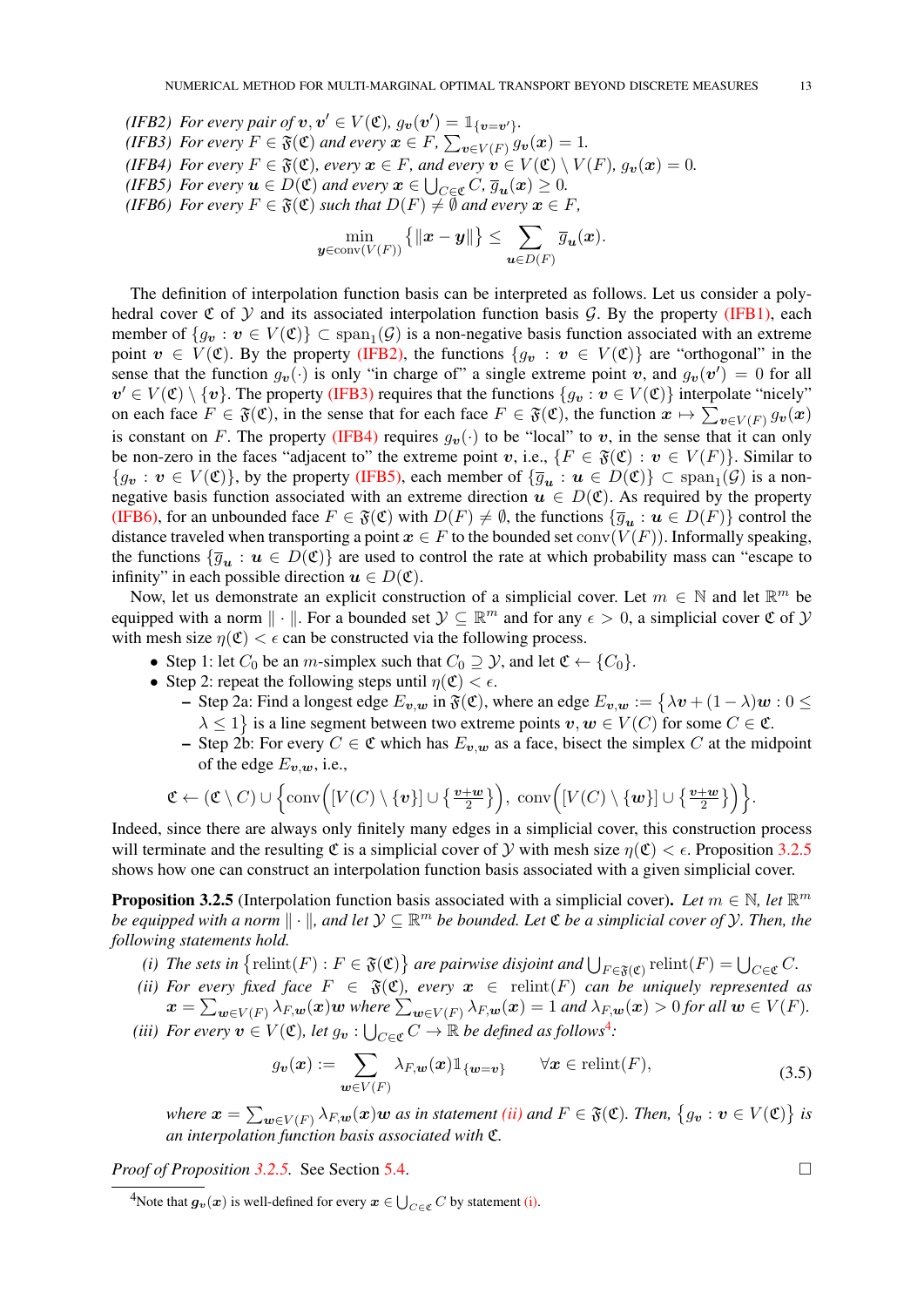**Proposition 3.2.6** (Interpolation function basis associated with hyperrectangles). Let  $m \in \mathbb{N}$  and let  $\mathbb{R}^m$ *be equipped with a norm*  $\|\cdot\|$ *. For*  $i = 1, \ldots, m$ *, let*  $n_i \in \mathbb{N}$ *,*  $\beta_i > 0$ *,*  $\underline{\kappa}_i \in \mathbb{R}$ *, and let*  $\kappa_{i,j} := \underline{\kappa}_i + j\beta_i$ *for*  $j = 0, \ldots, n_i$ . Moreover, for  $i = 1, \ldots, m$ , let  $\mathcal{I}_i := \{(-\infty, \kappa_{i,0}], [ \kappa_{i,0}, \kappa_{i,1}], \ldots, [\kappa_{i,n_i-1}, \kappa_{i,n_i}],$  $\{\kappa_{i,n_i},\infty)\}\$ , and let  $\mathfrak C$  and  $\mathcal G$  be defined as follows:

$$
\mathfrak{C} := \left\{ I_1 \times \cdots \times I_m : I_i \in \mathcal{I}_i \,\forall 1 \leq i \leq m \right\},
$$
\n
$$
\mathcal{G} := \left\{ \mathbb{R}^m \ni (x_1, \dots, x_m)^{\mathsf{T}} \mapsto \left( \max_{i \in L} \left\{ \beta_i^{-1} (x_i - \kappa_{i,j_i})^+ \right\} \right)^+ \in \mathbb{R} :
$$
\n
$$
0 \leq j_i \leq n_i \,\forall i \in L, \ L \subseteq \{1, \dots, m\} \right\}
$$
\n
$$
\cup \left\{ \mathbb{R}^m \ni (x_1, \dots, x_m)^{\mathsf{T}} \mapsto x_i \in \mathbb{R} : 1 \leq i \leq m \right\}.
$$
\n(3.6)

*Then,*  $\mathfrak C$  *is a polyhedral cover of*  $\mathbb R^m$  *(and so also of any*  $\mathcal Y \subseteq \mathbb R^m$ *) and*  $\mathcal G$  *is an interpolation function basis associated with* C*.*

*Proof of Proposition [3.2.6.](#page-13-0)* See Section [5.4.](#page-30-0)

<span id="page-13-0"></span>

Given a polyhedral cover  $\mathfrak C$  of a closed set  $\mathcal Y \subseteq \mathbb R^m$  and its associated interpolation function basis  $\mathcal G$ , the following theorem establishes an upper bound on  $W_1(\mu,\nu)$  for all  $\mu,\nu \in \mathcal{P}_1(\mathcal{Y};\mathcal{G})$  satisfying  $\mu \stackrel{\mathcal{G}}{\sim} \nu$ .

<span id="page-13-1"></span>**Theorem 3.2.7** (Moment set on a closed subset of a Euclidean space). Let  $m \in \mathbb{N}$ , let  $\|\cdot\|$  be a norm on  $\mathbb{R}^m$ , let  $\mathcal{Y} \subseteq \mathbb{R}^m$  be closed, and let  $d_{\mathcal{Y}}$  be the metric on  $\mathcal{Y}$  induced by  $\|\cdot\|$ . Let  $\mathfrak{C}$  be a polyhedral cover *of* Y *with mesh size* η(C) *and let* G *be an interpolation function basis associated with* C*. Moreover, let*  $\{g_{\bm{v}}: \bm{v} \in V(\mathfrak{C})\} \subset \text{span}_{1}(\mathcal{G})$  and  $\{\overline{g}_{\bm{u}}: \bm{u} \in D(\mathfrak{C})\} \subset \text{span}_{1}(\mathcal{G})$  be the functions that satisfy the *properties [\(IFB1\)–](#page-11-3)[\(IFB6\)](#page-12-0) in Definition* [3.2.4.](#page-12-0) *Then, for any*  $\mu, \nu \in \mathcal{P}_1(\mathcal{Y}; \mathcal{G})$ *,* 

$$
\mu \stackrel{\mathcal{G}}{\sim} \nu \implies W_1(\mu, \nu) \leq 2 \left( \eta(\mathfrak{C}) + \sum_{\mathbf{u} \in D(\mathfrak{C})} \int_{\mathcal{Y}} \overline{g}_{\mathbf{u}} \, d\mu \right).
$$

*In particular, if* C *contains only bounded sets, then*

<span id="page-13-3"></span><span id="page-13-2"></span>
$$
\mu \stackrel{\mathcal{G}}{\sim} \nu \quad \Longrightarrow \quad W_1(\mu,\nu) \leq 2\eta(\mathfrak{C}).
$$

*Proof of Theorem [3.2.7.](#page-13-1)* See Section [5.4.](#page-30-0)

The following corollary is a consequence of Theorem [3.2.7](#page-13-1) and Proposition [3.2.6](#page-13-0) which has a natural interpretation in the context of mathematical finance, as discussed in Remark [3.2.9.](#page-14-0)

**Corollary 3.2.8.** Let  $m \in \mathbb{N}$ ,  $\mathcal{Y} = \mathbb{R}^m$ , and let  $dy$  be the metric induced by a norm  $\|\cdot\|$  on  $\mathbb{R}^m$ . *Let*  $\mu \in \mathcal{P}_1(\mathcal{Y})$  *and let*  $\mu_i \in \mathcal{P}_1(\mathbb{R})$  *denote the i-th marginal of*  $\mu$  *for*  $i = 1, \ldots, m$ *. Let*  $\beta > 0$ *. For*  $i = 1, \ldots, m$ , let  $n_i \in \mathbb{N}$ ,  $\underline{\kappa}_i \in \mathbb{R}$ , and let  $\kappa_{i,j} := \underline{\kappa}_i + j\beta$  for  $j = 0, \ldots, n_i$ . Moreover, let G be a finite *collection of functions given by*

$$
\mathcal{G} := \left\{ \mathbb{R}^m \ni (x_1, \dots, x_m)^\top \mapsto \left( \max_{i \in L} \left\{ (x_i - \kappa_{i,j_i})^+ \right\} \right)^+ \in \mathbb{R} : \right. \\
0 \le j_i \le n_i \; \forall i \in L, \ L \subseteq \{1, \dots, m\} \right\}
$$
\n
$$
\cup \left\{ \mathbb{R}^m \ni (x_1, \dots, x_m)^\top \mapsto x_i \in \mathbb{R} : 1 \le i \le m \right\}.
$$
\n(3.7)

*Then,*

$$
\overline{W}_{1,\mu}([\mu]_{\mathcal{G}}) := \sup_{\nu \in [\mu]_{\mathcal{G}}} \left\{ W_1(\mu,\nu) \right\} \le 2\theta \left( m\beta + \sum_{i=1}^m \int_{\mathbb{R}} (\kappa_{i,0} - x_i)^+ + (x_i - \kappa_{i,n_i})^+ \mu_i(\mathrm{d}x_i) \right),\tag{3.8}
$$

where  $\theta \geq 1$  is a constant such that  $\|\bm{x}\| \leq \theta \|\bm{x}\|_1$  for all  $\bm{x} \in \mathbb{R}^m$ . In particular, for any  $\epsilon > 0$ , there *exist*  $\beta > 0$ ,  $(n_i)_{i=1:m} \subset \mathbb{N}$ , and  $(\underline{\kappa}_i)_{i=1:m} \subset \mathbb{R}$  such that  $\overline{W}_{1,\mu}([\mu]_{\mathcal{G}}) \leq \epsilon$ .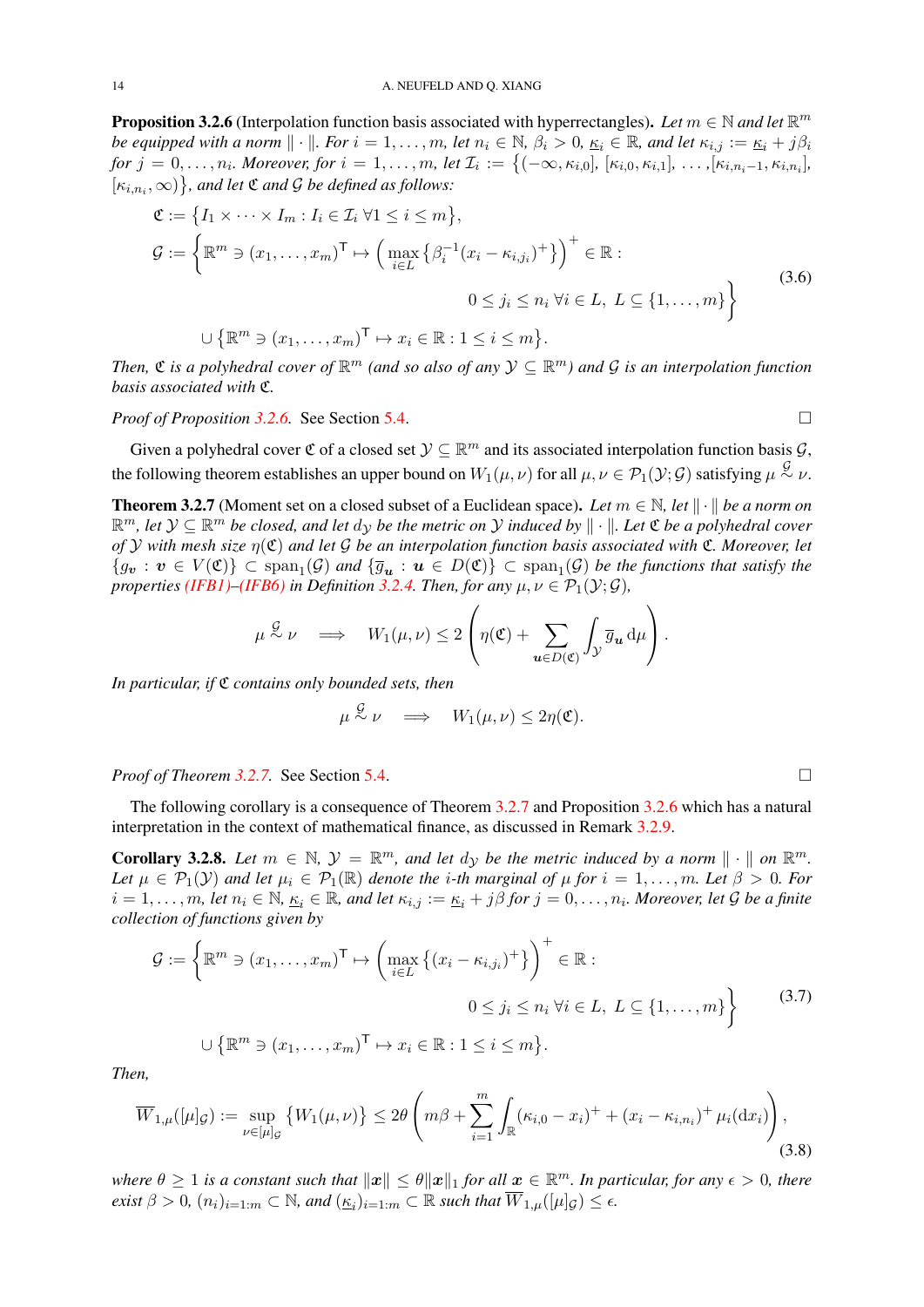<span id="page-14-1"></span>*Proof of Corollary [3.2.8.](#page-13-2)* See Section [5.4.](#page-30-0)

<span id="page-14-0"></span>Remark 3.2.9 (Financial interpretation of Corollary [3.2.8\)](#page-13-2). *Corollary [3.2.8](#page-13-2) has a natural interpretation* in mathematical finance. Consider a financial market where  $m\in\mathbb{N}$  risky assets are traded. Let  $\mathcal{Y}\subseteq\mathbb{R}^m$ (typically  $\mathcal{Y}=\mathbb{R}^m_+$ ) be a closed set that corresponds to the possible prices of these assets at a fixed future *time, called the maturity. Then, for*  $i = 1, \ldots, m$ *, the function* 

$$
\mathcal{Y} \ni (x_1, \dots, x_m)^\mathsf{T} \quad \mapsto \quad x_i \in \mathbb{R}
$$

*corresponds to the payoff at maturity when investing into a single unit of asset* i*. Moreover, for any non-empty set*  $L \subseteq \{1, \ldots, m\}$  *and any*  $(\kappa_i)_{i \in L} \subset \mathbb{R}$ *, the function* 

$$
\mathcal{Y} \ni (x_1, \dots, x_m)^{\mathsf{T}} \quad \mapsto \quad \left( \max_{i \in L} \left\{ (x_i - \kappa_i)^+ \right\} \right)^+ \in \mathbb{R}
$$

*corresponds to the payoff of a best-of-call option (a type of financial derivative) written on the assets in the set* L *with strike prices*  $(\kappa_i)_{i \in L}$ *. Let us consider*  $\mu \in \mathcal{P}_1(\mathcal{Y})$  *as a risk-neutral pricing measure for this financial market, and let* G *be defined by [\(3.7\)](#page-13-3). Then, the set*  $[\mu]_G$  *corresponds to the set of risk-neutral pricing measures that produce the same forward prices (for each of the assets) as well as the same prices of best-of-call options written on any non-empty subset* L *of the assets with strikes*  $\{\underline{\kappa}_i + j\beta : 0 \leq j \leq n_i, i \in L\}$ .  $W_{1,\mu}([\mu]_{\mathcal{G}})$  is thus an upper bound for the model risk in terms of the W1*-metric when we only assume the knowledge of forward prices and the aforementioned best-of-call option prices. Corollary* [3.2.8](#page-13-2) *states that, for any*  $\epsilon > 0$ *, one can select finitely many best-of-call options to control the model risk such that*  $\overline{W}_{1,\mu}([\mu]_{\mathcal{G}}) \leq \epsilon$ . This is related to the classical result of Breeden and *Litzenberger [\[11\]](#page-45-18), which states that: for*  $\mu \in \mathcal{P}_1(\mathbb{R})$  *that is absolutely continuous with respect to the Lebesgue measure, if the function*

$$
\mathbb{R} \ni \kappa \quad \mapsto \quad \int_{\mathbb{R}} (x - \kappa)^+ \, \mu(\mathrm{d}x)
$$

*is twice continuously differentiable, then it uniquely characterizes the density of*  $\mu$ *. Talponen and Viitasaari* [\[55\]](#page-47-10) later generalized this result to the multi-dimensional case. Theorem 2.1 of [55] states that: for  $\mu\in\mathcal{P}_1(\mathbb{R}^m_+)$  that is absolutely continuous with respect to the Lebesgue measure, the density of  $\mu$  is *uniquely characterized by the function*

$$
\mathbb{R}^m_+ \ni (\kappa_1,\ldots,\kappa_m) \quad \mapsto \quad \int_{\mathbb{R}^m_+} \left( \max_{1 \leq i \leq m} \left\{ (x_i - \kappa_i)^+ \right\} \right)^+ \mu(dx_1,\ldots,dx_m) \in \mathbb{R}.
$$

*Corollary* [3.2.8](#page-13-2) *can therefore be seen as a non-asymptotic generalization of [\[55,](#page-47-10) Theorem 2.1].* 

#### 4. NUMERICAL METHODS

In this section, we discuss the numerical methods for solving the LSIP problem ([MMOT](#page-8-0)<sub>relax</sub>). Specifically, we apply the so-called cutting-plane discretization method (see, e.g., [\[35,](#page-46-20) Conceptual Algorithm 11.4.1]). The idea of the cutting-plane discretization method is to replace the semi-infinite constraint in an LSIP problem by a finite subcollection of constraints, which relaxes the LSIP problem by a linear programming (LP) problem. Subsequently, one iteratively adds more constraints to the existing subcollection until the approximation error falls below a pre-specified tolerance threshold. The addition of constraints can be thought of as introducing "cuts" to restrict the feasible set of the LP relaxation of the LSIP problem. However, in order to prove the convergence of this method, it is crucial to show the boundedness of the superlevel sets of the initial LP relaxation. By [\[35,](#page-46-20) Corollary 9.3.1], the existence of such a relaxation is equivalent to the boundedness of the set of optimizers of  $(MMOT<sub>relax</sub><sup>*</sup>)$  $(MMOT<sub>relax</sub><sup>*</sup>)$  $(MMOT<sub>relax</sub><sup>*</sup>)$ . Hence, in Section [4.1,](#page-15-2) we establish this boundedness condition for  $(MMOT_{relax}^*)$  $(MMOT_{relax}^*)$  $(MMOT_{relax}^*)$  when the underlying spaces are compact subsets of Euclidean spaces. Then, we provide a cutting-plane discretization algo-rithm (i.e., Algorithm [1\)](#page-15-0) for solving ([MMOT](#page-8-0)<sub>relax</sub>), which, for any  $\epsilon > 0$ , can provide an  $\epsilon$ -optimal solution. Subsequently, in Section [4.2,](#page-16-1) we provide an algorithm (i.e., Algorithm [2\)](#page-17-0) such that for any  $\tilde{\epsilon} > 0$ , it is able to compute an  $\tilde{\epsilon}$ -optimal solution of ([MMOT](#page-4-4)) based on Algorithm [1.](#page-15-0) Moreover, it com-putes both an upper bound and a lower bound on ([MMOT](#page-4-4)) that are at most  $\tilde{\epsilon}$  apart. Finally, in Section [4.3,](#page-18-1) we demonstrate the numerical performance of the developed algorithms in an MMOT problem involving  $N = 50$  marginals.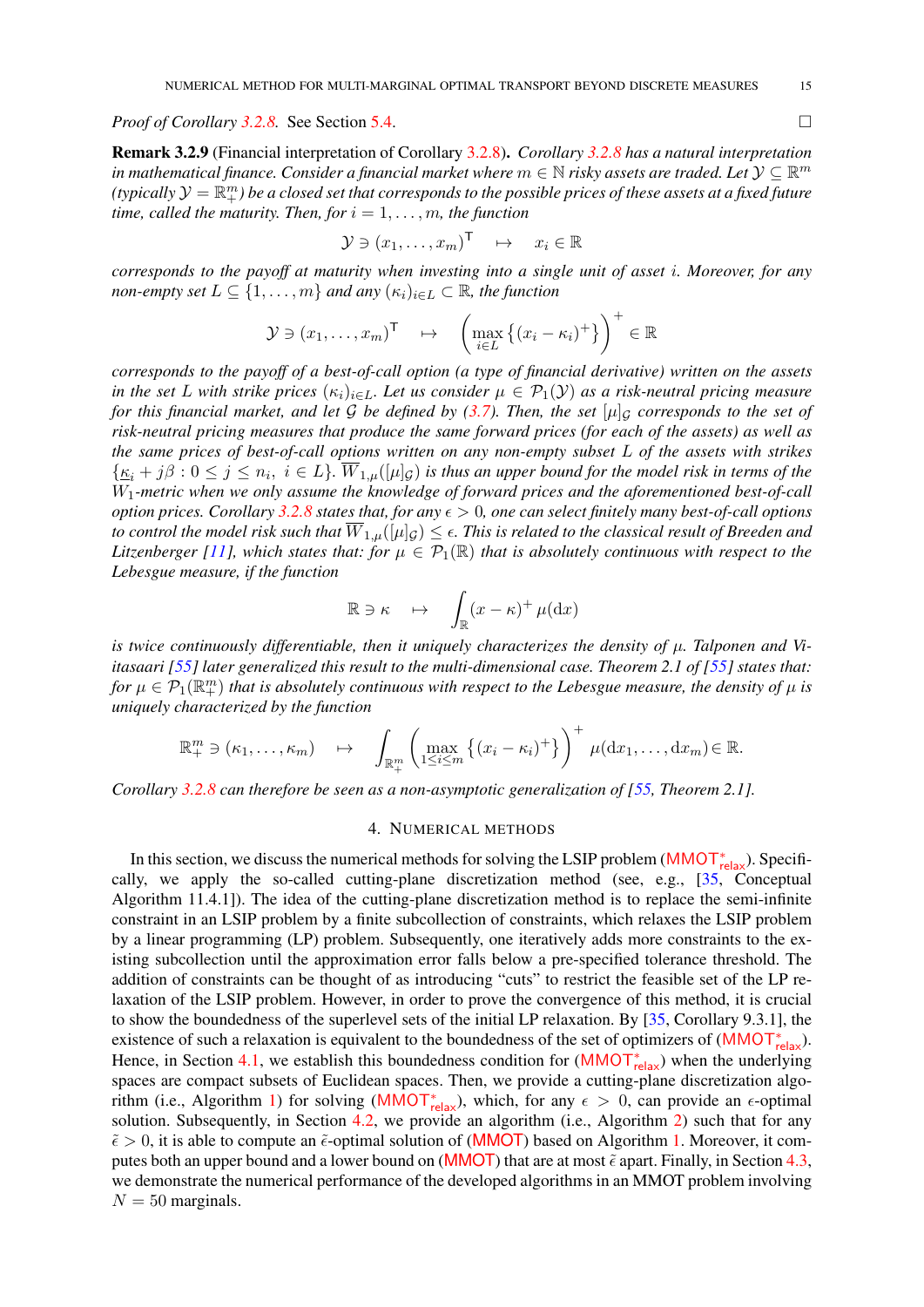<span id="page-15-14"></span>Algorithm 1: Cutting-plane discretization algorithm for solving ([MMOT](#page-8-0)<sub>relax</sub>)

<span id="page-15-11"></span><span id="page-15-8"></span><span id="page-15-6"></span>Input:  $(\mathcal{X}_i)_{i=1:N},$   $m,$   $f(\cdot),$   $\boldsymbol{g}(\cdot),$   $\boldsymbol{v},$   $\mathcal{X}^{\dagger(0)}\subset \boldsymbol{\mathcal{X}},$   $\epsilon>0$ **Output:** MMOT $_{\text{relax}}^{\text{UB}}$ , MMOT $_{\text{relax}}^{\text{LB}}, \hat{y}_0, \hat{y}, \hat{\mu}$  $r \leftarrow 0$ . 2 while *true* do 3 | Solve the LP problem:  $\phi^{(r)} \leftarrow \max_{y_0 \in \mathbb{R}, \bm{y} \in \mathbb{R}^m} \Big\{ y_0 + \langle \bm{y}, \bm{v} \rangle : y_0 + \langle \bm{y}, \bm{g}(\bm{x}) \rangle \leq f(\bm{x}) \ \forall \bm{x} \in \bm{\mathcal{X}}^{\dagger(r)} \Big\},$  denote the computed optimizer as  $(y_0^{(r)})$  $\mathbf{u}_{0}^{(r)}, \boldsymbol{y}^{(r)}$ ), and denote the corresponding dual optimizer as  $\left(\mu_{\bm{x}}^{(r)}\right)_{\bm{x}\in\bm{\mathcal{X}}^{\dagger(r)}}.$ 4 Solve the global maximization problem  $s^{(r)} \leftarrow \max_{\bm{x} \in \mathcal{X}} \left\{ y_0^{(r)} + \langle \bm{y}^{(r)}, \bm{g}(\bm{x}) \rangle - f(\bm{x}) \right\}$  and denote the computed optimizer as  $x^*$ . 5 if  $s^{(r)} \leq \epsilon$  then  $\vert \vert$  Skip to Line [10.](#page-15-3) 7 Let  $\mathcal{X}^{\star} \subset \mathcal{X}$  be a finite set such that  $x^{\star} \in \mathcal{X}^{\star}$ . <sup>8</sup> X †(r+1) ← X †(r) ∪ X ? .  $r \leftarrow r + 1.$ 10 MMOT $_{\text{relax}}^{\text{UB}} \leftarrow \phi^{(r)}$ , MMOT $_{\text{relax}}^{\text{LB}} \leftarrow \phi^{(r)} - s^{(r)}$ . 11  $\hat{y}_0 \leftarrow y_0^{(r)} - s^{(r)}, \hat{\bm{y}} \leftarrow \bm{y}^{(r)}.$ 12  $\hat{\mu} \leftarrow \sum_{\bm{x} \in \mathcal{X}^{\dagger(r)}} \mu_{\bm{x}}^{(r)} \delta_{\bm{x}}.$ 13 return MMOT $_{\text{relax}}^{\text{UB}}$ , MMOT $_{\text{relax}}^{\text{LB}}, \hat{y}_0, \hat{y}, \hat{\mu}$ .

<span id="page-15-13"></span><span id="page-15-12"></span><span id="page-15-10"></span><span id="page-15-9"></span><span id="page-15-7"></span><span id="page-15-3"></span><span id="page-15-2"></span><span id="page-15-0"></span>4.1. Cutting-plane discretization algorithm for solving ([MMOT](#page-8-0)<sub><sup>\*elax</sub>). The following proposition es-</sub></sup> tablishes the boundedness condition for the optimizers of  $(MMOT<sub>relax</sub><sup>*</sup>)$  $(MMOT<sub>relax</sub><sup>*</sup>)$  $(MMOT<sub>relax</sub><sup>*</sup>)$  under some mild assumptions when  $X_1, \ldots, X_N$  are compact subsets of Euclidean spaces.

<span id="page-15-4"></span>Proposition 4.1.1 (Boundedness of the optimizers of ([MMOT](#page-8-0)<sub>relax</sub>)). *Let Assumption [2.1.3](#page-4-3) hold. Assume* that for  $i=1,\ldots,N$ ,  $\mathcal{X}_i$  is a compact subset of a Euclidean space and  $d_{\mathcal{X}_i}$  is a metric on  $\mathcal{X}_i$  induced by a norm  $\|\cdot\|$ . Let  ${\mathfrak C}_i$  be a polyhedral cover of  $\mathcal X_i$  such that  $\bigcup_{C\in {\mathfrak C}_i}C=\mathcal X_i$ , and let continuous real-valued *functions*  $\{g_{i,t}: t \in V(\mathfrak{C}_i)\}$  *on*  $\mathcal{X}_i$  *satisfy the properties [\(IFB1\)–](#page-11-3)[\(IFB4\)](#page-12-4) with respect to*  $\mathfrak{C}_i$  *as well as*  $\int_{\mathcal{X}_i} g_{i,t} d\mu_i > 0$  for all  $t \in V(\mathfrak{C}_i)$ . Let  $m_i := |V(\mathfrak{C}_i)| - 1$  and enumerate  $V(\mathfrak{C}_i)$  arbitrarily by  $V(\mathfrak{C}_i) =$  $\{t_{i,0}, t_{i,1}, \ldots, t_{i,m_i}\}$ . Let  $g_{i,j} := g_{i,t_{i,j}}$  for  $j = 0,1,\ldots,m_i$  and let  $\mathcal{G}_i := \{g_{i,1}, \ldots, g_{i,m_i}\}$ . Moreover, let  $g(\cdot)$  and  $v$  be given as in [\(2.12\)](#page-8-3) and [\(2.13\)](#page-8-4). Then, the set of optimizers of the LSIP problem ([MMOT](#page-8-0)<sub>relax</sub>) *is bounded.*

*Proof of Proposition [4.1.1.](#page-15-4)* See Section [5.5.](#page-40-0)

Algorithm [1](#page-15-0) provides a concrete implementation of the cutting-plane discretization method. Re-mark [4.1.2](#page-15-1) explains the assumptions and details of Algorithm [1.](#page-15-0) The properties of Algorithm [1](#page-15-0) are detailed in Theorem [4.1.3.](#page-16-0)

Remark 4.1.2 (Details of Algorithm [1\)](#page-15-0). *Algorithm [1](#page-15-0) is inspired by the Conceptual Algorithm 11.4.1 in [\[35\]](#page-46-20). In addition to Assumption [2.1.3,](#page-4-3) we assume that the conditions [\(CPD1\)](#page-15-5) and [\(CPD2\)](#page-15-1) below hold.*

<span id="page-15-5"></span>*(CPD1)* For  $i = 1, \ldots, N$ ,  $\mathcal{X}_i$  is a compact subset of a Euclidean space equipped with a norm-induced *metric,*  $\mathfrak{C}_i$  *is a polyhedral cover of*  $\mathcal{X}_i$  *such that*  $\bigcup_{C\in\mathfrak{C}_i}C=\mathcal{X}_i$ ,  $\{g_{i,t}:t\in V(\mathfrak{C}_i)\}$  *is a set of continuous real-valued functions on*  $\mathcal{X}_i$  *satisfying the properties [\(IFB1\)](#page-11-3)[–\(IFB4\)](#page-12-4) with respect to*  $\mathfrak{C}_i$ ,  $m_i := |V(\mathfrak{C}_i)| - 1$ ,  $g_{i,j} := g_{i, t_{i,j}}$  for  $j = 0, 1, \ldots, m_i$ , where  $\{t_{i,0}, t_{i,1}, \ldots, t_{i,m_i}\}$  is an arbitrary enumeration of  $V(\mathfrak{C}_i)$ ,  $\mathcal{G}_i := \{g_{i,1}, \ldots, g_{i,m_i}\}.$ 

<span id="page-15-1"></span>*(CPD2) For*  $i = 1, ..., N$ ,  $j = 0, 1, ..., m_i$ ,  $\int_{\mathcal{X}_i} g_{i,j} d\mu_i > 0$ .

*Below is a list explaining the inputs to Algorithm [1.](#page-15-0)*

- $(X_i)_{i=1:N}$  *are compact sets that satisfy [\(CPD1\).](#page-15-5)*
- $m := \sum_{i=1}^{N} m_i$ .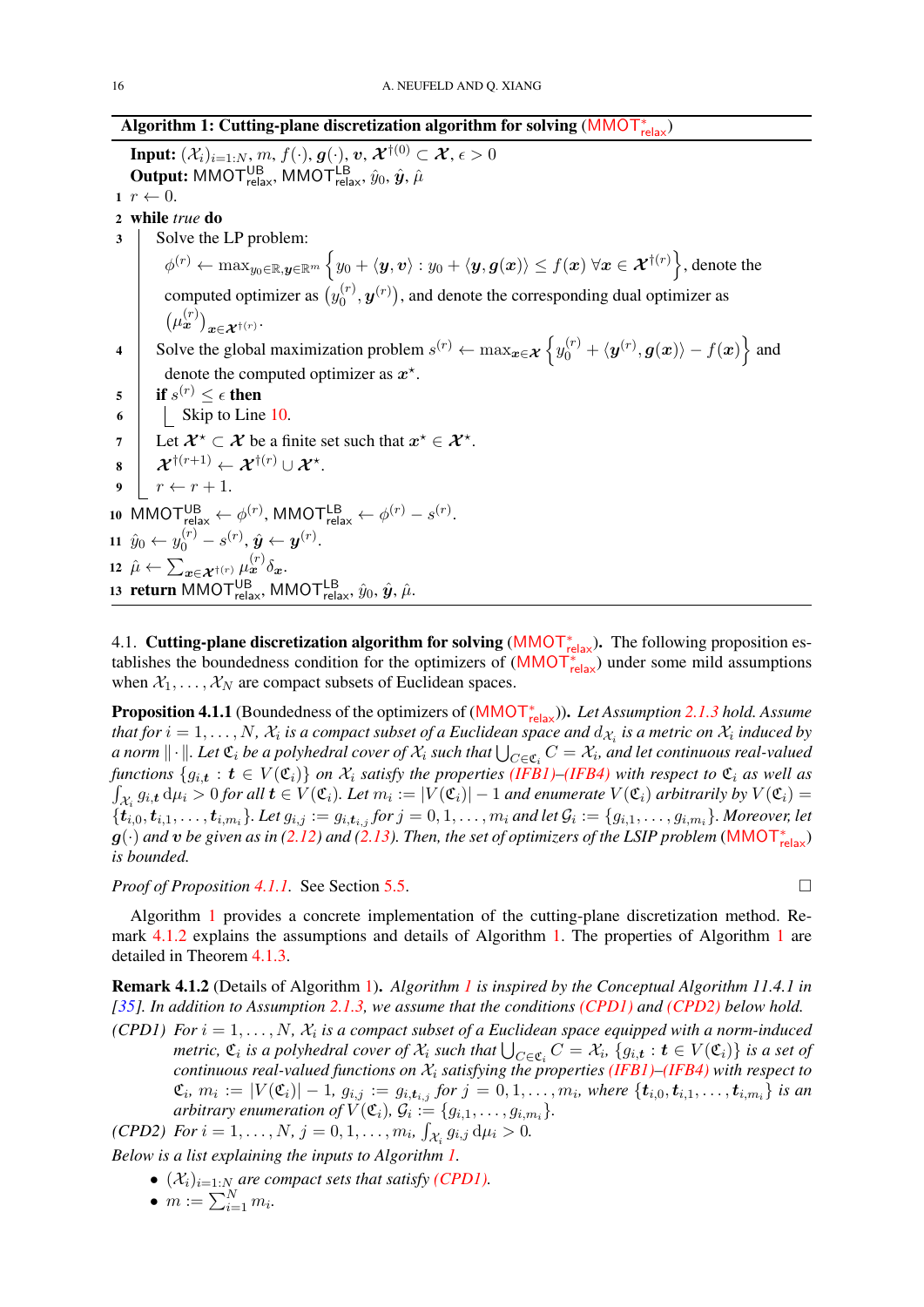- <span id="page-16-7"></span>•  $f: \mathcal{X} \to \mathbb{R}$  *is the cost function in Assumption [2.1.3.](#page-4-3)*
- $g(\cdot)$  *and*  $v$  *are defined in* [\(2.12\)](#page-8-3) *and* [\(2.13\)](#page-8-4)*.*
- $\mathcal{X}^{\dagger(0)} \subset \mathcal{X}$  *is a finite set such that the LP problem:*

$$
\max_{y_0 \in \mathbb{R}, \bm{y} \in \mathbb{R}^m} \left\{y_0 + \langle \bm{y}, \bm{v} \rangle : y_0 + \langle \bm{y}, \bm{g}(\bm{x}) \rangle \leq f(\bm{x}) \; \forall \bm{x} \in \bm{\mathcal{X}}^{\dagger(0)} \right\}
$$

*has bounded superlevel sets. The existence of such*  $\mathcal{X}^{\dagger(0)}$  *is shown in Theorem [4.1.3](#page-16-0)[\(i\).](#page-16-2)* 

 $\bullet \epsilon > 0$  *is a pre-specified numerical tolerance value (see Theorem [4.1.3\)](#page-16-0).* 

*The list below provides further explanations of some lines in Algorithm [1.](#page-15-0)*

- *Line [3](#page-15-6) solves an LP relaxation of* ([MMOT](#page-8-0)<sup>∗</sup> relax) *where the semi-infinite constraint is replaced* by finitely many constraints each corresponding to an element of  $\mathcal{X}^{\dagger(r)}$ . When solving the LP *relaxation in Line [3](#page-15-6) by the dual simplex algorithm (see, e.g., [\[57,](#page-47-13) Chapter 6.4]) or the interior point algorithm (see, e.g., [\[57,](#page-47-13) Chapter 18]), one can obtain the corresponding optimizer of the dual LP problem from the output of these algorithms.*
- **•** Line [7](#page-15-7) allows more than one constraints to be generated in each iteration.  $\mathcal{X}^*$  can be thought of *as a set of approximate optimizers of the global maximization problem in Line [4.](#page-15-8)*
- Line [10](#page-15-3) provides an upper bound MMOT<sup>UB</sup><sub>relax</sub> and a lower bound MMOT<sup>LB</sup><sub>relax</sub> on the optimal *value of* ([MMOT](#page-8-0)<sub><sup>\*</sup>relax</sub>) *as shown in Theorem* [4.1.3](#page-16-0)*(iii)*.
- *Line [11](#page-15-9) constructs an -optimal solution of* ([MMOT](#page-8-0)<sup>∗</sup> relax) *as shown in Theorem [4.1.3](#page-16-0)[\(iv\).](#page-16-4)*
- *Line* [12](#page-15-10) *constructs an*  $\epsilon$ -optimal solution of ([MMOT](#page-5-0)<sub>relax</sub>) which is a discrete measure with finite support in  $\mathcal{X}^{\dagger(r)}$  as shown in Theorem [4.1.3\(v\).](#page-16-0)

Theorem 4.1.3 (Properties of Algorithm [1\)](#page-15-0). *Let Assumption [2.1.3](#page-4-3) hold and assume that the conditions [\(CPD1\)](#page-15-5) and [\(CPD2\)](#page-15-1) in Remark [4.1.2](#page-15-1) hold. Then,*

<span id="page-16-2"></span>*(i) there exists a finite set*  $\mathcal{X}^{\dagger(0)} \subset \mathcal{X}$  *such that the LP problem:* 

$$
\max_{y_0 \in \mathbb{R}, \bm{y} \in \mathbb{R}^m} \left\{ y_0 + \langle \bm{y}, \bm{v} \rangle : y_0 + \langle \bm{y}, \bm{g}(\bm{x}) \rangle \leq f(\bm{x}) \; \forall \bm{x} \in \bm{\mathcal{X}}^{\dagger(0)} \right\}
$$

*has bounded superlevel sets.*

*Moreover, assume that all inputs of Algorithm [1](#page-15-0) are set according to Remark [4.1.2.](#page-15-1) Then, the following statements hold.*

- <span id="page-16-6"></span>*(ii) Algorithm [1](#page-15-0) terminates after finitely many iterations.*
- <span id="page-16-3"></span> $(iii)$  <code>[MMOT](#page-8-0) $_{\text{relax}}^{\text{LB}}$   $\leq$  <code>(MMOT $_{\text{relax}}^*$ )</code>  $\leq$  <code>MMOT $_{\text{relax}}^{\text{UB}}$  where <code>MMOT $_{\text{relax}}^{\text{UB}}$   $-$  MMOT $_{\text{relax}}^{\text{LB}}$   $\leq$   $\epsilon$ .</code></code></code>
- <span id="page-16-4"></span>*(iv)*  $(\hat{y}_0, \hat{y})$  *is an*  $\epsilon$ *-optimal solution of*  $(MMOT^*_{relax})$  $(MMOT^*_{relax})$  $(MMOT^*_{relax})$  *and*  $\hat{y}_0 + \langle \hat{y}, v \rangle = MMOT^{\text{LB}}_{relax}$ .
- <span id="page-16-0"></span>(*v*)  $\hat{\mu}$  *is an*  $\epsilon$ *-optimal solution of* (**[MMOT](#page-5-0)**<sub>relax</sub>) *and*  $\int_{\mathcal{X}} f d\hat{\mu} = \text{MMOT}_{relax}^{UB}$ .

*Proof of Theorem [4.1.3.](#page-16-0)* See Section [5.5.](#page-40-0)

<span id="page-16-1"></span>4.2. Algorithm for solving ([MMOT](#page-4-4)). Before introducing the algorithm for solving (MMOT), we establish the following lemma in order to extend the domain of the cost function  $f$  to a (possibly) larger set. This helps to take care of the case where  $\mathcal{X}_1, \ldots, \mathcal{X}_N$  cannot be expressed as finite union of poly-hedrons. In this case, in order to apply Algorithm [1,](#page-15-0) one has to first extend  $\mathcal{X}_i$  to  $\mathcal{X}_i := \bigcup_{C \in \mathfrak{C}_i} C$  for i  $i = 1, ..., N$ , where  $\mathfrak{C}_i$  is a polyhedral cover of  $\mathcal{X}_i$ , and then extend  $f : \mathcal{X} \to \mathbb{R}$  to  $\tilde{f} : (\times_{i=1}^N \tilde{\mathcal{X}}_i) \to \mathbb{R}$ .

<span id="page-16-5"></span>**Lemma 4.2.1.** *Let*  $(\mathcal{Y}, d_{\mathcal{Y}})$  *be a Polish space and let*  $D \subseteq \widetilde{D} \subseteq \mathcal{Y}$ *. Let*  $f : D \to \mathbb{R}$  *be an*  $L_f$ *-Lipschitz continuous function for*  $L_f > 0$  *and let*  $\tilde{f} : \tilde{D} \to \mathbb{R}$  *be defined as* 

$$
\tilde{f}(x) := \inf_{x' \in D} \left\{ f(x') + L_f d_{\mathcal{Y}}(x, x') \right\}.
$$

*Then,*  $\tilde{f}$  *is*  $L_f$ -*Lipschitz continuous and*  $\tilde{f}(x) = f(x)$  *for all*  $x \in D$ *.* 

*Proof of Lemma [4.2.1.](#page-16-5)* See Section [5.6.](#page-42-0) □

The concrete procedure for computing an  $\tilde{\epsilon}$ -optimal solution of ([MMOT](#page-4-4)) is detailed in Algorithm [2.](#page-17-0) Remark [4.2.2](#page-17-1) explains the assumptions and details of Algorithm [2.](#page-17-0) The properties of Algorithm [2](#page-17-0) are detailed in Theorem [4.2.3.](#page-18-0)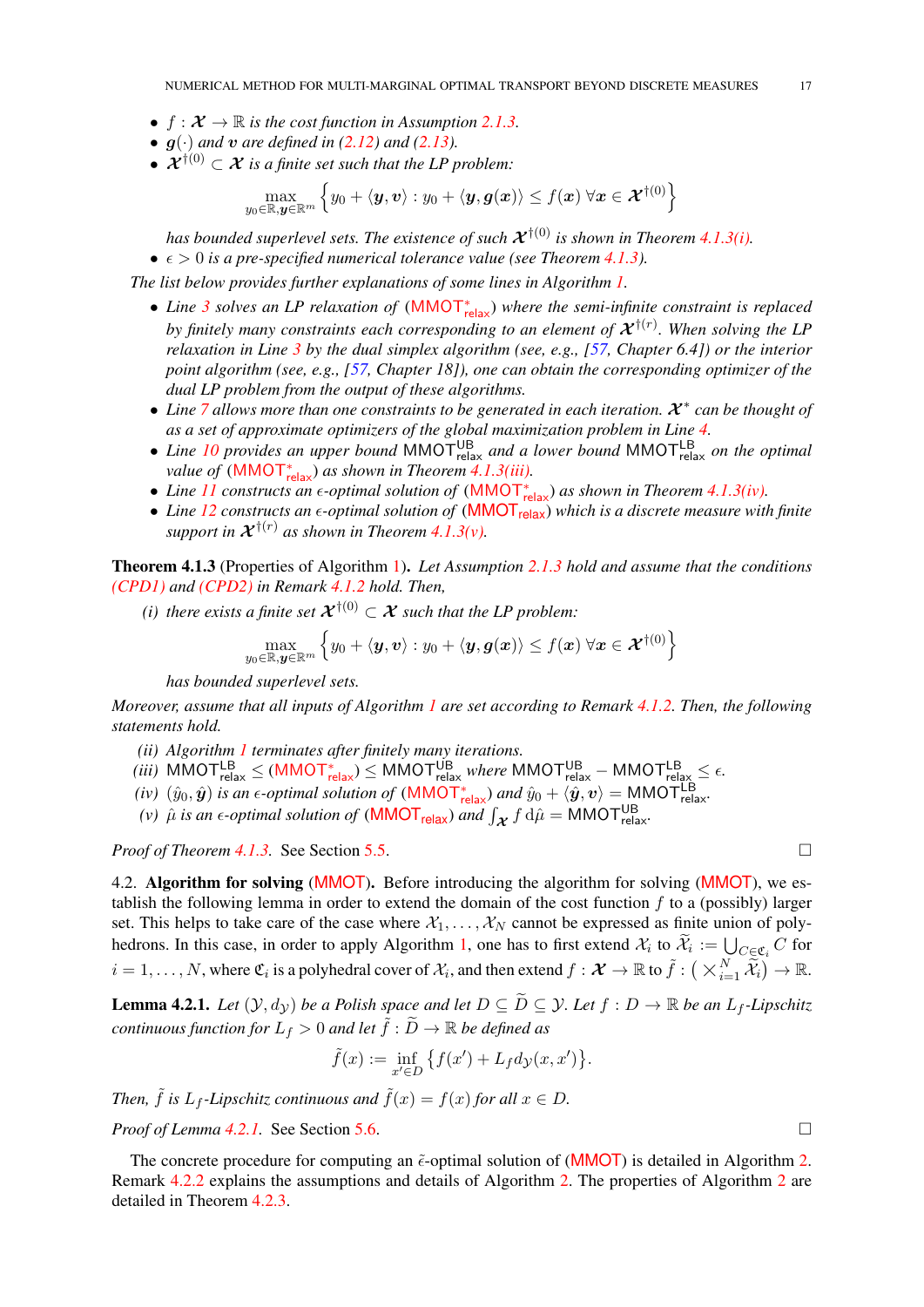# Algorithm 2: Procedure for solving ([MMOT](#page-4-4))

**Input:**  $(\mathcal{X}_i)_{i=1:N}, (\mu_i)_{i=1:N}, f(\cdot), L_f, \tilde{\epsilon} > 0$  $\mathbf{Output:} \mathsf{MMOT}^\mathsf{UB}, \mathsf{MMOT}^\mathsf{LB}, \tilde{\mu}$ 

- 1 Choose  $\epsilon \in (0, \tilde{\epsilon}).$
- 2 for  $i = 1, \ldots, N$  do
- <span id="page-17-4"></span>3 Construct a polyhedral cover  $\mathfrak{C}_i$  of  $\mathcal{X}_i$  containing only bounded sets such that  $\eta(\mathfrak{C}_i) \leq \frac{\tilde{\epsilon}-\epsilon}{2NL}$  $\frac{\epsilon-\epsilon}{2NL_f}$ .
- $4 \mid \mathcal{X}_i \leftarrow \bigcup_{C \in \mathfrak{C}_i} C.$
- <span id="page-17-5"></span>5 Construct a set of continuous real-valued functions  $\{g_{i,t} : t \in V(\mathfrak{C}_i)\}\$  on  $\widetilde{\mathcal{X}}_i$  satisfying the properties [\(IFB1\)–](#page-11-3)[\(IFB4\)](#page-12-4) with respect to  $\mathfrak{C}_i$ .
- <span id="page-17-2"></span>6  $m_i \leftarrow |V(\mathfrak{C}_i)| - 1, g_{i,j} \leftarrow g_{i, t_{i,j}}$  for  $j = 0, 1, ..., m_i$ , where  $\{t_{i,0}, t_{i,1}, ..., t_{i,m_i}\}$  is an arbitrary enumeration of  $V(\mathfrak{C}_i)$ ,  $\mathcal{G}_i \leftarrow \{g_{i,1}, \ldots, g_{i,m_i}\}.$
- <span id="page-17-6"></span> $7$   $\mathcal{X} \leftarrow$  $\bigvee^N$  $\widetilde{X}_{i-1}$ ,  $\widetilde{X}_i$ . Let  $\widetilde{f}$  :  $\widetilde{X} \to \mathbb{R}$  be an  $L_f$ -Lipschitz continuous function such that  $\widetilde{f}(x) = f(x)$ for all  $x \in \mathcal{X}$  (e.g., by the construction in Lemma [4.2.1\)](#page-16-5).
- 8  $m \leftarrow \sum_{i=1}^{N} m_i$ . Let  $g(\cdot)$  and v be defined by [\(2.12\)](#page-8-3) and [\(2.13\)](#page-8-4).
- <span id="page-17-7"></span>9 Construct a finite set  $\mathcal{X}^{\dagger(0)} \subset \widetilde{\mathcal{X}}$  such that the LP problem  $\max_{y_0 \in \mathbb R, \bm{y} \in \mathbb R^m} \left\{ y_0 + \langle \bm{y}, \bm{v} \rangle : y_0 + \langle \bm{y}, \bm{g}(\bm{x}) \rangle \leq \tilde{f}(\bm{x}) \; \forall \bm{x} \in \bm{\mathcal{X}}^{\dagger(0)} \right\}$  has bounded superlevel sets.

# <span id="page-17-8"></span>[1](#page-15-0)0  $(MMOT_{relax}^{UB}, MMOT_{relax}^{LB}, \hat{y}_0, \hat{y}, \hat{\mu}) \leftarrow$  the outputs of Algorithm 1 with inputs  $((\widetilde{\mathcal{X}}_i)_{i=1:N}, m,$  $\tilde{f}(\cdot),\boldsymbol{g}(\cdot),\boldsymbol{v},\boldsymbol{\mathcal{X}}^{\dagger(0)},\epsilon\big).$

- <span id="page-17-12"></span>11 For  $i = 1, ..., N$ , let  $\mu_i^{\dagger} \in \mathcal{P}_1(\widetilde{\mathcal{X}}_i)$  be defined by  $\mu_i^{\dagger}$  $I_i^{\dagger}(E) := \mu_i(E \cap \mathcal{X}_i)$  for all  $E \in \mathcal{B}(\mathcal{X}_i)$ .
- <span id="page-17-13"></span>12 Let  $\tilde{\mu}^{\dagger} \in R(\hat{\mu}; \mu_1^{\dagger})$  $\frac{1}{1}, \ldots, \mu_I^{\dagger}$  $N^{\dagger}_{N}$ )  $\subset$   $\mathcal{P}_1(\widetilde{\mathcal{X}})$ . Let  $\tilde{\mu} \in \mathcal{P}_1(\mathcal{X})$  be defined by  $\tilde{\mu}(E) := \tilde{\mu}^{\dagger}(E)$  for all  $E \in \mathcal{B}(\mathcal{X})$ .
- <span id="page-17-11"></span><span id="page-17-10"></span><span id="page-17-0"></span>13 MMOT<sup>LB</sup>  $\leftarrow$  MMOT $_{\text{relax}}^{\text{LB}}$ , MMOT<sup>UB</sup>  $\leftarrow$   $\int_{\mathcal{X}} f d\tilde{\mu}$ . 14 return MMOT<sup>UB</sup>, MMOT<sup>LB</sup>,  $\tilde{\mu}$ .

Remark 4.2.2 (Details of Algorithm [2\)](#page-17-0). *In addition to Assumption [2.1.3,](#page-4-3) we make the following assumptions about the inputs of Algorithm [2.](#page-17-0)*

- <span id="page-17-3"></span>(A1) For  $i = 1, \ldots, N$ ,  $\mathcal{X}_i$  is a compact subset of a Euclidean space equipped with a norm-induced *metric.*
- <span id="page-17-9"></span>(A2) For  $i = 1, \ldots, N$ ,  $(g_{i,j})_{j=0:m_i}$  constructed and defined in Line [6](#page-17-2) satisfies the condition *[\(CPD2\)](#page-15-1) in Remark [4.1.2](#page-15-1) with respect to*  $\mu_i$ *. For example, this condition is satisfied if*  $\mathfrak{C}_i$  *is a simplicial cover of*  $\mathcal{X}_i$  *satisfying*  $\text{int}(C \cap \mathcal{X}_i) \neq \emptyset$  for all  $C \in \mathfrak{C}_i$ ,  $\{g_{i,t} : t \in V(\mathfrak{C}_i)\}$  is the interpolation *function basis associated with*  $\mathfrak{C}_i$  *defined in Proposition [3.2.5,](#page-12-1) and*  $\text{supp}(\mu_i) = \mathcal{X}_i$ *.*
- *(A3)*  $f$  *is*  $L_f$ -*Lipschitz continuous.*
- <span id="page-17-1"></span>*(A4)*  $\tilde{\epsilon} > 0$  *is arbitrary.*

*The list below provides further explanations of some lines in Algorithm [2.](#page-17-0)*

- Under the assumption  $(AI)$ , it is possible to construct a polyhedral cover  $\mathfrak{C}_i$  in Line [3](#page-17-4) satisfying  $\eta(\mathfrak{C}_i) \leq \frac{\tilde{\epsilon}-\epsilon}{2NL}$  $\frac{\epsilon - \epsilon}{2NL_f}$  as well as its associated interpolation function basis  $\{g_{i,t} : t \in V(\mathfrak{C}_i)\}\$ in *Line [5,](#page-17-5) for example by the approach with a simplicial cover described in Proposition [3.2.5.](#page-12-1) This is formally stated in Theorem [4.2.3](#page-18-0)[\(i\).](#page-18-2)*
- In Line [7,](#page-17-6)  $f: \mathcal{X} \to \mathbb{R}$  is extended to  $\tilde{f}: \tilde{\mathcal{X}} \to \mathbb{R}$  defined on a (possibly) larger compact set  $\tilde{\mathcal{X}}$ *such that*  $\hat{f}$  *coincides with*  $f$  *on*  $\hat{\mathcal{X}}$  *and remains*  $L_f$ -Lipschitz *continuous. For example, this can be done via the construction in Lemma [4.2.1.](#page-16-5)*
- *Line* [9](#page-17-7) *constructs a finite set*  $\mathcal{X}^{\dagger(0)}$  *which is then used as input to Algorithm [1](#page-15-0) in Line [10.](#page-17-8) This is possible due to the assumption [\(A2\)](#page-17-9) as well as Theorem [4.1.3](#page-16-0)[\(i\).](#page-16-2) This is formally stated in Theorem [4.2.3](#page-18-0)[\(ii\).](#page-18-3)*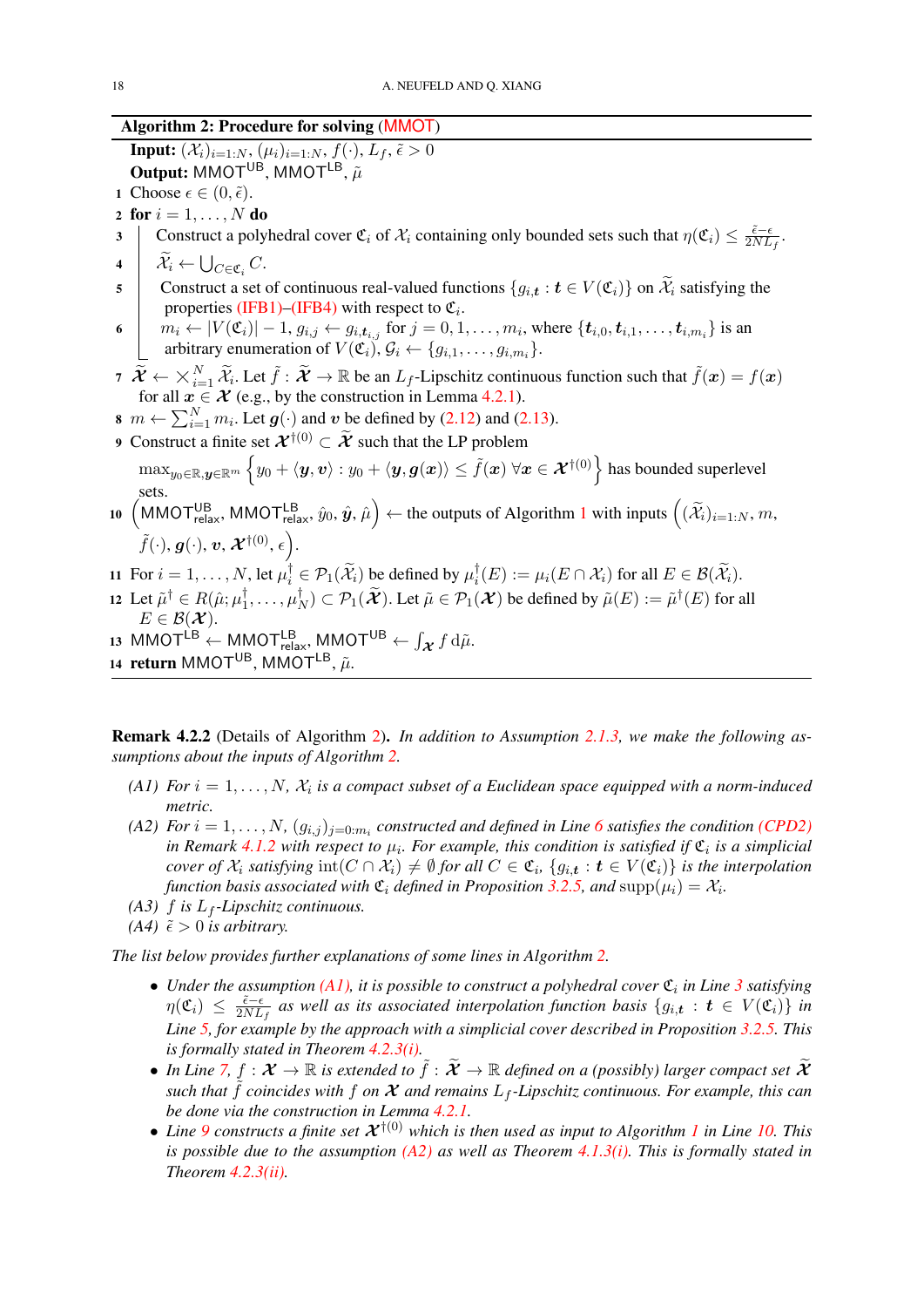<span id="page-18-7"></span>Theorem 4.2.3 (Properties of Algorithm [2\)](#page-17-0). *Let Assumption [2.1.3](#page-4-3) as well as the conditions [\(A1\)](#page-17-3)[–\(A4\)](#page-17-1) in Remark [4.2.2](#page-17-1) hold. Then, the following statements hold.*

- <span id="page-18-2"></span>*(i)* For  $i = 1, ..., N$ , there exists a polyhedral cover  $\mathfrak{C}_i$  of  $\mathfrak{X}_i$  containing only bounded sets such *that*  $\eta(\mathfrak{C}_i) \leq \frac{\tilde{\epsilon} - \epsilon}{2NL}$  $\frac{\epsilon-\epsilon}{2NL_f}$ . Moreover, there exists a set of continuous real-valued functions  $\{g_{i,\boldsymbol{t}}: \boldsymbol{t} \in$ 
	- $V(\mathfrak{C}_i)$  *on*  $\mathcal{X}_i$  *which satisfies the properties [\(IFB1\)](#page-11-3)*–(*IFB4*) *with respect to*  $\mathfrak{C}_i$ *.*
- <span id="page-18-3"></span>*(ii) There exists a finite set*  $\mathcal{X}^{\dagger(0)} \subset \widetilde{\mathcal{X}}$  *such that the LP problem*

$$
\max_{y_0 \in \mathbb{R}, y \in \mathbb{R}^m} \left\{ y_0 + \langle \boldsymbol{y}, \boldsymbol{v} \rangle : y_0 + \langle \boldsymbol{y}, \boldsymbol{g}(\boldsymbol{x}) \rangle \leq \tilde{f}(\boldsymbol{x}) \; \forall \boldsymbol{x} \in \boldsymbol{\mathcal{X}}^{\dagger(0)} \right\}
$$

*has bounded superlevel sets.*

- <span id="page-18-4"></span> $(iii)$  [MMOT](#page-4-4)<sup>LB</sup>  $\leq$  (**MMOT**)  $\leq$  MMOT<sup>UB</sup> *where* MMOT<sup>UB</sup> – MMOT<sup>LB</sup>  $\leq$   $\tilde{\epsilon}.$
- <span id="page-18-0"></span>*(iv)*  $\tilde{\mu}$  *is an*  $\hat{\epsilon}$ -optimal solution of ([MMOT](#page-4-4)), where  $\hat{\epsilon}$  := MMOT<sup>UB</sup> − MMOT<sup>LB</sup> ≤  $\tilde{\epsilon}$ .

*Proof of Theorem [4.2.3.](#page-18-0)* See Section [5.6.](#page-42-0)

**Remark 4.2.4.** *Since*  $\tilde{\epsilon} > 0$  *is arbitrary, Theorem [4.2.3](#page-18-0)[\(iii\)](#page-18-4)* guarantees that the upper bound MMOT<sup>UB</sup> *and the lower bound* MMOTLB *returned by Algorithm [2](#page-17-0) can be arbitrarily close to each other. Moreover, the difference between the upper and lower bounds, i.e.,*  $\hat{\epsilon}$  := MMOT<sup>UB</sup> − MMOT<sup>LB</sup>, which measures *the sub-optimality of the approximate optimizer*  $\tilde{\mu}$  *of* (**[MMOT](#page-4-4)**) *returned by Algorithm* [2,](#page-17-0) *is in practice even smaller than the pre-specified theoretical upper bound*  $\tilde{\epsilon}$ *; see also Figure [4.1.](#page-19-0)* 

<span id="page-18-1"></span>4.3. A numerical example. In this subsection, we showcase Algorithm [1](#page-15-0) and Algorithm [2](#page-17-0) in a highdimensional numerical example. In the example, we let  $N = 50$  and let  $\mathcal{X}_i := [\underline{\kappa}_i, \overline{\kappa}_i]$ , where  $\underline{\kappa}_i = -10$ dimensional numerical example. In the example, we let  $N = 50$  and let  $\mathcal{X}_i := [\underline{\kappa}_i, \kappa_i]$ , where  $\underline{\kappa}_i = -10$ <br>and  $\overline{\kappa}_i = 10$  for  $i = 1, ..., N$ . Hence,  $\mathcal{X} := \chi_{i=1}^N \mathcal{X}_i \subset \mathbb{R}^N$  is an N-cell. Moreover, we c cost function  $f : \mathcal{X} \to \mathbb{R}$  which is given by:

$$
f(\boldsymbol{x}) := \left(\sum_{k=1}^{2} |\langle \boldsymbol{s}_k^+, \boldsymbol{x} \rangle - t_k^+| \right) - \left(\sum_{k=1}^{2} |\langle \boldsymbol{s}_k^-, \boldsymbol{x} \rangle - t_k^-| \right), \tag{4.1}
$$

where  $s_1^+, s_2^+, s_1^-, s_2^-$  are uniformly randomly generated from the unit sphere in  $\mathbb{R}^N$ , and  $t_1^+, t_2^+, t_1^-, t_2^$ are randomly generated real constants. Notice that f is neither convex nor concave, and that  $f(x)$  cannot be separated into a sum of functions involving disjoint components of x (otherwise ([MMOT](#page-4-4)) can be decomposed into independent sub-problems). We chose this  $f$  in order to demonstrate the performance of Algorithm [1](#page-15-0) and Algorithm [2](#page-17-0) in a high-dimensional setting. For  $i = 1, \ldots, N$ , we let the marginal  $\mu_i \in \mathcal{P}(\mathcal{X}_i)$  be a mixture of three equally weighted distributions in which each mixture component is a normal distribution with randomly generated parameters that is truncated to the interval  $[\underline{\kappa}_i, \overline{\kappa}_i]$ .

In order to approximately solve ([MMOT](#page-4-4)), we first construct a simplicial cover  $\mathfrak{C}_i = \{[\kappa_{i,0}, \kappa_{i,1}],$  $\ldots, [\kappa_{i,m_i-1}, \kappa_{i,m_i}] \}$  where  $m_i \in \mathbb{N}$  and  $\underline{\kappa}_i =: \kappa_{i,0} < \kappa_{i,1} < \cdots < \kappa_{i,m_i} := \overline{\kappa}_i$  for  $i = 1, \ldots, N$ . Subsequently, we construct an interpolation function basis  $G_i$  associated with the simplicial cover  $\mathfrak{C}_i$  via the method described in Proposition [3.2.5](#page-12-1) for  $i = 1, \ldots, N$ . Specifically, we have  $\mathcal{G}_i := \{g_{i,1}, \ldots, g_{i,m_i}\}\$ where

$$
[\underline{\kappa}_{i}, \overline{\kappa}_{i}] \ni x_{i} \mapsto g_{i,j}(x_{i}) := \frac{(x_{i} - \kappa_{i,j-1})^{+}}{\kappa_{i,j} - \kappa_{i,j-1}} \wedge \frac{(\kappa_{i,j+1} - x_{i})^{+}}{\kappa_{i,j+1} - \kappa_{i,j}} \quad \text{for } j = 1, ..., m_{i} - 1,
$$
  

$$
[\underline{\kappa}_{i}, \overline{\kappa}_{i}] \ni x_{i} \mapsto g_{i,m_{i}}(x_{i}) := \frac{(x_{i} - \kappa_{i,m_{i-1}})^{+}}{\kappa_{i,m_{i} - \kappa_{i,m_{i-1}}}}.
$$
(4.2)

Notice that the function  $[\underline{\kappa}_i, \overline{\kappa}_i] \ni x_i \mapsto \frac{(\kappa_{i,1}-x_i)^+}{\kappa_{i,1}-\kappa_{i,0}}$  $\frac{(\kappa_{i,1}-x_i)^+}{(\kappa_{i,1}-\kappa_{i,0})}\in\mathbb{R}$  has been excluded from  $\mathcal{G}_i$  in order to guarantee the boundedness of the set of optimizers of  $(MMOT<sub>relax</sub><sup>*</sup>)$  $(MMOT<sub>relax</sub><sup>*</sup>)$  $(MMOT<sub>relax</sub><sup>*</sup>)$  (see Proposition [4.1.1\)](#page-15-4). In particular, for any given  $(y_{i,j})_{j=1:m_i} \subset \mathbb{R}$ , the function  $[\underline{\kappa}_i, \overline{\kappa}_i] \ni x_i \mapsto l_i(x_i) := \sum_{j=1}^{m_i} y_{i,j} g_{i,j}(x_i) \in \mathbb{R}$  is continuous and piece-wise affine on the intervals  $[\kappa_{i,0}, \kappa_{i,1}], \ldots, [\kappa_{i,m_i-1}, \kappa_{i,m_i}]$ , and it satisfies  $l_i(\kappa_{i,0}) = 0$  and  $l_i(\kappa_{i,j}) = y_{i,j}$  for  $j = 1, \ldots, m_i$ . Due to this property, we refer to  $(m_i + 1)$  as the number of knots in dimension *i*. When solving ([MMOT](#page-8-0)<sub>relax</sub>) under this setting, the global optimization problem in Line [4](#page-15-8) of Algorithm [1](#page-15-0) can be formulated into a mixed-integer linear programming problem and solved using state-of-the-art solvers such as Gurobi [\[37\]](#page-46-24). The details of this formulation are discussed in Appendix [A.](#page-44-0)

In the experiment, rather than fixing the value of  $\tilde{\epsilon}$  and then constructing  $(\mathfrak{C}_i)_{i=1:N}$  and  $(\mathcal{G}_i)_{i=1:N}$  as described in Line [3](#page-17-4) of Algorithm [2,](#page-17-0) we fix  $\epsilon = 0.0001$ , let  $m_1 = \cdots = m_N$ , and vary  $m_i$  between 4 and

<span id="page-18-6"></span><span id="page-18-5"></span>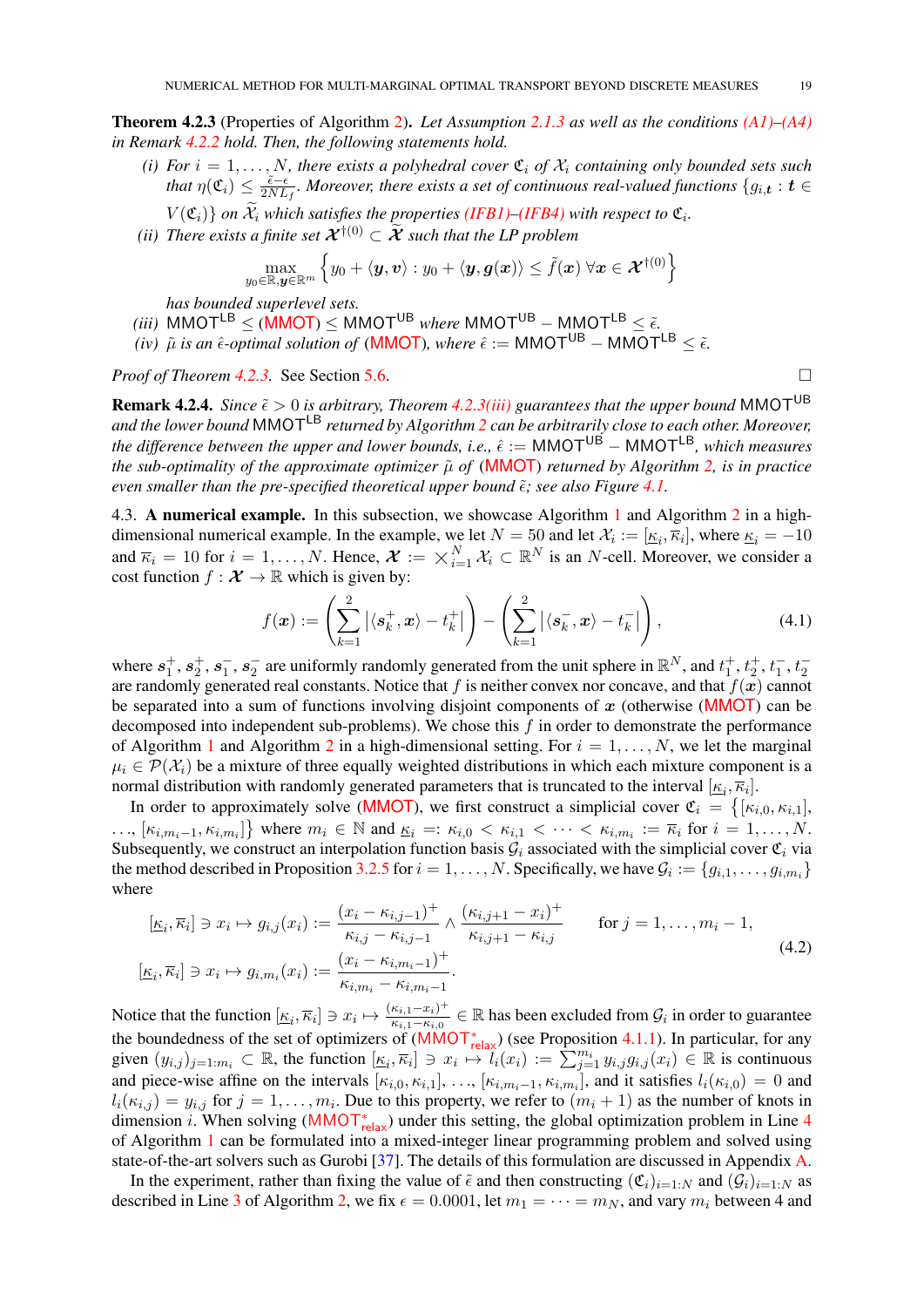<span id="page-19-2"></span>

<span id="page-19-0"></span>FIGURE 4.1. Results from the numerical example. *Left:* upper and lower bounds on ([MMOT](#page-4-4)) resulted from Algorithm [2](#page-17-0) (i.e.,  $M\dot{M}$ OT<sup>UB</sup> and  $\dot{M}$ MOT<sup>LB</sup>) plotted against the number of knots in each dimension (i.e.,  $m_i + 1$ ). The error bars around the upper bounds mark the 95% Monte Carlo error bounds. *Right:* theoretical upper bounds on  $MMOT<sup>UB</sup> - MMOT<sup>LB</sup>$  versus the actual differences resulted from computation. The error bars around the actual gaps mark the 95% Monte Carlo error bounds.

99. For each value of  $m_i$ , the corresponding simplicial cover  $\mathfrak{C}_i$  is iteratively constructed using a greedy procedure, where, in each iteration, we first define  $G_i := \{g_{i,1}, \ldots, g_{i,m_i}\}\$  by [\(4.2\)](#page-18-5) and then bisect one of the existing intervals  $[\kappa_{i,0}, \kappa_{i,1}], \ldots, [\kappa_{i,m_i-1}, \kappa_{i,m_i}]$  in order to achieve the maximum reduction in an upper bound on  $W_{1,\mu_i}([\mu_i]_{\mathcal{G}_i})$ . Subsequently, for each value of  $m_i$ , we use Lines [7](#page-17-6)[–14](#page-17-10) of Algorithm [2](#page-17-0) to compute the corresponding values of MMOT<sup>LB</sup> and MMOT<sup>UB</sup>.

Since  $\mathcal{X}_1, \ldots, \mathcal{X}_N$  are all one-dimensional, the reassembly step  $\tilde{\mu}^\dagger \in R(\hat{\mu}; \mu_1^\dagger)$  $\mu_1^\dagger,\ldots,\mu_I^\dagger$  $(\mathcal{P}_N) \subset \mathcal{P}_1(\mathcal{X})$ is performed by applying the Sklar's theorem from the copula theory (see, e.g.,  $[45,$  Equation (5.3) & Theorem 5.3]). The computation of MMOT<sup>UB</sup> in Line [13](#page-17-11) of Algorithm [2](#page-17-0) is done via Monte Carlo integration using  $10^6$  independent samples. The Monte Carlo step is repeated 1000 times in order to construct the Monte Carlo error bounds (see Figure [4.1](#page-19-0) below). The code used in this work is available on GitHub<sup>[5](#page-19-1)</sup>.

The results in this experiment are shown in Figure [4.1.](#page-19-0) The left panel of Figure [4.1](#page-19-0) shows the values of MMOT<sup>LB</sup> and MMOT<sup>UB</sup> as the number of knots increases from 5 to 100. Since MMOT<sup>UB</sup> was approximated by Monte Carlo integration, we have plotted the 95% Monte Carlo error bounds around the estimated values of MMOT<sup>UB</sup>. It can be observed that both MMOT<sup>LB</sup> and MMOT<sup>UB</sup> improved drastically when the number of knots increased from 5 to 18. After that, when more knots were added, the improvements in  $M M O T^{LB}$  and  $M M O T^{UB}$  both shrunk. When 100 knots were used, the difference between MMOT<sup>UB</sup> and MMOT<sup>LB</sup> was around 0.027. This shows that with 100 knots the approximate optimizer  $\tilde{\mu}$  of ([MMOT](#page-4-4)) returned by Algorithm [2](#page-17-0) was close to being optimal. The right panel of Fig-ure [4.1](#page-19-0) compares the differences between MMOT<sup>UB</sup> and MMOT<sup>LB</sup> computed by Algorithm [2](#page-17-0) with their theoretical upper bounds. These theoretical upper bounds on the gaps were computed based on [\(4.1\)](#page-18-6) and upper bounds on  $\overline{W}_{1,\mu_i}(\mu_i|_{\mathcal{G}_i})$  for  $i=1,\ldots,N.$  One can observe that the actual differences are about two orders of magnitude smaller than their theoretical upper bounds. This shows that despite our theo-retical analysis of Algorithm [2](#page-17-0) in Theorem [4.2.3](#page-18-0) requiring  $\eta(\mathfrak{C}_i) \leq \frac{\tilde{\epsilon}-\epsilon}{2NL}$  $\frac{\epsilon-\epsilon}{2NL_f}$  for  $i=1,\ldots,N$  in order to guarantee MMOT<sup>UB</sup> – MMOT<sup>LB</sup>  $\leq \tilde{\epsilon}$ , the actual difference between MMOT<sup>UB</sup> and MMOT<sup>LB</sup> is likely much smaller than  $\tilde{\epsilon}$  in practice. This also means that one may use much fewer knots in practice than what the theoretical analysis suggests.

<span id="page-19-1"></span><sup>5</sup><https://github.com/qikunxiang/MultiMarginalOptimalTransport>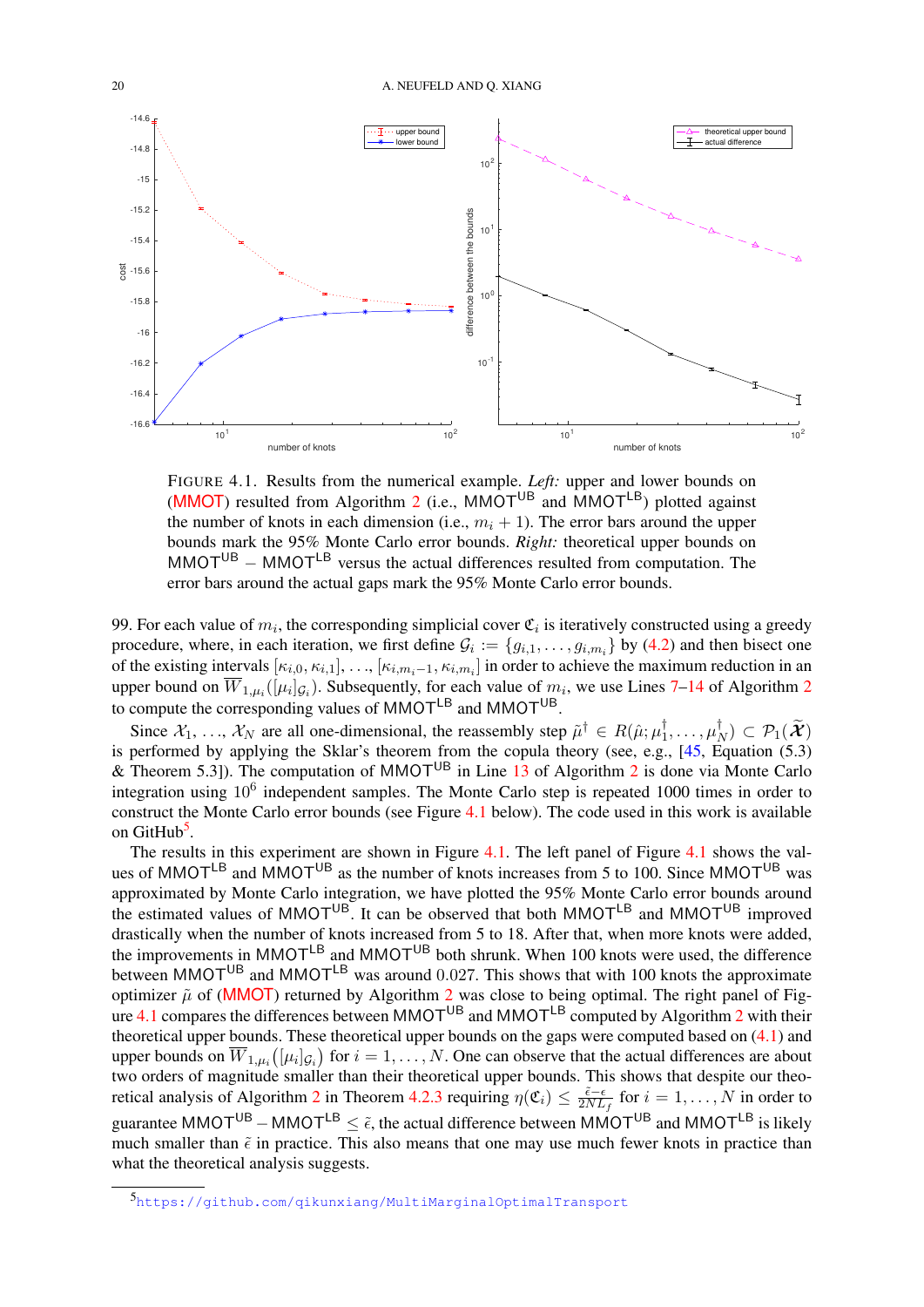#### 5. PROOF OF THEORETICAL RESULTS

#### <span id="page-20-5"></span><span id="page-20-1"></span><span id="page-20-0"></span>5.1. Proof of results in Section [2.2.](#page-4-2)

*Proof of Lemma* [2.2.3.](#page-4-1) Let  $\hat{\mu}_1, \dots, \hat{\mu}_N$  denote the marginals of  $\hat{\mu}$  on  $\mathcal{X}_1, \dots, \mathcal{X}_N$ , respectively. Since  $\hat{\mu} \in \mathcal{P}_1(\mathcal{X})$ , we have  $\hat{\mu}_i \in \mathcal{P}_1(\mathcal{X}_i)$  for  $i = 1, ..., N$  by [\(2.3\)](#page-3-1). Moreover, the existence of an optimal coupling  $\gamma_i$  of  $\hat{\mu}_i$  and  $\mu_i$  under the cost function  $d_{\mathcal{X}_i}$  follows from [\[60,](#page-47-2) Theorem 4.1],  $d_{\mathcal{X}_i} \ge 0$ , and the continuity of  $d_{\mathcal{X}_i}$ . The existence of a probability measure  $\gamma \in \mathcal{P}(\mathcal{X}_1 \times \cdots \times \mathcal{X}_N \times \overline{\mathcal{X}}_1 \times \cdots \times \overline{\mathcal{X}}_N)$  that satisfies the conditions in Definition [2.2.2](#page-4-0) follows from the following inductive argument that repeatedly applies Lemma [2.2.1.](#page-4-5) Specifically, one first applies Lemma [2.2.1](#page-4-5) with  $\mathcal{Y}_1 := \mathcal{X}_2 \times \cdots \times \mathcal{X}_N$ ,  $\mathcal{Y}_2 := \mathcal{X}_1$ ,  $\mathcal{Y}_3 := \overline{\mathcal{X}}_1$  to "glue together"  $\hat{\mu}$  and  $\gamma_1$  and obtain  $\gamma^{(1)} \in \mathcal{P}(\mathcal{X}_1 \times \cdots \times \mathcal{X}_N \times \overline{\mathcal{X}}_1)$ . Subsequently, for  $i = 2, ..., N$ , one applies Lemma [2.2.1](#page-4-5) with  $\mathcal{Y}_1 := \left( \times_{j=1,...,N, j \neq i} \mathcal{X}_j \right) \times \left( \times_{k=1,...,i-1} \overline{\mathcal{X}}_k \right)$ ,  $\mathcal{Y}_2 := \mathcal{X}_i, \mathcal{Y}_3 := \bar{\mathcal{X}}_i$  to "glue together"  $\gamma^{(i-1)}$  and  $\gamma_i$  and obtain  $\gamma^{(i)} \in \mathcal{P}(\mathcal{X}_1 \times \cdots \times \mathcal{X}_N \times \bar{\mathcal{X}}_1 \times \cdots \times \bar{\mathcal{X}}_i)$ . One may check that  $\gamma^{(N)}$  satisfies all the required properties of  $\gamma$  and thus letting  $\gamma := \gamma^{(N)}$  completes the construction. Finally, one may check that the marginal  $\tilde{\mu}$  of  $\gamma$  on  $\overline{X}_1 \times \cdots \times \overline{X}_N$  satisfies  $\tilde{\mu} \in$  $R(\hat{\mu}; \mu_1, \ldots, \mu_N).$ 

*Proof of Theorem* [2.2.8.](#page-6-0) To prove statement [\(i\),](#page-6-4) let us split the left-hand side of the inequality into two parts:

<span id="page-20-2"></span>
$$
\int_{\mathcal{X}} f d\tilde{\mu} - \int_{\mathcal{X}} f d\hat{\mu} = \left( \int_{D} f d\tilde{\mu} - \int_{D} f d\hat{\mu} \right) + \left( \int_{\mathcal{X} \backslash D} f d\tilde{\mu} - \int_{\mathcal{X} \backslash D} f d\hat{\mu} \right) \tag{5.1}
$$

and control them separately. By the assumption that  $\tilde{\mu} \in R(\hat{\mu}; \mu_1, \dots, \mu_N)$  and Definition [2.2.2,](#page-4-0) there exists a probability measure  $\gamma \in \mathcal{P}(\mathcal{X}_1 \times \cdots \times \mathcal{X}_N \times \overline{\mathcal{X}}_1 \times \cdots \times \overline{\mathcal{X}}_N)$ , such that the marginal of  $\gamma$  on  $\mathcal{X}_1 \times \cdots \times \mathcal{X}_N$  is  $\hat{\mu}$ , the marginal  $\gamma_i \in \Gamma(\hat{\mu}_i, \mu_i)$  of  $\gamma$  on  $\mathcal{X}_i \times \bar{\mathcal{X}}_i$  satisfies  $\int_{\mathcal{X}_i \times \bar{\mathcal{X}}_i} d_{\mathcal{X}_i}(x, y) \gamma_i(\mathrm{d}x, \mathrm{d}y) =$  $W_1(\hat{\mu}_i, \mu_i)$  for  $i = 1, \ldots, N$ , and the marginal of  $\gamma$  on  $\bar{\mathcal{X}}_1 \times \cdots \times \bar{\mathcal{X}}_N$  is  $\tilde{\mu}$ . Thus, we have by [\(2.3\)](#page-3-1) that

$$
\int_{D} f d\tilde{\mu} - \int_{D} f d\hat{\mu} = \int_{D \times D} f(\bar{x}_{1}, \dots, \bar{x}_{N}) - f(x_{1}, \dots, x_{N}) \gamma(dx_{1}, \dots, dx_{N}, d\bar{x}_{1}, \dots, d\bar{x}_{N})
$$
\n
$$
\leq \int_{D \times D} L_{f} d\chi ((x_{1}, \dots, x_{N}), (\bar{x}_{1}, \dots, \bar{x}_{N})) \gamma(dx_{1}, \dots, dx_{N}, d\bar{x}_{1}, \dots, d\bar{x}_{N})
$$
\n
$$
\leq \int_{\mathcal{X} \times \mathcal{X}} L_{f} d\chi ((x_{1}, \dots, x_{N}), (\bar{x}_{1}, \dots, \bar{x}_{N})) \gamma(dx_{1}, \dots, dx_{N}, d\bar{x}_{1}, \dots, d\bar{x}_{N})
$$
\n
$$
= L_{f} \int_{\mathcal{X} \times \mathcal{X}} \sum_{i=1}^{N} d\chi_{i} (x_{i}, \bar{x}_{i}) \gamma(dx_{1}, \dots, dx_{N}, d\bar{x}_{1}, \dots, d\bar{x}_{N})
$$
\n
$$
= \sum_{i=1}^{N} L_{f} \int_{\mathcal{X}_{i} \times \mathcal{X}_{i}} d\chi_{i} (x_{i}, \bar{x}_{i}) \gamma_{i} (dx_{i}, d\bar{x}_{i})
$$
\n
$$
= \sum_{i=1}^{N} L_{f} W_{1} (\mu_{i}, \hat{\mu}_{i}). \tag{5.2}
$$

Moreover, by the assumption that  $\hat{\mu}_i \in [\mu_i]_{\mathcal{G}_i}$  and  $\underline{f}_i \in \text{span}_1(\mathcal{G}_i)$  for  $i = 1, \dots, N$ , we have

<span id="page-20-4"></span><span id="page-20-3"></span>
$$
\int_{\mathcal{X}\backslash D} f d\tilde{\mu} - \int_{\mathcal{X}\backslash D} f d\hat{\mu} \le \int_{\mathcal{X}} \left( \sum_{i=1}^{N} \overline{f}_{i} \circ \pi_{i} \right) d\tilde{\mu} - \int_{\mathcal{X}} \left( \sum_{i=1}^{N} \underline{f}_{i} \circ \pi_{i} \right) d\hat{\mu}
$$
\n
$$
= \sum_{i=1}^{N} \left( \int_{\mathcal{X}_{i}} \overline{f}_{i} d\mu_{i} - \int_{\mathcal{X}_{i}} \underline{f}_{i} d\hat{\mu}_{i} \right)
$$
\n
$$
= \sum_{i=1}^{N} \int_{\mathcal{X}_{i}} \overline{f}_{i} - \underline{f}_{i} d\mu_{i}.
$$
\n(5.3)

Subsequently, combining  $(5.1)$ ,  $(5.2)$ , and  $(5.3)$  proves statement [\(i\).](#page-6-4)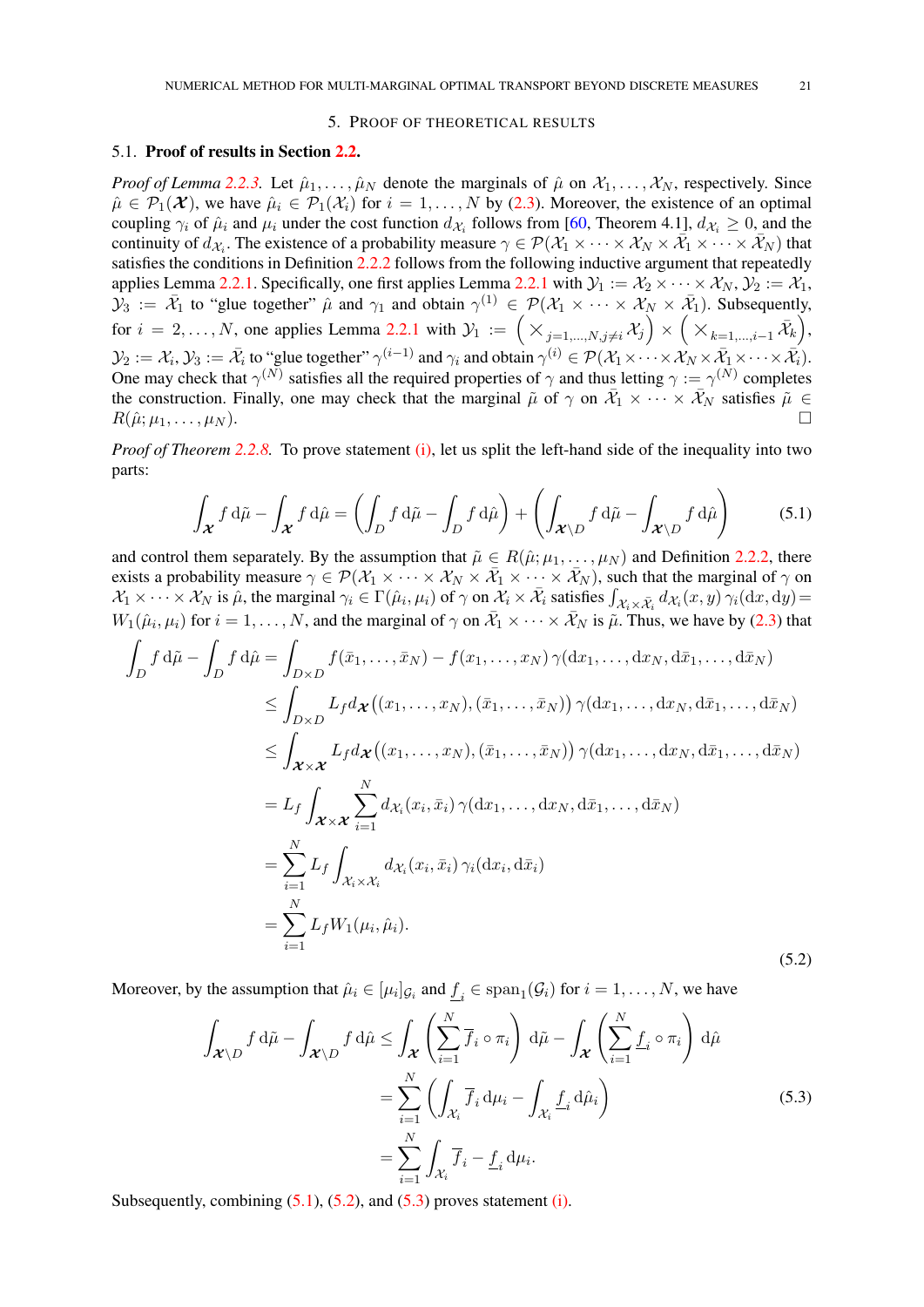To prove statement [\(ii\),](#page-6-3) observe that for any  $x = (x_1, \ldots, x_N) \in \mathcal{X}$ , since  $(\hat{x}_1, \ldots, \hat{x}_N) \in D$ , we obtain

<span id="page-21-0"></span>
$$
f(\boldsymbol{x}) = f(\boldsymbol{x}) \mathbb{1}_D(\boldsymbol{x}) + f(\boldsymbol{x}) \mathbb{1}_{\boldsymbol{\mathcal{X}} \setminus D}(\boldsymbol{x})
$$
  
\n
$$
\geq -|f(\hat{x}_1, \dots, \hat{x}_N)| - L_f \left( \sum_{i=1}^N d_{\mathcal{X}_i}(x_i, \hat{x}_i) \right) + \left( \sum_{i=1}^N \underline{f}_i(x_i) \right)
$$
  
\n
$$
\geq -|f(\hat{x}_1, \dots, \hat{x}_N)| - L_f \left( \sum_{i=1}^N h_i(x_i) \right) + \left( \sum_{i=1}^N \underline{f}_i(x_i) \right).
$$
\n(5.4)

Thus, for any  $\hat{\mu} \in \Gamma\left( [\mu_1]_{\mathcal{G}_1}, \ldots, [\mu_N]_{\mathcal{G}_N} \right)$ , we have

$$
\int_{\mathcal{X}} f d\hat{\mu} \ge -|f(\hat{x}_1, \dots, \hat{x}_N)| - L_f \left( \sum_{i=1}^N \int_{\mathcal{X}} h_i \circ \pi_i d\hat{\mu} \right) + \sum_{i=1}^N \int_{\mathcal{X}} \underline{f}_i \circ \pi_i d\hat{\mu}
$$
  
= -|f(\hat{x}\_1, \dots, \hat{x}\_N)| - L\_f \left( \sum\_{i=1}^N \int\_{\mathcal{X}\_i} h\_i d\mu\_i \right) + \sum\_{i=1}^N \int\_{\mathcal{X}\_i} \underline{f}\_i d\mu\_i > -\infty,

which does not depend on  $\hat{\mu}$ . This proves statement [\(ii\).](#page-6-3)

To prove statement [\(iii\),](#page-6-5) let us fix an arbitrary  $i \in \{1, ..., N\}$ . For any  $\nu_i \in [\mu_i]_{\mathcal{G}_i}$ , it holds that

$$
W_1(\mu_i, \nu_i) \le W_1(\mu_i, \delta_{\hat{x}_i}) + W_1(\nu_i, \delta_{\hat{x}_i})
$$
  
\n
$$
= W_1(\mu_i, \delta_{\hat{x}_i}) + \int_{\mathcal{X}_i} d_{\mathcal{X}_i}(\hat{x}_i, x) \nu_i(\mathrm{d}x)
$$
  
\n
$$
\le W_1(\mu_i, \delta_{\hat{x}_i}) + \int_{\mathcal{X}_i} h_i(x) \nu_i(\mathrm{d}x)
$$
  
\n
$$
= W_1(\mu_i, \delta_{\hat{x}_i}) + \int_{\mathcal{X}_i} h_i(x) \mu_i(\mathrm{d}x)
$$
  
\n
$$
< \infty.
$$

Thus,  $\overline{W}_{1,\mu_i}([\mu_i]_{\mathcal{G}_i}) = \sup_{\nu_i \in [\mu_i]_{\mathcal{G}_i}} \left\{ W_1(\mu_i, \nu_i) \right\} \leq W_1(\mu_i, \delta_{\hat{x}_i}) + \int_{\mathcal{X}} h_i(x) \, \mu_i(\mathrm{d}x) < \infty$ , which proves statement *(iii)*.

Let us now prove statement [\(iv\).](#page-6-1) For  $i = 1, ..., N$ , let  $\hat{\mu}_i \in \mathcal{P}_1(\mathcal{X}_i)$  denote the marginal of  $\hat{\mu}$  on  $\mathcal{X}_i$ . We have  $\hat{\mu}_i \in [\mu_i]_{\mathcal{G}_i}$  by the definition of  $\Gamma([\mu_1]_{\mathcal{G}_1}, \ldots, [\mu_N]_{\mathcal{G}_N})$ . By statement [\(i\),](#page-6-4) we have

$$
\int_{\mathcal{X}} f d\tilde{\mu} - \int_{\mathcal{X}} f d\hat{\mu} \le \sum_{i=1}^{N} \left( L_f W_1(\mu_i, \hat{\mu}_i) + \int_{\mathcal{X}_i} \overline{f}_i - \underline{f}_i d\mu_i \right)
$$
\n
$$
\le \sum_{i=1}^{N} \left( L_f \overline{W}_{1,\mu_i}([\mu_i] \mathcal{G}_i) + \int_{\mathcal{X}_i} \overline{f}_i - \underline{f}_i d\mu_i \right).
$$
\n(5.5)

Moreover, since by definition  $\mu_i \in [\mu_i]_{\mathcal{G}_i}$  for  $i = 1, \dots, N$ , we have  $\Gamma(\mu_1, \dots, \mu_N) \subseteq \Gamma([\mu_1]_{\mathcal{G}_1}, \dots, \Gamma(\mu_N)$  $[\mu_N]_{\mathcal{G}_N}$ ). Hence,

<span id="page-21-2"></span><span id="page-21-1"></span>
$$
\inf_{\mu \in \Gamma([\mu_1]_{\mathcal{G}_1}, \dots, [\mu_N]_{\mathcal{G}_N})} \left\{ \int_{\mathcal{X}} f d\mu \right\} \le \inf_{\mu \in \Gamma(\mu_1, \dots, \mu_N)} \left\{ \int_{\mathcal{X}} f d\mu \right\}.
$$
\n(5.6)

We then combine  $(5.5)$ ,  $(2.9)$ , and  $(5.6)$  to finish the proof of statement [\(iv\).](#page-6-1)

Finally, let us prove statement  $(v)$ . The first inequality in  $(2.10)$  follows from  $(5.6)$ . Moreover, for every  $\hat{\mu} \in \Gamma([{\mu_1}]_{\mathcal{G}_1}, \ldots, [{\mu_N}]_{\mathcal{G}_N})$  and every  $\tilde{\mu} \in R(\hat{\mu}; \mu_1, \ldots, \mu_N) \subset \Gamma(\mu_1, \ldots, \mu_N)$ , we have by [\(5.5\)](#page-21-1) that

$$
\inf_{\mu \in \Gamma(\mu_1, \dots, \mu_N)} \left\{ \int_{\mathcal{X}} f d\mu \right\} - \int_{\mathcal{X}} f d\hat{\mu} \le \int_{\mathcal{X}} f d\tilde{\mu} - \int_{\mathcal{X}} f d\hat{\mu} \n\le \sum_{i=1}^N \left( L_f \overline{W}_{1, \mu_i}([\mu_i]_{\mathcal{G}_i}) + \int_{\mathcal{X}_i} \overline{f}_i - \underline{f}_i d\mu_i \right) < \infty.
$$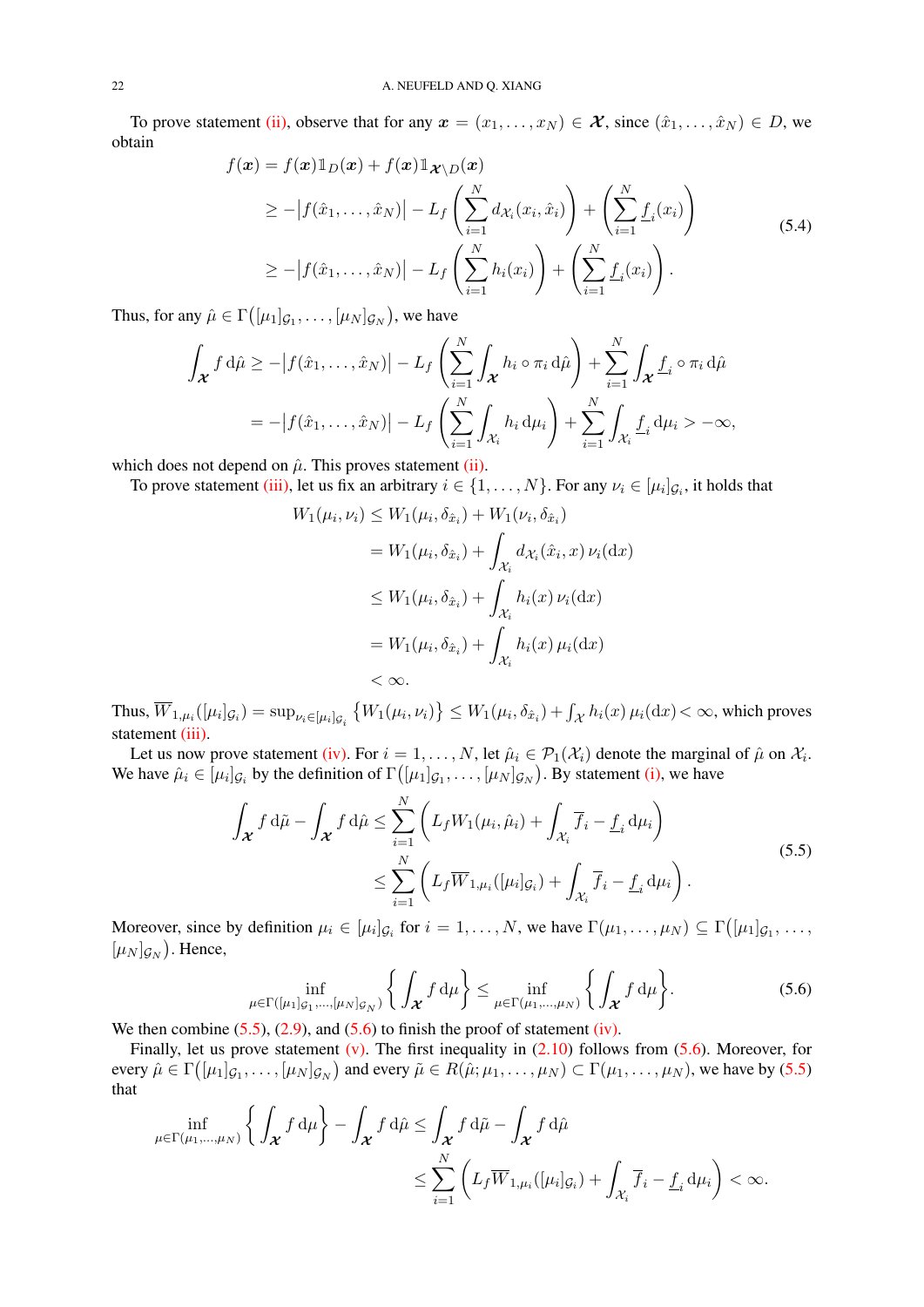<span id="page-22-1"></span>By taking the infimum over  $\hat{\mu} \in \Gamma([{\mu_1}]_{\mathcal{G}_1}, \ldots, [{\mu_N}]_{\mathcal{G}_N})$  in the inequality above, we conclude that the second inequality in  $(2.10)$  holds. The proof is now complete.

*Proof of Theorem [2.2.10.](#page-8-2)* By a multi-marginal extension of [\[60,](#page-47-2) Lemma 4.4], one can show that  $\Gamma(\mu_1,\ldots,\mu_N)$  is weakly precompact. Hence,  $(\tilde{\mu}^{(l)})_{l\in\mathbb{N}}$  has at least one weakly convergent subsequence. Now, assume without loss of generality that  $\tilde{\mu}^{(l)}$  converges weakly to  $\tilde{\mu}$  as  $l \to \infty$ , where  $\tilde{\mu} \in \mathcal{P}(\mathcal{X})$ . For  $i = 1, ..., N$  and for any bounded continuous function  $h : \mathcal{X}_i \to \mathbb{R}$ , we have

$$
\int_{\boldsymbol{\mathcal{X}}} h \circ \pi_i \, \mathrm{d}\tilde{\mu} = \lim_{l \to \infty} \int_{\boldsymbol{\mathcal{X}}} h \circ \pi_i \, \mathrm{d}\tilde{\mu}^{(l)} = \int_{\mathcal{X}_i} h \, \mathrm{d}\mu_i.
$$

Thus,  $\tilde{\mu} \in \Gamma(\mu_1, \ldots, \mu_N)$ . Moreover, for any  $\hat{\mathbf{x}} = (\hat{x}_1, \ldots, \hat{x}_N) \in \mathcal{X}$ , we have

$$
\lim_{l\to\infty}\int_{\mathcal{X}}d_{\mathcal{X}}(\hat{\boldsymbol{x}},\boldsymbol{x})\,\tilde{\mu}^{(l)}(\mathrm{d}\boldsymbol{x})=\sum_{i=1}^N\int_{\mathcal{X}_i}d_{\mathcal{X}_i}(\hat{x}_i,x)\,\mu_i(\mathrm{d} x)=\int_{\mathcal{X}}d_{\mathcal{X}}(\hat{\boldsymbol{x}},\boldsymbol{x})\,\tilde{\mu}(\mathrm{d}\boldsymbol{x}).
$$

Therefore, we have by [\[60,](#page-47-2) Definition 6.8] and [60, Theorem 6.9] that  $\tilde{\mu}^{(l)} \to \tilde{\mu}$  in  $(\mathcal{P}_1(\mathcal{X}), W_1)$  as  $l \to \infty$ . By [\(5.5\)](#page-21-1), we have for every  $l \in \mathbb{N}$  that

$$
\int_{\boldsymbol{\mathcal{X}}} f d\tilde{\mu}^{(l)} \leq \int_{\boldsymbol{\mathcal{X}}} f d\hat{\mu}^{(l)} + \sum_{i=1}^N \left( L_f^{(l)} \overline{W}_{1,\mu_i} \left( [\mu_i]_{\mathcal{G}_i^{(l)}} \right) + \int_{\mathcal{X}_i} \overline{f}_i^{(l)} - \underline{f}_i^{(l)} d\mu_i \right).
$$

Thus, for every  $l \in \mathbb{N}$ , we have by [\(2.11\)](#page-8-2) and Theorem [2.2.8](#page-6-0)[\(iv\)](#page-6-1) that

$$
\inf_{\mu \in \Gamma(\mu_1, \ldots, \mu_N)} \left\{ \int_{\mathcal{X}} f d\mu \right\} \geq \int_{\mathcal{X}} f d\tilde{\mu}^{(l)} - \left( \sum_{i=1}^N L_f^{(l)} \overline{W}_{1,\mu_i} \left( [\mu_i]_{\mathcal{G}_i^{(l)}} \right) + \int_{\mathcal{X}_i} \overline{f}_i^{(l)} - \underline{f}_i^{(l)} d\mu_i \right) - \epsilon^{(l)}.
$$

Moreover, by Assumption [2.1.3](#page-4-3) and a multi-marginal extension of [\[60,](#page-47-2) Lemma 4.3], we have  $\liminf_{l\to\infty}\left\{\int_{\mathcal{X}}f\,\mathrm{d}\tilde{\mu}^{(l)}\right\}\geq\int_{\mathcal{X}}f\,\mathrm{d}\tilde{\mu}$ . Hence,

$$
\int_{\mathcal{X}} f d\tilde{\mu} \ge \inf_{\mu \in \Gamma(\mu_1, \dots, \mu_N)} \left\{ \int_{\mathcal{X}} f d\mu \right\}
$$
\n
$$
\ge \liminf_{l \to \infty} \left[ \int_{\mathcal{X}} f d\tilde{\mu}^{(l)} - \left( \sum_{i=1}^N L_f^{(l)} \overline{W}_{1, \mu_i} \left( [\mu_i]_{\mathcal{G}_i^{(l)}} \right) + \int_{\mathcal{X}_i} \overline{f}_i^{(l)} - \underline{f}_i^{(l)} d\mu_i \right) - \epsilon^{(l)} \right]
$$
\n
$$
\ge \int_{\mathcal{X}} f d\tilde{\mu}.
$$

This shows that  $\tilde{\mu}$  is an optimizer of (**[MMOT](#page-4-4)**). The proof is now complete.

$$
\overline{\Box}
$$

#### <span id="page-22-0"></span>5.2. Proof of results in Section [2.3.](#page-8-1)

*Proof of Theorem [2.3.1.](#page-9-0)* For any  $y_0 \in \mathbb{R}$  and  $y \in \mathbb{R}^m$  such that  $y_0 + \langle y, g(x) \rangle \le f(x) \,\forall x \in \mathcal{X}$ , and any  $\mu \in \Gamma\big( [\mu_1]_{\mathcal{G}_1}, \dots, [\mu_N]_{\mathcal{G}_N} \big),$  it holds that

$$
y_0 + \langle \mathbf{y}, \mathbf{v} \rangle = \int_{\mathcal{X}} y_0 + \langle \mathbf{y}, \mathbf{g}(\mathbf{x}) \rangle \, \mu(\mathrm{d}\mathbf{x}) \le \int_{\mathcal{X}} f(\mathbf{x}) \, \mu(\mathrm{d}\mathbf{x}). \tag{5.7}
$$

Taking the supremum over all such  $y_0 \in \mathbb{R}$  and  $y \in \mathbb{R}^m$  and taking the infimum over all  $\mu \in$  $\Gamma([\mu_1]_{\mathcal{G}_1},...,[\mu_N]_{\mathcal{G}_N})$  yields the weak duality [\(2.14\)](#page-8-5). This proves statement [\(i\).](#page-8-7)

Now, to establish the strong duality, we assume that the left-hand side of  $(2.14)$  is not  $-\infty$ . We first show that  $v \in \text{cl}(K)$ . Suppose, for the sake of contradiction, that  $v \notin \text{cl}(K)$ . Then, due to strong separation (see, e.g., [\[52,](#page-47-12) Corollary 11.4.2]), there exist  $y \in \mathbb{R}^m$  and  $\alpha > 0$  such that  $\langle y, w \rangle - \langle y, v \rangle \ge \alpha$ for all  $w \in \text{cl}(K)$ . In particular, we have  $\langle y, q(x) \rangle - \langle y, v \rangle > \alpha$  for all  $x \in \mathcal{X}$ . However, this implies that for any  $\mu \in \Gamma(\mu_1, \ldots, \mu_N)$ , we have

$$
0 = \langle \boldsymbol{y}, \boldsymbol{v} \rangle - \langle \boldsymbol{y}, \boldsymbol{v} \rangle = \int_{\boldsymbol{\mathcal{X}}} \langle \boldsymbol{y}, \boldsymbol{g}(\boldsymbol{x}) \rangle - \langle \boldsymbol{y}, \boldsymbol{v} \rangle \, \mu(\mathrm d \boldsymbol{x}) \geq \alpha > 0,
$$

which is a contradiction. This shows that  $v \in cl(K)$ .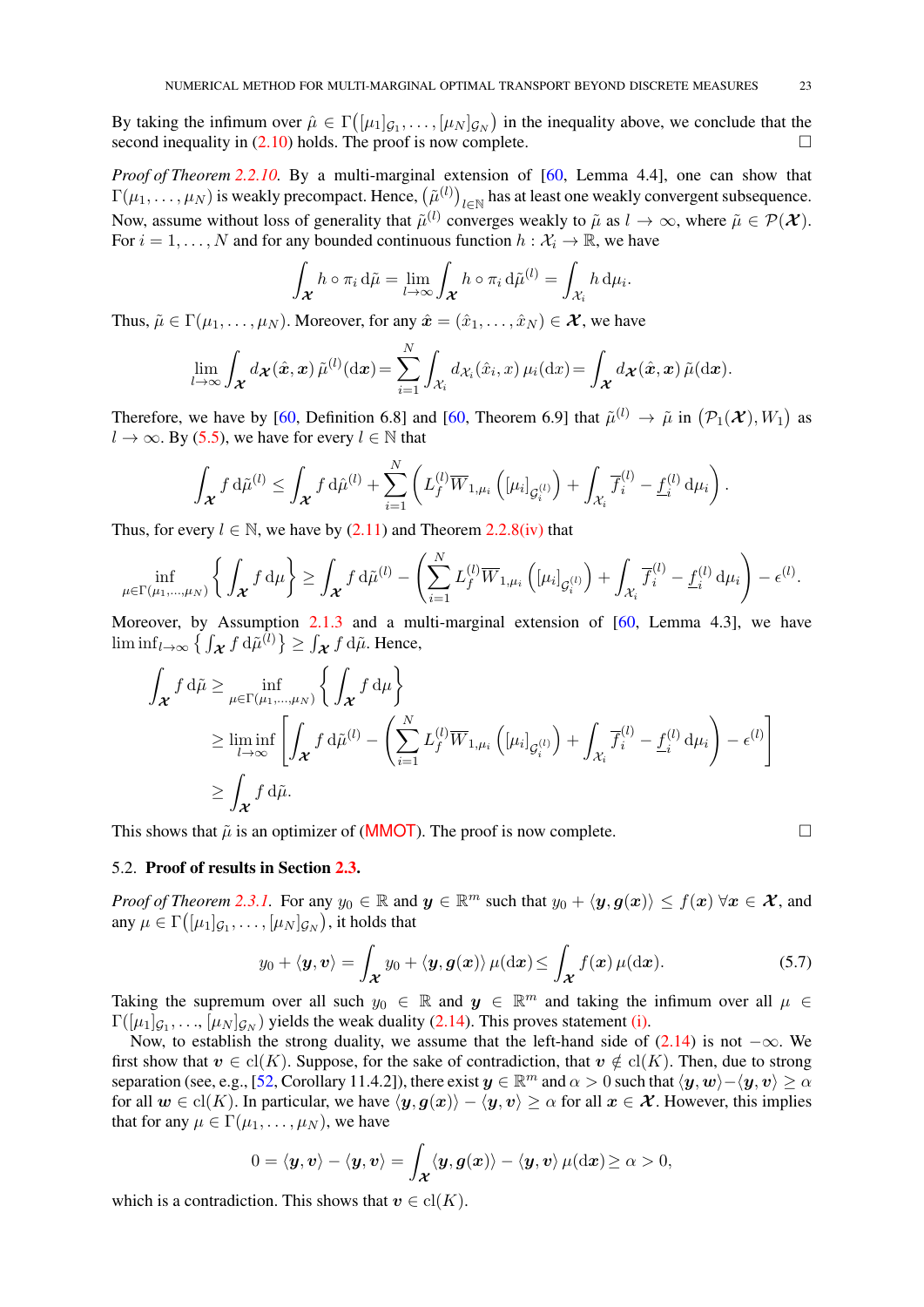<span id="page-23-2"></span>Next, to prove statement [\(ii\),](#page-9-7) let us first suppose that the condition [\(SD1\)](#page-9-2) holds, i.e.,  $v \in$  relint(K). Let  $U := \text{cone}\Big(\big\{(1, g(x)^{\top})^{\top} : x \in \mathcal{X}\big\}\Big) = \text{cone}\Big(\big\{(1, u^{\top})^{\top} : u \in K\big\}\Big) \subset \mathbb{R}^{m+1}$ . By [\[52,](#page-47-12) Corollary 6.8.1], it holds that

<span id="page-23-1"></span>
$$
\text{relint}(U) = \{ (\lambda, \lambda \mathbf{u}^{\mathsf{T}})^{\mathsf{T}} : \lambda > 0, \ \mathbf{u} \in \text{relint}(K) \}. \tag{5.8}
$$

Under the assumption that  $v \in \text{relint}(K)$ , we have  $(1, v^{\top})^{\top} \in \text{relint}(U)$ , and thus by [\[35,](#page-46-20) Theorem 8.2] (see the fifth case in [\[35,](#page-46-20) Table 8.1]), with  $M \leftarrow U, N \leftarrow C, K \leftarrow \text{cone}\Big(C \cup \{(\mathbf{0}_{m+1}^T, 1)^T\}\Big),$  $c \leftarrow (1, v^{\mathsf{T}})^{\mathsf{T}}$  in the notation of [\[35\]](#page-46-20) (see also [\[35,](#page-46-20) p. 81 & p. 49]), the left-hand side of [\(2.14\)](#page-8-5) coincides with the optimal value of the following problem:

<span id="page-23-0"></span>minimize 
$$
\sum_{l=1}^{k} \alpha_l f(\boldsymbol{x}_l)
$$
  
subject to 
$$
\sum_{l=1}^{k} \alpha_l = 1,
$$

$$
\sum_{l=1}^{k} \alpha_l g(\boldsymbol{x}_l) = \boldsymbol{v},
$$

$$
k \in \mathbb{N}, (\alpha_l)_{l=1:k} \subset \mathbb{R}_+, (\boldsymbol{x}_l)_{l=1:k} \subset \boldsymbol{\mathcal{X}}.
$$

Notice that for any  $(\alpha_l)_{l=1:k} \subset \mathbb{R}_+$ ,  $(\mathbf{x}_l)_{l=1:k} \subset \mathcal{X}$  that is feasible for problem [\(5.9\)](#page-23-0), it holds by [\(2.12\)](#page-8-3) and [\(2.13\)](#page-8-4) that  $\hat{\mu} := \sum_{l=1}^{k} \alpha_l \delta_{x_l}$  is a positive Borel measure which satisfies

$$
\hat{\mu}(\mathcal{X}) = \sum_{l=1}^{k} \alpha_l = 1,
$$
\n
$$
\int_{\mathcal{X}} g_{i,j} \circ \pi_i d\hat{\mu} = \sum_{l=1}^{k} \alpha_l g_{i,j} \circ \pi_i(\boldsymbol{x}_l) = \int_{\mathcal{X}_i} g_{i,j} d\mu_i \qquad \forall 1 \leq j \leq m_i, \ \forall 1 \leq i \leq N.
$$

This shows that  $\hat{\mu} \in \Gamma([{\mu_1}]_{\mathcal{G}_1}, \ldots, [{\mu_N}]_{\mathcal{G}_N})$ . Moreover, since  $\int_{\mathcal{X}} f d\hat{\mu} = \sum_{l=1}^k \alpha_l f(\mathbf{x}_l)$ , it holds that  $\inf_{\mu \in \Gamma([\mu_1]_{\mathcal{G}_1},\ldots,[\mu_N]_{\mathcal{G}_N})} \left\{ \int_{\mathcal{X}} f d\mu \right\}$  is less than or equal to the optimal value of problem [\(5.9\)](#page-23-0). Consequently,  $(2.17)$  holds.

In the following, we assume that  $v \notin \text{relint}(K)$  (i.e., the condition [\(SD1\)](#page-9-2) does not hold). Then, while we have  $(1, v^{\mathsf{T}})^{\mathsf{T}} \in \{1\} \times \text{cl}(K) \subset \text{cl}(U)$ , we have by  $(5.8)$  that  $(1, v^{\mathsf{T}})^{\mathsf{T}} \notin \text{relint}(U)$ . Hence,  $(1, v^{\mathsf{T}})^{\mathsf{T}} \in \text{relbd}(U)$ . Now, suppose that the condition [\(SD3\)](#page-9-4) holds, i.e., C is closed. By the assumption that the left-hand side of [\(2.14\)](#page-8-5) is not  $-\infty$ , we have by [\[35,](#page-46-20) Theorem 4.5], again with  $M \leftarrow U, N \leftarrow C$ ,  $K \leftarrow \text{cone}\Big(C \cup \big\{(\mathbf{0}_{m+1}^{\textsf{T}},1)^{\textsf{T}}\big\}\Big), c \leftarrow (1,\boldsymbol{v}^{\textsf{T}})^{\textsf{T}}$  in the notation of [\[35\]](#page-46-20), that  $\text{cone}\Big(C \cup \big\{(\mathbf{0}_{m+1}^{\textsf{T}},1)^{\textsf{T}}\big\}\Big)$ is also closed. Thus,  $(2.17)$  follows from [\[35,](#page-46-20) Theorem 8.2] (see the sixth case in [35, Table 8.1]) and a similar argument as above. We have thus proved statement [\(ii\).](#page-9-7) Moreover, note that statement [\(iii\)](#page-9-9) follows directly from [\[35,](#page-46-20) Theorem 8.1(v)] since  $(1, v^{\mathsf{T}})^{\mathsf{T}} \in \text{relint}(U)$  by [\(5.8\)](#page-23-1).

Finally, if the condition [\(SD2\)](#page-9-3) holds, then K has non-empty interior, and thus contains  $m + 1$  affinely independent points, say  $g(x_1), \ldots, g(x_{m+1})$  for some  $x_1, \ldots, x_{m+1} \in \mathcal{X}$ . Consequently,  $(0, \mathbf{0}_m^{\mathsf{T}})^{\mathsf{T}}$ ,  $(1, g(x_1)^T)^T, \ldots, (1, g(x_{m+1})^T)^T \in U$  are  $m+2$  affinely independent points in  $\mathbb{R}^{m+1}$ , which implies that  $\text{aff}(U) = \mathbb{R}^{m+1}$  and  $(1, v^{\mathsf{T}})^{\mathsf{T}} \in \text{relint}(U) = \text{int}(U)$ . Statement [\(iv\)](#page-9-0) then follows from [\[35,](#page-46-20) Theorem 8.1(vi)]. The proof is now complete.  $\Box$ 

*Proof of Proposition [2.3.3.](#page-9-1)* Let us first prove statement [\(i\).](#page-9-6) Suppose, for the sake of contradiction, that  $v \notin$  relint(K). Since K is convex, by [\[52,](#page-47-12) Theorem 20.2], there exists a hyperplane

$$
H:=\big\{\boldsymbol w\in\mathbb{R}^m: \langle \boldsymbol y,\boldsymbol w\rangle=\alpha\big\},
$$

where  $y = (y_{1,1}, \ldots, y_{1,m_1}, \ldots, y_{N,1}, \ldots, y_{N,m_N}) \in \mathbb{R}^m$  with  $y \neq 0$  and  $\alpha \in \mathbb{R}$ , that separates K and  $\{v\}$  properly and that  $K \nsubseteq H$ . Suppose without loss of generality that v is contained in the closed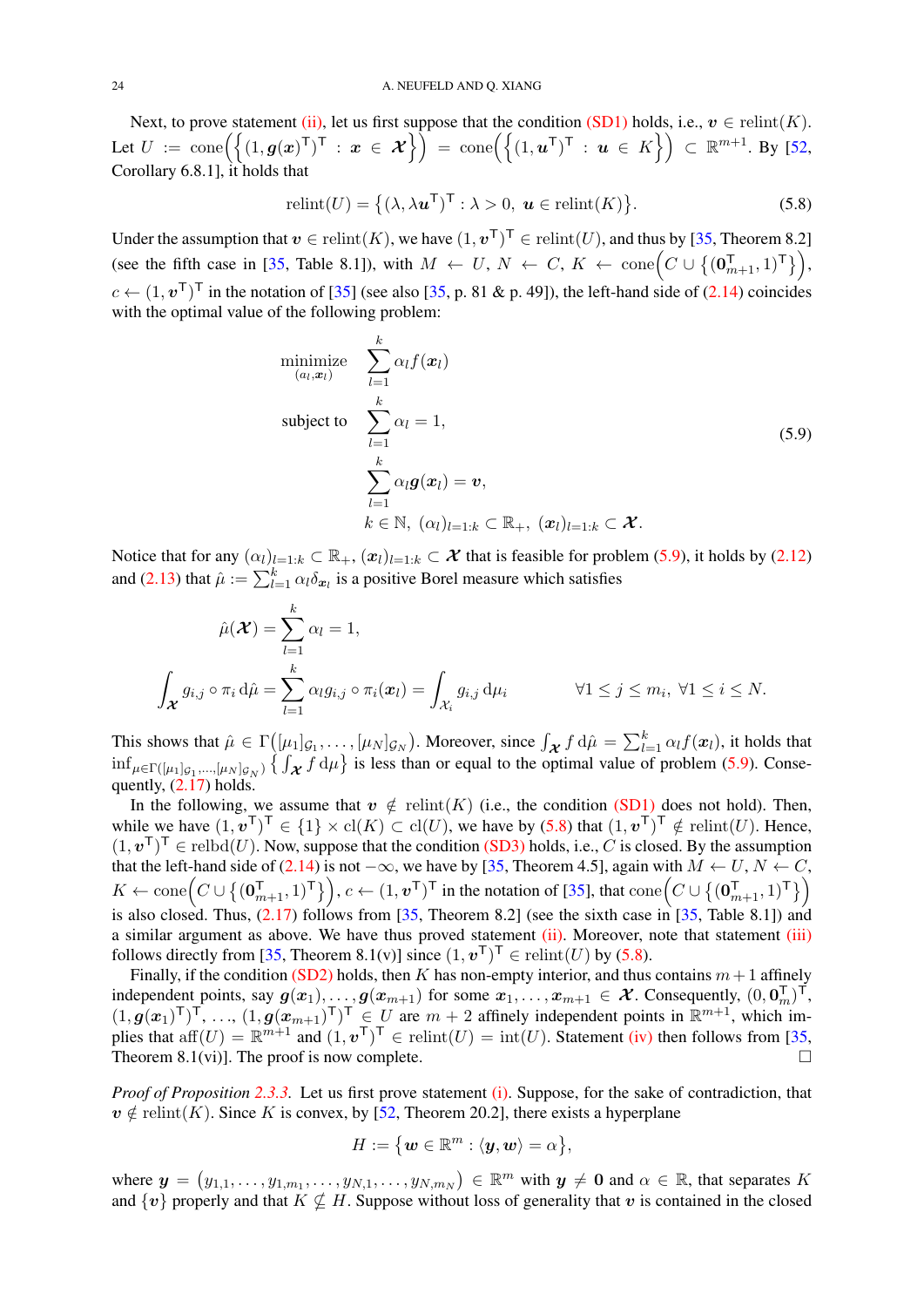<span id="page-24-2"></span>half-space  $\{w \in \mathbb{R}^m : \langle y, w \rangle \leq \alpha\}$ . Then, we have  $\langle y, g(x) \rangle \geq \alpha \geq \langle y, v \rangle$  for all  $x \in \mathcal{X}$ . This implies that

$$
\sum_{i=1}^N \sum_{j=1}^{m_i} y_{i,j} \Big( g_{i,j}(x_i) - \int_{\mathcal{X}_i} g_{i,j} \, \mathrm{d} \mu_i \Big) \ge 0 \quad \forall x_1 \in \mathcal{X}_1, \dots, \forall x_N \in \mathcal{X}_N. \tag{5.10}
$$

We claim that for each i satisfying  $\sum_{j=1}^{m_i} y_{i,j} (g_{i,j}(x_i) - \int_{\mathcal{X}_i} g_{i,j} \, \mathrm{d}\mu_i) \ge 0$  for all  $x_i \in \mathcal{X}_i$ , it holds that  $\sum_{j=1}^{m_i} y_{i,j} \Big(g_{i,j}(x_i) - \int_{\mathcal{X}_i} g_{i,j} d\mu_i\Big) = 0$  for all  $x_i \in \mathcal{X}_i$ . If the claim holds, then we can conclude by [\(5.10\)](#page-24-1) that  $\sum_{i=1}^N \sum_{j=1}^{m_i} y_{i,j} \Big(g_{i,j}(x_i) - \int_{\mathcal{X}_i} g_{i,j} \, \mathrm{d}\mu_i\Big) = 0$  for all  $x_1 \in \mathcal{X}_1, \dots, x_N \in \mathcal{X}_N$ .

Let us now prove the claim. Suppose, for the sake of contradiction, that for  $i$  satisfying  $\sum_{j=1}^{m_i} y_{i,j} \Big( g_{i,j}(x_i) - \int_{\mathcal{X}_i} g_{i,j} \, \mathrm{d} \mu_i \Big) \geq 0$  for all  $x_i \in \mathcal{X}_i$ , there exists  $\hat{x}_i \in \mathcal{X}_i$  such that  $\sum_{j=1}^{m_i} y_{i,j} \Big( g_{i,j}(\hat{x}_i) - \Big)$  $\int_{\mathcal{X}_i} g_{i,j} d\mu_i = \beta > 0$ . Then, by the continuity of  $g_{i,1}, \ldots, g_{i,m_i}$ , there exists an open set  $E \subset \mathcal{X}_i$  such that  $\hat{x}_i \in \hat{E}$  and

<span id="page-24-1"></span>
$$
\sum_{j=1}^{m_i} y_{i,j} \Big( g_{i,j}(x_i) - \int_{\mathcal{X}_i} g_{i,j} \, \mathrm{d}\mu_i \Big) > \frac{\beta}{2} \quad \forall x_i \in E.
$$

By the assumption that  $\text{supp}(\mu_i) = \mathcal{X}_i$ , we have  $\mu_i(E) > 0$ . Thus,

$$
0 = \int_{\mathcal{X}_i} \sum_{j=1}^{m_i} y_{i,j} \left( g_{i,j}(x_i) - \int_{\mathcal{X}_i} g_{i,j} d\mu_i \right) \mu_i(dx_i)
$$
  
\n
$$
\geq \int_E \sum_{j=1}^{m_i} y_{i,j} \left( g_{i,j}(x_i) - \int_{\mathcal{X}_i} g_{i,j} d\mu_i \right) \mu_i(dx_i)
$$
  
\n
$$
\geq \frac{\beta \mu_i(E)}{2} > 0,
$$

which is a contradiction. Hence, the claim holds.

Therefore, we have shown that indeed  $\sum_{i=1}^{N} \sum_{j=1}^{m_i} y_{i,j} \left( g_{i,j}(x_i) - \int_{\mathcal{X}_i} g_{i,j} \, d\mu_i \right) = 0$  holds for all  $x_1 \in \mathcal{X}_1, \ldots, x_N \in \mathcal{X}_N$ . This shows that  $\langle y, g(x) \rangle = \langle y, v \rangle = \alpha$  for all  $x \in \mathcal{X}$ , which implies that  $\langle y, w \rangle = \langle y, v \rangle = \alpha$  for all  $w \in K$ . Thus,  $K \subseteq H$ , which contradicts  $K \nsubseteq H$ . The proof of statement  $(i)$  is now complete.

To prove statement [\(ii\),](#page-9-10) let  $K_i := {\rm conv}\Big(\{ \bm{g}_i(x_i) : x_i \in \mathcal{X}_i \} \Big)$  for  $i=1,\ldots,N.$  It follows from [\(2.12\)](#page-8-3) and [\(2.15\)](#page-8-8) that  $K = \times_{i=1}^{N}$  $\{K_i\}_{i=1}^N K_i$ . Since  $K_i$  contains  $\text{conv}\big(\big\{\bm{g}_i(x_{i,1}),\ldots,\bm{g}_i(x_{i,m_i+1})\big\}\big)$ , which is an  $m_i$ . simplex, we have aff $(K_i) = \mathbb{R}^{m_i}$ . Therefore, aff $(K) = \times_{i=1}^N \mathbb{R}^{m_i} = \mathbb{R}^m$  and relint $(K) = \text{int}(K)$ . Consequently, statement [\(ii\)](#page-9-10) follows from statement [\(i\).](#page-9-6)

Finally, to prove statement [\(iii\),](#page-9-1) notice that if  $\mathcal{X}_i$  is compact,  $\mathcal{G}_i$  contains only continuous functions for  $i = 1, \ldots, N$ , and f is continuous, then the set  $S := \{(1, g(x)^{\top}, f(x))^{\top} : x \in \mathcal{X}\}\)$  is compact. By [\[52,](#page-47-12) Theorem 17.2], it holds that  $conv(S)$  is also compact. Since  $C := cone(S) = cone(conv(S))$  and  $0 \notin \text{conv}(S)$ , the condition [\(SD3\)](#page-9-4) in Theorem [2.3.1](#page-9-0) follows from [\[52,](#page-47-12) Corollary 9.6.1].

# <span id="page-24-0"></span>5.3. Proof of results in Section [3.1.](#page-10-1)

*Proof of Lemma [3.1.1.](#page-10-0)* In this proof, we let  $\mathbb{R}^k := \mathbb{R}^k$  for  $k \in \mathbb{N}$  in order to differentiate different copies of the same Euclidean space. Let us first suppose that  $\tilde{\mu} \in R(\hat{\mu}; \mu_1, \dots, \mu_N)$  for some  $\hat{\mu}, \tilde{\mu} \in \mathcal{P}_1(\mathcal{X})$ . For  $i = 1, \ldots, N$ , let  $\hat{\mu}_i$  denote the *i*-th marginal of  $\hat{\mu}$  and let  $\hat{\mu}_i^{\dagger}$  $i_i^{\dagger}$  denote the *i*-th marginal of  $\hat{\mu}^{\dagger}$ . By Definition [2.2.2,](#page-4-0)  $\tilde{\mu} \in R(\hat{\mu}; \mu_1, \dots, \mu_N)$  implies that there exists  $\gamma \in \mathcal{P}(\mathcal{X}_1 \times \dots \times \mathcal{X}_N \times \overline{\mathcal{X}}_1 \times \dots \times \overline{\mathcal{X}}_N)$ such that the marginal of  $\gamma$  on  $\mathcal{X}_1 \times \cdots \times \mathcal{X}_N$  is  $\hat{\mu}$ , the marginal of  $\gamma$  on  $\bar{\mathcal{X}}_1 \times \cdots \times \bar{\mathcal{X}}_N$  is  $\tilde{\mu}$ , and the marginal  $\gamma_i$  of  $\gamma$  on  $\mathcal{X}_i \times \overline{\mathcal{X}}_i$  satisfies  $\int_{\mathcal{X}_i \times \overline{\mathcal{X}}_i} d\mathcal{X}_i(x, y) \gamma_i(\mathrm{d}x, \mathrm{d}y) = W_1(\hat{\mu}_i, \mu_i)$  for  $i = 1, \ldots, N$ . Let us define  $\gamma^{\dagger} \in \mathcal{P}(\mathbb{R}^{m_1} \times \cdots \times \mathbb{R}^{m_N} \times \mathbb{R}^{m_1} \times \cdots \times \mathbb{R}^{m_N})$  by  $\gamma^{\dagger}(E) := \gamma(E \cap (\mathcal{X}_1 \times \cdots \times \mathcal{X}_N \times \bar{\mathcal{X}}_1 \times \cdots \times \bar{\mathcal{X}}_N))$ for all  $E \in \mathcal{B}(\mathbb{R}^{2m})$ . Then, by construction, the marginal of  $\gamma^{\dagger}$  on  $\mathbb{R}^{m_1} \times \cdots \times \mathbb{R}^{m_N}$  is exactly  $\hat{\mu}^{\dagger}$  and the marginal of  $\gamma^{\dagger}$  on  $\widetilde{\mathbb{R}}^{m_1} \times \cdots \times \widetilde{\mathbb{R}}^{m_N}$  is exactly  $\tilde{\mu}^{\dagger}$ . For  $i = 1, \ldots, N$ , let us denote the marginal of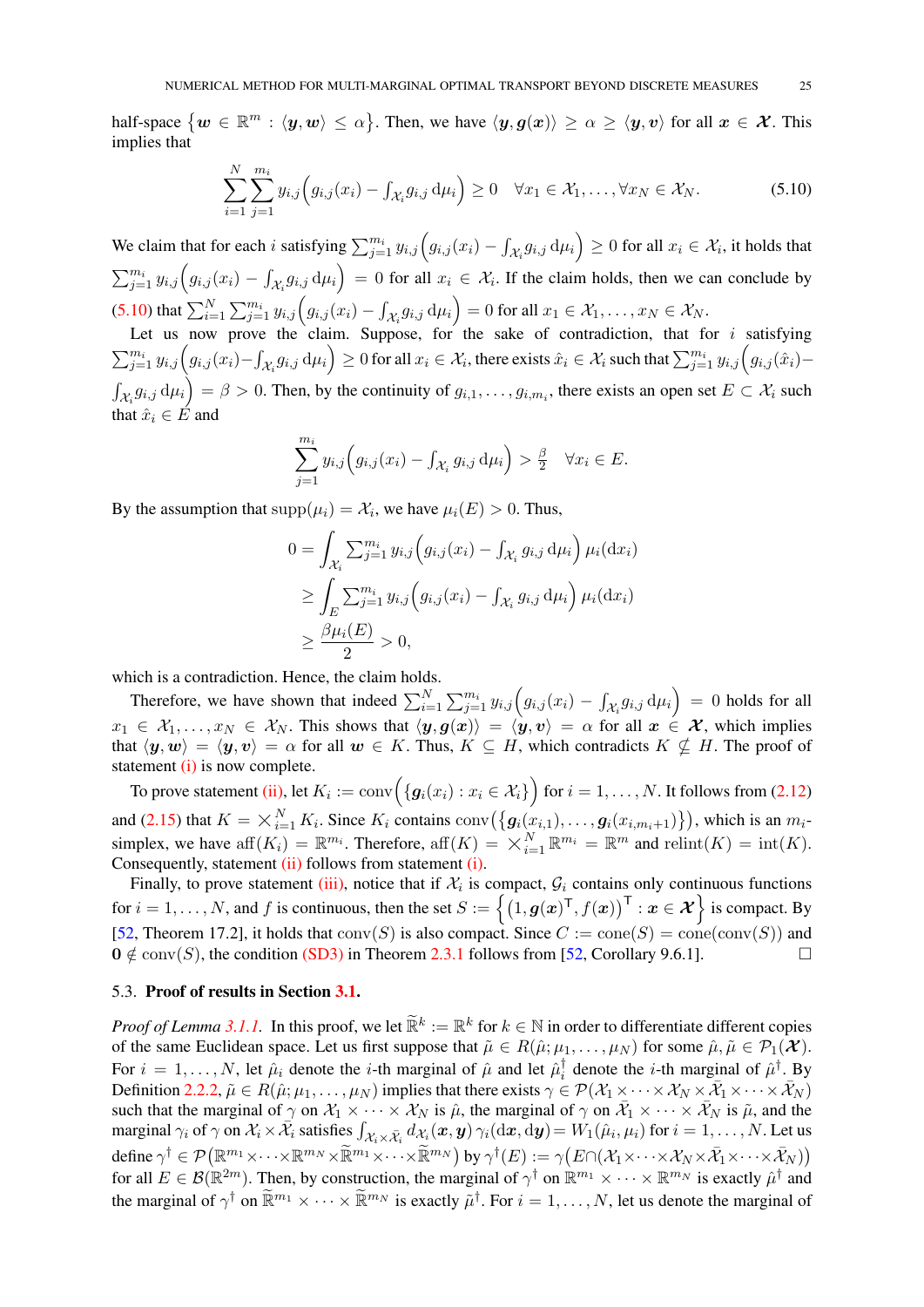$\gamma^\dagger$  on  $\mathbb{R}^{m_i} \times \widetilde{\mathbb{R}}^{m_i}$  by  $\gamma^\dagger_{i}$  $i_i^{\dagger}$ . By construction, for  $i = 1, \ldots, N, \gamma_i^{\dagger}$  $i_i^\dagger(E) = \gamma_i(E)$  for all  $E \in \mathcal{B}(\mathcal{X}_i \times \bar{\mathcal{X}}_i)$  and in particular  $\gamma_i^{\dagger}$  $\mathcal{X}_i^{\dagger}(\mathcal{X}_i \times \bar{\mathcal{X}}_i) = 1$ . Thus,

$$
\int_{\mathbb{R}^{m_i}\times\widetilde{\mathbb{R}}^{m_i}}\|\boldsymbol{x}-\boldsymbol{y}\|\,\gamma_i^\dagger(\mathrm{d}\boldsymbol{x},\mathrm{d}\boldsymbol{y})\!=\!\int_{\mathcal{X}_i\times\bar{\mathcal{X}}_i}\|\boldsymbol{x}-\boldsymbol{y}\|\,\gamma_i^\dagger(\mathrm{d}\boldsymbol{x},\mathrm{d}\boldsymbol{y})\!=\!\int_{\mathcal{X}_i\times\bar{\mathcal{X}}_i}d_{\mathcal{X}_i}(\boldsymbol{x},\boldsymbol{y})\,\gamma_i(\mathrm{d}\boldsymbol{x},\mathrm{d}\boldsymbol{y})\!=\!W_1(\hat{\mu}_i,\mu_i).
$$

Moreover, for any  $\theta_i^{\dagger} \in \Gamma(\hat{\mu}_i^{\dagger})$  $_{i}^{\dagger},\mu_{i}^{\dagger}$  $\begin{array}{c} \n\phi_i^{\dagger} \end{array}$   $\subset \mathcal{P}(\mathbb{R}^{m_i} \times \widetilde{\mathbb{R}}^{m_i})$ , we have  $\theta_i^{\dagger}$  $\begin{array}{ccl} \nabla^{\dagger}_{i} \big( (\mathbb{R}^{m_{i}} \times \widetilde{\mathbb{R}}^{m_{i}}) \setminus (\mathcal{X}_{i} \times \bar{\mathcal{X}_{i}}) \big) & \leq \ \nabla \big\{ \mathbb{R}^{m_{i}} \setminus \mathbb{R}^{m_{i}} \big\} \end{array}$  $\hat{\mu}_i^\dagger$  $\begin{aligned} \tfrac{1}{i}(\mathbb{R}^{m_{i}}\setminus\mathcal{X}_{i})+\mu_{i}^{\dagger} \end{aligned}$  $\int_{i}^{\dagger} (\widetilde{\mathbb{R}}^{m_i} \setminus \overline{\mathcal{X}}_i) = 0$  and thus  $\theta_i^{\dagger}$  $\hat{X}_i^{\dagger}(\mathcal{X}_i \times \bar{\mathcal{X}}_i) = 1$ . Let us define  $\theta_i \in \mathcal{P}(\mathcal{X}_i \times \bar{\mathcal{X}}_i)$  by  $\theta_i(E):=\theta_i^\dagger$  $\overline{f}_i^{\dagger}(E)$  for all  $E \in \mathcal{B}(\mathcal{X}_i \times \overline{\mathcal{X}}_i)$ . Then, since  $\theta_i \in \Gamma(\hat{\mu}_i, \mu_i)$ ,

$$
\int_{\mathbb{R}^{m_i}\times\widetilde{\mathbb{R}}^{m_i}}\|\boldsymbol{x}-\boldsymbol{y}\|\,\theta_i^\dagger(\mathrm{d}\boldsymbol{x},\mathrm{d}\boldsymbol{y})\!=\!\int_{\mathcal{X}_i\times\bar{\mathcal{X}}_i}\|\boldsymbol{x}-\boldsymbol{y}\|\,\theta_i^\dagger(\mathrm{d}\boldsymbol{x},\mathrm{d}\boldsymbol{y})\\\!=\!\int_{\mathcal{X}_i\times\bar{\mathcal{X}}_i}d_{\mathcal{X}_i}(\boldsymbol{x},\boldsymbol{y})\,\theta_i(\mathrm{d}\boldsymbol{x},\mathrm{d}\boldsymbol{y})\\\geq W_1(\hat{\mu}_i,\mu_i)\\\!=\!\int_{\mathbb{R}^{m_i}\times\widetilde{\mathbb{R}}^{m_i}}\|\boldsymbol{x}-\boldsymbol{y}\|\,\gamma_i^\dagger(\mathrm{d}\boldsymbol{x},\mathrm{d}\boldsymbol{y}).
$$

This shows that  $\gamma_i^{\dagger}$  $\hat{i}_i^{\dagger}$  is an optimal coupling between  $\hat{\mu}_i^{\dagger}$  $\mu_i^{\dagger}$  and  $\mu_i^{\dagger}$  $\frac{1}{i}$  under the cost function induced by the norm  $\|\cdot\|$  on  $\mathbb{R}^{m_i}$ . Consequently, by Definition [2.2.2,](#page-4-0) it holds that  $\tilde{\mu}^\dagger \in R(\hat{\mu}^\dagger; \mu_1^\dagger)$  $\mu_1^\dagger,\ldots,\mu_I^\dagger$  $\frac{1}{N}$ ).

Conversely, let us suppose that  $\tilde{\mu}^{\dagger} \in R(\hat{\mu}^{\dagger}; \mu_1^{\dagger})$  $\frac{1}{1},\ldots,\mu_I^\dagger$  $N(N)$  for some  $\hat{\mu}, \tilde{\mu} \in \mathcal{P}_1(\mathcal{X})$ . Again, for  $i =$  $1, \ldots, N$ , let  $\hat{\mu}_i$  denote the *i*-th marginal of  $\hat{\mu}$  and let  $\hat{\mu}_i^{\dagger}$  $\hat{i}$  denote the *i*-th marginal of  $\hat{\mu}^{\dagger}$ . By Defini-tion [2.2.2,](#page-4-0) this implies that there exists  $\gamma^{\dagger} \in \mathcal{P}(\mathbb{R}^{m_1} \times \cdots \times \mathbb{R}^{m_N} \times \widetilde{\mathbb{R}}^{m_1} \times \cdots \times \widetilde{\mathbb{R}}^{m_N})$  such that the marginal of  $\gamma^{\dagger}$  on  $\mathbb{R}^{m_1} \times \cdots \times \mathbb{R}^{m_N}$  is  $\hat{\mu}^{\dagger}$ , the marginal of  $\gamma^{\dagger}$  on  $\mathbb{R}^{m_1} \times \cdots \times \mathbb{R}^{m_N}$  is  $\tilde{\mu}^{\dagger}$ , and the marginal  $\gamma_i^\dagger$  $\int_{\vec{i}}^{\vec{i}}$  of  $\gamma^{\dagger}$  on  $\mathbb{R}^{m_i} \times \widetilde{\mathbb{R}}^{m_i}$  satisfies  $\int_{\mathbb{R}^{m_i} \times \widetilde{\mathbb{R}}^{m_i}} ||\boldsymbol{x} - \boldsymbol{y}|| \gamma_i^{\dagger}$  $\iota_i^\dagger(\mathrm d\boldsymbol{x},\mathrm d\boldsymbol{y})=W_1(\hat\mu_i^\dagger)$  $_{i}^{\dagger},\mu_{i}^{\dagger}$  $\binom{7}{i}$  for  $i = 1, \ldots, N$ . Since  $\gamma^{\dagger}(\mathcal{X}_1\times\cdots\times\mathcal{X}_N\times\bar{\mathcal{X}}_1\times\cdots\times\bar{\mathcal{X}}_N)=1$ , let us define  $\gamma\in\mathcal{P}(\mathcal{X}_1\times\cdots\times\mathcal{X}_N\times\bar{\mathcal{X}}_1\times\cdots\times\bar{\mathcal{X}}_N)$  by  $\gamma(E) := \gamma^{\dagger}(E)$  for all  $E \in \mathcal{B}(\mathcal{X}_1 \times \cdots \times \mathcal{X}_N \times \bar{\mathcal{X}}_1 \times \cdots \times \bar{\mathcal{X}}_N)$ . Then, by construction, the marginal of  $\gamma$  on  $X_1 \times \cdots \times X_N$  is exactly  $\hat{\mu}$  and the marginal of  $\gamma$  on  $\bar{X}_1 \times \cdots \times \bar{X}_N$  is exactly  $\tilde{\mu}$ . For  $i = 1, \ldots, N$ , denote the marginal of  $\gamma$  on  $\mathcal{X}_i \times \overline{\mathcal{X}}_i$  by  $\gamma_i$ . By construction, for  $i = 1, \ldots, N$ ,  $\gamma_i(E) = \gamma_i^{\dagger}$  $C_i^{\intercal}(E)$  for all  $E \in \mathcal{B}(\mathcal{X}_i \times \overline{\mathcal{X}_i})$ . Thus,

$$
\int_{\mathcal{X}_i \times \bar{\mathcal{X}}_i} d_{\mathcal{X}_i}(\boldsymbol{x}, \boldsymbol{y}) \, \gamma_i(\mathrm{d}\boldsymbol{x}, \mathrm{d}\boldsymbol{y}) \! = \! \int_{\mathcal{X}_i \times \bar{\mathcal{X}}_i} \|\boldsymbol{x} - \boldsymbol{y}\| \, \gamma_i^\dagger(\mathrm{d}\boldsymbol{x}, \mathrm{d}\boldsymbol{y}) \\ = \int_{\mathbb{R}^{m_i} \times \widetilde{\mathbb{R}}^{m_i}} \|\boldsymbol{x} - \boldsymbol{y}\| \, \gamma_i^\dagger(\mathrm{d}\boldsymbol{x}, \mathrm{d}\boldsymbol{y}) \\ = W_1(\hat{\mu}_i^\dagger, \mu_i^\dagger).
$$

Moreover, for any  $\theta_i \in \Gamma(\hat{\mu}_i, \mu_i) \subset \mathcal{P}(\mathcal{X}_i \times \bar{\mathcal{X}}_i)$ , let us define  $\theta_i^{\dagger} \in \mathcal{P}(\mathbb{R}^{m_i} \times \tilde{\mathbb{R}}^{m_i})$  by  $\theta_i^{\dagger}$  $Q_i^{\dagger}(E)\, :=\,$  $\theta_i\big(E\cap(\mathcal{X}_i\times\bar{\mathcal{X}}_i)\big)$  for all  $E\in\mathcal{B}(\mathbb{R}^{m_i}\times\widetilde{\mathbb{R}}^{m_i}).$  Then,

$$
\int_{\mathcal{X}_{i}\times\bar{\mathcal{X}}_{i}}d_{\mathcal{X}_{i}}(\boldsymbol{x},\boldsymbol{y})\,\theta_{i}(\mathrm{d}\boldsymbol{x},\mathrm{d}\boldsymbol{y})=\int_{\mathcal{X}_{i}\times\bar{\mathcal{X}}_{i}}\|\boldsymbol{x}-\boldsymbol{y}\|\,\theta_{i}^{\dagger}(\mathrm{d}\boldsymbol{x},\mathrm{d}\boldsymbol{y})\\=\int_{\mathbb{R}^{m_{i}}\times\widetilde{\mathbb{R}}^{m_{i}}}\|\boldsymbol{x}-\boldsymbol{y}\|\,\theta_{i}^{\dagger}(\mathrm{d}\boldsymbol{x},\mathrm{d}\boldsymbol{y})\\ \geq W_{1}(\hat{\mu}_{i}^{\dagger},\mu_{i}^{\dagger})\\=\int_{\mathcal{X}_{i}\times\bar{\mathcal{X}}_{i}}d_{\mathcal{X}_{i}}(\boldsymbol{x},\boldsymbol{y})\,\gamma_{i}(\mathrm{d}\boldsymbol{x},\mathrm{d}\boldsymbol{y}).
$$

This shows that  $\gamma_i$  is an optimal coupling between  $\hat{\mu}_i$  and  $\mu_i$  under the the cost function  $d_{\mathcal{X}_i}$ . Conse-quently, by Definition [2.2.2,](#page-4-0) it holds that  $\tilde{\mu} \in R(\hat{\mu}; \mu_1, \dots, \mu_N)$ . The proof is now complete.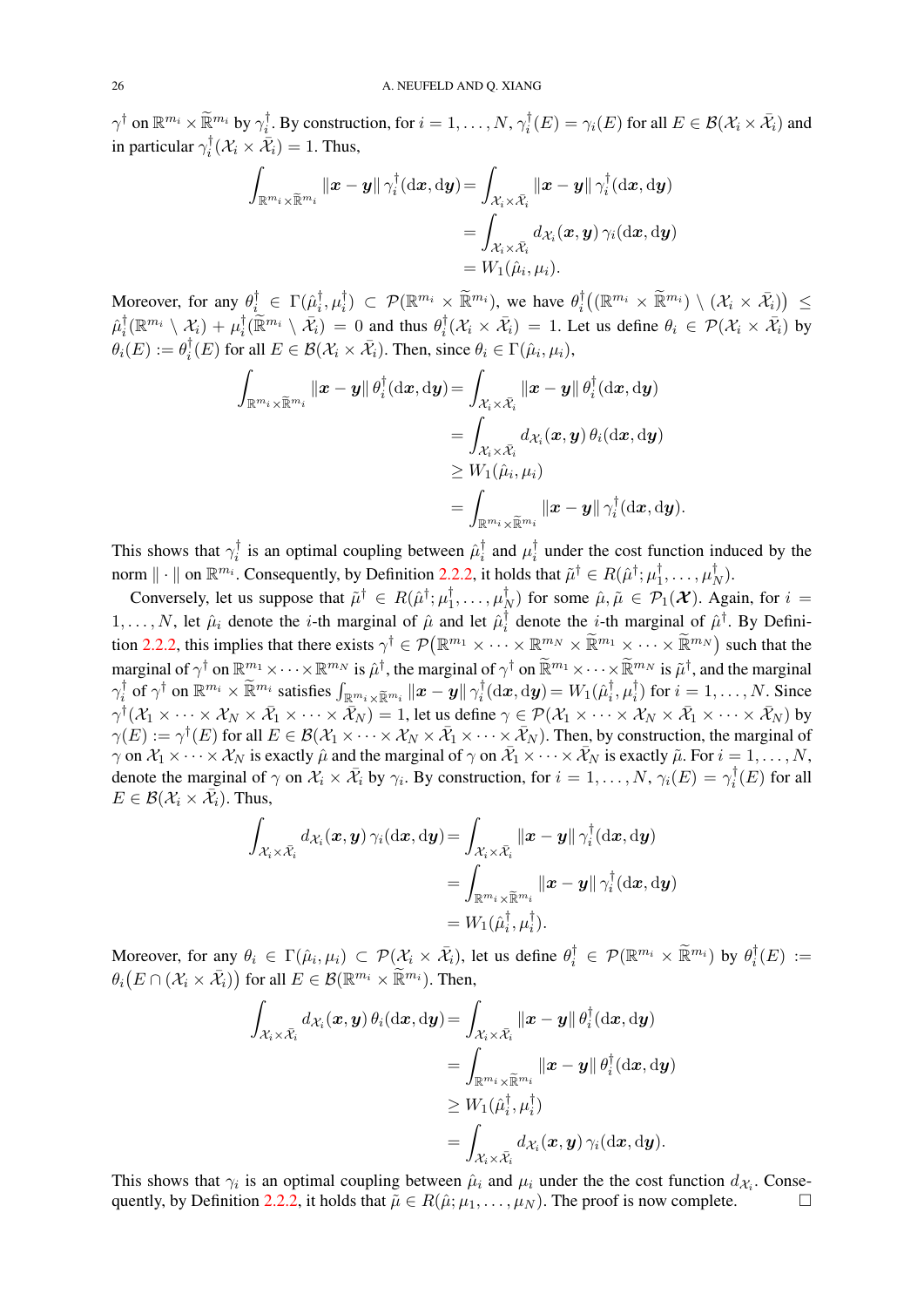<span id="page-26-3"></span>*Proof of Proposition* [3.1.2.](#page-11-0) Let us fix an arbitrary  $i \in \{1, ..., N\}$  and prove statement [\(i\).](#page-10-5) Since  $d_{\mathcal{X}_i}$  is continuous and non-negative, we have by the Kantorovich duality in the optimal transport theory (see, e.g., [\[60,](#page-47-2) Theorem 5.10]) that

<span id="page-26-0"></span>
$$
W_1(\mu_i, \hat{\mu}_i) = \inf_{\gamma \in \Gamma(\mu_i, \hat{\mu}_i)} \int_{\mathbb{R}^{m_i} \times \mathbb{R}^{m_i}} d\chi_i(z, x) \gamma(\mathrm{d}z, \mathrm{d}x)
$$
  
= 
$$
\sup_{\phi \in \mathcal{L}^1(\mathbb{R}^{m_i}, \hat{\mu}_i)} \left\{ \int_{\mathbb{R}^{m_i}} \phi(x) \hat{\mu}_i(\mathrm{d}x) - \int_{\mathbb{R}^{m_i}} \phi^{d\chi_i}(z) \mu_i(\mathrm{d}z) \right\},
$$
(5.11)

where  $\phi^{d_{\mathcal{X}_i}}(z) := \sup_{x \in \mathbb{R}^{m_i}} \{\phi(x) - d_{\mathcal{X}_i}(x, z)\}\$ is known as the c-transform of  $\phi$  (see, e.g., [\[60,](#page-47-2) Definition 5.7]; c refers to the cost function, i.e.,  $d_{\mathcal{X}_i}$  in our case). For a fixed  $v \in \mathbb{R}^{m_i}$ , we have  $d_{\mathcal{X}_i}(\bm{x}, \bm{z}) \ \leq \ d_{\mathcal{X}_i}(\bm{x}, \bm{v}) + d_{\mathcal{X}_i}(\bm{z}, \bm{v})$  for all  $\bm{x}, \bm{z} \in \mathbb{R}^{m_i}$ . Moreover,  $d_{\mathcal{X}_i}(\cdot, \bm{v}) \in \mathcal{L}^1(\mathbb{R}^{m_i}, \hat{\mu}_i)$ , and  $d_{\mathcal{X}_i}(\cdot,\boldsymbol{v}) \in \mathcal{L}^1(\mathbb{R}^{m_i},\mu_i)$ . Therefore, by part (iii) of [\[60,](#page-47-2) Theorem 5.10], the supremum in [\(5.11\)](#page-26-0) can be attained at some  $\phi^* \in \mathcal{L}^1(\mathbb{R}^{m_i}, \hat{\mu}_i)$ . We will show that

$$
\int_{\mathbb{R}^{m_i}} \sup_{\boldsymbol{x}\in\mathbb{R}^{m_i}} \left\{ \phi^{\star}(\boldsymbol{x}) - d_{\mathcal{X}_i}(\boldsymbol{x}, \boldsymbol{z}) \right\} \mu_i(\mathrm{d}\boldsymbol{z}) = \int_{\mathbb{R}^{m_i}} \max_{1\leq j\leq J_i} \left\{ \phi^{\star}(\boldsymbol{x}_{i,j}) - d_{\mathcal{X}_i}(\boldsymbol{x}_{i,j}, \boldsymbol{z}) \right\} \mu_i(\mathrm{d}\boldsymbol{z}). \quad (5.12)
$$

Suppose, for the sake of contradiction, that [\(5.12\)](#page-26-1) does not hold. Then, since  $\sup_{x \in \mathbb{R}^{m_i}} \{ \phi^*(x)$  $d_{\mathcal{X}_i}(\bm{x}, \bm{z})$   $\geq$  max $_{1 \leq j \leq J_i}$  { $\phi^{\star}(\bm{x}_{i,j}) - d_{\mathcal{X}_i}(\bm{x}_{i,j}, \bm{z})$ } for all  $\bm{z} \in \mathbb{R}^{m_i}$ , there exist  $\beta > 0$  and a set  $E_{\beta} \subset \mathbb{R}^{m_i}$  given by

$$
E_\beta:=\left\{\boldsymbol{z}\in\mathbb{R}^{m_i}: \sup_{\boldsymbol{x}\in\mathbb{R}^{m_i}}\left\{\phi^\star(\boldsymbol{x})-d_{\mathcal{X}_i}(\boldsymbol{x},\boldsymbol{z})\right\}-\max_{1\leq j\leq J_i}\left\{\phi^\star(\boldsymbol{x}_{i,j})-d_{\mathcal{X}_i}(\boldsymbol{x}_{i,j},\boldsymbol{z})\right\}>\beta\right\}
$$

such that  $\mu_i(E_\beta) > 0$ . Subsequently, let us define  $\phi' \in \mathcal{L}^1(\mathbb{R}^{m_i}, \hat{\mu}_i)$  as follows:

<span id="page-26-1"></span>
$$
\phi'(\boldsymbol{x}) := \begin{cases} \phi^{\star}(\boldsymbol{x}) & \text{if } \boldsymbol{x} = \boldsymbol{x}_{i,j} \text{ for some } j \in \{1, \ldots, J_i\}, \\ \phi^{\star}(\boldsymbol{x}) - \beta & \text{if } \boldsymbol{x} \neq \boldsymbol{x}_{i,j} \text{ for all } j \in \{1, \ldots, J_i\}. \end{cases}
$$

Then, by the definition of  $E_\beta$ , we have

$$
\sup_{\boldsymbol{x}\in\mathbb{R}^{m_i}}\left\{\phi^{\star}(\boldsymbol{x})-d_{\mathcal{X}_i}(\boldsymbol{x},\boldsymbol{z})\right\}\geq \sup_{\boldsymbol{x}\in\mathbb{R}^{m_i}}\left\{\phi'(\boldsymbol{x})-d_{\mathcal{X}_i}(\boldsymbol{x},\boldsymbol{z})\right\}+\beta\quad\forall\boldsymbol{z}\in E_{\beta},
$$
\n
$$
\sup_{\boldsymbol{x}\in\mathbb{R}^{m_i}}\left\{\phi^{\star}(\boldsymbol{x})-d_{\mathcal{X}_i}(\boldsymbol{x},\boldsymbol{z})\right\}\geq \sup_{\boldsymbol{x}\in\mathbb{R}^{m_i}}\left\{\phi'(\boldsymbol{x})-d_{\mathcal{X}_i}(\boldsymbol{x},\boldsymbol{z})\right\}\qquad\forall\boldsymbol{z}\in\mathbb{R}^{m_i}\setminus E_{\beta}.
$$

Hence,

$$
\int_{\mathbb{R}^{m_i}} \sup_{\boldsymbol{x}\in\mathbb{R}^{m_i}} \left\{ \phi^{\star}(\boldsymbol{x}) - d_{\mathcal{X}_i}(\boldsymbol{x}, \boldsymbol{z}) \right\} \mu_i(\mathrm{d}\boldsymbol{z}) - \int_{\mathbb{R}^{m_i}} \sup_{\boldsymbol{x}\in\mathbb{R}^{m_i}} \left\{ \phi'(\boldsymbol{x}) - d_{\mathcal{X}_i}(\boldsymbol{x}, \boldsymbol{z}) \right\} \mu_i(\mathrm{d}\boldsymbol{z}) \geq \beta \mu_i(E_\beta) > 0.
$$

By the assumption that  $\text{supp}(\hat{\mu}_i) = \{x_{i,j} : 1 \leq j \leq J_i\}$ , and since  $\phi'(\mathbf{x}_{i,j}) = \phi^*(\mathbf{x}_{i,j})$  for all  $j = 1, \ldots, J_i$ , we have

$$
\int_{\mathbb{R}^{m_i}} \phi'(\boldsymbol{x})\,\hat{\mu}_i(\mathrm{d}\boldsymbol{x})\!-\!\int_{\mathbb{R}^{m_i}} \sup_{\boldsymbol{x}\in\mathbb{R}^{m_i}}\left\{\phi'(\boldsymbol{x})-d_{\mathcal{X}_i}(\boldsymbol{x},\boldsymbol{z})\right\}\mu_i(\mathrm{d}\boldsymbol{z})\\\!>\!\int_{\mathbb{R}^{m_i}} \phi^\star(\boldsymbol{x})\,\hat{\mu}_i(\mathrm{d}\boldsymbol{x})\!-\!\int_{\mathbb{R}^{m_i}} \sup_{\boldsymbol{x}\in\mathbb{R}^{m_i}}\left\{\phi^\star(\boldsymbol{x})-d_{\mathcal{X}_i}(\boldsymbol{x},\boldsymbol{z})\right\}\mu_i(\mathrm{d}\boldsymbol{z}),
$$

which contradicts the optimality of  $\phi^*$ . Thus, [\(5.12\)](#page-26-1) holds, and we have

<span id="page-26-2"></span>
$$
\sup_{\phi \in \mathcal{L}^{1}(\mathbb{R}^{m_{i}},\hat{\mu}_{i})} \left\{ \int_{\mathbb{R}^{m_{i}}} \phi(\boldsymbol{x}) \hat{\mu}_{i}(\mathrm{d}\boldsymbol{x}) - \int_{\mathbb{R}^{m_{i}}} \phi^{d_{\mathcal{X}_{i}}}(\boldsymbol{z}) \mu_{i}(\mathrm{d}\boldsymbol{z}) \right\}
$$
\n
$$
= \int_{\mathbb{R}^{m_{i}}} \phi^{\star}(\boldsymbol{x}) \hat{\mu}_{i}(\mathrm{d}\boldsymbol{x}) - \int_{\mathbb{R}^{m_{i}}} \max_{1 \leq j \leq J_{i}} \left\{ \phi^{\star}(\boldsymbol{x}_{i,j}) - d_{\mathcal{X}_{i}}(\boldsymbol{x}_{i,j},\boldsymbol{z}) \right\} \mu_{i}(\mathrm{d}\boldsymbol{z}) \tag{5.13}
$$
\n
$$
= \sum_{j=1}^{J_{i}} \alpha_{i,j} \phi^{\star}(\boldsymbol{x}_{i,j}) - \int_{\mathbb{R}^{m_{i}}} \max_{1 \leq j \leq J_{i}} \left\{ \phi^{\star}(\boldsymbol{x}_{i,j}) - d_{\mathcal{X}_{i}}(\boldsymbol{x}_{i,j},\boldsymbol{z}) \right\} \mu_{i}(\mathrm{d}\boldsymbol{z}),
$$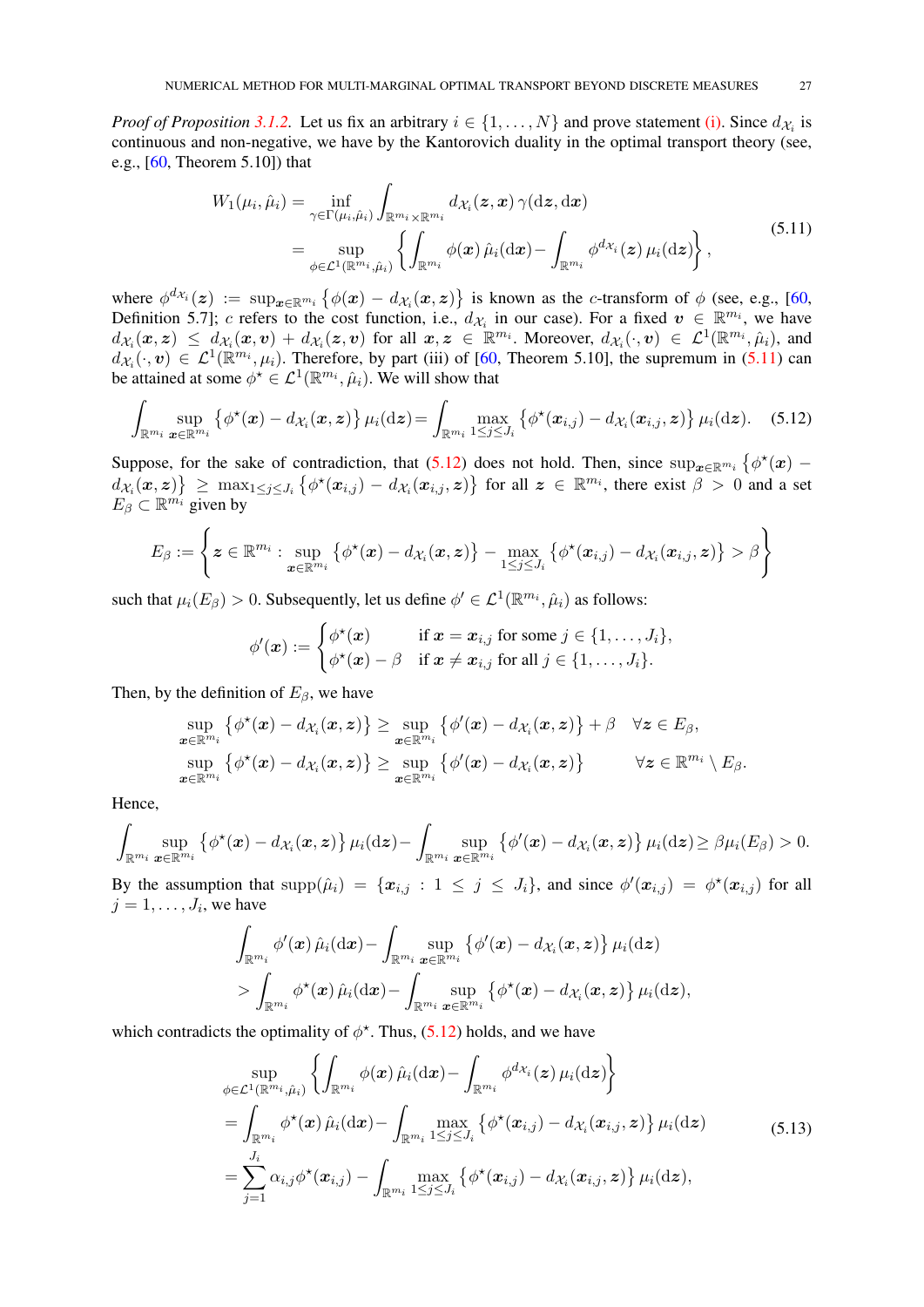where the last expression depends only on  $(\phi^*(x_{i,j}))_{j=1:J_i}$ . Let  $\phi^*_{i,j} := \phi^*(x_{i,j})$  for  $j = 1, \ldots, J_i$ . Hence, [\(5.13\)](#page-26-2) shows that the supremum in [\(3.1\)](#page-10-3) is attained at  $(\phi_{i,j}^{\star})_{j=1:J_i}$ . This completes the proof of statement [\(i\).](#page-10-5)

Statement [\(ii\)](#page-10-6) can be established via the first-order optimality condition with respect to  $(\phi_{i,j}^{\star})_{j=1:J_i}$ . First, let us define the sets  $(V_{i,j})_{j=1:J_i,i=1:N}$  as follows: for  $i=1,\ldots,N, j=1,\ldots,J_i$ , let

$$
\widetilde{V}_{i,j} := \Big\{ \boldsymbol{z} \in \mathbb{R}^{m_i} : \phi^{\star}_{i,j} - d_{\mathcal{X}_i}(\boldsymbol{x}_{i,j},\boldsymbol{z}) > \phi^{\star}_{i,j'} - d_{\mathcal{X}_i}(\boldsymbol{x}_{i,j'},\boldsymbol{z}) \ \forall j' \in \{1,\ldots,J_i\} \setminus \{j\} \Big\}.
$$
 (5.14)

Let us fix an arbitrary  $i \in \{1, \ldots, N\}$ . The rest of the proof of statement [\(ii\)](#page-10-6) is divided into two steps.

*Step 1: showing that*  $\mu_i(V_{i,j}) = \mu_i(V_{i,j})$  *for*  $j = 1, \ldots, J_i$ . Let us fix an arbitrary  $j \in \{1, \ldots, J_i\}$ . Comparing [\(3.2\)](#page-10-4) and [\(5.14\)](#page-27-0), we have  $\widetilde{V}_{i,j} \subseteq V_{i,j}$  and

$$
V_{i,j} \setminus \widetilde{V}_{i,j} \subseteq \bigcup_{j' \in \{1,\ldots,J_i\} \setminus \{j\}} \left\{ \boldsymbol{z} \in \mathbb{R}^{m_i} : d_{\mathcal{X}_i}(\boldsymbol{x}_{i,j},\boldsymbol{z}) - d_{\mathcal{X}_i}(\boldsymbol{x}_{i,j'},\boldsymbol{z}) = \phi_{i,j}^{\star} - \phi_{i,j'}^{\star} \right\}.
$$
 (5.15)

We will show that for any  $y_1, y_2 \in \mathbb{R}^{m_i}$  with  $y_1 \neq y_2$  and any  $\beta \in \mathbb{R}$ , the set

<span id="page-27-6"></span><span id="page-27-2"></span><span id="page-27-1"></span><span id="page-27-0"></span>
$$
H(\mathbf{y}_1, \mathbf{y}_2, \beta) := \left\{ \mathbf{z} \in \mathbb{R}^{m_i} : ||\mathbf{y}_1 - \mathbf{z}|| - ||\mathbf{y}_2 - \mathbf{z}|| = \beta \right\}
$$
(5.16)

has Lebesgue measure 0, which depends crucially on the assumption that the closed unit ball under the norm  $\|\cdot\|$  is a strictly convex set. To that end, let  $y_1, y_2 \in \mathbb{R}^{m_i}$ ,  $y_1 \neq y_2$ , and  $\beta \in \mathbb{R}$  be arbitrary and fixed. We need to consider three separate cases.

Case 1:  $\beta = ||y_1 - y_2||$ . In this case, we want to show that if  $z \in H(y_1, y_2, \beta)$ , then  $z, y_1$ , and  $y_2$ must lie on the same straight line. Suppose that  $z \in H(y_1, y_2, \beta)$ . Then, either  $z = y_2$  or the following equation holds:

$$
\left\| \frac{\|y_1 - y_2\|}{\|y_1 - y_2\| + \|y_2 - z\|} \frac{y_1 - y_2}{\|y_1 - y_2\|} + \left(1 - \frac{\|y_1 - y_2\|}{\|y_1 - y_2\| + \|y_2 - z\|}\right) \frac{y_2 - z}{\|y_2 - z\|} \right\| = 1, \quad (5.17)
$$

where  $\parallel$  $y_1-y_2$  $\left\| \boldsymbol{y}_1{-}\boldsymbol{y}_2 \right\|$  $\| = \|$  $y_2-z$  $\| \bm{y}_2{-}\bm{z} \|$  $\frac{1}{2}$  $= 1$  and  $\frac{\|y_1 - y_2\|}{\|y_1 - y_2\| + \|y_2 - z\|}$  ∈ (0, 1). By the assumption that the closed unit ball is strictly convex, [\(5.17\)](#page-27-1) implies that  $\frac{y_1 - y_2}{\|y_1 - y_2\|} = \frac{y_2 - z_2}{\|y_2 - z_2\|}$  $\frac{y_2-z}{\|y_2-z\|}$ . In both situations, z is contained in the one-dimensional set  $\{\xi y_1 + (1 - \xi)y_2 : \xi \in (-\infty, 0]\}$  and hence  $H(y_1, y_2, \beta)$  has Lebesgue measure 0.

Case 2:  $\beta = -||y_1 - y_2||$ . In this case, we can repeat the same argument in Case 1 with the roles of  $y_1$ and  $y_2$  exchanged, and show that  $H(y_1, y_2, \beta)$  is contained in the one-dimensional set  $\{\xi y_1 + (1-\xi)y_2\}$ :  $\xi \in [1, \infty)$  and hence has Lebesgue measure 0.

Case 3:  $\beta \neq ||y_1 - y_2||$  and  $\beta \neq -||y_1 - y_2||$ . In this case, one can check that  $H(y_1, y_2, \beta)$  has no intersection with the set  $\big\{\xi\bm{y}_1+(1-\xi)\bm{y}_2:\xi\in(-\infty,0]\cup[1,\infty)\big\}.$  Now, let us define  $\bm{y}'_1(\lambda),\bm{y}'_2(\lambda)$  for  $\lambda \in (0, 1)$  as follows:

<span id="page-27-3"></span>
$$
\mathbf{y}'_1(\lambda) := \mathbf{y}_1 + \lambda(\mathbf{y}_2 - \mathbf{y}_1) = (1 - \lambda)\mathbf{y}_1 + \lambda\mathbf{y}_2,\n\mathbf{y}'_2(\lambda) := \mathbf{y}_2 + \lambda(\mathbf{y}_2 - \mathbf{y}_1) = (1 + \lambda)\mathbf{y}_2 - \lambda\mathbf{y}_1.
$$
\n(5.18)

Then, by the definition of  $H(\mathbf{y}_1, \mathbf{y}_2, \beta)$  in [\(5.16\)](#page-27-2), we have for all  $\lambda \in (0, 1)$  that

$$
H(\boldsymbol{y}_1'(\lambda), \boldsymbol{y}_2'(\lambda), \beta) = H(\boldsymbol{y}_1, \boldsymbol{y}_2, \beta) + \lambda(\boldsymbol{y}_2 - \boldsymbol{y}_1). \tag{5.19}
$$

Thus,  $H(\mathbf{y}_1'(\lambda), \mathbf{y}_2'(\lambda), \beta)$  has the same Lebesgue measure as  $H(\mathbf{y}_1, \mathbf{y}_2, \beta)$  for all  $\lambda \in (0, 1)$  by the translation invariance of the Lebesgue measure. Now, let  $z \in H(\mathbf{y}_1, \mathbf{y}_2, \beta)$  be arbitrary. By [\(5.18\)](#page-27-3), we have  $y_2 = \frac{1}{1+1}$  $\frac{1}{1+\lambda}$  $y_2'(\lambda) + \frac{\lambda}{1+\lambda}y_1$  for all  $\lambda \in (0,1)$ . Consequently, by [\(5.18\)](#page-27-3) and the triangle inequality, we have for all  $\lambda \in (0, 1)$  that

$$
\|\mathbf{y}'_1(\lambda) - \mathbf{z}\| \le \| (1 - \lambda)(\mathbf{y}_1 - \mathbf{z}) \| + \| \lambda(\mathbf{y}_2 - \mathbf{z}) \|,
$$
\n(5.20)

<span id="page-27-5"></span><span id="page-27-4"></span>
$$
\|\mathbf{y}_2 - \mathbf{z}\| \le \left\|\frac{1}{1+\lambda}(\mathbf{y}_2'(\lambda)-\mathbf{z})\right\| + \left\|\frac{\lambda}{1+\lambda}(\mathbf{y}_1-\mathbf{z})\right\|. \tag{5.21}
$$

Again, by the assumption that the closed unit ball is strictly convex and the same argument used in Case 1, [\(5.20\)](#page-27-4) is an equality only when  $\frac{y_1-z}{\|y_1-z\|} = \frac{y_2-z}{\|y_2-z\|}$  $\frac{\bm{y}_2-\bm{z}}{\|\bm{y}_2-\bm{z}\|}$ , which implies that  $\bm{z}$  ∈ { $\xi\bm{y}_1 + (1-\bm{z})$  $\xi$ ) $y_2$ :  $\xi \in (-\infty, 0] \cup [1, \infty)$ . However, this is impossible due to the assumption of Case 3. Similarly,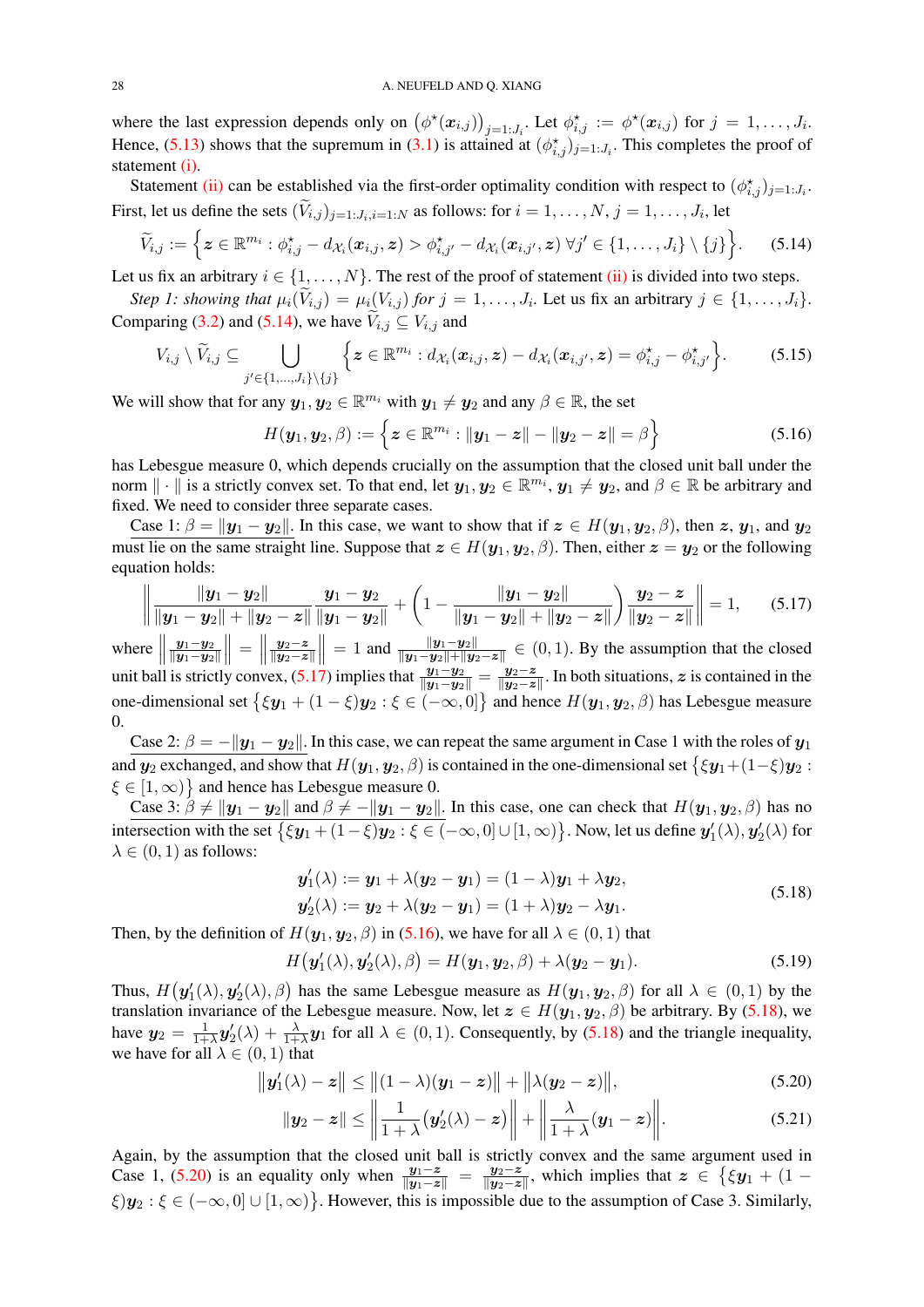[\(5.21\)](#page-27-5) is an equality only when  $\frac{y_1-z}{\|y_1-z\|} = \frac{y_2'(\lambda)-z}{\|y_2'(\lambda)-z\|}$  $\frac{y_2(\lambda)-z}{\|y_2(\lambda)-z\|}$ , which also leads to the impossible statement  $z \in \{\xi y_1 + (1 - \xi)y_2 : \xi \in (-\infty, 0] \cup [1, \infty)\}\.$  Thus, we have for all  $\lambda \in (0, 1)$  that

$$
\|y_1'(\lambda) - z\| < \|(1 - \lambda)(y_1 - z)\| + \|\lambda(y_2 - z)\| = (1 - \lambda)\|y_1 - z\| + \lambda\|y_2 - z\|,\tag{5.22}
$$

$$
\|\mathbf{y}_2 - \mathbf{z}\| < \left\|\frac{1}{1+\lambda}(\mathbf{y}_2'(\lambda)-\mathbf{z})\right\| + \left\|\frac{\lambda}{1+\lambda}(\mathbf{y}_1-\mathbf{z})\right\| = \frac{1}{1+\lambda}\|\mathbf{y}_2'(\lambda)-\mathbf{z}\| + \frac{\lambda}{1+\lambda}\|\mathbf{y}_1-\mathbf{z}\|.\tag{5.23}
$$

By  $(5.22)$  and  $(5.23)$ , it holds that

<span id="page-28-1"></span><span id="page-28-0"></span>
$$
\|\mathbf{y}_1'(\lambda)-\mathbf{z}\| - \|\mathbf{y}_2'(\lambda)-\mathbf{z}\| < \|\mathbf{y}_1-\mathbf{z}\| - \|\mathbf{y}_2-\mathbf{z}\| = \beta,
$$
\n(5.24)

which shows that  $H(\mathbf{y}'_1(\lambda), \mathbf{y}'_2(\lambda), \beta) \cap H(\mathbf{y}_1, \mathbf{y}_2, \beta) = \emptyset$  for all  $\lambda \in (0, 1)$ . For  $\lambda_1, \lambda_2 \in (0, 1)$ with  $\lambda_1 < \lambda_2$ , one can repeat the above argument with  $y_1, y_2$  replaced by  $y_1'(\lambda_1), y_2'(\lambda_1)$  (recall that  $\|\mathbf{y}'_1(\lambda_1) - \mathbf{y}'_2(\lambda_1)\| = \|\mathbf{y}_1 - \mathbf{y}_2\|$  and the assumption of Case 3 still applies) to show that  $H(\bm{y}'_1(\lambda_1), \bm{y}'_2(\lambda_1), \beta) \cap H(\bm{y}'_1(\lambda_2), \bm{y}'_2(\lambda_2), \beta) = \emptyset$ . In summary, we have shown that the collection of sets  $\{H(\bm{y}_1, \bm{y}_2, \beta) + \lambda(\bm{y}_2 - \bm{y}_1) : \lambda \in (0, 1)\}$  are pairwise disjoint. Now, let us denote by v here the Lebesgue measure on  $\mathbb{R}^{m_i}$ , let  $B(q) := \{z \in \mathbb{R}^{m_i} : ||z|| \le q\}$  for  $q > 0$ , and let  $H^{(n)}(\bm{y}_1,\bm{y}_2,\beta) := H(\bm{y}_1,\bm{y}_2,\beta) \cap B(n)$  for  $n \in \mathbb{N}$ . We hence have for all  $n \in \mathbb{N}$  that

$$
\bigcup_{\lambda\in(0,1)\cap\mathbb{Q}}H^{(n)}\Big((\boldsymbol{y_1},\boldsymbol{y_2},\beta)+\lambda(\boldsymbol{y_1}-\boldsymbol{y_2})\Big)\subset B\big(n+\|\boldsymbol{y_1}-\boldsymbol{y_2}\|\big).
$$

Therefore, by the translation invariance of  $\nu$ , it holds that

$$
\sum_{\lambda \in (0,1) \cap \mathbb{Q}} \nu(H^{(n)}(\mathbf{y}_1, \mathbf{y}_2, \beta)) = \sum_{\lambda \in (0,1) \cap \mathbb{Q}} \nu(H^{(n)}(\mathbf{y}_1, \mathbf{y}_2, \beta) + \lambda(\mathbf{y}_1 - \mathbf{y}_2))
$$
  
= 
$$
\nu \left( \bigcup_{\lambda \in (0,1) \cap \mathbb{Q}} (H^{(n)}(\mathbf{y}_1, \mathbf{y}_2, \beta) + \lambda(\mathbf{y}_1 - \mathbf{y}_2)) \right)
$$
  

$$
\leq \nu(B(n + \|\mathbf{y}_1 - \mathbf{y}_2\|)) < \infty.
$$

Combining the three cases above, we have shown that for all  $y_1, y_2 \in \mathbb{R}^{m_i}$  with  $y_1 \neq y_2$ , and for all  $\beta \in \mathbb{R}$ , the set  $H(\mathbf{y}_1, \mathbf{y}_2, \beta)$  has Lebesgue measure 0. Consequently, the set on the right-hand side of [\(5.15\)](#page-27-6) also has Lebesgue measure 0, and hence is also  $\mu_i$ -negligible due to the assumption that  $\mu_i$  is absolutely continuous with respect to the Lebesgue measure. Therefore, we conclude that  $\mu_i(V_{i,j}) = \mu_i(V_{i,j})$  for  $j = 1, \ldots, J_i$ .

*Step 2: showing that*  $\mu_i(V_{i,j}) = \alpha_{i,j}$  *for*  $j = 1, \ldots, J_i$  *via the first-order optimality condition* with respect to  $(\phi_{i,j}^*)_{j=1:J_i}$ . In the following, we let  $\phi^*$  denote the vector  $(\phi_{i,1}^*,\ldots,\phi_{i,J_i}^*)^\text{T}$  and denote  $\phi = (\phi_{i,1}, \dots, \phi_{i,J_i})^{\mathsf{T}}$  for any  $\phi \in \mathbb{R}^{J_i}$ . Let  $h(\phi, z) := \max_{1 \leq j \leq J_i} {\{\phi_{i,j} - d_{\mathcal{X}_i}(x_{i,j}, z)\}}$  and let  $\nabla h(\phi^*, z) := (\mathbb{1}_{\widetilde{V}_{i,1}}(z), \dots, \mathbb{1}_{\widetilde{V}_{i,J_i}}(z))^{\top} \in \mathbb{R}^{J_i}$  for all  $\phi \in \mathbb{R}^{J_i}$ ,  $z \in \mathbb{R}^{m_i}$ . By the definition of  $(\widetilde{V}_{i,j})_{j=1:J_i}$  in [\(5.14\)](#page-27-0), it holds for any  $\boldsymbol{z} \in \widetilde{V}_{i,j}$  and  $\boldsymbol{\lambda} = (\lambda_1, \dots, \lambda_{J_i})^{\mathsf{T}} \in \mathbb{R}^{J_i}$  with  $\|\boldsymbol{\lambda}\|_{\infty}$  small enough that

$$
\phi_{i,j}^{\star}+\lambda_j-d_{\mathcal{X}_i}(\boldsymbol{x}_{i,j},\boldsymbol{z})>\phi_{i,j'}^{\star}+\lambda_{j'}-d_{\mathcal{X}_i}(\boldsymbol{x}_{i,j'},\boldsymbol{z})\quad\forall j'\in\{1,\ldots,J_i\}\setminus\{j\}.
$$

Thus, for every  $\mathbf{z} \in \widetilde{V}_{i,j}$ ,  $h(\boldsymbol{\phi}^* + \boldsymbol{\lambda}, \mathbf{z}) - h(\boldsymbol{\phi}^*, \mathbf{z}) = \lambda_j$  for all  $\boldsymbol{\lambda} = (\lambda_1, \dots, \lambda_{J_i})^{\mathsf{T}}$  with  $\|\boldsymbol{\lambda}\|_{\infty}$  small enough. Consequently, it holds for all  $\boldsymbol{z} \in \bigcup_{j=1}^{J_i} \widetilde{V}_{i,j}$  that

<span id="page-28-2"></span>
$$
\lim_{\lambda \in \mathbb{R}^{J_i}, \lambda \to 0} \frac{\left| h(\phi^\star + \lambda, z) - h(\phi^\star, z) - \langle \nabla h(\phi^\star, z), \lambda \rangle \right|}{\|\lambda\|_2} = 0.
$$
\n(5.25)

By Step 1, we have  $\mu_i \left( \bigcup_{j=1}^{J_i} \tilde{V}_{i,j} \right) = \sum_{j=1}^{J_i} \mu_i(V_{i,j}) = 1$ , and thus [\(5.25\)](#page-28-2) holds for  $\mu_i$ -almost every  $z \in \mathbb{R}^{m_i}$ . Moreover, for all  $z \in \mathbb{R}^{m_i}$  and all  $\lambda \neq 0$ , it holds that  $|h(\phi^* + \lambda, z) - h(\phi^*, z)| \leq ||\lambda||_{\infty}$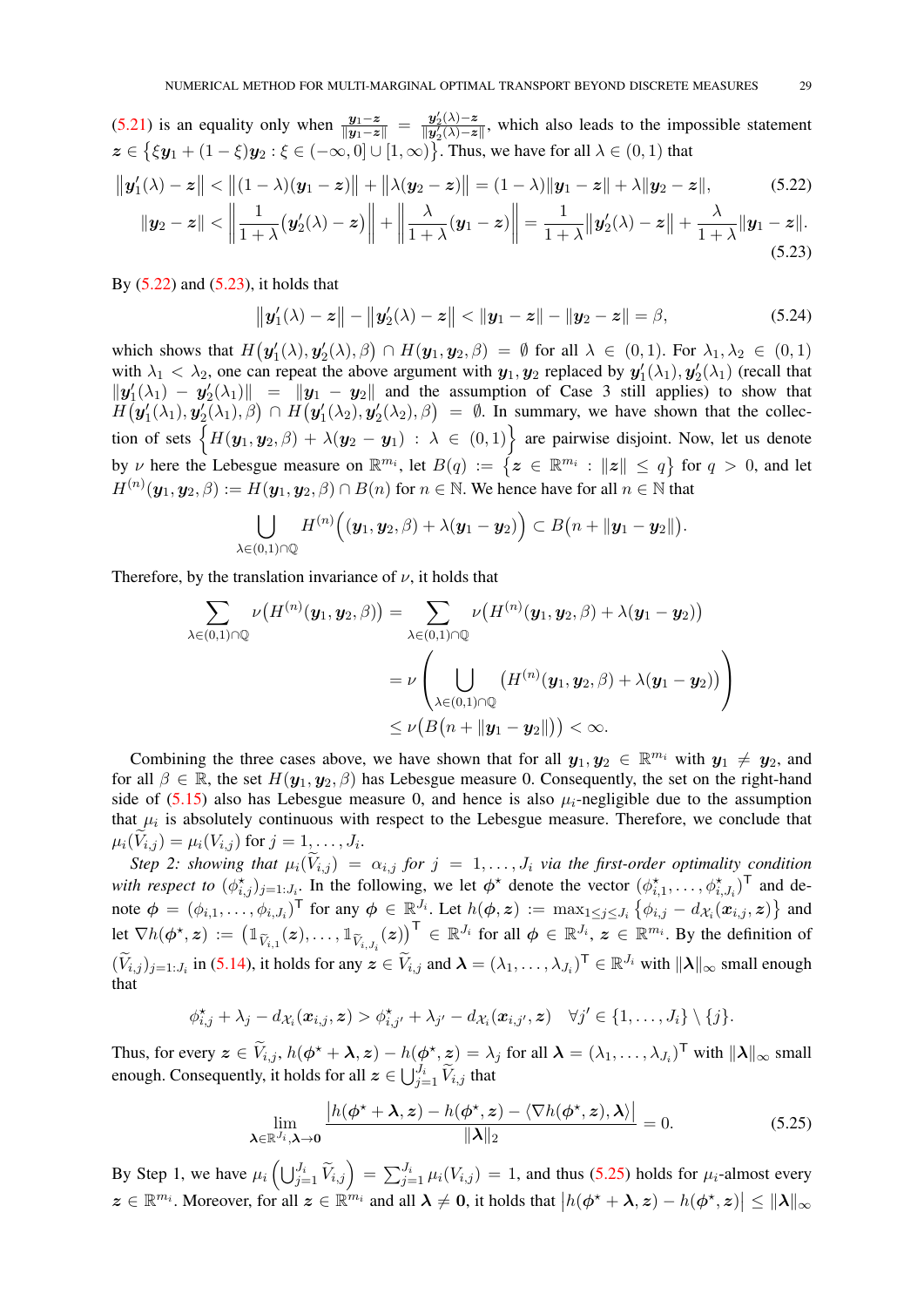and hence

$$
\frac{|h(\phi^* + \lambda, z) - h(\phi^*, z) - \langle \nabla h(\phi^*, z), \lambda \rangle|}{\|\lambda\|_2} \le \frac{\|\lambda\|_{\infty} + \|\lambda\|_{\infty}}{\|\lambda\|_2} \le 2.
$$
 (5.26)

Let  $u : \mathbb{R}^{J_i} \to \mathbb{R}$  denote the function being maximized in [\(3.1\)](#page-10-3), i.e.,

<span id="page-29-0"></span>
$$
u(\boldsymbol{\phi}) := \sum_{j=1}^{J_i} \phi_{i,j} \alpha_{i,j} - \int_{\mathbb{R}^{m_i}} h(\boldsymbol{\phi}, \boldsymbol{z}) \,\mu_i(\mathrm{d}\boldsymbol{z}),
$$

and let  $\nabla u(\phi^*) := (\alpha_{i,1} - \mu_i(\widetilde{V}_{i,1}), \dots, \alpha_{i,J_i} - \mu_i(\widetilde{V}_{i,J_i}))^{\top} \in \mathbb{R}^{J_i}$ . Then, by [\(5.25\)](#page-28-2), [\(5.26\)](#page-29-0), and the dominated convergence theorem, we have

$$
\lim_{\lambda \in \mathbb{R}^{J_i}, \lambda \to 0} \frac{|u(\phi^* + \lambda) - u(\phi^*) - \langle \nabla u(\phi^*), \lambda \rangle|}{\|\lambda\|_2}
$$
\n
$$
= \lim_{\lambda \in \mathbb{R}^{J_i}, \lambda \to 0} \left| \int_{\mathbb{R}^{m_i}} \frac{h(\phi^* + \lambda, z) - h(\phi^*, z) - \langle \nabla h(\phi^*, z), \lambda \rangle}{\|\lambda\|_2} \mu_i(\text{d}z) \right|
$$
\n
$$
\leq \lim_{\lambda \in \mathbb{R}^{J_i}, \lambda \to 0} \int_{\mathbb{R}^{m_i}} \frac{|h(\phi^* + \lambda, z) - h(\phi^*, z) - \langle \nabla h(\phi^*, z), \lambda \rangle|}{\|\lambda\|_2} \mu_i(\text{d}z)
$$
\n
$$
= \int_{\mathbb{R}^{m_i}} \lim_{\lambda \in \mathbb{R}^{J_i}, \lambda \to 0} \frac{|h(\phi^* + \lambda, z) - h(\phi^*, z) - \langle \nabla h(\phi^*, z), \lambda \rangle|}{\|\lambda\|_2} \mu_i(\text{d}z)
$$
\n= 0.

Hence, u is differentiable at  $\phi^*$  with gradient  $\nabla u(\phi^*)$ . Since u is a concave function that attains maximum at  $\phi^*$ , we have by the first-order optimality condition that  $\nabla u(\phi^*) = 0$  and hence, by Step 1,  $\alpha_{i,j} = \mu_i(V_{i,j}) = \mu_i(V_{i,j})$  for  $j = 1, \dots, J_i$ . We have completed the proof of statement [\(ii\).](#page-10-6)

Finally, let us prove statement [\(iii\).](#page-11-4) For  $i = 1, ..., N$ , let  $\gamma_i$  denote the law of  $(Y_i, X_i)$ . By the definition of  $(X_1, \ldots, X_N)$ , the distribution of  $Y_i$  conditional on  $X_i$  given in [\(3.3\)](#page-11-0), and statement [\(ii\),](#page-10-6) we have for  $i = 1, ..., N$  and  $E \in \mathcal{B}(\mathcal{X}_i)$  that

$$
\gamma_i(E \times \mathcal{X}_i) = \sum_{j=1}^{J_i} \gamma_i(E \times \{x_{i,j}\})
$$
  
= 
$$
\sum_{j=1}^{J_i} \frac{\mu_i(E \cap V_{i,j})}{\mu_i(V_{i,j})} \alpha_{i,j}
$$
  
= 
$$
\sum_{j=1}^{J_i} \mu_i(E \cap V_{i,j})
$$
  
= 
$$
\mu_i(E).
$$

Thus, we have  $\gamma_i \in \Gamma(\mu_i, \hat{\mu}_i)$  for  $i = 1, \dots, N$ .

Let us now fix an arbitrary  $i \in \{1, ..., N\}$ . Same as in the proof of statement [\(i\),](#page-10-5) let  $\phi^* \in \mathcal{L}^1(\mathbb{R}^{m_i}, \hat{\mu}_i)$ be a function at which the supremum in [\(5.11\)](#page-26-0) is attained, let  $\phi_{i,j}^{\star} := \phi^{\star}(x_{i,j}), \phi^{\star d_{\mathcal{X}_{i}}}(z) :=$  $\sup_{\bm{x}\in\mathbb{R}^{m_i}}\big\{\phi^{\star}(\bm{x})-d_{\mathcal{X}_i}(\bm{x},\bm{z})\big\},$  and let  $S$  be the set given by

$$
S := \left\{ \boldsymbol{z} \in \mathbb{R}^{m_i} : \phi^{\star d_{\mathcal{X}_i}}(\boldsymbol{z}) = \max_{1 \leq j \leq J_i} \left\{ \phi^{\star}(\boldsymbol{x}_{i,j}) - d_{\mathcal{X}_i}(\boldsymbol{x}_{i,j}, \boldsymbol{z}) \right\} \right\}.
$$

We have by [\(5.12\)](#page-26-1) that  $\mu_i(S) = 1$ . Moreover, by definition, we have  $\phi^*(x) - \phi^{*d_{\mathcal{X}_i}}(z) \leq d_{\mathcal{X}_i}(x, z)$  for all  $x, z \in \mathbb{R}^{m_i}$ . Recall that we have shown in the proof of statement [\(i\)](#page-10-5) that the supremum in [\(3.1\)](#page-10-3) is attained at  $(\phi_{i,j}^*)_{j=1:J_i}$ . Therefore, for  $j=1,\ldots,J_i$  and for any  $\boldsymbol{z} \in V_{i,j} \cap S$ , we have by the definition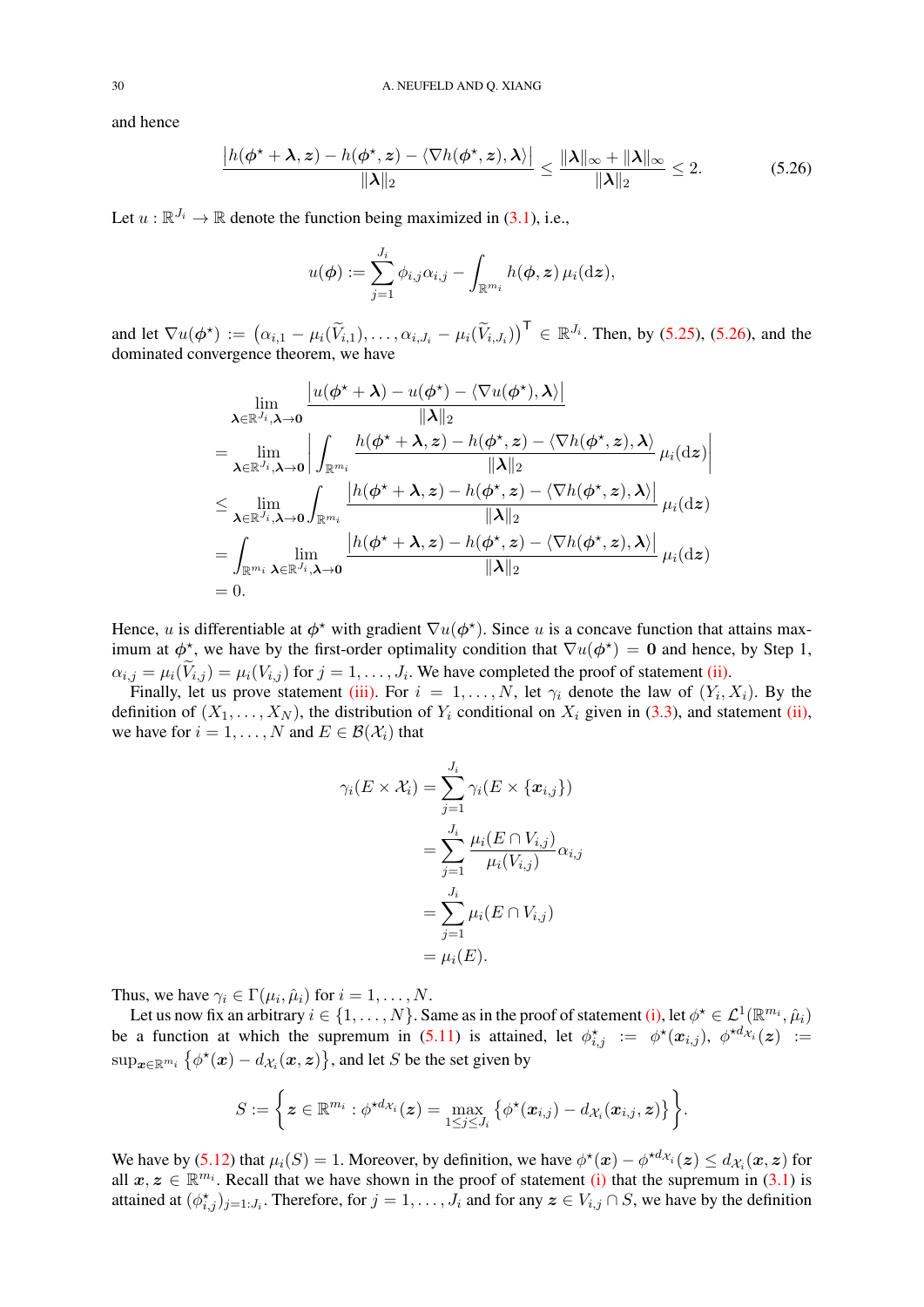<span id="page-30-2"></span>of  $V_{i,j}$  in [\(3.2\)](#page-10-4) that

$$
\phi^{\star}(\boldsymbol{x}_{i,j}) - \phi^{\star d_{\mathcal{X}_i}}(\boldsymbol{z}) = \phi^{\star}(\boldsymbol{x}_{i,j}) - \max_{1 \leq j' \leq J_i} \left\{ \phi^{\star}(\boldsymbol{x}_{i,j'}) - d_{\mathcal{X}_i}(\boldsymbol{x}_{i,j'}, \boldsymbol{z}) \right\}
$$
  
= 
$$
\phi^{\star}(\boldsymbol{x}_{i,j}) - \phi^{\star}(\boldsymbol{x}_{i,j}) + d_{\mathcal{X}_i}(\boldsymbol{x}_{i,j}, \boldsymbol{z})
$$
  
= 
$$
d_{\mathcal{X}_i}(\boldsymbol{x}_{i,j}, \boldsymbol{z}).
$$

Thus,  $\phi^\star(\bm{x}) - \phi^{\star d_{\mathcal{X}_i}}(\bm{z}) = d_{\mathcal{X}_i}(\bm{x}, \bm{z})$  holds for all  $(\bm{z}, \bm{x}) \in \bigcup_{j=1}^{J_i} \big[(V_{i,j} \cap S) \times \{\bm{x}_{i,j}\}\big]$ . Moreover, by the definition of  $(X_1, \ldots, X_N)$  and [\(3.3\)](#page-11-0), we have

$$
\gamma_i\left(\bigcup_{j=1}^{J_i}\left((V_{i,j}\cap S)\times\{\boldsymbol{x}_{i,j}\}\right)\right)=\gamma_i\left(\bigcup_{j=1}^{J_i}\left(V_{i,j}\times\{\boldsymbol{x}_{i,j}\}\right)\right)=1.
$$

Therefore, by the equivalence of statements (a) and (d) in part (ii) of [\[60,](#page-47-2) Theorem 5.10], the infimum in [\(5.11\)](#page-26-0) is attained at  $\gamma_i$ , and thus  $\int_{\mathbb{R}^{m_i} \times \mathbb{R}^{m_i}} d\chi_i(z, x) \gamma_i(\mathrm{d}z, \mathrm{d}x) = W_1(\mu_i, \hat{\mu}_i)$ .

Lastly, let  $\gamma$  denote the law of  $(X_1, \ldots, X_N, Y_1, \ldots, Y_N)$ . Since  $\gamma$  satisfies all the required properties stated in Definition [2.2.2](#page-4-0) and  $\tilde{\mu}$  is the law of  $(Y_1, \ldots, Y_N)$ , we have proved that  $\tilde{\mu} \in R(\hat{\mu}, \mu_1, \ldots, \mu_N)$ . The proof is now complete.  $\Box$ 

<span id="page-30-0"></span>5.4. Proof of results in Section [3.2.](#page-11-2) Before proving Proposition [3.2.5,](#page-12-1) let us first state and prove the following lemma which is a more general version of Proposition [3.2.5](#page-12-1)[\(i\).](#page-12-8) This lemma is also crucial in the proof of Theorem [3.2.7.](#page-13-1)

<span id="page-30-1"></span>**Lemma 5.4.1.** Let  $m \in \mathbb{N}$  and let  $\mathcal{Y} \subseteq \mathbb{R}^m$ . Let  $\mathfrak{C}$  be a polyhedral cover of  $\mathcal{Y}$ . Then, the sets in  $\{\text{relint}(F) : F \in \mathfrak{F}(\mathfrak{C})\}$  are pairwise disjoint and  $\bigcup_{F \in \mathfrak{F}(\mathfrak{C})} \text{relint}(F) = \bigcup_{C \in \mathfrak{C}} C$ .

*Proof of Lemma* [5.4.1.](#page-30-1)  $\bigcup_{F \in \mathfrak{F}(\mathfrak{C})}$  relint $(F) = \bigcup_{C \in \mathfrak{C}} C$  follows directly from [\[52,](#page-47-12) Theorem 18.2]. We will show that if  $F, F' \in \mathfrak{F}(\mathfrak{C})$  and  $F \neq F'$  then  $relint(F) \cap relint(F') = \emptyset$ . Suppose that  $F \in \mathfrak{F}(\mathfrak{C})$  is a face of  $C \in \mathfrak{C}$ ,  $F' \in \mathfrak{F}(\mathfrak{C})$  is a face of  $C' \in \mathfrak{C}$ , and  $relint(F) \cap relint(F') \neq \emptyset$ . Then, by the definition of polyhedral covers in Definition [3.2.4,](#page-12-0)  $C \cap C'$  is a face of both C and C'. Hence,  $C \cap C'$  is a face of C and  $relint(F) \cap relint(F') \subset F \cap F' \subseteq C \cap C'$ . Since F is a convex set,  $relint(F) \cap (C \cap C') \neq \emptyset$ , and  $C \cap C'$  is a face of C, we have by [\[52,](#page-47-12) Theorem 18.1] that  $F \subseteq C \cap C'$ . Then, by the definition of faces, F is a face of  $C \cap C'$ . If follows from the same argument that F' is also a face of  $C \cap C'$ , and thus  $F = F'$  by [\[52,](#page-47-12) Corollary 18.1.2]. The proof is now complete.

*Proof of Proposition [3.2.5.](#page-12-1)* Statement [\(i\)](#page-12-8) is a direct consequence of Lemma [5.4.1.](#page-30-1) To prove statement [\(ii\),](#page-12-7) notice that for a fixed  $F \in \mathfrak{F}(\mathfrak{C})$  and a fixed  $x \in F$ , the representation of x as a convex combination  $\bm{x}=\sum_{\bm{w}\in V(F)}\lambda_{F,\bm{w}}(\bm{x})\bm{w}$  where  $\sum_{\bm{w}\in V(F)}\lambda_{F,\bm{w}}(\bm{x})=1,$   $\lambda_{F,\bm{w}}(\bm{x})\geq 0$  for all  $\bm{w}\in V(F)$ is unique since F is an n-simplex with  $0 \le n \le m$  and  $V(F)$  is a set of  $n + 1$  affinely independent points. Moreover, under the additional assumption that  $x \in \text{relint}(F)$ , we have  $\lambda_{F,w}(x) > 0$  for all  $w \in V(F)$  by [\[52,](#page-47-12) Theorem 6.9] (with  $\{C_1, \ldots, C_m\} \leftarrow \{\{w\} : w \in V(F)\}\$ in the notation of [\[52\]](#page-47-12)).

Let us now prove statement [\(iii\).](#page-12-9) To begin, let us prove that the functions  $\{g_v : v \in V(\mathfrak{C})\}$  are continuous. To that end, let us fix an arbitrary  $v \in V(\mathfrak{C})$  and an arbitrary  $F \in \mathfrak{F}(\mathfrak{C})$ . Let  $n := |V(F)| - 1$ and let  $\{w_0, \ldots, w_n\}$  be an arbitrary enumeration of  $V(F)$ . Let

$$
\Delta_n := \left\{ (\alpha_0, \alpha_1, \dots, \alpha_n)^\mathsf{T} : \sum_{i=0}^n \alpha_i = 1, \ \alpha_i \geq 0 \ \forall 0 \leq i \leq n \right\},\
$$

and let  $h_n : \Delta_n \to F$  be given by

$$
h_n(\alpha_0,\ldots,\alpha_n):=\sum_{i=0}^n\alpha_i\mathbf{w}_i\qquad\forall(\alpha_0,\ldots,\alpha_n)^\mathsf{T}\in\Delta_n.
$$

By the same argument as in the proof of statement [\(ii\),](#page-12-7)  $h_n$  is a continuous bijection whose inverse is also continuous. Moreover, let  $u_v : \Delta_n \to \mathbb{R}$  be given by

$$
u_{\boldsymbol{v}}(\alpha_0,\ldots,\alpha_n) := \begin{cases} \alpha_0 & \text{if } \boldsymbol{v} = \boldsymbol{w}_0, \\ \ldots & \\ \alpha_n & \text{if } \boldsymbol{v} = \boldsymbol{w}_n, \\ 0 & \text{if } \boldsymbol{v} \neq \boldsymbol{w}_i \ \forall 0 \leq i \leq n \end{cases} \qquad \forall (\alpha_0,\ldots,\alpha_n)^\mathsf{T} \in \Delta_n.
$$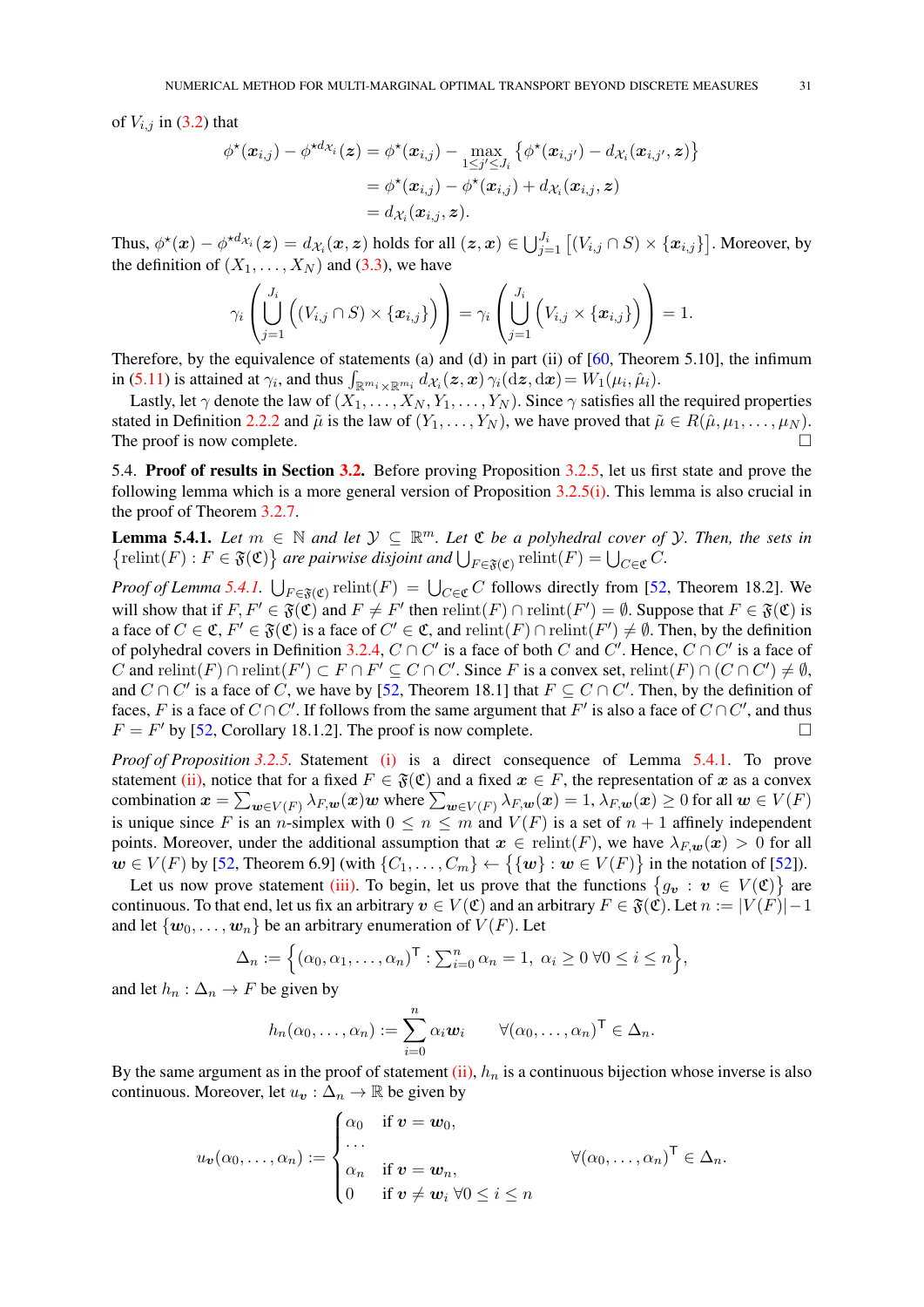<span id="page-31-4"></span>Now, for any  $x \in \text{relint}(F')$  where  $F'$  is a non-empty face of F, we repeat the argument in the proof of statement [\(ii\)](#page-12-7) to represent  $\bm{x}=\sum_{\bm{w}\in V(F)}\lambda_{F,\bm{w}}(\bm{x})\bm{w}$  where  $\sum_{\bm{w}\in V(F)}\lambda_{F,\bm{w}}(\bm{x})=1,$   $\lambda_{F,\bm{w}}(\bm{x})>0$  for all  $w \in V(F')$ , and  $\lambda_{F,w}(x) = 0$  for all  $w \in V(F) \setminus V(F')$ . Thus, we have by [\(3.5\)](#page-12-1) that

$$
g_{\boldsymbol{v}}(\boldsymbol{x})=\sum_{\boldsymbol{w}\in V(F')}\lambda_{F,\boldsymbol{w}}(\boldsymbol{x})\mathbbm{1}_{\{\boldsymbol{w}=\boldsymbol{v}\}}=\sum_{\boldsymbol{w}\in V(F)}\lambda_{F,\boldsymbol{w}}(\boldsymbol{x})\mathbbm{1}_{\{\boldsymbol{w}=\boldsymbol{v}\}}.
$$

Since  $\bigcup_{F' \text{ is a non-empty face of } F}$  relint $(F') = F$  by [\[52,](#page-47-12) Theorem 18.2], this shows that

<span id="page-31-0"></span>
$$
g_{\boldsymbol{v}}(\boldsymbol{x}) = u_{\boldsymbol{v}}(h_n^{-1}(\boldsymbol{x})) \qquad \forall \boldsymbol{x} \in F,
$$
\n(5.27)

which shows that  $g_v$  is continuous on F. Subsequently, since  $g_v$  is continuous on each of the finitely many closed sets in  $\mathfrak{F}(\mathfrak{C})$ ,  $g_v$  is also continuous on  $\bigcup_{C \in \mathfrak{C}} C$  by statement [\(i\).](#page-12-8)

From the definition in [\(3.5\)](#page-12-1), one can check that  $\{g_v : v \in V(\mathfrak{C})\}$  satisfy the property [\(IFB1\).](#page-11-3) For  $v, v' \in V(\mathfrak{C})$ , it holds that  $v' \in \text{relint}(\{v'\})$ . Thus, [\(3.5\)](#page-12-1) shows that  $g_v(v') = \mathbb{1}_{\{v=v'\}}$  and hence the property [\(IFB2\)](#page-12-2) holds. To show that the properties [\(IFB3\)](#page-12-3) and [\(IFB4\)](#page-12-4) hold, let us fix an arbitrary  $F \in \mathfrak{F}(\mathfrak{C})$  and an arbitrary  $x \in F$ . By the unique representation  $x = \sum_{w \in V(F)} \lambda_{F,w}(x)w$  in the proof of statement [\(i\)](#page-12-8) as well as [\(5.27\)](#page-31-0), we have  $\sum_{\bm v \in V(F)} g_{\bm v}(\bm x) = \sum_{\bm v \in V(F)} \lambda_{F,\bm v}(\bm x) = 1.$  This proves that  $\{g_v : v \in V(\mathfrak{C})\}$  satisfy the property [\(IFB3\).](#page-12-3) Moreover, for any  $v' \in V(\mathfrak{C}) \setminus V(F)$ , we have by [\(5.27\)](#page-31-0) that  $g_{v}(x) = 0$ , thus proving the property [\(IFB4\).](#page-12-4) Finally, since  $\bigcup_{C \in \mathfrak{C}} C$  is bounded, we have  $D(\mathfrak{C}) = \emptyset$  and thus the properties [\(IFB5\)](#page-12-5) and [\(IFB6\)](#page-12-0) hold vacuously. The proof is now complete.  $\square$ 

*Proof of Proposition* [3.2.6.](#page-13-0) Let us first introduce some notations used in this proof. For  $i = 1, \ldots, m$ , we denote the *i*-th standard basis vector of  $\mathbb{R}^m$  by  $e_i$ . Moreover, we denote the *m*-dimensional vector with all entries equal to one by 1, i.e.,  $\mathbf{1} := (1, \ldots, 1)^{\mathsf{T}}$ , and denote the *m*-dimensional vector with all  ${m}$  times

entries equal to  $\infty$  by  $\infty$ . For  $x = (x_1, \ldots, x_m)^T$ ,  $x' = (x'_1, \ldots, x'_m)^T \in (\mathbb{R} \cup \{-\infty, \infty\})^m$ , we let  $(\bm{x}, \bm{x}') := \{(z_1, \ldots, z_m)^\mathsf{T} \in \mathbb{R}^m : x_i < z_i < x'_i \; \forall 1 \leq i \leq m\}, (\bm{x}, \bm{x}'] := \{(z_1, \ldots, z_m)^\mathsf{T} \in \mathbb{R}^m : x_i < z_i < x'_i \; \forall 1 \leq i \leq m\}$  $x_i < z_i \leq x_i^j \; \forall 1 \leq i \leq m \big\}$ , and  $[\boldsymbol{x}, \boldsymbol{x}'] := \big\{ (z_1, \ldots, z_m)^\mathsf{T} \in \mathbb{R}^m : x_i \leq z_i \leq x_i^j \; \forall 1 \leq i \leq m \big\}$ . Let us remark that the definition of  $\mathcal G$  in [\(3.6\)](#page-13-0) can be equivalently written as:

$$
\mathcal{G} = \left\{ \mathbb{R}^m \ni (x_1, \dots, x_m)^{\mathsf{T}} \mapsto \max \left\{ \beta_1^{-1}(x_1 - \kappa_1), \dots, \beta_m^{-1}(x_m - \kappa_m), 0 \right\} \in \mathbb{R} : \right.
$$

$$
\kappa_i \in \{\kappa_{i,0}, \dots, \kappa_{i,n_i}, \infty\} \; \forall 1 \le i \le m \right\}
$$
(5.28)
$$
\cup \left\{ \mathbb{R}^m \ni (x_1, \dots, x_m)^{\mathsf{T}} \mapsto x_i \in \mathbb{R} : 1 \le i \le m \right\}.
$$

Throughout this proof, we adopt the definition of  $\mathcal G$  in [\(5.28\)](#page-31-1) for notational simplicity.

To begin, one can observe from the definition of  $\mathfrak C$  that

$$
\mathfrak{F}(\mathfrak{C}) = \Big\{ I_1 \times \cdots \times I_m : I_i \in \big\{ (-\infty, \kappa_{i,0}], \{\kappa_{i,0}\}, [\kappa_{i,0}, \kappa_{i,1}], \ldots, [\kappa_{i,n_i-1}, \kappa_{i,n_i}], \{\kappa_{i,n_i}\}, [\kappa_{i,n_i}, \infty) \big\} \ \forall 1 \leq i \leq m \Big\},
$$
\n(5.29)

and that

<span id="page-31-3"></span><span id="page-31-2"></span><span id="page-31-1"></span>
$$
V(\mathfrak{C}) = \bigtimes_{i=1}^{m} {\kappa_{i,0}, \ldots, \kappa_{i,n_i}},
$$
  
\n
$$
D(\mathfrak{C}) = \{-e_1, e_1, \ldots, -e_m, e_m\}.
$$
\n(5.30)

Let us define  $\mathbf{T} : \mathbb{R}^m \to \mathbb{R}^m$  as follows:

$$
\boldsymbol{T}(x_1,\ldots,x_m):=\big(\beta_1^{-1}(x_1-\underline{\kappa_1}),\ldots,\beta_m^{-1}(x_m-\underline{\kappa_m})\big)^{\mathsf{T}}.
$$

Notice that T is affine and bijective, and that  $T(V(\mathfrak{C})) = \times_{i=1}^{m} \{0, \ldots, n_i\}$ . The rest of the proof is divided into four steps.

Step 1: defining the function  $M(\cdot; j', j)$  and showing its relation to a probability measure. For  $i =$  $1,\ldots,m,$  let  $L_i:=\{0,\ldots,n_i\}, J_i:=\{0,\ldots,n_i-1,\infty\}, J_i:=\{-\infty,0,\ldots,n_i-1,\infty\}, K_{i,\text{L}}:=$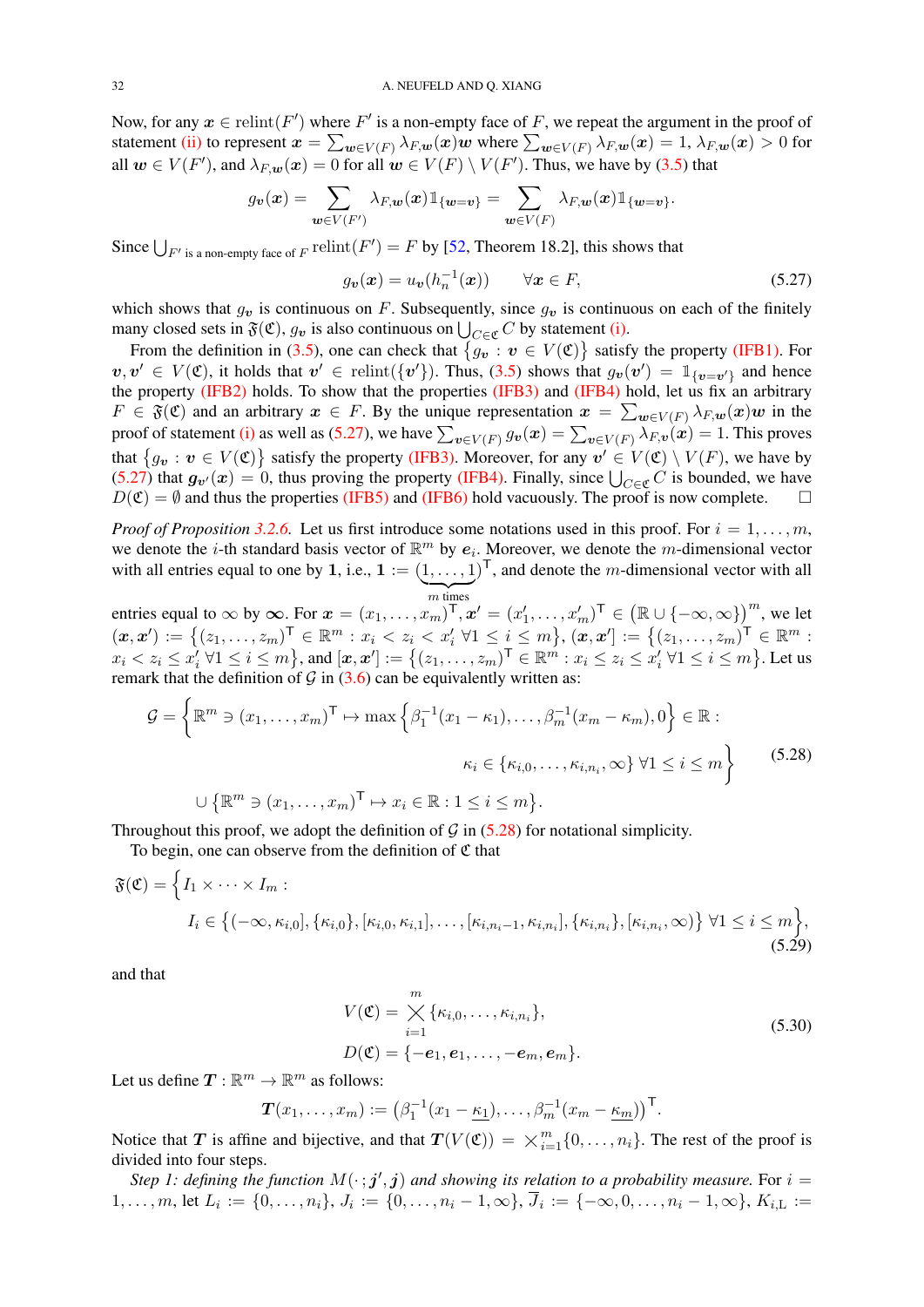${-\infty, 0, \ldots, n_i-1, n_i}$ , and  $K_{i,\text{R}} := \{0, \ldots, n_i-1, n_i, \infty\}$ . For  $i = 1, \ldots, m$  and  $j \in \overline{J}_i$ , let  $p_i(j)$ denote the predecessor of  $j$  in  $J_i$ , i.e.,

$$
p_i(j) := \begin{cases} -\infty & \text{if } j = -\infty \text{ or } j = 0, \\ j - 1 & \text{if } j \in \{1, ..., n_i - 1\}, \\ n_i - 1 & \text{if } j = \infty. \end{cases}
$$

For  $i=1,\ldots,m,$  let  $l_i(j):=\min\{j,n_i\}\in L_i$  for all  $j\in J_i,$  and let  $q_{i,\mathrm{L}}:K_{i,\mathrm{L}}\to J_i,$   $q_{i,\mathrm{R}}:K_{i,\mathrm{R}}\to J_i,$  $q_i^{\dagger}$  $\big\langle \dot{v}_{i,\rm L}^{\dagger}:J_i\rightarrow K_{i,\rm L},$  and  $q_i^{\dagger}$  $\bar{i}_{, \rm R}: J_i \rightarrow K_{i,\rm R}$  be defined as

$$
q_{i,\mathcal{L}}(k_{\mathcal{L}}) := \begin{cases} 0 & \text{if } k_{\mathcal{L}} = -\infty, \\ k_{\mathcal{L}} & \text{if } k_{\mathcal{L}} \in \{0, \ldots, n_{i} - 1\}, \\ \infty & \text{if } k_{\mathcal{L}} = n_{i}, \end{cases} \qquad q_{i,\mathcal{R}}(k_{\mathcal{R}}) := \begin{cases} k_{\mathcal{R}} & \text{if } k_{\mathcal{R}} \in \{0, \ldots, n_{i} - 1\}, \\ \infty & \text{if } k_{\mathcal{R}} = n_{i} \text{ or } k_{\mathcal{R}} = \infty, \end{cases}
$$

$$
q_{i,\mathcal{L}}^{\dagger}(j) := \begin{cases} -\infty & \text{if } j = 0, \\ j & \text{if } j \in \{1, \ldots, n_{i} - 1\}, \\ n_{i} & \text{if } j = \infty, \end{cases} \qquad q_{i,\mathcal{R}}^{\dagger}(j) := j,
$$

for all  $k_L \in K_{i,L}$ ,  $k_R \in K_{i,R}$ ,  $j \in J_i$ . Moreover, let  $\boldsymbol{L} := \times_{i=1}^m L_i$ ,  $\boldsymbol{J} := \times_{i=1}^m J_i$ ,  $\boldsymbol{\overline{J}} = \times_{i=1}^m J_i$  $\frac{m}{i=1} J_i$ For all  $k_L \in K_{i,L}$ ,  $k_R \in K_{i,R}$ ,  $j \in J_i$ . Moreover, let  $L := \times_{i=1}^{\infty} L_i$ ,  $J := \times_{i=1}^{\infty} J_i$ ,  $J = \times_{i=1}^{\infty} J_i$ ,  $K_L := \times_{i=1}^m K_{i,L}$ ,  $K_R := \times_{i=1}^m K_{i,R}$ , and let  $p : \overline{J} \to \overline{J}$ ,  $l : J \to L$ ,  $q_L : K_L \to J$ ,  $q_R : K_R \to J$ ,  $\boldsymbol{q}^\dagger_{\text{I}}$  $L^{\dagger} : \boldsymbol{J} \to \boldsymbol{K}_{\text{L}} ,$  and  $\boldsymbol{q}_{\text{F}}^{\dagger}$  $R_{\rm R}^{\dagger}$  :  $\boldsymbol{J} \to \boldsymbol{K}_{\rm R}$  be defined as follows:

$$
\begin{aligned}\n\boldsymbol{p}(j_1,\ldots,j_m) &:= \left(p_1(j_1),\ldots,p_m(j_m)\right)^{\mathsf{T}} & \forall (j_1,\ldots,j_m)^{\mathsf{T}} \in \overline{\boldsymbol{J}}, \\
\boldsymbol{l}(j_1,\ldots,j_m) &:= \left(l_1(j_1),\ldots,l_m(j_m)\right)^{\mathsf{T}} & \forall (j_1,\ldots,j_m)^{\mathsf{T}} \in \boldsymbol{J}, \\
\boldsymbol{q}_{\mathsf{L}}(k_1,\ldots,k_m) &:= \left(q_{1,\mathsf{L}}(k_1),\ldots,q_{m,\mathsf{L}}(k_m)\right)^{\mathsf{T}} & \forall (k_1,\ldots,k_m)^{\mathsf{T}} \in \boldsymbol{K}_{\mathsf{L}}, \\
\boldsymbol{q}_{\mathsf{R}}(k_1,\ldots,k_m) &:= \left(q_{1,\mathsf{R}}(k_1),\ldots,q_{m,\mathsf{R}}(k_m)\right)^{\mathsf{T}} & \forall (k_1,\ldots,k_m)^{\mathsf{T}} \in \boldsymbol{K}_{\mathsf{R}}, \\
\boldsymbol{q}_{\mathsf{L}}^{\dagger}(j_1,\ldots,j_m) &:= \left(q_{1,\mathsf{L}}^{\dagger}(j_1),\ldots,q_{m,\mathsf{L}}^{\dagger}(j_m)\right)^{\mathsf{T}} & \forall (j_1,\ldots,j_m)^{\mathsf{T}} \in \boldsymbol{J}, \\
\boldsymbol{q}_{\mathsf{R}}^{\dagger}(j_1,\ldots,j_m) &:= \left(q_{1,\mathsf{R}}^{\dagger}(j_1),\ldots,q_{m,\mathsf{R}}^{\dagger}(j_m)\right)^{\mathsf{T}} & \forall (j_1,\ldots,j_m)^{\mathsf{T}} \in \boldsymbol{J}.\n\end{aligned}
$$

Observe that  $l(\cdot)$  is a bijection between  $J$  and  $T(V(\mathfrak{C}))$ , and that

<span id="page-32-1"></span>
$$
q_{\text{L}}^{\dagger}(q_{\text{L}}(k_{\text{L}})) \leq k_{\text{L}}, \qquad q_{\text{R}}^{\dagger}(q_{\text{R}}(k_{\text{R}})) \geq k_{\text{R}} \qquad \forall k_{\text{L}} \in K_{\text{L}}, \ k_{\text{R}} \in K_{\text{R}}.
$$

Furthermore, one can observe from [\(5.29\)](#page-31-2) that every  $F \in \mathfrak{F}(\mathfrak{C})$  satisfies

$$
\mathbf{T}(F) \in \left\{ I_1 \times \cdots \times I_m : I_i \in \left\{ (-\infty, 0], \{0\}, [0, 1], \dots, [n_i - 1, n_i], \{n_i\}, [n_i, \infty) \right\} \forall 1 \le i \le m \right\}
$$
  

$$
\subset \left\{ \left( \bigtimes_{i=1}^m [k_{i, \text{L}}, k_{i, \text{R}}] \right) \cap \mathbb{R}^m : k_{i, \text{L}} \in K_{i, \text{L}}, k_{i, \text{R}} \in K_{i, \text{R}}, k_{i, \text{L}} \le k_{i, \text{R}} \forall 1 \le i \le m \right\}.
$$
\n(5.32)

Next, for every  $\mathbf{k} = (k_1, \ldots, k_m)^\mathsf{T} \in \mathbf{K}_{\rm R}$ , let us denote the function  $\mathbb{R}^m \ni (x_1, \ldots, x_m)^\mathsf{T} \mapsto$  $\max\left\{(x_1-k_1),\ldots,(x_m-k_m),0\right\}\in\mathbb{R}$  by  $b(\cdot\,;\boldsymbol{k}),$  i.e.,

$$
b(x_1,...,x_m; \mathbf{k}) := \max \{(x_1 - k_1),..., (x_m - k_m), 0\} \qquad \forall (x_1,...,x_m)^\top \in \mathbb{R}^m.
$$

For every  $\boldsymbol{k}=(k_1,\ldots,k_m)^\mathsf{T}\in \boldsymbol{K}_\mathrm{R}$ , we have

$$
(x_1, \ldots, x_m)^{\mathsf{T}} \mapsto b(\mathbf{T}(x_1, \ldots, x_m); \mathbf{k}) = \max \Big\{ \beta_1^{-1}(x_1 - \underline{\kappa}_1) - k_1, \ldots, \beta_m^{-1}(x_m - \underline{\kappa}_m) - k_m, 0 \Big\}.
$$

For  $i = 1, \ldots, m$ , we have

<span id="page-32-0"></span>
$$
\underline{\kappa}_i + \beta_i k_i = \begin{cases} \kappa_{i,k_i} & \text{if } k_i \in \{0, \dots, n_i\}, \\ \infty & \text{if } k_i = \infty \end{cases}
$$

$$
\in \{\kappa_{i,0}, \dots, \kappa_{i,n_i}, \infty\},
$$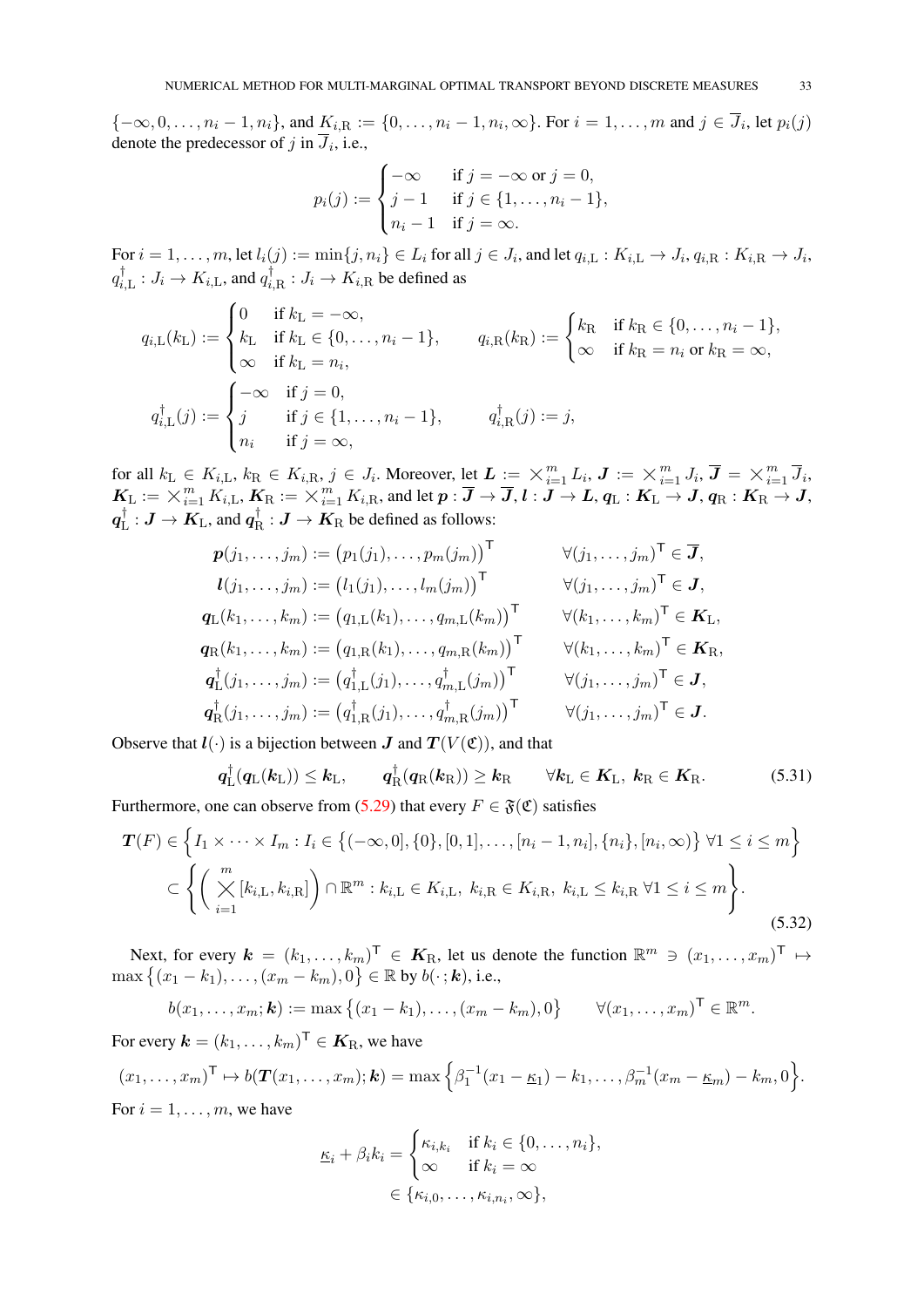<span id="page-33-7"></span>and thus we have by [\(5.28\)](#page-31-1) that  $b(T(\cdot); k) \in \text{span}_{1}(\mathcal{G})$  for all  $k \in K_{\text{R}}$ . Subsequently, for all  $j, j' \in \overline{J}$ with  $j' \leq j$ , let us define  $Q(\cdot; j) : \mathbb{R}^m \to \mathbb{R}$  and  $\overline{M}(\cdot; j', j) : \mathbb{R}^m \to \mathbb{R}$  by

$$
Q(\boldsymbol{x};\boldsymbol{j}) := \begin{cases} 1 - b(\boldsymbol{x};\boldsymbol{j}) + b(\boldsymbol{x};\boldsymbol{j} + 1) & \text{if } \boldsymbol{j} \in \boldsymbol{J}, \\ 0 & \text{if } \boldsymbol{j} \in \boldsymbol{\overline{J}} \setminus \boldsymbol{J}. \end{cases} \tag{5.33}
$$

$$
M(\boldsymbol{x};\boldsymbol{j}',\boldsymbol{j}) := \sum_{\boldsymbol{\iota}=(\iota_1,\ldots,\iota_m)\in\{0,1\}^m} (-1)^{\sum_{i=1}^m \iota_i} Q(\boldsymbol{x};\boldsymbol{\sigma}(\boldsymbol{p}(\boldsymbol{j}'),\boldsymbol{j},\boldsymbol{\iota})),
$$
(5.34)

<span id="page-33-6"></span><span id="page-33-2"></span><span id="page-33-1"></span><span id="page-33-0"></span>,

where  $\sigma: (\mathbb{R} \cup \{-\infty, \infty\})^m \times (\mathbb{R} \cup \{-\infty, \infty\})^m \times \{0, 1\}^m \to (\mathbb{R} \cup \{-\infty, \infty\})^m$  is defined by

$$
\sigma\big((y'_1,\ldots,y'_m)^\mathsf{T},(y_1,\ldots,y_m)^\mathsf{T},(\iota_1,\ldots,\iota_m)\big) := \big(\sigma(y'_1,y_1,\iota_1),\ldots,\sigma(y'_m,y_m,\iota_m)\big)^\mathsf{T}
$$
  
where 
$$
\sigma(y',y,\iota) := \begin{cases} y & \text{if } \iota = 0, \\ y' & \text{if } \iota = 1. \end{cases}
$$

Since  $b(T(\cdot); k) \in \text{span}_{1}(\mathcal{G})$  for all  $k \in K_{\text{R}}$ , it follows from [\(5.33\)](#page-33-0) and [\(5.34\)](#page-33-1) that

$$
Q(T(\cdot); j) \in \text{span}_{1}(\mathcal{G})
$$
 and  $M(T(\cdot); j', j) \in \text{span}_{1}(\mathcal{G})$  for all  $j, j' \in \overline{J}$  such that  $j' \leq j$ . (5.35)

By [\(5.33\)](#page-33-0), for every  $\mathbf{j} = (j_1, \dots, j_m)^\mathsf{T} \in \mathbf{\overline{J}}$  and  $\mathbf{x} = (x_1, \dots, x_m)^\mathsf{T} \in \mathbb{R}^m$ ,  $Q(\mathbf{x}; \mathbf{j})$  can be explicitly expressed as

$$
Q(\boldsymbol{x};\boldsymbol{j}) = 1 \wedge \left(1 - \max_{1 \leq i \leq m} \{x_i - j_i\}\right)^+ = \min_{1 \leq i \leq m} \left\{ \left(j_i - (x_i - 1)\right)^+ \wedge 1 \right\}.
$$
 (5.36)

For every  $\boldsymbol{x}=(x_1,\ldots,x_m)^\mathsf{T}\in\mathbb{R}^m$ , let us define  $\widetilde{Q}(\cdot\,;\boldsymbol{x}):\big(\mathbb{R}\cup\{-\infty,\infty\}\big)^m\to\mathbb{R}$  by

$$
\widetilde{Q}(\mathbf{y};\mathbf{x}) := \min_{1 \leq i \leq m} \left\{ \left( y_i - (x_i - 1) \right)^+ \wedge 1 \right\} \qquad \forall \mathbf{y} = (y_1, \dots, y_m)^{\mathsf{T}} \in \left( \mathbb{R} \cup \{-\infty, \infty\} \right)^m. \tag{5.37}
$$

By [\(5.36\)](#page-33-2), we have  $\widetilde{Q}(\bm{j};\bm{x})=Q(\bm{x};\bm{j})$  for all  $\bm{x}\in\mathbb{R}^m$  and  $\bm{j}\in\overline{\bm{J}}$ . Notice that for any  $x_i\in\mathbb{R}$ ,

$$
y_i \quad \mapsto \quad (y_i - (x_i - 1))^+ \wedge 1 = \begin{cases} 0 & \text{if } -\infty \le y_i < x_i - 1, \\ y_i - (x_i - 1) & \text{if } x_i - 1 \le y_i \le x_i, \\ 1 & \text{if } x_i < y_i \le \infty \end{cases}
$$

corresponds to the distribution function of a random variable which is uniformly distributed on the interval  $[x_i - 1, x_i]$ . Consequently, for every  $x \in \mathbb{R}^m$ , we have by the definition of the comonotonicity copula and Sklar's theorem (see, e.g., [\[45,](#page-46-18) Equation (5.7) & Equation (5.3) & Theorem 5.3]) that  $\tilde{Q}(\cdot; x)$ is the distribution function of a random vector which is uniformly distributed on the line segment  $\{x \lambda$ 1 :  $0 \le \lambda \le 1$ . Let  $\mu_x$  be the law of this random vector, i.e.,  $\mu_x$  satisfies

$$
\mu_{\boldsymbol{x}}\big((-\infty,\boldsymbol{y}]\big)=\widetilde{Q}(\boldsymbol{y};\boldsymbol{x})\qquad\forall\boldsymbol{y}\in\big(\mathbb{R}\cup\{-\infty,\infty\}\big)^{m}.\tag{5.38}
$$

In particular, it holds that

<span id="page-33-5"></span><span id="page-33-4"></span><span id="page-33-3"></span>
$$
\mu_x((x-1,x)) = 1. \tag{5.39}
$$

By [\(5.34\)](#page-33-1), [\(5.38\)](#page-33-3), and the identity

$$
\mathbb{1}_{(\mathbf{y}',\mathbf{y}]}(\mathbf{x}) = \sum_{\mathbf{t}=(t_1,\ldots,t_m)\in\{0,1\}^m} (-1)^{\sum_{i=1}^m t_i} \mathbb{1}_{(-\infty,\sigma(\mathbf{y}',\mathbf{y},\mathbf{t})]}(\mathbf{x})
$$

$$
\forall \mathbf{x} \in \mathbb{R}^m, \ \forall \mathbf{y},\mathbf{y}' \in (\mathbb{R}\cup\{-\infty,\infty\})^m \text{ such that } \mathbf{y}' \leq \mathbf{y},
$$

we have

$$
M(\boldsymbol{x};\boldsymbol{j}',\boldsymbol{j}) = \mu_{\boldsymbol{x}}\big((\boldsymbol{p}(\boldsymbol{j}'),\boldsymbol{j}]\big) \qquad \forall \boldsymbol{j},\boldsymbol{j}' \in \overline{\boldsymbol{J}} \text{ with } \boldsymbol{j}' \leq \boldsymbol{j}. \tag{5.40}
$$

*Step 2: deriving three additional properties of*  $M(\cdot; j', j)$ *. For the first two properties, let us first fix* an arbitrary  $i \in \{1, \ldots, m\}$  and consider  $j, j', \hat{j} \in J_i$  with  $j' \leq j$ . In the case where  $\hat{j} > j$ , we have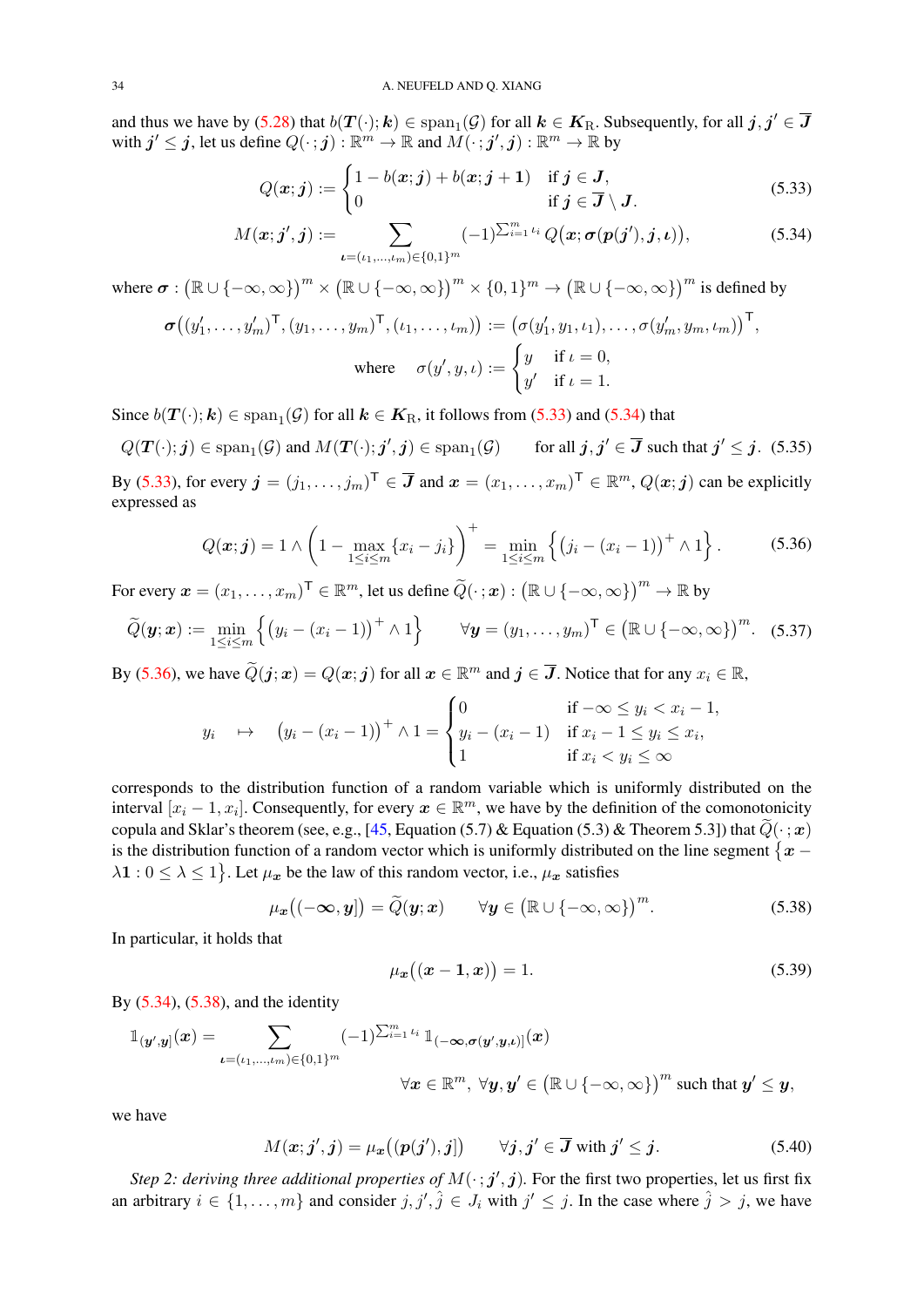$j \leq \hat{j} - 1$ ,  $j \leq n_i - 1$ ,  $\hat{j} > 1$ , and hence we get

$$
(l_i(\hat{j}) - 1, l_i(\hat{j})) \cap (p_i(j'), j] = \begin{cases} (\hat{j} - 1, \hat{j}) \cap (p_i(j'), j] & \text{if } \hat{j} \in \{1, ..., n_i - 1\}, \\ (n_i - 1, n_i) \cap (p_i(j'), j] & \text{if } \hat{j} = \infty \end{cases}
$$
  
=  $\emptyset$ 

as well as

$$
(q_{i,\mathrm{L}}^{\dagger}(j')-1, q_{i,\mathrm{R}}^{\dagger}(j)) \cap (p_i(\hat{j}), \hat{j}] = \begin{cases} (q_{i,\mathrm{L}}^{\dagger}(j')-1, j) \cap (\hat{j}-1, \hat{j}) & \text{if } \hat{j} \in \{1, \ldots, n_i-1\}, \\ (q_{i,\mathrm{L}}^{\dagger}(j')-1, j) \cap (n_i-1, \infty) & \text{if } \hat{j} = \infty \end{cases}
$$
  
=  $\emptyset$ .

On the other hand, in the case where  $\hat{j} < j'$ , we have  $j' \ge 1$ ,  $\hat{j} \le j' - 1$ ,  $\hat{j} \le n_i - 1$ , and hence we get

$$
(l_i(\hat{j}) - 1, l_i(\hat{j})) \cap (p_i(j'), j] = \begin{cases} (\hat{j} - 1, \hat{j}) \cap (j' - 1, j] & \text{if } j' \in \{1, ..., n_i - 1\}, \\ (\hat{j} - 1, \hat{j}) \cap (n_i - 1, \infty] & \text{if } j' = \infty \end{cases}
$$
  
=  $\emptyset$ 

as well as

$$
(q_{i,\mathcal{L}}^{\dagger}(j') - 1, q_{i,\mathcal{R}}^{\dagger}(j)) \cap (p_i(\hat{j}), \hat{j}] = \begin{cases} (j' - 1, j) \cap (p_i(\hat{j}), \hat{j}] & \text{if } \hat{j} \in \{1, \dots, n_i - 1\}, \\ (n_i - 1, j) \cap (p_i(\hat{j}), \hat{j}] & \text{if } \hat{j} = \infty \end{cases}
$$
  
=  $\emptyset$ .

Therefore, we can conclude that for all  $j, j', \hat{j} \in J_i$  with  $j' \leq j$ , if  $j' \leq \hat{j} \leq j$  does not hold, then  $(l_i(\hat{j}) - 1, l_i(\hat{j})) \cap (p_i(j'), j] = \emptyset$  and  $(q_i^{\dagger})$  $q_{i,\text{L}}^\dagger(j')-1, q_i^\dagger$  $i_{i,R}^{\dagger}(j) \cap (p_i(\hat{j}), \hat{j}] = \emptyset$ . These observations extend to the vector case. Specifically, for all  $j, j', \hat{j} \in J$  with  $j' \leq j$ , we have:

$$
j' \leq \hat{j} \leq j \text{ does not hold} \quad \Rightarrow \quad \begin{cases} (l(\hat{j}) - 1, l(\hat{j})) \cap (p(j'), j] = \emptyset, \\ (q_L^{\dagger}(j') - 1, q_R^{\dagger}(j)) \cap (p(\hat{j}), \hat{j}] = \emptyset. \end{cases} \tag{5.41}
$$

Consequently, for all  $j, j', \hat{j} \in J$  such that  $j' \leq j$  holds and  $j' \leq \hat{j} \leq j$  does not hold, we have by [\(5.40\)](#page-33-4), [\(5.41\)](#page-34-0), and [\(5.39\)](#page-33-5) that

$$
M(l(\hat{j});j',j) = \mu_{l(\hat{j})}((p(j'),j]) = \mu_{l(\hat{j})}((l(\hat{j}) - 1, l(\hat{j})) \cap (p(j'),j]) = 0,
$$
 (5.42)

and that for all  $\boldsymbol{x} \in \mathbb{R}^m$  such that  $\boldsymbol{q}^\dagger_{\rm I}$  $q_{\text{L}}^{\dagger} (j') \leq x \leq q_{\text{F}}^{\dagger}$  $R^{\!\top\!}_{\rm R}({\bm j}),$ 

<span id="page-34-2"></span><span id="page-34-1"></span><span id="page-34-0"></span>
$$
M(\boldsymbol{x}; \hat{j}, \hat{j}) = \mu_{\boldsymbol{x}}((\boldsymbol{p}(\hat{j}), \hat{j}])
$$
  
\n
$$
= \mu_{\boldsymbol{x}}((\boldsymbol{x} - \mathbf{1}, \boldsymbol{x}) \cap (\boldsymbol{p}(\hat{j}), \hat{j}))
$$
  
\n
$$
\leq \mu_{\boldsymbol{x}}((\boldsymbol{q}_{\mathrm{L}}^{\dagger}(\boldsymbol{j}') - \mathbf{1}, \boldsymbol{q}_{\mathrm{R}}^{\dagger}(\boldsymbol{j})) \cap (\boldsymbol{p}(\hat{j}), \hat{j}])
$$
  
\n
$$
= 0.
$$
\n(5.43)

We have thus finished deriving the first two properties [\(5.42\)](#page-34-1) and [\(5.43\)](#page-34-2) of  $M(\cdot; j', j)$ . To derive the third property of  $M(\cdot; j', j)$ , let us again fix an arbitrary  $i \in \{1, \ldots, m\}$  and observe that for any  $j, j' \in J_i$  and  $x \in \mathbb{R}$  such that  $j' \leq j$  and  $q_i^{\dagger}$  $a_{i,\mathrm{L}}^{\dagger}(j') \leq x \leq q_i^{\dagger}$  $p_i^{\dagger}_{i,\text{R}}(j)$ , we have  $p_i(j') \leq q_i^{\dagger}$  $a_{i,\mathrm{L}}^{\dagger}(j')-1 \leq x-1$ and  $x \leq j$ . Extending this observation to the vector case, for all  $j, j' \in J$  and  $x \in \mathbb{R}^m$  such that  $j' \leq j$ and  $q_{I}^{\dagger}$  $\frac{1}{\ln} (j') \leq x \leq q_{\rm F}^\dagger$  $R^{\dagger}(j)$ , we have  $(x-1,x) \subset (p(j'),j]$ . Hence, by [\(5.40\)](#page-33-4) and [\(5.39\)](#page-33-5), we have

$$
1 \ge M(\mathbf{x}; \mathbf{j}', \mathbf{j}) = \mu_{\mathbf{x}}\big((\mathbf{p}(\mathbf{j}'), \mathbf{j}]\big) \ge \mu_{\mathbf{x}}\big((\mathbf{x} - \mathbf{1}, \mathbf{x})\big) = 1,\tag{5.44}
$$

showing that  $M(x; j', j) = 1$ . In particular, since  $q_1^{\dagger}$  $q_{\text{L}}^{\dagger}(j) \leq \bm{l}(j) \leq q_{\text{F}}^{\dagger}$  $\bar{f}_{\rm R}^{\dagger}({\bm j})$  for all  ${\bm j} \in {\bm J},$  we have

<span id="page-34-4"></span><span id="page-34-3"></span>
$$
M(\mathbf{l}(j);j,j) = 1 \qquad \forall j \in \mathbf{J}.\tag{5.45}
$$

*Step 3: defining*  $\{g_v : v \in V(\mathfrak{C})\}$  *and proving the properties [\(IFB1\)](#page-11-3)[–\(IFB4\).](#page-12-4)* Recall that  $T(V(\mathfrak{C}))$  =  $l(J)$  and hence  $V(\mathfrak{C}) = T^{-1}(l(J))$ . Thus, from now on, we index the members of  $V(\mathfrak{C})$  by  $v(j) :=$  $T^{-1}(l(j))$  for  $j \in J$ . For every  $j \in J$ , let us define  $g_{\boldsymbol{v}(j)}(\boldsymbol{x}):=M(T(\boldsymbol{x});j,j)$  for all  $\boldsymbol{x} \in \mathbb{R}^m$ . We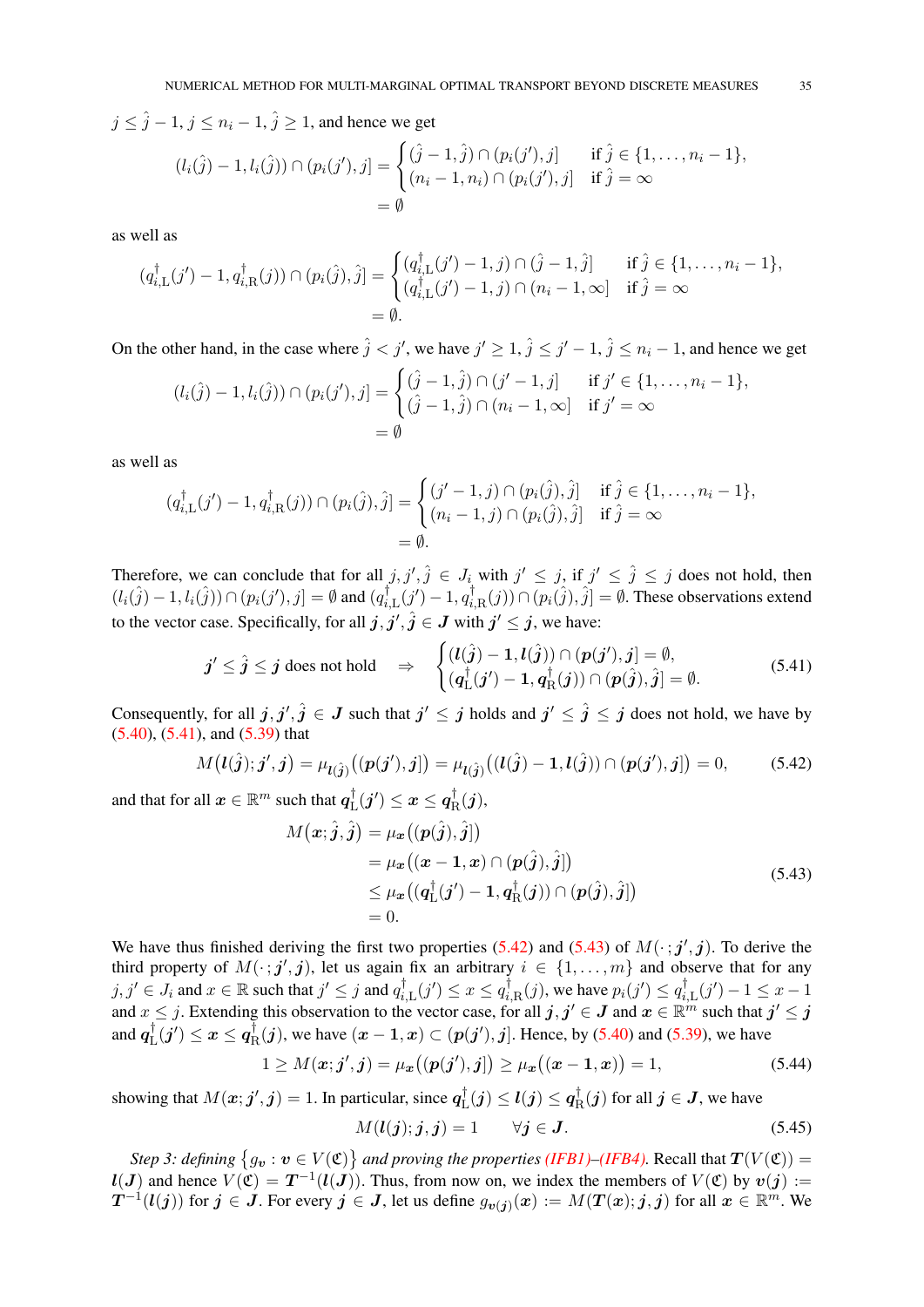have by [\(5.35\)](#page-33-6) that  $g_{v(j)} \in \text{span}_{1}(G)$  and that  $g_{v(j)}$  is continuous. In the following, we prove that the functions  $\{g_{\boldsymbol{v}(j)} : j \in \boldsymbol{J}\}$  satisfy the properties [\(IFB1\)–](#page-11-3)[\(IFB4\).](#page-12-4)

It follows directly from [\(5.40\)](#page-33-4) that the property [\(IFB1\)](#page-11-3) is satisfied. For all  $j \in J$ , it follows from [\(5.45\)](#page-34-3) that

$$
g_{\boldsymbol{v}(\boldsymbol{j})}(\boldsymbol{v}(\boldsymbol{j})) = M\big(\boldsymbol{T}(\boldsymbol{v}(\boldsymbol{j})); \boldsymbol{j}, \boldsymbol{j}\big) = M\big(\boldsymbol{l}(\boldsymbol{j}); \boldsymbol{j}, \boldsymbol{j}\big) = 1.
$$

Moreover, for all  $j$  ,  $\hat{j} \in J$  such that  $j \neq \hat{j}$  , letting  $j' = j$  in [\(5.42\)](#page-34-1) leads to

$$
g_{\boldsymbol{v}(\boldsymbol{j})}(\boldsymbol{v}(\hat{\boldsymbol{j}})) = M\big(\boldsymbol{T}(\boldsymbol{v}(\hat{\boldsymbol{j}})); \boldsymbol{j}, \boldsymbol{j}\big) = M\big(\boldsymbol{l}(\hat{\boldsymbol{j}}); \boldsymbol{j}, \boldsymbol{j}\big) = 0.
$$

Hence, the property [\(IFB2\)](#page-12-2) is satisfied.

Since by definition  $Q(x; j) = 0$  for all  $x \in \mathbb{R}^m$  if  $j \in \overline{J} \setminus J$ , we have  $g_{v(j)}(\cdot) \in \text{span}_{1}(\big\{Q(T(\cdot); j') :$  $j' \in J$  for all  $j \in J$ . Moreover, we have  $g_{v(j)}(v(j')) = \mathbb{1}_{\{j=j'\}}$  for all  $j, j' \in J$  by the property [\(IFB2\),](#page-12-2) and hence  $\{g_{\bm{v}(j)} : j \in J\}$  are linearly independent. Subsequently, since  $\{g_{\bm{v}(j)} : j \in J\}$  and  $\{Q(T(\cdot); j) : j \in J\}$  have the same finite cardinality, it follows that every  $h \in \text{span}_{1}(\{Q(T(\cdot); j) : j \in J\})$  $j \in J$ } satisfies

<span id="page-35-1"></span>
$$
h(\boldsymbol{x}) = \sum_{\boldsymbol{j} \in \boldsymbol{J}} h(\boldsymbol{v}(\boldsymbol{j})) g_{\boldsymbol{v}(\boldsymbol{j})}(\boldsymbol{x}) \qquad \forall \boldsymbol{x} \in \mathbb{R}^m,
$$
\n(5.46)

that is, every  $h \in \text{span}_{1}(\{Q(T(\cdot); j) : j \in J\})$  is uniquely characterized by the values of  $(h(v(j)))_{j\in J}$ . To prove the properties [\(IFB3\)](#page-12-3) and [\(IFB4\),](#page-12-4) let us fix an arbitrary  $F \in \mathfrak{F}(\mathfrak{C})$ , which, by [\(5.32\)](#page-32-0), satisfies  $\bm{T}(F) = [\bm{k}_{\mathrm{L}}, \bm{k}_{\mathrm{R}}]$  for some  $\bm{k}_{\mathrm{L}} = (k_{1,\mathrm{L}}, \ldots, k_{m,\mathrm{L}})^{\mathsf{T}} \in \bm{K}_{\mathrm{L}}$  and  $\bm{k}_{\mathrm{R}} = (k_{1,\mathrm{R}}, \ldots, k_{m,\mathrm{R}})^{\mathsf{T}} \in$  $K_{\rm R}$  such that  $k_{\rm L} \leq k_{\rm R}$ . In addition, let us fix an arbitrary  $\hat{j} = (\hat{j}_1, \ldots, \hat{j}_m)^{\sf T} \in J$  such that  $l(\hat{j}) \notin J$  $T(F)$ . Since  $T(\cdot)$  is a bijection, we have  $v(\hat{j}) = T^{-1}(l(\hat{j})) \notin F$  and thus  $v(\hat{j}) \in V(\mathfrak{C}) \setminus V(F)$ . Now, let us consider the function  $M\big(\bm{T}(\cdot);\bm{q}_{\mathrm{L}}(\bm{k}_{\mathrm{L}}),\bm{q}_{\mathrm{R}}(\bm{k}_{\mathrm{R}})\big).$  Since every  $\bm{y}\in\bm{T}(F)$  satisfies  $\bm{k}_{\mathrm{L}}\leq\bm{y}\leq\bm{k}_{\mathrm{R}},$ it follows from [\(5.31\)](#page-32-1) that

$$
\boldsymbol{q}_{\mathrm{L}}^{\dagger}(\boldsymbol{q}_{\mathrm{L}}(\boldsymbol{k}_{\mathrm{L}})) \leq \boldsymbol{T}(\boldsymbol{x}) \leq \boldsymbol{q}_{\mathrm{R}}^{\dagger}(\boldsymbol{q}_{\mathrm{R}}(\boldsymbol{k}_{\mathrm{R}})) \qquad \forall \boldsymbol{x} \in F. \tag{5.47}
$$

Since  $q_L(k_L) \leq q_R(k_R)$ , we have by [\(5.47\)](#page-35-0) and [\(5.44\)](#page-34-4) that

<span id="page-35-3"></span><span id="page-35-2"></span><span id="page-35-0"></span>
$$
M\big(\boldsymbol{T}(\boldsymbol{x});\boldsymbol{q}_{\mathrm{L}}(\boldsymbol{k}_{\mathrm{L}}),\boldsymbol{q}_{\mathrm{R}}(\boldsymbol{k}_{\mathrm{R}})\big)=1 \qquad \forall \boldsymbol{x} \in F. \tag{5.48}
$$

In particular, we have  $M\big(\bm{T}(\bm{x});\bm{q}_\text{L}(\bm{k}_\text{L}),\bm{q}_\text{R}(\bm{k}_\text{R})\big) = 1$  for all  $\bm{x} \in V(F)$ . On the other hand,  $\bm{l}(\hat{\bm{j}}) \notin$  $T(F)$  implies that there exists  $i \in \{1, \ldots, m\}$  such that either  $l_i(\hat{j}_i) < k_{i,\text{L}}$  or  $l_i(\hat{j}_i) > k_{i,\text{R}}$  holds. If  $l_i(j_i) < k_{i,L}$ , then we have  $k_{i,L} \geq 1$ ,  $\hat{j}_i \neq \infty$ , and hence  $\hat{j}_i = l_i(j_i) < k_{i,L} \leq q_{i,L}(k_{i,L})$ . Alternatively, if  $l_i(j_i) > k_{i,R}$ , then we have  $k_{i,R} \leq n_i - 1$ , and hence  $j_i > k_{i,R} = q_{i,R}(k_{i,R})$ . In both cases,  $q_L(k_L) \leq$  $\hat{j} \leq q_{\rm R}(k_{\rm R})$  does not hold, and we have by [\(5.42\)](#page-34-1) that

$$
M\big(\boldsymbol{T}(\boldsymbol{v}(\hat{\boldsymbol{j}}));\boldsymbol{q}_{\text{L}}(\boldsymbol{k}_{\text{L}}),\boldsymbol{q}_{\text{R}}(\boldsymbol{k}_{\text{R}})\big)=M\big(\boldsymbol{l}(\hat{\boldsymbol{j}});\boldsymbol{q}_{\text{L}}(\boldsymbol{k}_{\text{L}}),\boldsymbol{q}_{\text{R}}(\boldsymbol{k}_{\text{R}})\big)=0.
$$

To summarize the properties of  $M(T(\cdot); q_{\rm L}(\mathbf{k}_{\rm L}), q_{\rm R}(\mathbf{k}_{\rm R}))$ , we have  $M(T(\bm{x}); q_{\rm L}(\mathbf{k}_{\rm L}), q_{\rm R}(\mathbf{k}_{\rm R})) = 1$ for all  $x \in V(F)$ , and  $M\big(\bm{T}(\bm{x}); \bm{q}_{\text{L}}(\bm{k}_{\text{L}}), \bm{q}_{\text{R}}(\bm{k}_{\text{R}})\big) = 0$  for all  $\bm{x} \in V(\mathfrak{C}) \setminus V(F)$ . Consequently, by [\(5.46\)](#page-35-1) and the fact that  $M\bigl(\bm{T}(\cdot);\bm{q}_{\text{L}}(\bm{k}_{\text{L}}),\bm{q}_{\text{R}}(\bm{k}_{\text{R}})\bigr)\in \text{span}_{1}\bigl(\bigl\{Q(\bm{T}(\cdot);\bm{j}): \bm{j}\in\bm{J}\bigr\}\bigr)$ , it holds that

<span id="page-35-4"></span>
$$
M\big(\boldsymbol{T}(\boldsymbol{x});\boldsymbol{q}_{\mathrm{L}}(\boldsymbol{k}_{\mathrm{L}}),\boldsymbol{q}_{\mathrm{R}}(\boldsymbol{k}_{\mathrm{R}})\big)=\sum_{\boldsymbol{j}\in\boldsymbol{J},\,\boldsymbol{v}(\boldsymbol{j})\in V(F)}g_{\boldsymbol{v}(\boldsymbol{j})}(\boldsymbol{x})\qquad\forall\boldsymbol{x}\in\mathbb{R}^m.\tag{5.49}
$$

It follows from [\(5.49\)](#page-35-2) and [\(5.48\)](#page-35-3) that the property [\(IFB3\)](#page-12-3) is satisfied. Moreover, since  $q_L(k_L) \leq j \leq$  $q_\text{R}(k_\text{R})$  does not hold, by [\(5.47\)](#page-35-0) and [\(5.43\)](#page-34-2), it holds for all  $x\in F$  that  $g_{\bm{v}(\hat{\bm{j}})}(x)=M\big(\bm{T}(\bm{x});\hat{\bm{j}},\hat{\bm{j}}\big)=0,$ which proves that the property [\(IFB4\)](#page-12-4) is satisfied.

*Step 4: defining*  $\{\overline{g}_{u} : u \in D(\mathfrak{C})\}$  *and proving the properties [\(IFB5\)](#page-12-5) and [\(IFB6\).](#page-12-0)* Recall from [\(5.30\)](#page-31-3) that  $D(\mathfrak{C}) = \{-e_1, e_1, \ldots, -e_m, e_m\}$ . For  $i = 1, \ldots, m$ , let us define the continuous functions  $\overline{g}_{\bm{e}_i}:\mathbb{R}^m\to\mathbb{R}$  and  $\overline{g}_{-\bm{e}_i}:\mathbb{R}^m\to\mathbb{R}$  by

$$
\overline{g}_{\mathbf{e}_i}(x_1, \dots, x_m) := \theta \max\{x_i - \kappa_{i, n_i}, 0\} \in \text{span}_{1}(\mathcal{G}),
$$
\n
$$
\overline{g}_{-\mathbf{e}_i}(x_1, \dots, x_m) := \theta \max\{\kappa_{i,0} - x_i, 0\} = \theta \kappa_{i,0} - \theta x_i + \theta \max\{x_i - \kappa_{i,0}, 0\} \in \text{span}_{1}(\mathcal{G}),
$$
\n(5.50)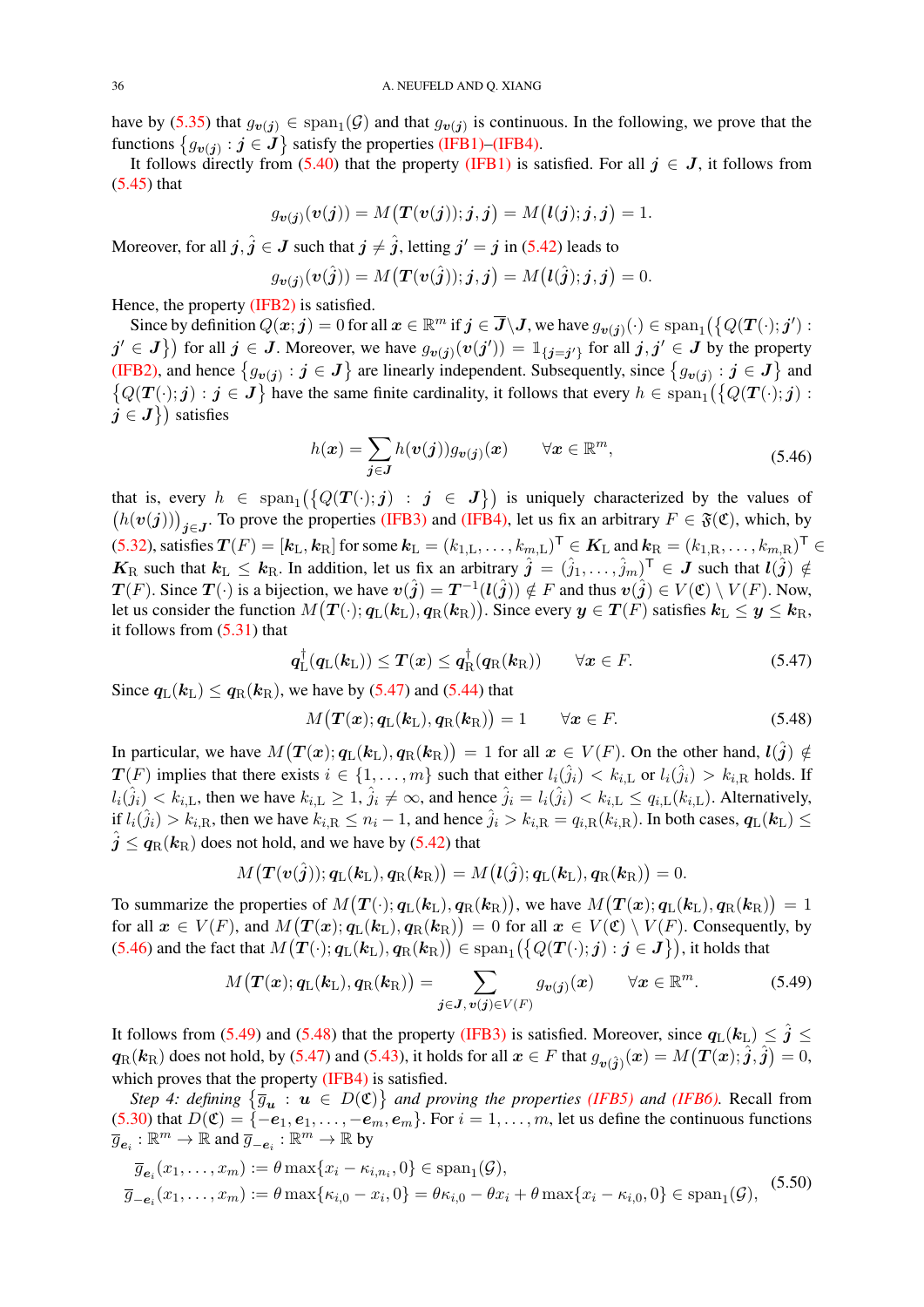where  $\theta \geq 1$  is a constant that satisfies  $||x|| \leq \theta ||x||_1$  for all  $x \in \mathbb{R}^m$ , which exists due to the equivalence of norms on a Euclidean space. The property [\(IFB5\)](#page-12-5) follows immediately from the definitions in [\(5.50\)](#page-35-4). To prove the property [\(IFB6\),](#page-12-0) let us fix  $F \in \mathfrak{F}(\mathfrak{C})$  with  $D(F) \neq \emptyset$  and  $\mathfrak{x} = (x_1, \dots, x_m)^\top \in F$ . By [\(5.29\)](#page-31-2), F can be expressed as  $F = I_1 \times \cdots \times I_m$ , where  $I_i \in \{(-\infty, \kappa_{i,0}], \{\kappa_{i,0}\}, [\kappa_{i,0}, \kappa_{i,1}], \ldots,$  $\{\kappa_{i,n_i-1},\kappa_{i,n_i}\},\{\kappa_{i,n_i},\infty)\}\$  for  $i=1,\ldots,m$ . Observe that for  $i=1,\ldots,m$ ,  $e_i\in D(F)$  if and only if  $I_i = [\kappa_{i,n_i}, \infty)$ , and that  $-e_i \in D(F)$  if and only if  $I_i = (-\infty, \kappa_{i,0}]$ . For  $i = 1, \ldots, m$ , let us define  $\widetilde{I}_i$  as follows:

$$
\widetilde{I}_i := \begin{cases}\n\{\kappa_{i,n_i}\} & \text{if } \mathbf{e}_i \in D(F), \\
\{\kappa_{i,0}\} & \text{if } -\mathbf{e}_i \in D(F), \\
I_i & \text{if } \mathbf{e}_i \notin D(F) \text{ and } -\mathbf{e}_i \notin D(F).\n\end{cases}
$$

Since  $I_i$  is bounded for  $i = 1, ..., m$ , we have  $I_1 \times \cdots \times I_m = \text{conv}(V(F))$ . Now, let us construct  $x^{(0)}, \ldots, x^{(m)}$  by the following procedure.

- (a) Let  $x^{(0)} = x$ .
- (b) For  $i = 1, \ldots, m$ , define  $\boldsymbol{x}^{(i)}$  as follows:
	- if  $e_i \in D(F)$ , let  $\mathbf{x}^{(i)} = \mathbf{x}^{(i-1)} \max\{x_i \kappa_{i,n_i}, 0\}e_i;$
	- if  $-e_i \in D(F)$ , let  $\mathbf{x}^{(i)} = \mathbf{x}^{(i-1)} + \max\{\kappa_{i,0} x_i, 0\}e_i;$
	- if  $e_i \notin D(F)$  and  $-e_i \notin D(F)$ , let  $\mathbf{x}^{(i)} = \mathbf{x}^{(i-1)}$ .

Let  $x_i^{(i)}$  $j_j^{(i)}$  denote the *j*-th component of  $x^{(i)}$ . For  $i = 1, ..., m$ , it follows from the above procedure that  $x_i^{(i)} = \kappa_{i,n_i} \in \widetilde{I}_i$  if  $e_i \in D(F)$ ,  $x_i^{(i)} = \kappa_{i,0} \in \widetilde{I}_i$  if  $-e_i \in D(F)$ , and that  $x_i^{(i)} = x_i \in \widetilde{I}_i$  if  $e_i \notin D(F)$ and  $-e_i \notin D(F)$ . Thus, we have  $\mathbf{x}^{(m)} \in \widetilde{I}_1 \times \cdots \times \widetilde{I}_m = \text{conv}(V(F))$ . Moreover, we have

$$
\|x^{(i)} - x^{(i-1)}\|_1 = \begin{cases} \max\{x_i - \kappa_{i,n_i}, 0\} = \theta^{-1} \overline{g}_{\mathbf{e}_i}(\mathbf{x}) & \text{if } \mathbf{e}_i \in D(F), \\ \max\{\kappa_{i,0} - x_i, 0\} = \theta^{-1} \overline{g}_{-\mathbf{e}_i}(\mathbf{x}) & \text{if } -\mathbf{e}_i \in D(F), \\ 0 & \text{if } \mathbf{e}_i \notin D(F) \text{ and } -\mathbf{e}_i \notin D(F). \end{cases}
$$

Consequently, it holds that

$$
\begin{aligned} \min_{\boldsymbol{y} \in \operatorname{conv}(V(F))} \left\{ \left\| \boldsymbol{x} - \boldsymbol{y} \right\| \right\} &\leq \left\| \boldsymbol{x} - \boldsymbol{x}^{(m)} \right\| \\ &\leq \sum_{i=1}^m \left\| \boldsymbol{x}^{(i)} - \boldsymbol{x}^{(i-1)} \right\| \\ &\leq \sum_{i=1}^m \theta \left\| \boldsymbol{x}^{(i)} - \boldsymbol{x}^{(i-1)} \right\|_1 \\ &= \sum_{\boldsymbol{u} \in D(F)} \overline{g}_{\boldsymbol{u}}(\boldsymbol{x}). \end{aligned}
$$

Thus, the property [\(IFB6\)](#page-12-0) is satisfied. The proof is now complete.  $\Box$ 

*Proof of Theorem* [3.2.7.](#page-13-1) Let  $\mathcal{Y}^{\dagger} := \bigcup_{C \in \mathfrak{C}} C$ . It follows from Lemma [5.4.1](#page-30-1) that  $\{\text{relint}(F) : F \in \mathfrak{F}(\mathfrak{C})\}$ is a disjoint partition of  $\mathcal{Y}^{\dagger}$ . The rest of the proof is divided into five steps.

*Step 1: decomposing a fixed probability measure*  $\mu \in \mathcal{P}_1(\mathcal{Y})$  *into a mixture of probability measures each concentrated on* relint(F) *for a face*  $F \in \mathfrak{F}(\mathfrak{C})$ . Let us fix an arbitrary  $\mu \in \mathcal{P}_1(\mathcal{Y})$ . Let us define  $\mu^{\dagger} \in \mathcal{P}_1(\mathcal{Y}^{\dagger})$  by  $\mu^{\dagger}(E) := \mu(E \cap \mathcal{Y})$  for all  $E \in \mathcal{B}(\mathcal{Y}^{\dagger})$ , and define  $\mathfrak{F}_{\mu^{\dagger}}(\mathfrak{C}) := \{ F \in \mathfrak{F}(\mathfrak{C}) :$  $\mu^\dagger(\mathrm{relint}(F))>0\big\}$ . Then,  $\mu^\dagger\left(\bigcup_{F\in\mathfrak{F}_{\mu^\dagger}(\mathfrak{C})}\mathrm{relint}(F)\right)=1$ . For each  $F\in\mathfrak{F}_{\mu^\dagger}(\mathfrak{C})$ , let us define  $\mu_F^\dagger\in\mathfrak{F}_{\mu^\dagger}$  $\mathcal{P}_1(\mathcal{Y}^{\dagger})$  as follows:

$$
\mathrm{d}\mu_F^\dagger := \frac{\mathbb{1}_{\mathrm{relint}(F)}}{\mu^\dagger(\mathrm{relint}(F))} \mathrm{d}\mu^\dagger.
$$

Thus, for any  $E \in \mathcal{B}(\mathcal{Y}^{\dagger}), \sum_{F \in \mathfrak{F}_{\mu^{\dagger}}(\mathfrak{C})}$  $\left[\mu^{\dagger}(\text{relint}(F))\mu_{R}^{\dagger}\right]$  $\Big[ \frac{1}{F}(E) \Big] = \mu^\dagger \left( \left[ \bigcup_{F \in \mathfrak{F}_{\mu^\dagger}(\mathfrak{C})} \mathrm{relint}(F) \right] \cap E \right) =$  $\mu^{\dagger}(E)$  and hence  $\sum_{F \in \mathfrak{F}_{\mu^{\dagger}}(\mathfrak{C})} \mu^{\dagger}(\mathrm{relint}(F)) \mu^{\dagger}_F$  $_{F}^{\dagger}(\mathrm{d}\boldsymbol{x})=\mu^{\dagger}(\mathrm{d}\boldsymbol{x}).$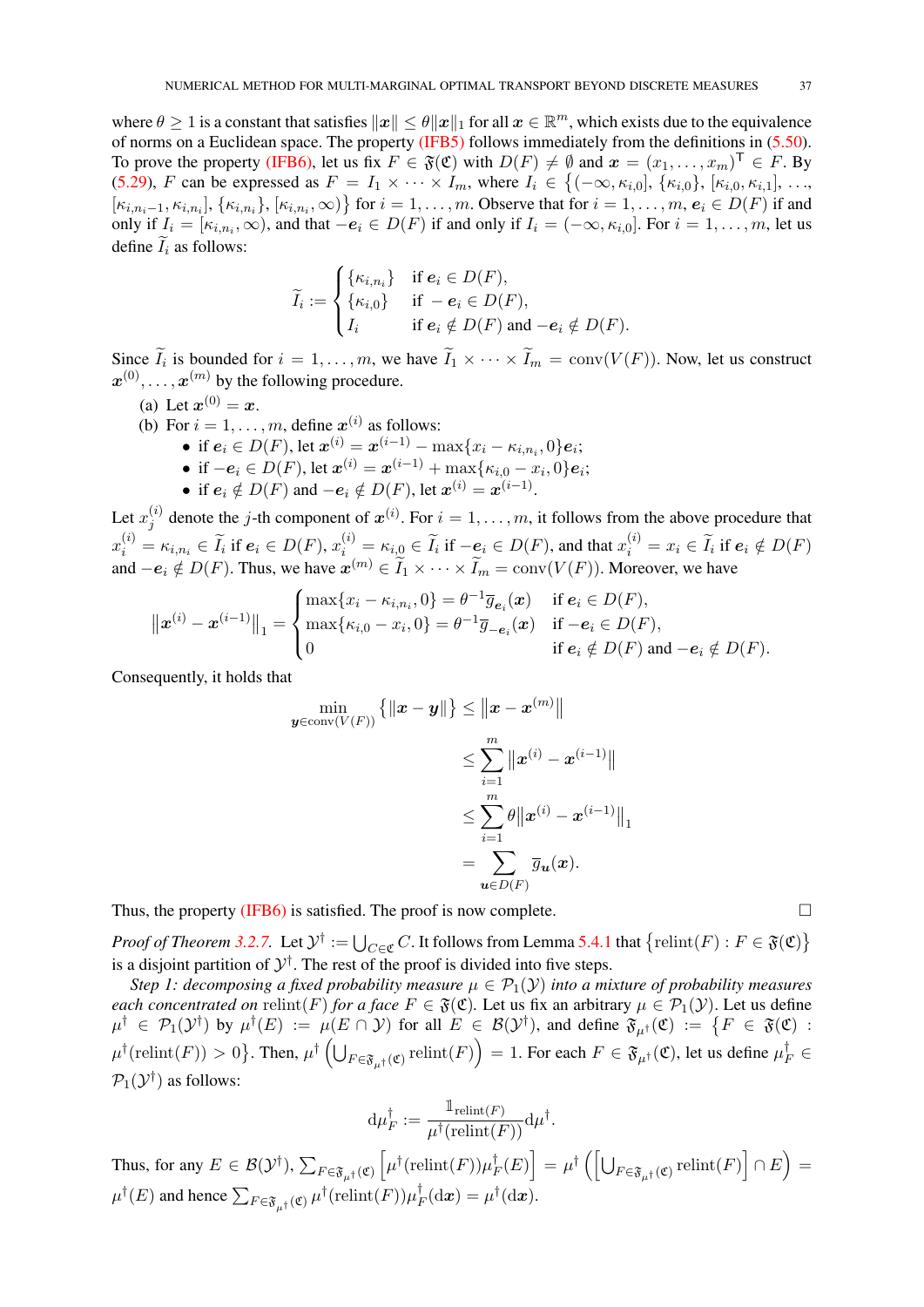<span id="page-37-2"></span>*Step 2: approximating the mixture component concentrated on* relint(F) *by a discrete probability measure concentrated on*  $V(F)$ *. For each*  $F\in \mathfrak{F}_{\mu^{\dagger}}(\mathfrak{C}),$  *let us define*  $\hat{\mu}_I^{\dagger}$  $\frac{1}{F}$  as follows:

$$
\hat{\mu}_F^{\dagger}(\mathrm{d}\boldsymbol{x}):=\sum_{\boldsymbol{v}\in V(F)}\left(\int_{\mathcal{Y}^{\dagger}}g_{\boldsymbol{v}}\,\mathrm{d}\mu_F^{\dagger}\right)\delta_{\boldsymbol{v}}(\mathrm{d}\boldsymbol{x}),
$$

where  $\delta_{v}$  denotes the Dirac measure at v. Then,

$$
\hat{\mu}_F^{\dagger}(\mathcal{Y}^{\dagger}) = \sum_{\mathbf{v} \in V(F)} \int_{\mathcal{Y}^{\dagger}} g_{\mathbf{v}} d\mu_F^{\dagger} \n= \int_{\mathcal{Y}^{\dagger}} \left( \sum_{\mathbf{v} \in V(F)} g_{\mathbf{v}} \right) d\mu_F^{\dagger} \n= \frac{1}{\mu^{\dagger}(\text{relint}(F))} \int_{\mathcal{Y}^{\dagger}} \left( \sum_{\mathbf{v} \in V(F)} g_{\mathbf{v}} \right) \mathbb{1}_{\text{relint}(F)} d\mu^{\dagger} \n= \frac{\mu^{\dagger}(\text{relint}(F))}{\mu^{\dagger}(\text{relint}(F))} \n= 1,
$$

where the fourth equality is due to the property [\(IFB3\)](#page-12-3) of  $\{g_v : v \in V(\mathfrak{C})\}$ . Since  $\int_{\mathcal{Y}^{\dagger}} g_v \, \mathrm{d} \mu_F^{\dagger} \geq 0$ by the property [\(IFB1\),](#page-11-3) we thus have  $\hat{\mu}_F^{\dagger} \in \mathcal{P}_1(\mathcal{Y}^{\dagger})$ . Moreover, for every  $v \in V(F)$ , we have by the property [\(IFB2\)](#page-12-2) that

$$
\int_{\mathcal{Y}^{\dagger}} g_{\boldsymbol{v}} \, d\hat{\mu}_F^{\dagger} = \sum_{\boldsymbol{v}' \in V(F)} \left[ \left( \int_{\mathcal{Y}^{\dagger}} g_{\boldsymbol{v}'} \, d\mu_F^{\dagger} \right) g_{\boldsymbol{v}}(\boldsymbol{v}') \right] = \int_{\mathcal{Y}^{\dagger}} g_{\boldsymbol{v}} \, d\mu_F^{\dagger}.
$$

Furthermore, for every  $v \in V(\mathfrak{C}) \setminus V(F)$ , we have by the property [\(IFB4\)](#page-12-4) that

<span id="page-37-1"></span>
$$
\int_{\mathcal{Y}^{\dagger}} g_{\boldsymbol{v}} \, d\hat{\mu}_F^{\dagger} = 0 = \int_{\mathcal{Y}^{\dagger}} g_{\boldsymbol{v}} \, d\mu_F^{\dagger}.
$$

We have thus shown that

$$
\int_{\mathcal{Y}^{\dagger}} g_{\mathbf{v}} \, d\hat{\mu}_F^{\dagger} = \int_{\mathcal{Y}^{\dagger}} g_{\mathbf{v}} \, d\mu_F^{\dagger} \qquad \forall \mathbf{v} \in V(\mathfrak{C}), \ \forall F \in \mathfrak{F}_{\mu^{\dagger}}(\mathfrak{C}). \tag{5.51}
$$

*Step 3: controlling the*  $W_1$ -distance between the mixture component concentrated on relint(F) and *its discrete approximation.* For each  $F \in \mathfrak{F}_{\mu^{\dagger}}(\mathfrak{C})$ , let  $T_F : F \to F$  be a Borel measurable mapping such that

<span id="page-37-0"></span>
$$
F\ni \boldsymbol{x}\quad \mapsto\quad T_F(\boldsymbol{x})\in \argmin_{\boldsymbol{y}\in \operatorname{conv}(V(F))}\big\{\|\boldsymbol{x}-\boldsymbol{y}\|\big\}.
$$

Such a mapping exists by [\[10,](#page-45-20) Proposition 7.33]. Let  $\gamma_F$  denote an optimal coupling of  $\mu_I^{\dagger}$  $_{F}^{\dagger}$  and  $\hat{\mu}^{\dagger}_{I}$  $E_F^{\dagger}$  under the cost  $(\bm x,\bm y)\mapsto \|\bm x-\bm y\|$  and let us fix an arbitrary  $\tilde\gamma_F\in\Gamma(\mu_R^\dagger)$  $_{F}^{\dagger}\circ T_{F}^{-1}$  $\hat{\mu}_F^{-1}, \hat{\mu}_I^{\dagger}$  $T_F$ ). By the definition of  $T_F$ ,

$$
\int_{\mathcal{Y}^{\dagger} \times \mathcal{Y}^{\dagger}} \|\mathbf{x} - \mathbf{y}\| \gamma_F(\mathrm{d}\mathbf{x}, \mathrm{d}\mathbf{y}) = W_1(\mu_F^{\dagger}, \hat{\mu}_F^{\dagger})
$$
\n
$$
\leq W_1(\mu_F^{\dagger}, \mu_F^{\dagger} \circ T_F^{-1}) + W_1(\mu_F^{\dagger} \circ T_F^{-1}, \hat{\mu}_F^{\dagger})
$$
\n
$$
\leq \int_{\mathcal{Y}^{\dagger}} \|\mathbf{x} - T_F(\mathbf{x})\| \mu_F^{\dagger}(\mathrm{d}\mathbf{x}) + \int_{\mathcal{Y}^{\dagger} \times \mathcal{Y}^{\dagger}} \|\mathbf{x} - \mathbf{y}\| \tilde{\gamma}_F(\mathrm{d}\mathbf{x}, \mathrm{d}\mathbf{y})
$$
\n
$$
= \int_{\mathcal{Y}^{\dagger}} \min_{\mathbf{y} \in \operatorname{conv}(V(F))} \left\{ \|\mathbf{x} - \mathbf{y}\| \right\} \mu_F^{\dagger}(\mathrm{d}\mathbf{x}) + \int_{\mathcal{Y}^{\dagger} \times \mathcal{Y}^{\dagger}} \|\mathbf{x} - \mathbf{y}\| \tilde{\gamma}_F(\mathrm{d}\mathbf{x}, \mathrm{d}\mathbf{y}). \tag{5.52}
$$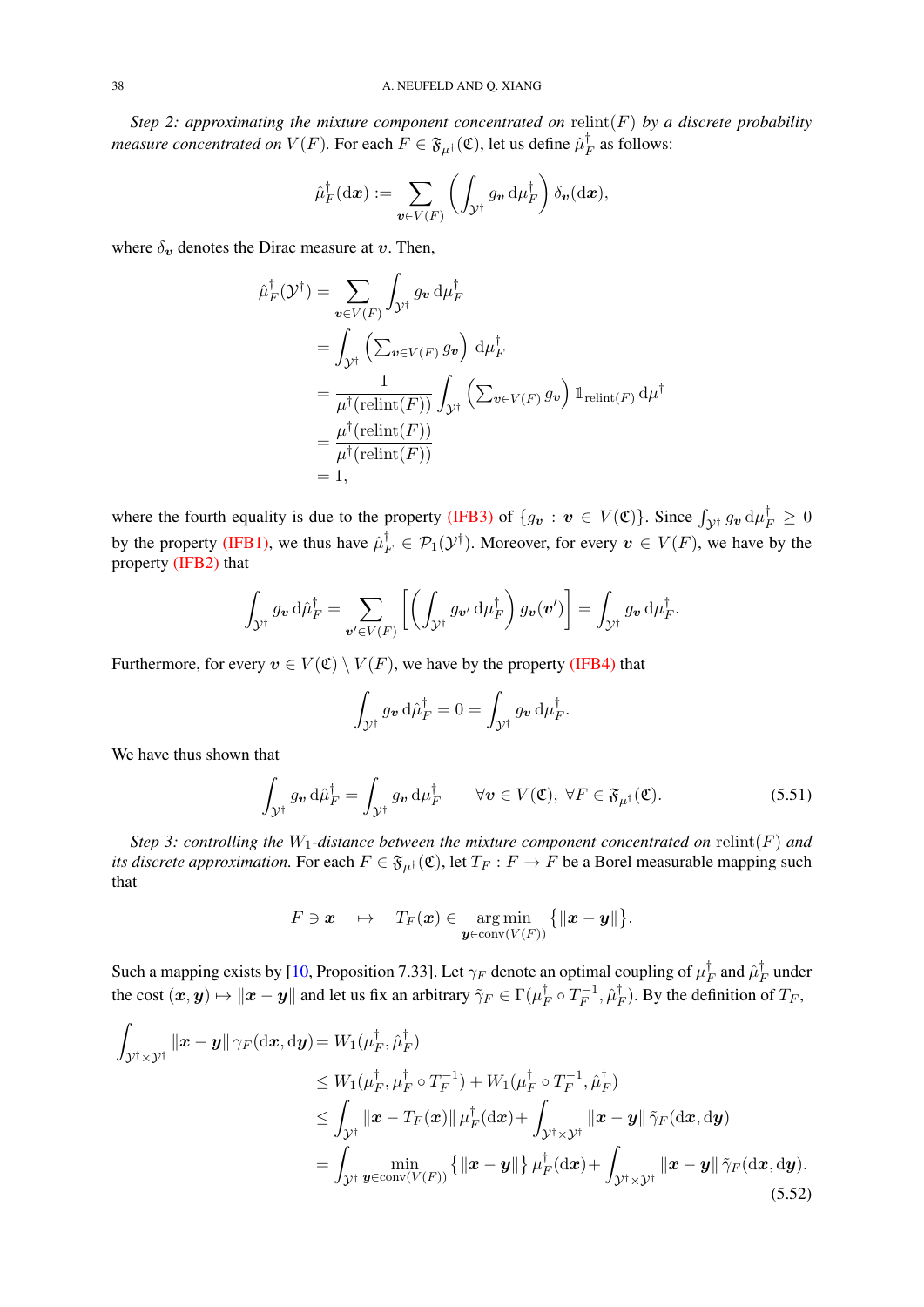If  $D(F) = \emptyset$ , then  $\text{conv}(V(F)) = F$  and thus  $\min_{\mathbf{y} \in \text{conv}(V(F))} \{ ||\mathbf{x} - \mathbf{y}|| \} = 0$  for all  $\mathbf{x} \in F$ . If  $D(F) \neq \emptyset$ , then by the properties [\(IFB5\)](#page-12-5) and [\(IFB6\)](#page-12-0) of  ${\overline{g_u : u \in D(\mathfrak{C})}}$ , we have

$$
\int_{\mathcal{Y}^{\dagger}} \min_{\mathbf{y} \in \operatorname{conv}(V(F))} \left\{ \|\mathbf{x} - \mathbf{y}\| \right\} \mu_F^{\dagger}(\mathrm{d}\mathbf{x}) \le \int_{\mathcal{Y}^{\dagger}} \sum_{\mathbf{u} \in D(F)} \overline{g}_{\mathbf{u}}(\mathbf{x}) \mu_F^{\dagger}(\mathrm{d}\mathbf{x}) \le \sum_{\mathbf{u} \in D(\mathfrak{C})} \int_{\mathcal{Y}^{\dagger}} \overline{g}_{\mathbf{u}} \, \mathrm{d}\mu_F^{\dagger}.
$$
\n(5.53)

Moreover, since  $supp(\tilde{\gamma}_F) \subset conv(V(F)) \times conv(V(F))$  and by a convex maximization argument  $\max_{\bm{x},\bm{y}\in\text{conv}(V(F))}\left\{\|\bm{x}-\bm{y}\|\right\} = \max_{\bm{v},\bm{v}'\in V(F)}\left\{\|\bm{v}-\bm{v}'\|\right\}$ , we have

<span id="page-38-1"></span><span id="page-38-0"></span>
$$
\int_{\mathcal{Y}^{\dagger} \times \mathcal{Y}^{\dagger}} ||\mathbf{x} - \mathbf{y}|| \tilde{\gamma}_F(\mathrm{d}\mathbf{x}, \mathrm{d}\mathbf{y}) \le \max_{\mathbf{x}, \mathbf{y} \in \mathrm{conv}(V(F))} \{ ||\mathbf{x} - \mathbf{y}|| \}
$$
\n
$$
= \max_{\mathbf{v}, \mathbf{v}' \in V(F)} \{ ||\mathbf{v} - \mathbf{v}'|| \}
$$
\n
$$
\le \max_{C \in \mathfrak{C}} \max_{\mathbf{v}, \mathbf{v}' \in V(C)} \{ ||\mathbf{v} - \mathbf{v}'|| \}
$$
\n
$$
= \eta(\mathfrak{C}).
$$
\n(5.54)

Combining [\(5.52\)](#page-37-0), [\(5.53\)](#page-38-0), and [\(5.54\)](#page-38-1), we get

<span id="page-38-2"></span>
$$
\int_{\mathcal{Y}^{\dagger}\times\mathcal{Y}^{\dagger}}\|\boldsymbol{x}-\boldsymbol{y}\|\,\gamma_F(\mathrm{d}\boldsymbol{x},\mathrm{d}\boldsymbol{y})\leq \eta(\mathfrak{C})+\sum_{\boldsymbol{u}\in D(\mathfrak{C})}\int_{\mathcal{Y}^{\dagger}}\overline{g}_{\boldsymbol{u}}\,\mathrm{d}\mu_F^{\dagger}.
$$
\n(5.55)

*Step 4: taking the mixture of the discrete probability measures to make a discrete approximation of the original probability measure and controlling their*  $W_1$ -distance. Now that we have defined  $\mu_F^{\dagger} \in$  $\mathcal{P}_1(\mathcal{Y}^{\dagger}), \hat{\mu}_F^{\dagger} \in \mathcal{P}_1(\mathcal{Y}^{\dagger}),$  and  $\gamma_F \in \Gamma(\mu_F^{\dagger})$  $_{F}^{\dagger},\hat{\mu}_{I}^{\dagger}$  $_{F}^{\dagger})$  for each  $F\in\mathfrak{F}_{\mu^{\dagger}}(\mathfrak{C}),$  let us define  $\hat{\mu}^{\dagger}$  and  $\gamma$  by

$$
\hat{\mu}^\dagger(\mathrm{d}\boldsymbol{x}) := \sum_{F \in \mathfrak{F}_{\mu^\dagger}(\mathfrak{C})} \mu^\dagger(\mathrm{relint}(F)) \hat{\mu}_F^\dagger(\mathrm{d}\boldsymbol{x}),
$$

$$
\gamma(\mathrm{d}\boldsymbol{x},\mathrm{d}\boldsymbol{y}) := \sum_{F \in \mathfrak{F}_{\mu^\dagger}(\mathfrak{C})} \mu^\dagger(\mathrm{relint}(F)) \gamma_F(\mathrm{d}\boldsymbol{x},\mathrm{d}\boldsymbol{y}).
$$

Since  $\mu^{\dagger}(\bigcup_{F \in \mathfrak{F}_{\mu^{\dagger}}(\mathfrak{C})} \operatorname{relint}(F) \Big) = 1$ , we have  $\hat{\mu}^{\dagger} \in \mathcal{P}_1(\mathcal{Y}^{\dagger})$  and  $\gamma \in \Gamma(\mu^{\dagger}, \hat{\mu}^{\dagger})$ . By the property [\(IFB2\)](#page-12-2) and [\(5.51\)](#page-37-1), it holds for all  $v \in V(\mathfrak{C})$  that

<span id="page-38-3"></span>
$$
\hat{\mu}^{\dagger}(\{\mathbf{v}\}) = \int_{\mathcal{Y}^{\dagger}} g_{\mathbf{v}} \, d\hat{\mu}^{\dagger} \n= \sum_{F \in \mathfrak{F}_{\mu^{\dagger}}(\mathfrak{C})} \mu^{\dagger}(\mathrm{relint}(F)) \int_{\mathcal{Y}^{\dagger}} g_{\mathbf{v}} \, d\hat{\mu}^{\dagger}_{F} \n= \sum_{F \in \mathfrak{F}_{\mu^{\dagger}}(\mathfrak{C})} \mu^{\dagger}(\mathrm{relint}(F)) \int_{\mathcal{Y}^{\dagger}} g_{\mathbf{v}} \, d\mu^{\dagger}_{F} \n= \sum_{F \in \mathfrak{F}_{\mu^{\dagger}}(\mathfrak{C})} \int_{\mathcal{Y}^{\dagger}} g_{\mathbf{v}} \mathbb{1}_{\mathrm{relint}(F)} \, d\mu^{\dagger} \n= \int_{\mathcal{Y}^{\dagger}} g_{\mathbf{v}} \, d\mu^{\dagger}.
$$
\n(5.56)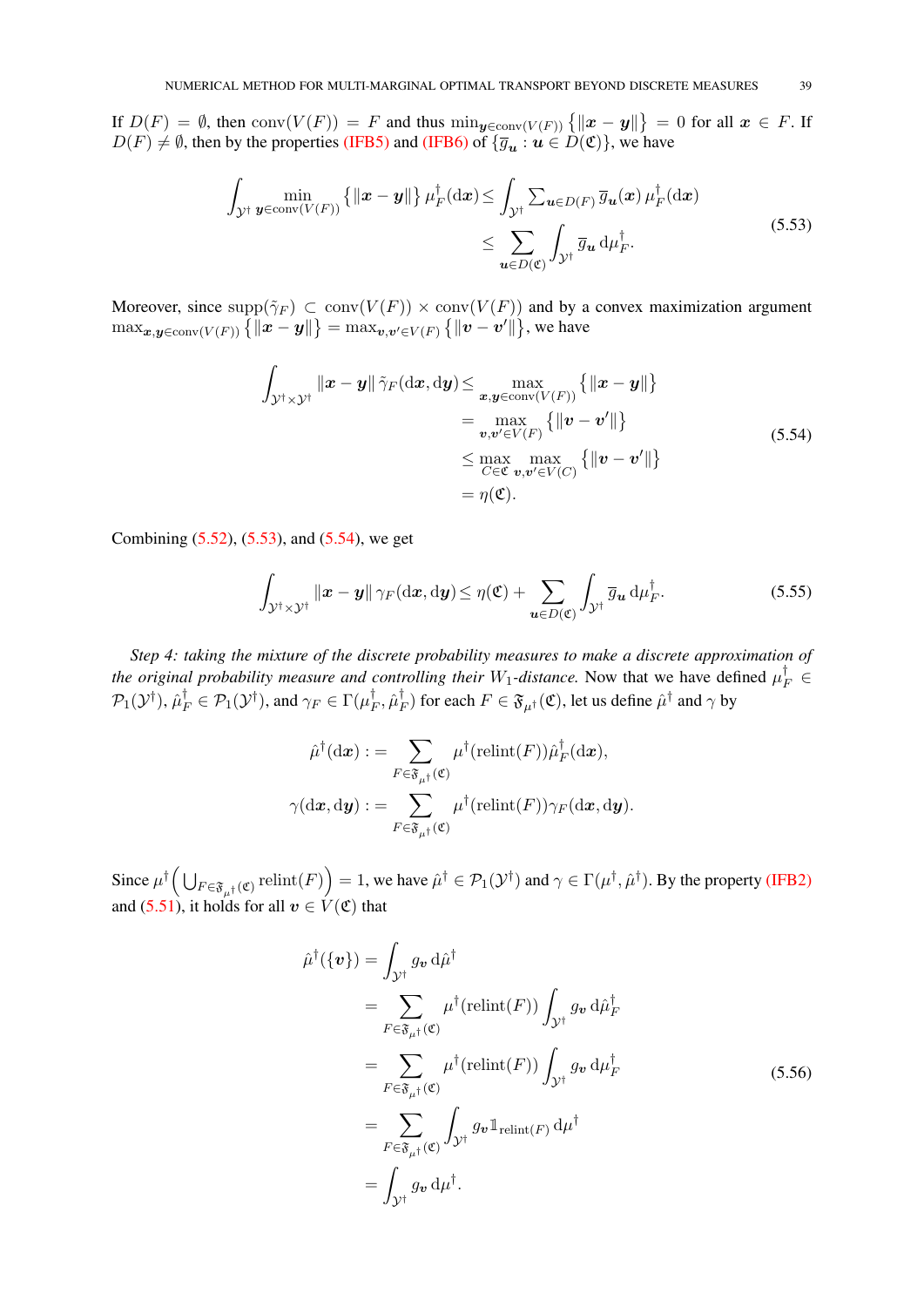Moreover, by  $(5.55)$ ,

$$
\int_{\mathcal{Y}^{\dagger} \times \mathcal{Y}^{\dagger}} \|\mathbf{x} - \mathbf{y}\| \gamma(\mathrm{d}\mathbf{x}, \mathrm{d}\mathbf{y}) = \sum_{F \in \mathfrak{F}_{\mu^{\dagger}}(\mathfrak{C})} \mu^{\dagger}(\mathrm{relint}(F)) \int_{\mathcal{Y}^{\dagger} \times \mathcal{Y}^{\dagger}} \|\mathbf{x} - \mathbf{y}\| \gamma_F(\mathrm{d}\mathbf{x}, \mathrm{d}\mathbf{y})
$$
\n
$$
\leq \sum_{F \in \mathfrak{F}_{\mu^{\dagger}}(\mathfrak{C})} \mu^{\dagger}(\mathrm{relint}(F)) \left(\eta(\mathfrak{C}) + \sum_{\mathbf{u} \in D(\mathfrak{C})} \int_{\mathcal{Y}^{\dagger}} \overline{g}_{\mathbf{u}} \, \mathrm{d} \mu_F^{\dagger}\right)
$$
\n
$$
= \eta(\mathfrak{C}) + \sum_{\mathbf{u} \in D(\mathfrak{C})} \sum_{F \in \mathfrak{F}_{\mu^{\dagger}}(\mathfrak{C})} \mu^{\dagger}(\mathrm{relint}(F)) \int_{\mathcal{Y}^{\dagger}} \overline{g}_{\mathbf{u}} \, \mathrm{d} \mu_F^{\dagger}
$$
\n
$$
= \eta(\mathfrak{C}) + \sum_{\mathbf{u} \in D(\mathfrak{C})} \sum_{F \in \mathfrak{F}_{\mu^{\dagger}}(\mathfrak{C})} \int_{\mathcal{Y}^{\dagger}} \overline{g}_{\mathbf{u}} \mathbb{1}_{\mathrm{relint}(F)} \, \mathrm{d} \mu^{\dagger}
$$
\n
$$
= \eta(\mathfrak{C}) + \sum_{\mathbf{u} \in D(\mathfrak{C})} \int_{\mathcal{Y}^{\dagger}} \overline{g}_{\mathbf{u}} \, \mathrm{d} \mu^{\dagger}
$$
\n
$$
= \eta(\mathfrak{C}) + \sum_{\mathbf{u} \in D(\mathfrak{C})} \int_{\mathcal{Y}} \overline{g}_{\mathbf{u}} \, \mathrm{d} \mu.
$$

Thus,  $W_1(\mu^\dagger, \hat{\mu}^\dagger) \leq \int_{\mathcal{Y}^\dagger \times \mathcal{Y}^\dagger} ||\bm{x} - \bm{y}|| \, \gamma(\mathrm{d}\bm{x}, \mathrm{d}\bm{y}) \leq \eta(\mathfrak{C}) + \sum_{\bm{u} \in D(\mathfrak{C})} \int_{\mathcal{Y}} \overline{g}_{\bm{u}} \, \mathrm{d}\mu.$ 

*Step 5: showing that if*  $\mu \stackrel{G}{\sim} \nu$ , then  $\mu$  *and*  $\nu$  *lead to the same discrete approximation.* Finally, let us take an arbitrary  $\nu \in \mathcal{P}_1(\mathcal{Y})$  such that  $\mu \stackrel{\mathcal{G}}{\sim} \nu$ . Let us repeat Step 1 to Step 4 above to construct  $\nu^{\dagger}$ ,  $\hat{\nu}^{\dagger} \in \mathcal{P}_1(\mathcal{Y}^{\dagger})$ . By the same arguments above, we have

$$
W_1(\nu^{\dagger}, \hat{\nu}^{\dagger}) \leq \eta(\mathfrak{C}) + \sum_{\mathbf{u} \in D(\mathfrak{C})} \int_{\mathcal{Y}} \overline{g}_{\mathbf{u}} \, d\nu = \eta(\mathfrak{C}) + \sum_{\mathbf{u} \in D(\mathfrak{C})} \int_{\mathcal{Y}} \overline{g}_{\mathbf{u}} \, d\mu,
$$

where the equality is due to the assumption that  $\{\overline{g}_{u} : u \in D(\mathfrak{C})\} \subset \text{span}_{1}(\mathcal{G})$ . Moreover, by [\(5.56\)](#page-38-3) and the assumption that  $\{g_{\boldsymbol{v}} : \boldsymbol{v} \in V(\mathfrak{C})\} \subset \text{span}_1(\mathcal{G})$ , we have

$$
\hat{\nu}^{\dagger}(\{\mathbf{v}\}) = \int_{\mathcal{Y}^{\dagger}} g_{\mathbf{v}} \, \mathrm{d} \nu^{\dagger} = \int_{\mathcal{Y}} g_{\mathbf{v}} \, \mathrm{d} \nu = \int_{\mathcal{Y}} g_{\mathbf{v}} \, \mathrm{d} \mu = \int_{\mathcal{Y}^{\dagger}} g_{\mathbf{v}} \, \mathrm{d} \mu^{\dagger} = \hat{\mu}^{\dagger}(\{\mathbf{v}\}) \qquad \forall \mathbf{v} \in V(\mathfrak{C}). \tag{5.57}
$$

But since  $\text{supp}(\mu^{\dagger}) \subseteq V(\mathfrak{C})$  and  $\text{supp}(\nu^{\dagger}) \subseteq V(\mathfrak{C})$ , [\(5.57\)](#page-39-0) implies that  $\mu^{\dagger} = \nu^{\dagger}$ . Thus, it holds that  $W_1(\mu^\dagger, \nu^\dagger) \ \leq \ W_1(\mu^\dagger, \hat{\mu}^\dagger) + W_1(\nu^\dagger, \hat{\nu}^\dagger) \ \leq \ 2 \left( \eta(\mathfrak{C}) + \sum_{\bm{u} \in D(\mathfrak{C})} \int_{\mathcal{Y}} \overline{g}_{\bm{u}} \, \mathrm{d} \mu \right) .$  Let  $\theta^\dagger \ \in \ \Gamma(\mu^\dagger, \nu^\dagger) \ \subset$  $\mathcal{P}(\mathcal{Y}^{\dagger} \times \mathcal{Y}^{\dagger})$  be an optimal coupling of  $\mu^{\dagger}$  and  $\nu^{\dagger}$  under the cost function  $(x, y) \mapsto ||x - y||$ . Since  $\theta^{\dagger}(\mathcal{Y} \times \mathcal{Y}) = 1$ , let us define  $\theta \in \mathcal{P}(\mathcal{Y} \times \mathcal{Y})$  by  $\theta(E) := \theta^{\dagger}(E)$  for all  $E \in \mathcal{B}(\mathcal{Y} \times \mathcal{Y})$ . Then, we have  $\theta \in \Gamma(\mu, \nu)$  and

<span id="page-39-0"></span>
$$
W_1(\mu, \nu) \leq \int_{\mathcal{Y} \times \mathcal{Y}} d\mathcal{Y}(\boldsymbol{x}, \boldsymbol{y}) \, \theta(\mathrm{d}\boldsymbol{x}, \mathrm{d}\boldsymbol{y})
$$
  
= 
$$
\int_{\mathcal{Y}^\dagger \times \mathcal{Y}^\dagger} \|\boldsymbol{x} - \boldsymbol{y}\| \, \theta^\dagger(\mathrm{d}\boldsymbol{x}, \mathrm{d}\boldsymbol{y})
$$
  
= 
$$
W_1(\mu^\dagger, \nu^\dagger)
$$
  

$$
\leq 2 \left( \eta(\mathfrak{C}) + \sum_{\boldsymbol{u} \in D(\mathfrak{C})} \int_{\mathcal{Y}} \overline{g}_{\boldsymbol{u}} \, \mathrm{d}\mu \right).
$$

In the particular case where  $\mathfrak C$  contains only bounded sets, we have  $D(\mathfrak C) = \emptyset$  and thus  $W_1(\mu, \nu) \leq$  $2\eta(\mathfrak{C})$ . The proof is now complete.

*Proof of Corollary* [3.2.8.](#page-13-2) For  $i = 1, ..., m$ , let  $\mathcal{I}_i := \{(-\infty, \kappa_{i,0}], [\kappa_{i,0}, \kappa_{i,1}], ..., [\kappa_{i,n_i-1}, \kappa_{i,n_i}],\}$  $\{\kappa_{i,n_i},\infty)\}\$ , and let  $\mathfrak{C}:=\left\{I_1\times\dots\times I_m: I_i\in\mathcal{I}_i\;\forall 1\leq i\leq m\right\}\right\}$ . By letting  $\beta_1=\dots=\beta_m=\beta$  in [\(3.6\)](#page-13-0) and Proposition [3.2.6](#page-13-0) and then multiplying each function  $\mathbb{R}^m \ni (x_1, \dots, x_m)^\top \mapsto (\max_{i \in L} {\{\beta^{-1}(x_i - \beta_i)\}})$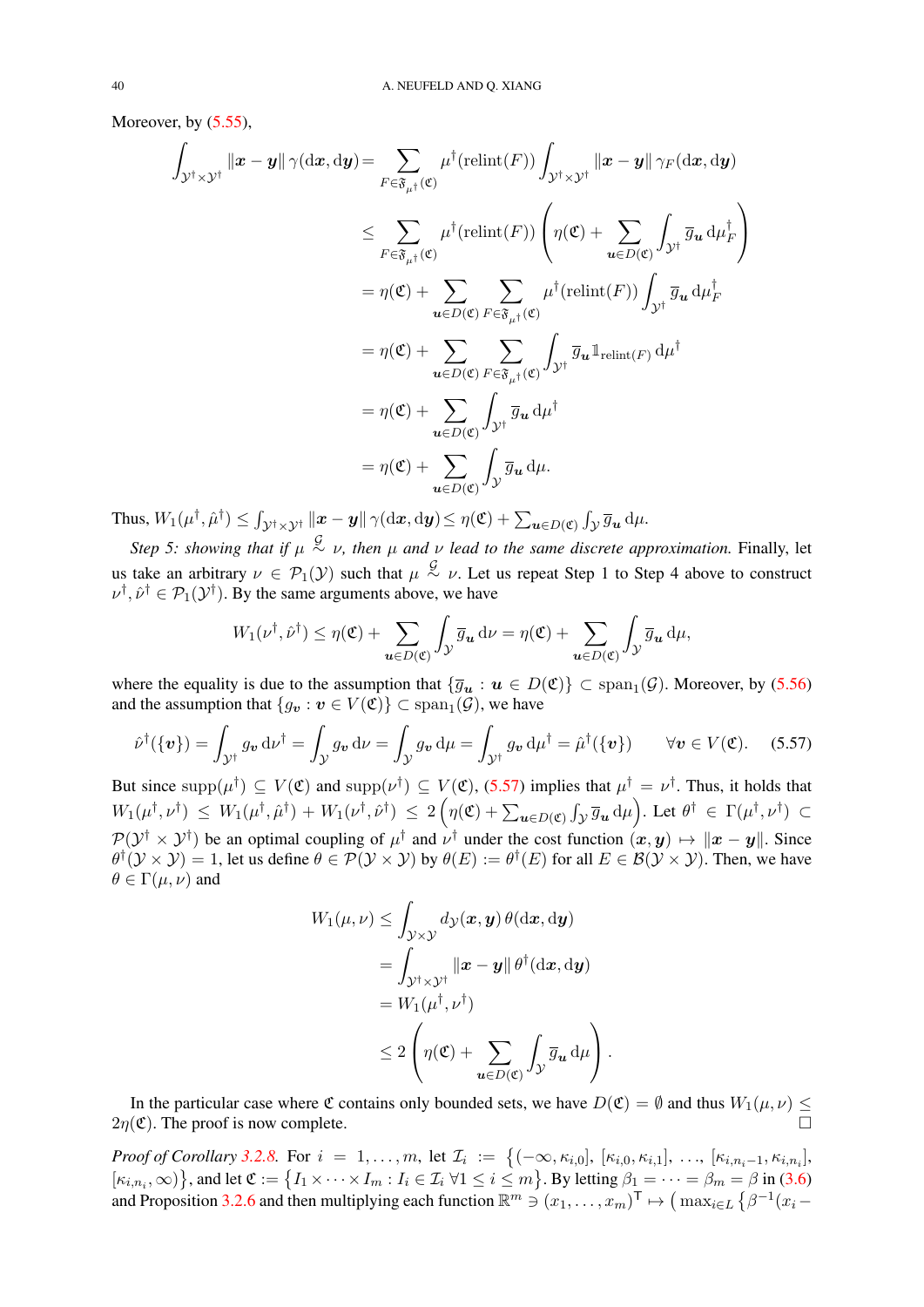$\{(\kappa_{i,j_i})^+\}^+ \in \mathbb{R}$  in [\(3.6\)](#page-13-0) by the positive constant  $\beta$ , it follows that  $\mathfrak C$  is a polyhedral cover of  $\mathcal Y$  and  $\mathcal G$  de- $\kappa_{i,j_i}$ )<sup> $\top$ </sup>})  $\in \mathbb{R}$  in (3.6) by the positive constant  $\beta$ , it follows that  $\mathfrak{C}$  is a polyhedral cover of  $\mathcal Y$  and  $\mathcal G$  defined in [\(3.7\)](#page-13-3) is an interpolation function basis associated with  $\mathfrak{C}$ . Si we have

$$
\eta(\mathfrak{C}) := \max_{C \in \mathfrak{C}} \max_{\boldsymbol{v}, \boldsymbol{v}' \in V(C)} \{ ||\boldsymbol{v} - \boldsymbol{v}'|| \} = ||\beta \mathbf{1}|| \le \theta \beta ||\mathbf{1}||_1 = \theta m \beta,
$$
\n(5.58)

where 1 denotes the vector in  $\mathbb{R}^m$  with all entries equal to 1. Moreover, it follows from [\(5.30\)](#page-31-3) that  $D(\mathfrak{C}) = \{-e_1, e_1, \ldots, -e_m, e_m\}$ . Therefore, let us define  $\overline{g}_{e_i}$  and  $\overline{g}_{-e_i}$  for  $i = 1, \ldots, m$  by [\(5.50\)](#page-35-4). Subsequently,

$$
\sum_{\mathbf{u}\in D(\mathfrak{C})} \int_{\mathcal{Y}} \overline{g}_{\mathbf{u}} d\mu = \sum_{i=1}^{m} \int_{\mathcal{Y}} \overline{g}_{-\mathbf{e}_i} + \overline{g}_{\mathbf{e}_i} d\mu = \sum_{i=1}^{m} \int_{\mathbb{R}} \theta(\kappa_{i,0} - x_i)^+ + \theta(x_i - \kappa_{i,n_i})^+ \mu_i(dx_i). \quad (5.59)
$$

Combining  $(5.58)$  and  $(5.59)$ , it follows from Theorem [3.2.7](#page-13-1) that  $(3.8)$  holds.

To prove the last statement in Corollary [3.2.8,](#page-13-2) let us fix an arbitrary  $\epsilon > 0$  and let  $\beta = \frac{\epsilon}{4\theta m}$ . For  $i = 1, \ldots, m$ , it holds by the dominated convergence theorem that there exists  $\underline{\kappa}_i \in \mathbb{R}$  such that

<span id="page-40-2"></span><span id="page-40-1"></span>
$$
\int_{\mathbb{R}} (\underline{\kappa}_i - x_i)^+ \mu_i(\mathrm{d}x_i) \le \frac{\epsilon}{8\theta m}.
$$

Subsequently, by applying the dominated convergence theorem again, there exists  $n_i \in \mathbb{N}$  such that

$$
\int_{\mathbb{R}} (x_i - \underline{\kappa}_i - n_i \beta)^+ \mu_i(\mathrm{d}x_i) \le \frac{\epsilon}{8\theta m}.
$$

With this choice of  $\beta$ ,  $(\underline{\kappa}_i)_{i=1:m}$ , and  $(n_i)_{i=1:m}$ , we have by [\(3.8\)](#page-13-2) that

$$
\overline{W}_{1,\mu}([\mu]_{\mathcal{G}}) \leq 2\theta \left( m\beta + \sum_{i=1}^{m} \int_{\mathbb{R}} (\kappa_{i,0} - x_i)^{+} + (x_i - \kappa_{i,n_i})^{+} \mu_i(\mathrm{d}x_i) \right)
$$
\n
$$
\leq 2\theta \left( m \frac{\epsilon}{4\theta m} + \sum_{i=1}^{m} \left( \frac{\epsilon}{8\theta m} + \frac{\epsilon}{8\theta m} \right) \right)
$$
\n
$$
= \frac{2\theta \epsilon}{2\theta}
$$
\n
$$
= \epsilon.
$$

The proof is now complete.  $\Box$ 

<span id="page-40-0"></span>5.5. Proof of results in Section [4.1.](#page-15-2) Before proving Proposition [4.1.1,](#page-15-4) let us first establish the following lemma.

Lemma 5.5.1. *Let* Y *be a compact subset of a Euclidean space, let* C *be a polyhedral cover of* Y such that  $\bigcup_{C\in\mathfrak{C}}C=\mathcal{Y}$ , and let continuous real-valued functions  $\{g_{\bf t}: {\bf t}\in V(\mathfrak{C})\}$  on  $\mathcal Y$  satisfy the *properties* (*IFB1*)–*[\(IFB4\)](#page-12-4)* with respect to  $\mathfrak{C}$ *. Let*  $k := |V(\mathfrak{C})| - 1$  *and enumerate*  $V(\mathfrak{C})$  *arbitrarily by*  $V(\mathfrak{C}) = \{\boldsymbol{t}_0, \boldsymbol{t}_1, \dots, \boldsymbol{t}_k\}$ . Let  $\mathcal{G} := \{g_{\boldsymbol{t}_j} : 1 \leq j \leq k\}$ , and let

<span id="page-40-3"></span>
$$
\mathcal{Y} \ni \boldsymbol{x} \quad \mapsto \quad \boldsymbol{g}(\boldsymbol{x}) := \big(g_{\boldsymbol{t}_1}(\boldsymbol{x}), \ldots, g_{\boldsymbol{t}_k}(\boldsymbol{x})\big)^\mathsf{T} \in \mathbb{R}^k.
$$

*Then,* G *is an interpolation function basis associated with* C *and*

conv(
$$
\{g(x) : x \in Y\}
$$
) = { $(z_1, ..., z_k)^\top : z_1 \ge 0, ..., z_k \ge 0, \sum_{j=1}^k z_j \le 1$ }, (5.60)

*that is,* conv $(\{g(x) : x \in Y\})$  *is a k-simplex with vertices*  $\{0, e_1, \ldots, e_k\}$  *where*  $e_j$  *denotes the* j-th standard basis vector of  $\mathbb{R}^k$ .

*Proof of Lemma* [5.5.1.](#page-40-3) Note that since  $\mathcal Y$  is bounded,  $D(\mathfrak{C}) = \emptyset$  and thus  $\mathcal G$  vacuously satisfy [\(IFB5\)](#page-12-5) and [\(IFB6\).](#page-12-0) Hence, G is an interpolation function basis associated with  $\mathfrak{C}$ . Moreover, since  $\bigcup_{C \in \mathfrak{C}} C = \mathcal{Y}$ , we have  $V(\mathfrak{C}) \subset \mathcal{Y}$ . In addition, we have by the property [\(IFB2\)](#page-12-2) that  $g(t_0) = 0$  and  $g(t_i) = e_i$  for  $j = 1, \ldots, k$ . Consequently,

$$
\operatorname{conv}(\{\boldsymbol{g}(\boldsymbol{x}): \boldsymbol{x} \in \mathcal{Y}\}) \supseteq \operatorname{conv}(\{\boldsymbol{0}, \boldsymbol{e}_1, \ldots, \boldsymbol{e}_k\})
$$
  
=  $\Big\{(z_1, \ldots, z_k)^\top : z_1 \geq 0, \ldots, z_k \geq 0, \sum_{j=1}^k z_j \leq 1\Big\}.$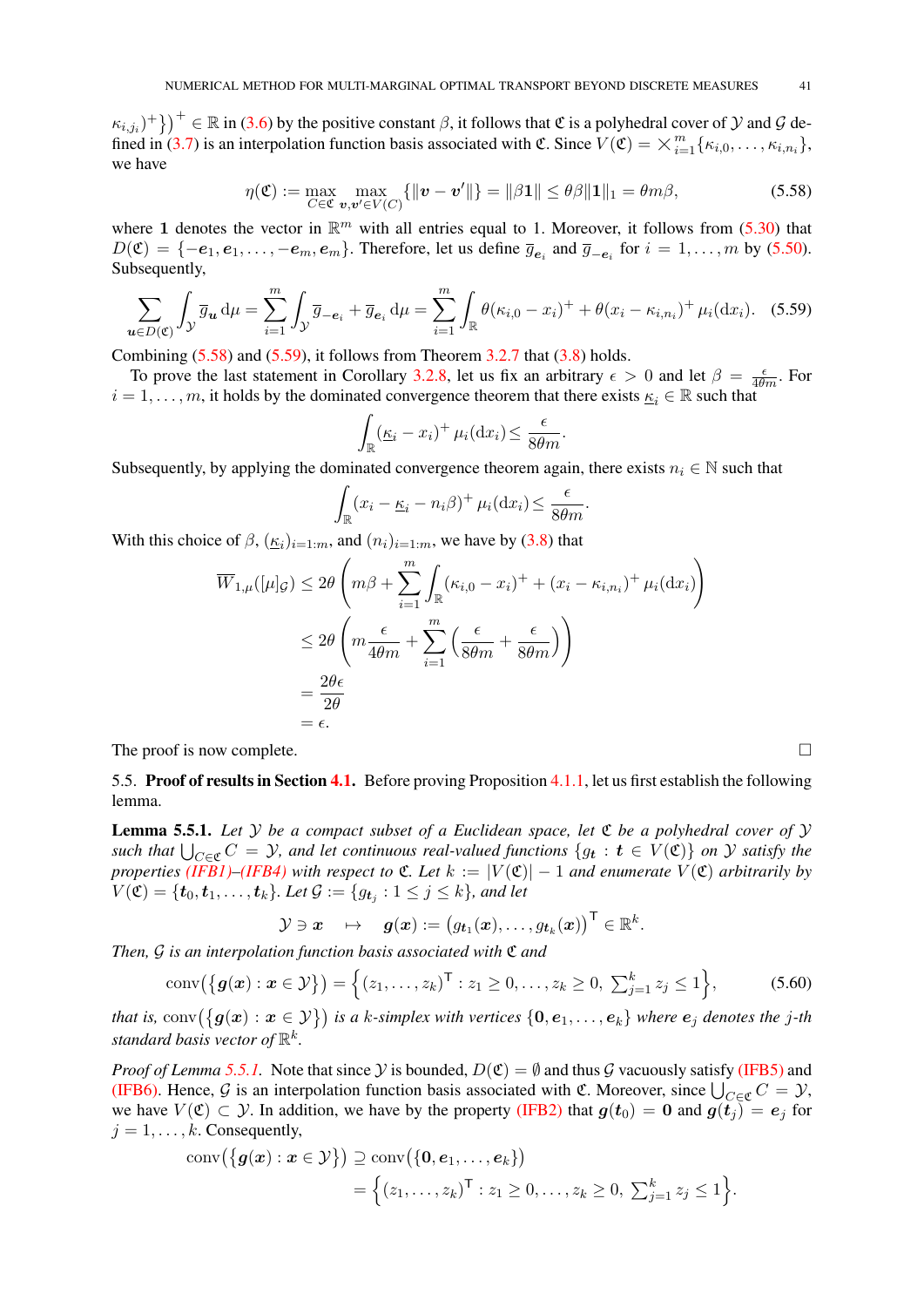<span id="page-41-2"></span>On the other hand, we have by the property [\(IFB1\)](#page-11-3) that  $g_{t_j}(x) \ge 0$  for all  $x \in \mathcal{Y}$  and  $j = 0, \ldots, k$ . Moreover, for any  $F \in \mathfrak{F}(\mathfrak{C})$  and any  $x \in F$ , it holds by the properties [\(IFB3\)](#page-12-3) and [\(IFB4\)](#page-12-4) that  $\sum_{0\leq j\leq k,\,t_j\in V(F)} g_{t_j}(x) = 1$  and that  $\sum_{0\leq j\leq k,\,t_j\notin V(F)} g_{t_j}(x) = 0$ . We thus have  $\sum_{j=0}^k g_{t_j}(x) = 1$ for all  $x \in \mathcal{Y}$ . Consequently, we have for all  $x \in \mathcal{Y}$  that

$$
\boldsymbol{g}(\boldsymbol{x}) = (g_{\boldsymbol{t}_1}(\boldsymbol{x}), \ldots, g_{\boldsymbol{t}_k}(\boldsymbol{x}))^\mathsf{T} \in \left\{ (z_1, \ldots, z_k)^\mathsf{T} : z_1 \geq 0, \ldots, z_k \geq 0, \ \sum_{j=1}^k z_k \leq 1 \right\},\
$$

which, by the convexity of  $\{(z_1,\ldots,z_k)^\top : z_1 \geq 0,\ldots,z_k \geq 0, \sum_{j=1}^k z_j \leq 1\}$ , implies that

$$
conv(\{g(x) : x \in \mathcal{Y}\}) \subseteq \left\{(z_1, \dots, z_k)^\top : z_1 \ge 0, \dots, z_k \ge 0, \sum_{j=1}^k z_j \le 1\right\}.
$$
  
This completes the proof.

*Proof of Proposition [4.1.1.](#page-15-4)* For  $i = 1, ..., N$ , let  $g_i : \mathcal{X}_i \to \mathbb{R}^{m_i}$  and  $v_i \in \mathbb{R}^{m_i}$  be defined as follows:

$$
x_i \mapsto \boldsymbol{g}_i(x_i) := (g_{i,1}(x_i), \ldots, g_{i,m_i}(x_i))^{\mathsf{T}},
$$
  

$$
\boldsymbol{v}_i := \left(\int_{\mathcal{X}_i} g_{i,1} \, \mathrm{d}\mu_i, \ldots, \int_{\mathcal{X}_i} g_{i,m_i} \, \mathrm{d}\mu_i\right)^{\mathsf{T}}.
$$

Subsequently, let  $K_i \subset \mathbb{R}^{m_i}$  be defined as follows:

$$
K_i := \mathrm{conv}\Big(\big\{\boldsymbol{g}_i(\boldsymbol{x}_i):\boldsymbol{x}_i\in\mathcal{X}_i\big\}\Big).
$$

It follows from  $(2.12)$  and  $(2.13)$  that

$$
conv(\{g(x): x \in \mathcal{X}\}) = \bigtimes_{i=1}^{N} K_i,
$$
\n(5.61)

<span id="page-41-1"></span><span id="page-41-0"></span>
$$
\boldsymbol{v} = (\boldsymbol{v}_1^{\mathsf{T}}, \dots, \boldsymbol{v}_N^{\mathsf{T}})^{\mathsf{T}}.
$$
 (5.62)

Let us fix an arbitrary  $i \in \{1, \ldots, N\}$ . By Lemma [5.5.1,](#page-40-3)

$$
K_i = \Big\{ (z_1, \ldots, z_{m_i})^{\mathsf{T}} : z_1 \geq 0, \ldots, z_{m_i} \geq 0, \ \sum_{j=1}^{m_i} z_j \leq 1 \Big\}.
$$

Moreover, since  $G_i$  satisfies properties [\(IFB3\)](#page-12-3) and [\(IFB4\),](#page-12-4) it holds for any  $F \in \mathfrak{F}(\mathfrak{C}_i)$  and any  $x \in F$ that  $\sum_{0\leq j\leq m_i,\boldsymbol{t}_j\in V(F)}g_{i,\boldsymbol{t}_j}(\boldsymbol{x})=1$  and  $\sum_{0\leq j\leq m_i,\boldsymbol{t}_j\notin V(F)}g_{i,\boldsymbol{t}_j}(\boldsymbol{x})=0.$  Thus, for all  $\boldsymbol{x}_i\in\mathcal{X}_i,$  we have  $\sum_{j=0}^{m_i} g_{i,j}(\boldsymbol{x}_i) = 1$  and hence  $\sum_{j=0}^{m_i} \int_{\mathcal{X}_i} g_{i,j} \, d\mu_i = 1$ . Since it holds by assumption that  $\int_{\mathcal{X}_i} g_{i,j} \, d\mu_i > 0$ for  $j = 0, 1, \ldots, m_i$ , we have  $\sum_{j=1}^{m_i} \int_{\mathcal{X}_i} g_{i,j} d\mu_i = 1 - \int_{\mathcal{X}_i} g_{i,0} d\mu_i < 1$ , which implies that  $v_i \in$  $\text{int}(K_i)$ . Consequently, by [\(5.61\)](#page-41-0) and [\(5.62\)](#page-41-1),  $\mathbf{v} \in \text{int}\left(\times_{i=1}^N K_i\right) = \text{int}\left(\text{conv}\left(\left\{\mathbf{g}(\mathbf{x}): \mathbf{x} \in \mathcal{X}\right\}\right)\right)$ . The boundedness of the set of optimizers of  $(MMOT_{relax}^*)$  $(MMOT_{relax}^*)$  $(MMOT_{relax}^*)$  then follows from Theorem [2.3.1\(iv\).](#page-9-0)

*Proof of Theorem [4.1.3.](#page-16-0)* Statement [\(i\)](#page-16-2) follows from Proposition [4.1.1](#page-15-4) and the equivalence between (i) and (iii) in [\[35,](#page-46-20) Corollary 9.3.1]. Due to the compactness of  $\mathcal{X}_1, \ldots, \mathcal{X}_N$  and the continuity of functions in  $\mathcal{G}_1,\ldots,\mathcal{G}_N$ , the set  $\{g(x): x \in \mathcal{X}\}\$ is bounded. Moreover, the global maximization problem in Line [4](#page-15-8) is bounded from above. Therefore, statement [\(ii\)](#page-16-6) follows from [\[35,](#page-46-20) Theorem 11.2] with  $g(\cdot, \cdot) \leftarrow$  $\left(\boldsymbol{\mathcal{X}}\times\mathbb{R}^{1+m}\ni\left(\boldsymbol{x},\left(y_0,\boldsymbol{y}\right)\right)\mapsto-\left(y_0+\left\langle \boldsymbol{y},\boldsymbol{g}(\boldsymbol{x})\right\rangle -f(\boldsymbol{x})\right)\in\mathbb{R}\right).$ 

In order to prove statements [\(iii\),](#page-16-3) [\(iv\),](#page-16-4) and [\(v\),](#page-16-0) we will show that  $(\hat{y}_0, \hat{y})$  is a feasible solution of ([MMOT](#page-5-0)<sub>relax</sub>) with objective value equal to MMOT<sup>LB</sup><sub>relax</sub> and that  $\hat{\mu}$  is a feasible solution of (MMOT<sub>relax</sub>) with objective value equal to MMOT $_{\text{relax}}^{\text{UB}}$ . Subsequently, since Line [5,](#page-15-11) Line [6,](#page-15-12) and Line [10](#page-15-3) guarantee that MMOT<sup>UB</sup><sub>relax</sub> – MMOT<sup>LB</sup><sub>relax</sub> =  $s^{(r)} \leq \epsilon$ , statements [\(iii\),](#page-16-3) [\(iv\),](#page-16-4) and [\(v\)](#page-16-0) will follow from the weak duality in Theorem [2.3.1](#page-9-0)[\(i\).](#page-8-7) On the one hand, by Line [4](#page-15-8) and Line [11,](#page-15-9) it holds for any  $x \in \mathcal{X}$  that

$$
\hat{y}_0 + \langle \hat{\mathbf{y}}, \mathbf{g}(\mathbf{x}) \rangle - f(\mathbf{x}) = y_0^{(r)} - s^{(r)} + \langle \mathbf{y}^{(r)}, \mathbf{g}(\mathbf{x}) \rangle - f(\mathbf{x})
$$
\n
$$
= \left( y_0^{(r)} + \langle \mathbf{y}^{(r)}, \mathbf{g}(\mathbf{x}) \rangle - f(\mathbf{x}) \right) - \max_{\mathbf{x}' \in \mathcal{X}} \left\{ y_0^{(r)} + \langle \mathbf{y}^{(r)}, \mathbf{g}(\mathbf{x}') \rangle - f(\mathbf{x}') \right\}
$$
\n
$$
\leq 0.
$$

Moreover, it follows from Line [3,](#page-15-6) Line [10,](#page-15-3) and Line [11](#page-15-9) that  $\hat{y}_0 + \langle \hat{y}, v \rangle = y_0^{(r)} - s^{(r)} + \langle y^{(r)}, v \rangle =$  $\phi^{(r)} - s^{(r)} = M M O T_{\text{relax}}^{\text{LB}}$ . This shows that  $(\hat{y}_0, \hat{y})$  is a feasible solution of ([MMOT](#page-8-0)<sub>relax</sub>) with objective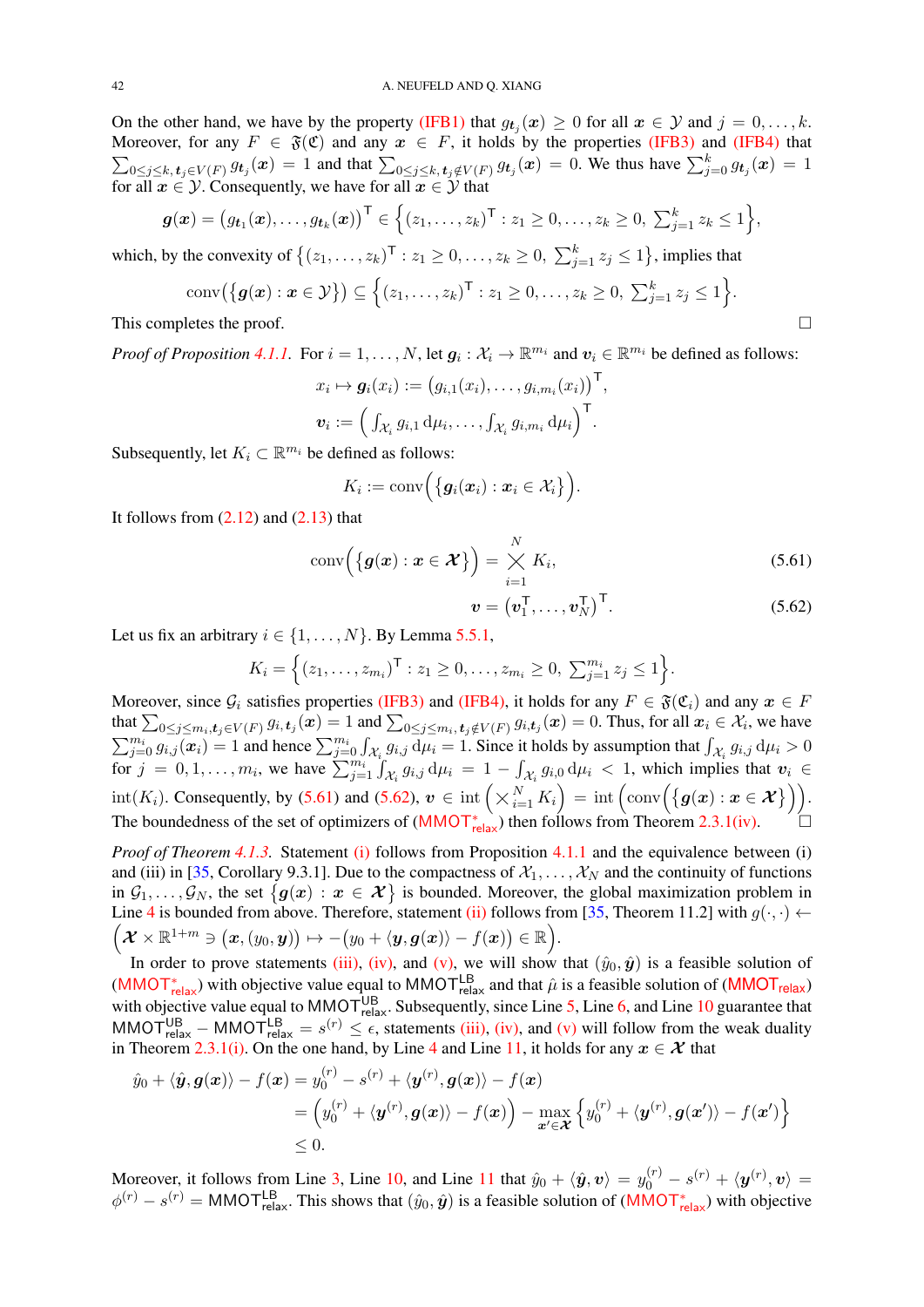value MMOT<sup>LB</sup><sub>relax</sub>. On the other hand, by Line [3,](#page-15-6)  $(\mu_x^{(r)})_{x \in \mathcal{X}^{\dagger(r)}}$  is an optimizer of the following LP problem, which corresponds to the dual of the LP problem in Line [3:](#page-15-6)

minimize  
\n
$$
\sum_{(\mu_x)_{x \in \mathcal{X}^{\dagger(r)}}} f(x) \mu_x
$$
\nsubject to  
\n
$$
\sum_{x \in \mathcal{X}^{\dagger(r)}} \mu_x = 1,
$$
\n
$$
\sum_{x \in \mathcal{X}^{\dagger(r)}} g(x) \mu_x = v,
$$
\n
$$
\mu_x \geq 0 \quad \forall x \in \mathcal{X}^{\dagger(r)}.
$$
\n(5.63)

Consequently, by Line [12,](#page-15-10) [\(2.12\)](#page-8-3), and [\(2.13\)](#page-8-4),  $\hat{\mu}$  is a positive Borel measure with  $\hat{\mu}(\mathcal{X}) = \sum_{x \in \mathcal{X}^{\dagger(r)}} \mu_x^{(r)}$  $\mathcal{L} = 1$  and  $\int_{\mathcal{X}} g_{i,j} \circ \pi_i \, d\hat{\mu} = \sum_{\bm{x} \in \mathcal{X}^{\dagger(r)}} g_{i,j} \circ \pi_i(\bm{x}) \mu_{\bm{x}}^{(r)} = \int_{\mathcal{X}_i} g_{i,j} \, d\mu_i$  for  $j = 1, \ldots, m_i, i = 1, \ldots, N$ , which shows that  $\hat{\mu} \in \Gamma([\mu_1]_{\mathcal{G}_1}, \ldots, [\mu_N]_{\mathcal{G}_N})$ . Moreover, since  $\mathcal{X}^{\dagger(r)} \supset \mathcal{X}^{\dagger(0)}$  by Line [8,](#page-15-13) it follows from the assumption about  $\mathcal{X}^{\dagger(0)}$  in Remark [4.1.2](#page-15-1) that the LP problem in Line [3](#page-15-6) is feasible and bounded from above. Subsequently, we have by the strong duality of LP problems that  $\int_{\mathcal{X}} f d\hat{\mu} =$  $\sum_{\bm{x}\in\bm{\mathcal{X}}^{\dagger(r)}} f(\bm{x})\mu^{(r)}_{\bm{x}} = \phi^{(r)}$ . Since [MMOT](#page-5-0) $_{\sf relax}^{\sf UB} = \phi^{(r)}$  by Line [10,](#page-15-3)  $\hat{\mu}$  is a feasible solution of (MMOT $_{\sf relax}$ ) with objective value MMOT $_{\text{relax}}^{\text{UB}}$ . The proof is now complete.

### <span id="page-42-0"></span>5.6. Proof of results in Section [4.2.](#page-16-1)

*Proof of Lemma* [4.2.1.](#page-16-5) For any  $x, x' \in D$ , it holds by the  $L_f$ -Lipschitz continuity of f that  $f(x) \leq$  $f(x') + L_f dy(x, x')$ . Subsequently, taking the infimum over  $x' \in D$  yields  $f(x) \le \tilde{f}(x)$ . Moreover,  $\tilde{f}(x) \leq f(x) + L_f d_{\mathcal{Y}}(x, x) = f(x)$ , which proves that  $\tilde{f}(x) = f(x)$  for all  $x \in D$ . To prove the  $L_f$ -Lipschitz continuity of  $\tilde{f}$ , let  $x_1, x_2 \in \tilde{D}$  be arbitrary. Then, it holds for any  $x' \in D$  that  $\tilde{f}(x_2) \le$  $f(x') + L_f dy(x_2, x') \le f(x') + L_f dy(x_1, x_2) + L_f dy(x_1, x')$  and hence

$$
\tilde{f}(x_2) - L_f dy(x_1, x_2) \le \inf_{x' \in D} \{ f(x') + L_f dy(x_1, x') \} = \tilde{f}(x_1).
$$

Subsequently, exchanging the roles of  $x_1$  and  $x_2$  yields  $|\tilde{f}(x_1) - \tilde{f}(x_2)| \leq L_f dy(x_1, x_2)$ , which shows that  $\tilde{f}$  is  $L_f$ -Lipschitz continuous. The proof is now complete.

*Proof of Theorem [4.2.3.](#page-18-0)* Statement [\(i\)](#page-18-2) follows from the compactness of  $X_1, \ldots, X_N$  and Proposition [3.2.5](#page-12-1) as well as the procedure for constructing a simplicial cover introduced before Propo-sition [3.2.5.](#page-12-1) To prove statement [\(ii\),](#page-18-3) notice that by Lines [3](#page-17-4)[–6,](#page-17-2) the condition [\(CPD1\)](#page-15-5) in Remark [4.1.2](#page-15-1) holds with respect to  $(\mathcal{X}_i)_{i=1:N} \leftarrow (\widetilde{\mathcal{X}}_i)_{i=1:N}$ . Moreover, the condition [\(A2\)](#page-17-9) implies that  $\int_{\widetilde{\mathcal{X}}_i} g_{i,j} d\mu_i^{\dagger} =$  $\int_{\mathcal{X}_i} g_{i,j} d\mu_i > 0$  for  $j = 0, 1, ..., m_i, i = 1, ..., N$ , showing that the condition [\(CPD2\)](#page-15-1) holds with respect to  $(\mathcal{X}_i)_{i=1:N} \leftarrow (\widetilde{\mathcal{X}}_i)_{i=1:N}, (\mu_i)_{i=1:N} \leftarrow (\mu_i^{\dagger})$  $\begin{bmatrix} 1 \\ i \end{bmatrix}$ <sub>i=1:N</sub>. Hence, statement [\(ii\)](#page-18-3) follows from Theo-rem [4.1.3](#page-16-0)[\(i\)](#page-16-2) (with  $(\mathcal{X}_i)_{i=1:N} \leftarrow (\widetilde{\mathcal{X}}_i)_{i=1:N}, \mathcal{X} \leftarrow \widetilde{\mathcal{X}}, f \leftarrow \widetilde{f}).$ 

Next, let us prove statements [\(iii\)](#page-18-4) and [\(iv\).](#page-18-0) Since we have by Line [11](#page-17-12) that  $supp(\mu_i^{\dagger})$  $\mathcal{X}_i^{\dagger}$ )  $\subseteq$   $\mathcal{X}_i$  for  $i =$  $1, \ldots, N$ , it holds that every  $\mu^{\dagger} \in \Gamma(\mu_1^{\dagger})$  $\mu_1^\dagger,\ldots,\mu_I^\dagger$  $N^{\dagger}$ ) satisfies supp $(\mu^{\dagger}) \subseteq \mathcal{X}$ . In particular, since  $\tilde{\mu}^{\dagger} \in$  $\Gamma(\mu_1^\dagger$  $\frac{1}{1}, \ldots, \mu_I^{\dagger}$  $N(N)$  and  $\tilde{\mu}(E) = \tilde{\mu}^{\dagger}(E)$  for all  $E \in \mathcal{B}(\mathcal{X})$  by Line [12,](#page-17-13) we have  $supp(\tilde{\mu}^{\dagger}) \subseteq \mathcal{X}$  and thus  $\tilde{\mu} \in \Gamma(\mu_1, \dots, \mu_N)$ . Moreover, since  $\tilde{f}(\boldsymbol{x}) = f(\boldsymbol{x})$  for all  $\boldsymbol{x} \in \mathcal{X}$ , we also get

<span id="page-42-1"></span> $\cdot$ 

<span id="page-42-2"></span>
$$
\int_{\mathcal{X}} f \, \mathrm{d}\tilde{\mu} = \int_{\widetilde{\mathcal{X}}} \tilde{f} \, \mathrm{d}\tilde{\mu}^{\dagger},\tag{5.64}
$$

$$
\inf_{\mu^{\dagger} \in \Gamma(\mu_1^{\dagger}, \dots, \mu_N^{\dagger})} \left\{ \int_{\widetilde{\mathcal{X}}} \widetilde{f} \, \mathrm{d}\mu^{\dagger} \right\} = \inf_{\mu \in \Gamma(\mu_1, \dots, \mu_N)} \left\{ \int_{\mathcal{X}} f \, \mathrm{d}\mu \right\}. \tag{5.65}
$$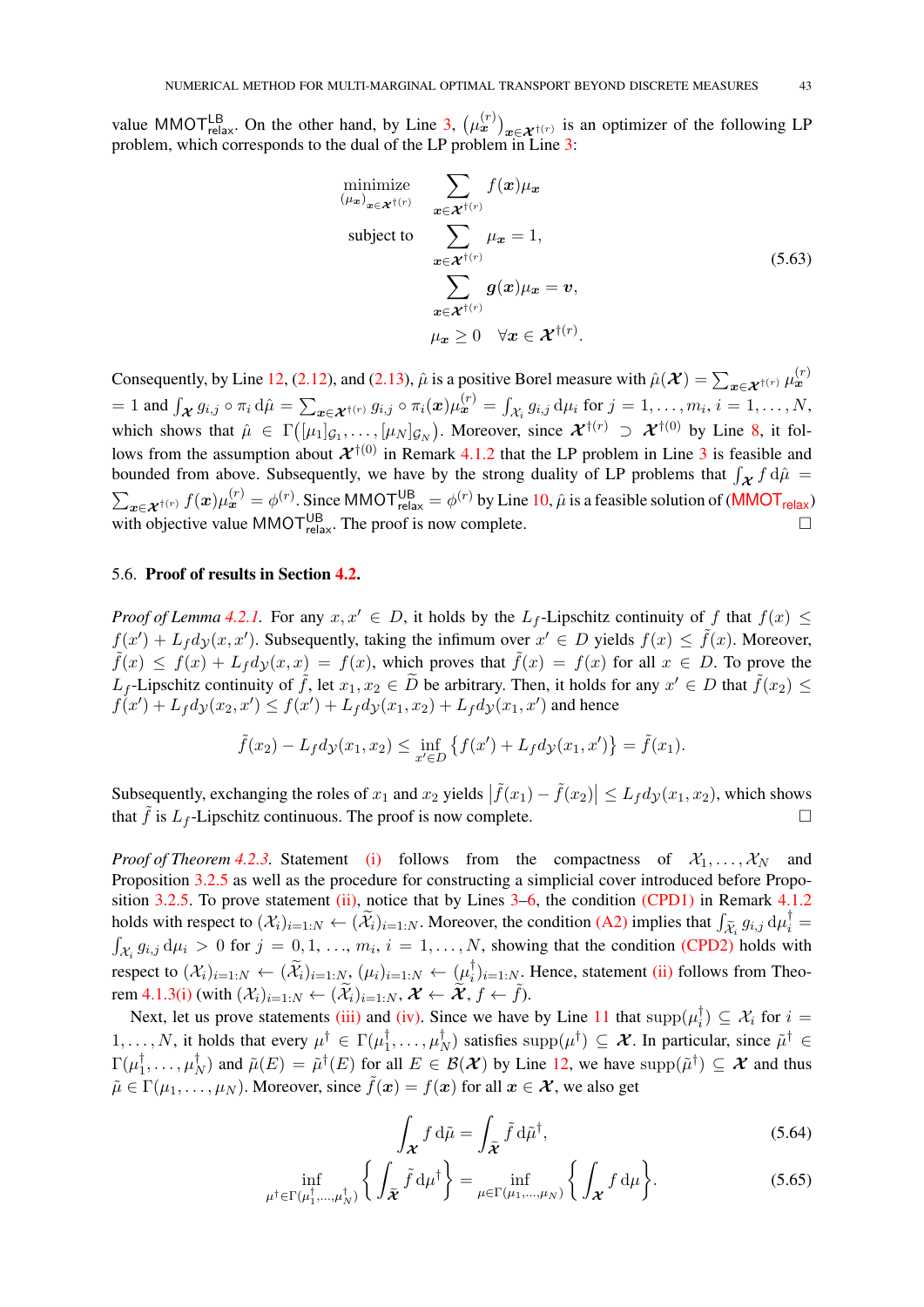Furthermore, we obtain from Theorem [4.1.3](#page-16-0)[\(iii\)](#page-16-3) and Theorem [4.1.3\(v\)](#page-16-0) (with  $(\mathcal{X}_i)_{i=1:N} \leftarrow (\widetilde{\mathcal{X}}_i)_{i=1:N}$ ,  $\mathcal{X} \leftarrow \widetilde{\mathcal{X}}, f \leftarrow \tilde{f}, (\mu_i)_{i=1:N} \leftarrow (\mu_i^{\dagger})$  $_{i}^{\dagger})_{i=1:N}$ ) that

$$
\mathsf{MMOT}_{\mathsf{relax}}^{\mathsf{LB}} \leq \sup_{y_0 \in \mathbb{R}, \mathbf{y} \in \mathbb{R}^m} \left\{ y_0 + \langle \mathbf{y}, \mathbf{v} \rangle : y_0 + \langle \mathbf{y}, \mathbf{g}(\mathbf{x}) \rangle \leq \tilde{f}(\mathbf{x}) \; \forall \mathbf{x} \in \widetilde{\mathcal{X}} \right\} \leq \mathsf{MMOT}_{\mathsf{relax}}^{\mathsf{UB}}, \quad (5.66)
$$

$$
MMOT_{relax}^{UB} - MMOT_{relax}^{LB} \le \epsilon,
$$
\n(5.67)

$$
\int_{\tilde{\mathcal{X}}} \tilde{f} \, d\hat{\mu} = \text{MMOT}^{\text{UB}}_{\text{relax}}.
$$
\n(5.68)

Combining Line [13,](#page-17-11)  $(5.66)$ ,  $(5.65)$ , and Theorem [2.3.1](#page-9-0)[\(i\)](#page-8-7) yields

<span id="page-43-6"></span><span id="page-43-2"></span><span id="page-43-1"></span><span id="page-43-0"></span>
$$
\begin{aligned}\n\text{MMOT}^{\text{LB}} &= \text{MMOT}^{\text{LB}}_{\text{relax}} \\
&\leq \sup_{y_0 \in \mathbb{R}, y \in \mathbb{R}^m} \left\{ y_0 + \langle y, v \rangle : y_0 + \langle y, g(x) \rangle \leq \tilde{f}(x) \,\forall x \in \tilde{\mathcal{X}} \right\} \\
&\leq \inf_{\mu^{\dagger} \in \Gamma(\mu_1^{\dagger}, \dots, \mu_N^{\dagger})} \left\{ \int_{\tilde{\mathcal{X}}} \tilde{f} \, \mathrm{d}\mu^{\dagger} \right\} \\
&= \inf_{\mu \in \Gamma(\mu_1, \dots, \mu_N)} \left\{ \int_{\mathcal{X}} f \, \mathrm{d}\mu \right\} \\
&\leq \int_{\mathcal{X}} f \, \mathrm{d}\tilde{\mu} \\
&= \text{MMOT}^{\text{UB}}.\n\end{aligned} \tag{5.69}
$$

On the other hand, combining Line  $13$ ,  $(5.67)$ ,  $(5.68)$ , and  $(5.64)$  leads to

$$
\begin{split} \text{MMOT}^{\text{UB}} - \text{MMOT}^{\text{LB}} &= \int_{\mathcal{X}} f \, \mathrm{d}\tilde{\mu} - \text{MMOT}^{\text{LB}}_{\text{relax}} \\ &= \left( \int_{\mathcal{X}} f \, \mathrm{d}\tilde{\mu} - \text{MMOT}^{\text{UB}}_{\text{relax}} \right) + \left( \text{MMOT}^{\text{UB}}_{\text{relax}} - \text{MMOT}^{\text{LB}}_{\text{relax}} \right) \\ &\le \left( \int_{\mathcal{X}} f \, \mathrm{d}\tilde{\mu} - \int_{\tilde{\mathcal{X}}} \tilde{f} \, \mathrm{d}\hat{\mu} \right) + \epsilon \\ &= \left( \int_{\tilde{\mathcal{X}}} \tilde{f} \, \mathrm{d}\tilde{\mu}^{\dagger} - \int_{\tilde{\mathcal{X}}} \tilde{f} \, \mathrm{d}\hat{\mu} \right) + \epsilon. \end{split} \tag{5.70}
$$

Subsequently, since  $\tilde{\mu}^{\dagger} \in R(\hat{\mu}; \mu_1^{\dagger})$  $\mu_1^\dagger,\ldots,\mu_I^\dagger$  $(X_i)$ , it follows from Corollary [2.2.9](#page-7-0)[\(i\)](#page-7-1) (with  $(X_i)_{i=1:N}$   $\leftarrow$  $(\widetilde{\mathcal{X}}_i)_{i=1:N}, \mathcal{X} \leftarrow \widetilde{\mathcal{X}}, f \leftarrow \widetilde{f}, (\mu_i)_{i=1:N} \leftarrow (\mu_i^{\dagger})$  $(\bar{i}_i)_{i=1:N}, \tilde{\mu} \leftarrow \tilde{\mu}^{\dagger})$  that

<span id="page-43-5"></span><span id="page-43-4"></span><span id="page-43-3"></span>
$$
\int_{\widetilde{\mathbf{\mathcal{X}}}} \widetilde{f} \, \mathrm{d}\widetilde{\mu}^{\dagger} - \int_{\widetilde{\mathbf{\mathcal{X}}}} \widetilde{f} \, \mathrm{d}\widehat{\mu} \le \sum_{i=1}^{N} L_f \overline{W}_{1,\mu_i^{\dagger}}([\mu_i^{\dagger}]_{\mathcal{G}_i}). \tag{5.71}
$$

By Theorem [3.2.7](#page-13-1) and Line [3,](#page-17-4) we have

$$
\overline{W}_{1,\mu_i^{\dagger}}([\mu_i^{\dagger}]_{\mathcal{G}_i}) \le 2\eta(\mathfrak{C}_i) \le \frac{\tilde{\epsilon} - \epsilon}{NL_f} \qquad \forall 1 \le i \le N. \tag{5.72}
$$

We combine [\(5.70\)](#page-43-3), [\(5.71\)](#page-43-4), and [\(5.72\)](#page-43-5) to obtain MMOT<sup>UB</sup> – MMOT<sup>LB</sup>  $\leq \tilde{\epsilon}$ . This completes the proof of statement  $(iii)$ . Finally,  $(5.69)$  implies that

$$
\int_{\mathcal{X}} f \, d\tilde{\mu} - \inf_{\mu \in \Gamma(\mu_1, \dots, \mu_N)} \left\{ \int_{\mathcal{X}} f \, d\mu \right\} \le \text{MMOT}^{\text{UB}} - \text{MMOT}^{\text{LB}} = \hat{\epsilon},
$$
\ntement (iv).

thus proving statement [\(iv\).](#page-18-0)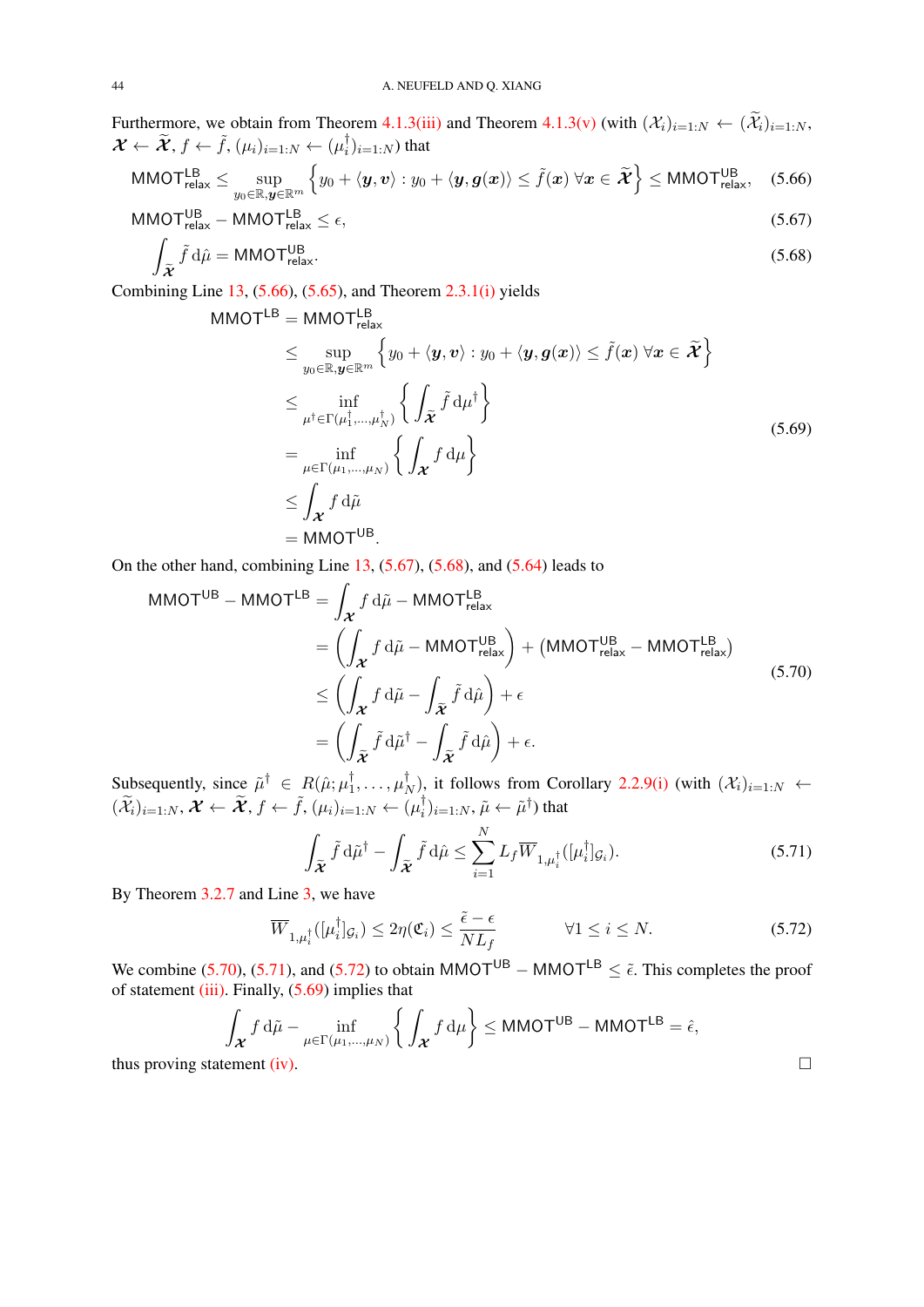# <span id="page-44-3"></span><span id="page-44-0"></span>APPENDIX A. MIXED-INTEGER LINEAR PROGRAMMING FORMULATION OF THE GLOBAL OPTIMIZATION PROBLEM IN THE NUMERICAL EXAMPLE

In this section, we discuss how the global optimization problem in Line [4](#page-15-8) of Algorithm [1](#page-15-0) can be numerically solved under the setting of Section [4.3.](#page-18-1) Let us assume that  $(\mathcal{X}_i)_{i=1:N}$ ,  $(\mathfrak{C}_i)_{i=1:N}$ ,  $(\mathcal{G}_i)_{i=1:N}$ are defined as in Section [4.3.](#page-18-1) Instead of [\(4.1\)](#page-18-6), we assume that  $f : \mathcal{X} \to \mathbb{R}$  takes a more general form:

$$
f(\boldsymbol{x}) := \left(\sum_{k=1}^{K^{+}} \max\left\{\langle \boldsymbol{a}_{k,i}^{+}, \boldsymbol{x}\rangle + b_{k,i}^{+} : 1 \leq i \leq I_{k}^{+}\right\}\right) - \left(\sum_{k=1}^{K^{-}} \max\left\{\langle \boldsymbol{a}_{k,i}^{-}, \boldsymbol{x}\rangle + b_{k,i}^{-} : 1 \leq i \leq I_{k}^{-}\right\}\right),\tag{A.1}
$$

where  $K^+, K^- \in \mathbb{N}_0$ ,  $a^+_{k,i} \in \mathbb{R}^N$ ,  $b^+_{k,i} \in \mathbb{R}$ ,  $I^+_k \in \mathbb{N}$  for  $i = 1, \ldots, I^+_k$ ,  $k = 1, \ldots, K^+$ , and  $a^-_{k,i} \in$  $\mathbb{R}^N$ ,  $b_{k,i}^- \in \mathbb{R}$ ,  $I_k^- \in \mathbb{N}$  for  $i = 1, \ldots, I_k^-, k = 1, \ldots, K^-$ . Notice that [\(A.1\)](#page-44-1) represents a general continuous piece-wise affine function on a Euclidean space, and it contains [\(4.1\)](#page-18-6) as a special case; see [\[46,](#page-46-19) Definition 3.1 & Lemma EC.2.2] for some properties of this class of functions. Under the setting of Section [4.3](#page-18-1) and given  $y_0 \in \mathbb{R}$ ,  $(y_{i,j})_{j=1:m_i,i=1:N} \subset \mathbb{R}$ , the global maximization problem in Line [4](#page-15-8) is equivalent (up to the addition of a minus sign) to the following global minimization problem:

$$
\underset{(x_i)}{\text{minimize}} \quad f(x_1, \dots, x_N) - \left( y_0 + \sum_{i=1}^N \sum_{j=1}^{m_i} y_{i,j} g_{i,j}(x_i) \right)
$$
\n
$$
\text{subject to} \quad \underline{\kappa}_i \le x_i \le \overline{\kappa}_i \quad \forall 1 \le i \le N. \tag{A.2}
$$

Through the introduction of auxiliary variables,  $(A.2)$  can be equivalently formulated into a mixedinteger linear programming problem. Let x denote  $(x_1, \ldots, x_N)^\mathsf{T}$  and set  $y_{i,0} := 0$  for  $i = 1, \ldots, N$ . The mixed-integer linear programming formulation of [\(A.2\)](#page-44-2) is given by:

 $\sim 100$ 

<span id="page-44-2"></span><span id="page-44-1"></span> $\overline{1}$ 

$$
\begin{aligned}\n\text{minimize} & \left( \sum_{k=1}^{K^{+}} \lambda_{k} \right) - \left( \sum_{k=1}^{K^{-}} \zeta_{k} \right) - \left( y_{0} + \sum_{i=1}^{N} \sum_{j=1}^{m_{i}} (y_{i,j} - y_{i,j-1}) z_{i,j} \right) \\
\text{subject to} & \text{for } k = 1, \ldots, K^{+}: \\
&\left( \lambda_{k} \in \mathbb{R}, \\
&\left( \alpha_{k,i}^{+}, x \right) + b_{k,i}^{+} \leq \lambda_{k} \quad \forall 1 \leq i \leq I_{k}^{+}, \\
&\text{for } k = 1, \ldots, K^{-}: \\
&\left( \zeta_{k} \in \mathbb{R}, s_{k,i} \in \mathbb{R}, \delta_{k,i} \in \{0, 1\} \quad \forall 1 \leq i \leq I_{k}^{-}, \\
&\left( \alpha_{k,i}^{-}, x \right) + b_{k,i}^{-} + s_{k,i} = \zeta_{k} \quad \forall 1 \leq i \leq I_{k}^{-}, \\
&\left( \alpha_{k,i}^{-}, x \right) + b_{k,i}^{-} + s_{k,i} = \zeta_{k} \quad \forall 1 \leq i \leq I_{k}^{-}, \\
&\left( \sum_{i=1}^{I_{k}} \delta_{k,i} = 1, \\
&\left( \sum_{i=1}^{I_{k}} \delta_{k,i} = 1, \\
&\text{for } i = 1, \ldots, N: \\
&\left( z_{i,j} \in \mathbb{R} \quad \forall 1 \leq j \leq m_{i}, \\
&\left( z_{i,j} \in \mathbb{R}, z_{i,m_{i}} \geq 0, \\
&\left( z_{i,j+1} \leq l_{i,j} \leq z_{i,j} \quad \forall 1 \leq j \leq m_{i} - 1, \\
&\left( z_{i,j+1} \leq l_{i,j} \leq z_{i,j} \quad \forall 1 \leq j \leq m_{i} - 1, \\
&\left( z_{i,j+1} \leq l_{i,j} \leq z_{i,j} \quad \forall 1 \leq j \leq m_{i} - 1, \right. \\
&\left( z_{i,j+1} \leq l_{i,j} - \kappa_{i,j-1} \right) z_{i,j} = x_{i},\n\end{aligned}
$$

where for  $k = 1, ..., K^-$  and  $i = 1, ..., I_k^-, M_{k,i}$  is a constant given by

$$
M_{k,i}:=\max\Big\{\langle\boldsymbol{a}_{k,i'}^-\boldsymbol{-a}_{k,i}^-\boldsymbol{x}\rangle+b_{k,i'}^-\boldsymbol{-b}_{k,i}^-\colon\boldsymbol{x}\in\boldsymbol{\mathcal{X}},\ 1\leq i'\leq I_k^-\Big\}.
$$

This formulation consists of two parts. The first part lifts the epigraph of  $f$  to a higher-dimensional space involving continuous auxiliary variables and binary-valued auxiliary variables, which follows [\[46,](#page-46-19) Lemma EC.2.8] (with  $a_{k,i} \leftarrow a_{k,i}^+$ ,  $b_{k,i} \leftarrow b_{k,i}^+$ ,  $I_k \leftarrow I_k^+$  $\mathbf{a}_{k}^{+}$  if  $\xi_{k} = 1, a_{k,i} \leftarrow a_{k,i}^{-}, b_{k,i} \leftarrow b_{k,i}^{-}$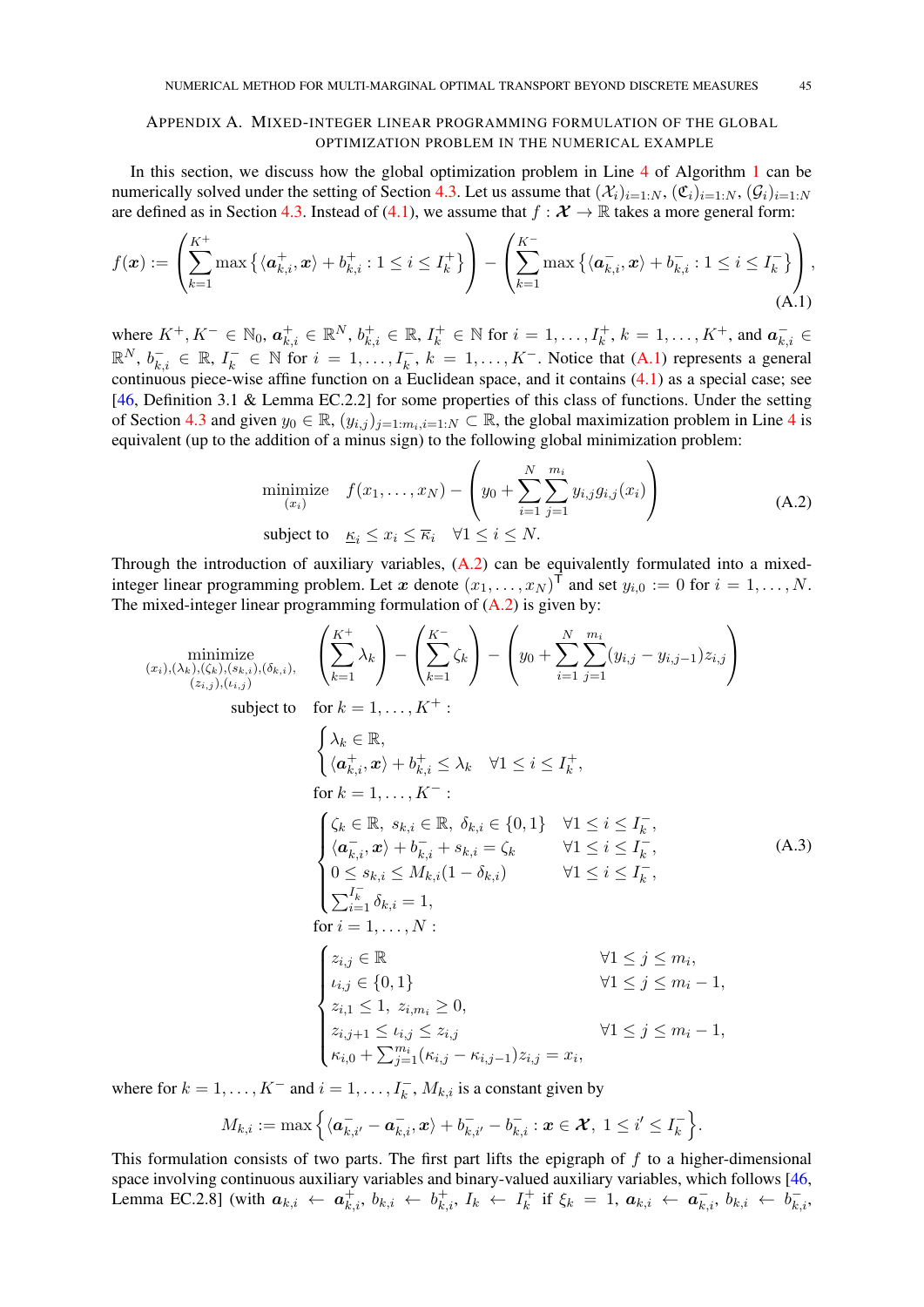<span id="page-45-21"></span> $I_k \leftarrow I_k^ \overline{k}_i, \delta_{k,i} \leftarrow s_{k,i}, \iota_{k,i} \leftarrow \delta_{k,i}$  if  $\xi_k = -1$  in the notation of [\[46\]](#page-46-19)). The second part of the formulation lifts the epigraph of each one-dimensional continuous piece-wise affine function  $[\underline{\kappa}_i, \overline{\kappa}_i] \ni$  $x_i \mapsto -\left(\sum_{j=1}^{m_i} y_{i,j} g_{i,j}(x_i)\right) \in \mathbb{R}$  into a higher-dimensional space involving continuous auxiliary vari-ables and binary-valued auxiliary variables, which follows [\[58,](#page-47-14) Equations (11a) & (11b)] (with  $x \leftarrow x_i$ ,  $K \leftarrow m_i, k \leftarrow j, d_0 \leftarrow \kappa_{i,0}, d_k \leftarrow \kappa_{i,j}, \delta_k \leftarrow z_{i,j}, f(d_0) \leftarrow 0, f(d_k) \leftarrow -y_{i,j}, y_k \leftarrow \iota_{i,j}$  in the notation of [\[58\]](#page-47-14)).

#### **REFERENCES**

- <span id="page-45-12"></span>[1] I. Abraham, R. Abraham, M. Bergounioux, and G. Carlier. Tomographic reconstruction from a few views: a multi-marginal optimal transport approach. *Appl. Math. Optim.*, 75(1):55–73, 2017. [1](#page-0-0)
- <span id="page-45-1"></span>[2] M. Agueh and G. Carlier. Barycenters in the Wasserstein space. *SIAM J. Math. Anal.*, 43(2): 904–924, 2011. [1](#page-0-0)
- <span id="page-45-14"></span>[3] J. M. Altschuler and E. Boix-Adsera. Polynomial-time algorithms for multimarginal optimal transport problems with decomposable structure. *Preprint, arXiv:2008.03006*, 2020. [1](#page-0-0)
- <span id="page-45-19"></span>[4] F. Aurenhammer, F. Hoffmann, and B. Aronov. Minkowski-type theorems and least-squares clustering. *Algorithmica*, 20(1):61–76, 1998. [11](#page-10-7)
- <span id="page-45-2"></span>[5] M. Beiglböck, P. Henry-Labordère, and F. Penkner. Model-independent bounds for option prices a mass transport approach. *Finance and Stochastics*, 17:477–501, 2013. [1](#page-0-0)
- <span id="page-45-0"></span>[6] J.-D. Benamou. Optimal transportation, modelling and numerical simulation. *Acta Numer.*, 30: 249–325, 2021. [1,](#page-0-0) [2](#page-1-0)
- <span id="page-45-9"></span>[7] J.-D. Benamou and Y. Brenier. A computational fluid mechanics solution to the Monge-Kantorovich mass transfer problem. *Numer. Math.*, 84(3):375–393, 2000. [1](#page-0-0)
- <span id="page-45-15"></span>[8] J.-D. Benamou, G. Carlier, M. Cuturi, L. Nenna, and G. Peyré. Iterative Bregman projections for regularized transportation problems. *SIAM J. Sci. Comput.*, 37(2):A1111–A1138, 2015. [1](#page-0-0)
- <span id="page-45-10"></span>[9] J.-D. Benamou, G. Carlier, and L. Nenna. Generalized incompressible flows, multi-marginal transport and Sinkhorn algorithm. *Numer. Math.*, 142(1):33–54, 2019. [1,](#page-0-0) [2](#page-1-0)
- <span id="page-45-20"></span>[10] D. P. Bertsekas and S. E. Shreve. *Stochastic optimal control: the discrete time case*, volume 139 of *Mathematics in Science and Engineering*. Academic Press, Inc. [Harcourt Brace Jovanovich, Publishers], New York-London, 1978. [38](#page-37-2)
- <span id="page-45-18"></span>[11] D. T. Breeden and R. H. Litzenberger. Prices of state-contingent claims implicit in option prices. *Journal of business*, pages 621–651, 1978. [2,](#page-1-0) [3,](#page-2-0) [15](#page-14-1)
- <span id="page-45-5"></span>[12] G. Buttazzo, L. De Pascale, and P. Gori-Giorgi. Optimal-transport formulation of electronic density-functional theory. *Phys. Rev. A*, 85:062502, 2012. [1](#page-0-0)
- <span id="page-45-3"></span>[13] G. Carlier and I. Ekeland. Matching for teams. *Econom. Theory*, 42(2):397–418, 2010. [1](#page-0-0)
- <span id="page-45-16"></span>[14] G. Carlier, A. Oberman, and E. Oudet. Numerical methods for matching for teams and Wasserstein barycenters. *ESAIM Math. Model. Numer. Anal.*, 49(6):1621–1642, 2015. [1](#page-0-0)
- <span id="page-45-6"></span>[15] H. Chen, G. Friesecke, and C. B. Mendl. Numerical methods for a Kohn–Sham density functional model based on optimal transport. *Journal of Chemical Theory and Computation*, 10(10):4360– 4368, 2014. [1](#page-0-0)
- <span id="page-45-13"></span>[16] L. Chen, W. Ma, K. Natarajan, D. Simchi-Levi, and Z. Yan. Distributionally robust linear and discrete optimization with marginals. *Operations Research*, 2022. [1](#page-0-0)
- <span id="page-45-11"></span>[17] P. Cheridito, M. Kiiski, D. J. Prömel, and H. M. Soner. Martingale optimal transport duality. *Math. Ann.*, 379(3-4):1685–1712, 2021. [1](#page-0-0)
- <span id="page-45-4"></span>[18] P.-A. Chiappori, R. J. McCann, and L. P. Nesheim. Hedonic price equilibria, stable matching, and optimal transport: equivalence, topology, and uniqueness. *Econom. Theory*, 42(2):317–354, 2010. [1](#page-0-0)
- <span id="page-45-17"></span>[19] S. Cohen, M. Arbel, and M. P. Deisenroth. Estimating barycenters of measures in high dimensions. *Preprint, arXiv:2007.07105*, 2020. [2](#page-1-0)
- <span id="page-45-7"></span>[20] C. Cotar, G. Friesecke, and C. Klüppelberg. Density functional theory and optimal transportation with Coulomb cost. *Comm. Pure Appl. Math.*, 66(4):548–599, 2013. [1](#page-0-0)
- <span id="page-45-8"></span>[21] C. Cotar, G. Friesecke, and C. Klüppelberg. Smoothing of transport plans with fixed marginals and rigorous semiclassical limit of the Hohenberg-Kohn functional. *Arch. Ration. Mech. Anal.*, 228(3): 891–922, 2018. [1](#page-0-0)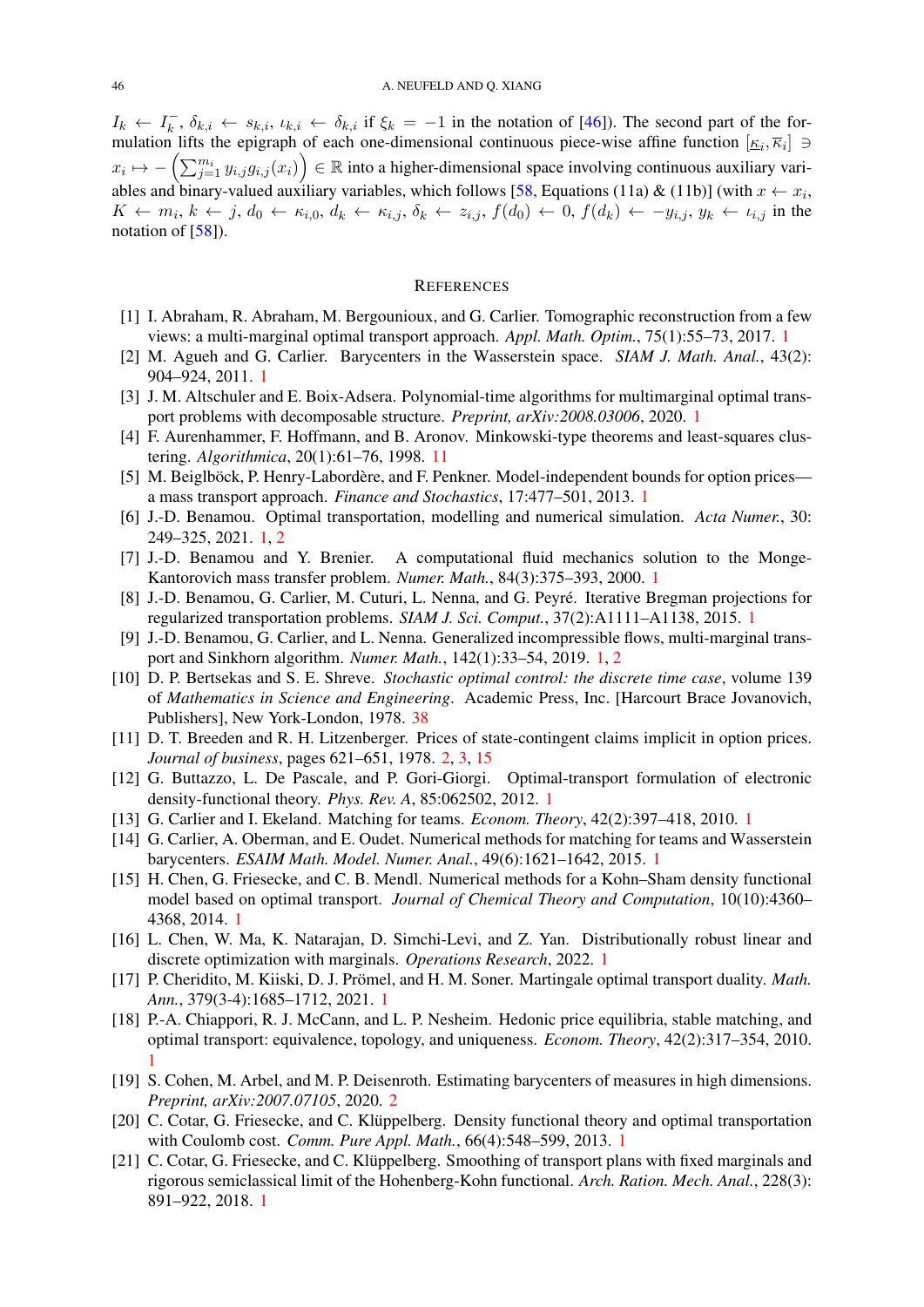- <span id="page-46-13"></span>[22] M. Cuturi. Sinkhorn distances: Lightspeed computation of optimal transport. In *Proceedings of the 26th International Conference on Neural Information Processing Systems - Volume 2*, NIPS'13, page 2292–2300, Red Hook, NY, USA, 2013. [2](#page-1-0)
- <span id="page-46-3"></span>[23] L. De Gennaro Aquino and C. Bernard. Bounds on multi-asset derivatives via neural networks. *Int. J. Theor. Appl. Finance*, 23(8):2050050, 31, 2020. [1,](#page-0-0) [2](#page-1-0)
- <span id="page-46-15"></span>[24] L. De Gennaro Aquino and S. Eckstein. MinMax methods for optimal transport and beyond: Regularization, approximation and numerics. In *Advances in Neural Information Processing Systems*, volume 33, pages 13818–13830, 2020. [2](#page-1-0)
- <span id="page-46-4"></span>[25] Y. Dolinsky and H. M. Soner. Martingale optimal transport and robust hedging in continuous time. *Probab. Theory Related Fields*, 160(1-2):391–427, 2014. [1](#page-0-0)
- <span id="page-46-16"></span>[26] S. Eckstein and M. Kupper. Computation of optimal transport and related hedging problems via penalization and neural networks. *Applied Mathematics & Optimization*, pages 1–29, 2019. [2](#page-1-0)
- <span id="page-46-14"></span>[27] S. Eckstein and M. Nutz. Quantitative stability of regularized optimal transport. *Preprint, arXiv:2110.06798*, 2021. [2](#page-1-0)
- <span id="page-46-17"></span>[28] S. Eckstein, M. Kupper, and M. Pohl. Robust risk aggregation with neural networks. *Mathematical Finance*, 30:1229–1272, 2020. [2](#page-1-0)
- <span id="page-46-5"></span>[29] S. Eckstein, G. Guo, T. Lim, and J. Obłój. Robust pricing and hedging of options on multiple assets and its numerics. *SIAM J. Financial Math.*, 12(1):158–188, 2021. [1,](#page-0-0) [2](#page-1-0)
- <span id="page-46-8"></span>[30] F. Elvander, I. Haasler, A. Jakobsson, and J. Karlsson. Multi-marginal optimal transport using partial information with applications in robust localization and sensor fusion. *Signal Processing*, 171:107474, 2020. [1](#page-0-0)
- <span id="page-46-2"></span>[31] A. Galichon. *Optimal transport methods in economics*. Princeton University Press, Princeton, NJ, 2016. [1](#page-0-0)
- <span id="page-46-10"></span>[32] R. Gao and A. J. Kleywegt. Data-driven robust optimization with known marginal distributions. Technical report, Working paper, 2017. [1](#page-0-0)
- <span id="page-46-11"></span>[33] R. Gao and A. J. Kleywegt. Distributionally robust stochastic optimization with dependence structure. *Preprint, arXiv:1701.04200*, 2017. [1](#page-0-0)
- <span id="page-46-21"></span>[34] A. Genevay, M. Cuturi, G. Peyré, and F. Bach. Stochastic optimization for large-scale optimal transport. In *Proceedings of the 30th International Conference on Neural Information Processing Systems*, pages 3440–3448, 2016. [11](#page-10-7)
- <span id="page-46-20"></span>[35] M. A. Goberna and M. A. López. *Linear semi-infinite optimization*. John Wiley & Sons, 1998. [9,](#page-8-9) [15,](#page-14-1) [16,](#page-15-14) [24,](#page-23-2) [42](#page-41-2)
- <span id="page-46-12"></span>[36] G. Guo and J. Obłój. Computational methods for martingale optimal transport problems. Ann. *Appl. Probab.*, 29(6):3311–3347, 2019. [1](#page-0-0)
- <span id="page-46-24"></span>[37] Gurobi Optimization, LLC. Gurobi Optimizer Reference Manual, 2022. URL [http://www.](http://www.gurobi.com) [gurobi.com](http://www.gurobi.com). [19](#page-18-7)
- <span id="page-46-6"></span>[38] J. Guyon. The joint S&P 500/VIX smile calibration puzzle solved. *Risk, April*, 2020. [1](#page-0-0)
- <span id="page-46-9"></span>[39] I. Haasler, R. Singh, Q. Zhang, J. Karlsson, and Y. Chen. Multi-marginal optimal transport and probabilistic graphical models. *IEEE Transactions on Information Theory*, 67(7):4647–4668, 2021. [1](#page-0-0)
- <span id="page-46-7"></span>[40] P. Henry-Labordère. (Martingale) optimal transport and anomaly detection with neural networks: A primal-dual algorithm. *Available at SSRN 3370910*, 2019. [1,](#page-0-0) [2](#page-1-0)
- <span id="page-46-1"></span>[41] H. G. Kellerer. Duality theorems for marginal problems. Zeitschrift für Wahrscheinlichkeitstheorie *und verwandte Gebiete*, 67(4):399–432, 1984. [1](#page-0-0)
- <span id="page-46-22"></span>[42] B. Lévy. A numerical algorithm for  $L_2$  semi-discrete optimal transport in 3D. *ESAIM Math. Model. Numer. Anal.*, 49(6):1693–1715, 2015. [11](#page-10-7)
- <span id="page-46-23"></span>[43] B. Levy and E. L. Schwindt. Notions of optimal transport theory and how to implement them on a ´ computer. *Computers & Graphics*, 72:135 – 148, 2018. [11](#page-10-7)
- <span id="page-46-0"></span>[44] R. J. McCann. A glimpse into the differential topology and geometry of optimal transport. *Discrete Contin. Dyn. Syst.*, 34(4):1605–1621, 2014. [1](#page-0-0)
- <span id="page-46-18"></span>[45] A. J. McNeil, R. Frey, and P. Embrechts. *Quantitative risk management: Concepts, techniques and tools*. Princeton Series in Finance. Princeton University Press, Princeton, NJ, 2005. [2,](#page-1-0) [20,](#page-19-2) [34](#page-33-7)
- <span id="page-46-19"></span>[46] A. Neufeld, A. Papapantoleon, and Q. Xiang. Model-free bounds for multi-asset options using option-implied information and their exact computation. *Preprint, arXiv:2006.14288*, 2020. [3,](#page-2-0) [45,](#page-44-3)